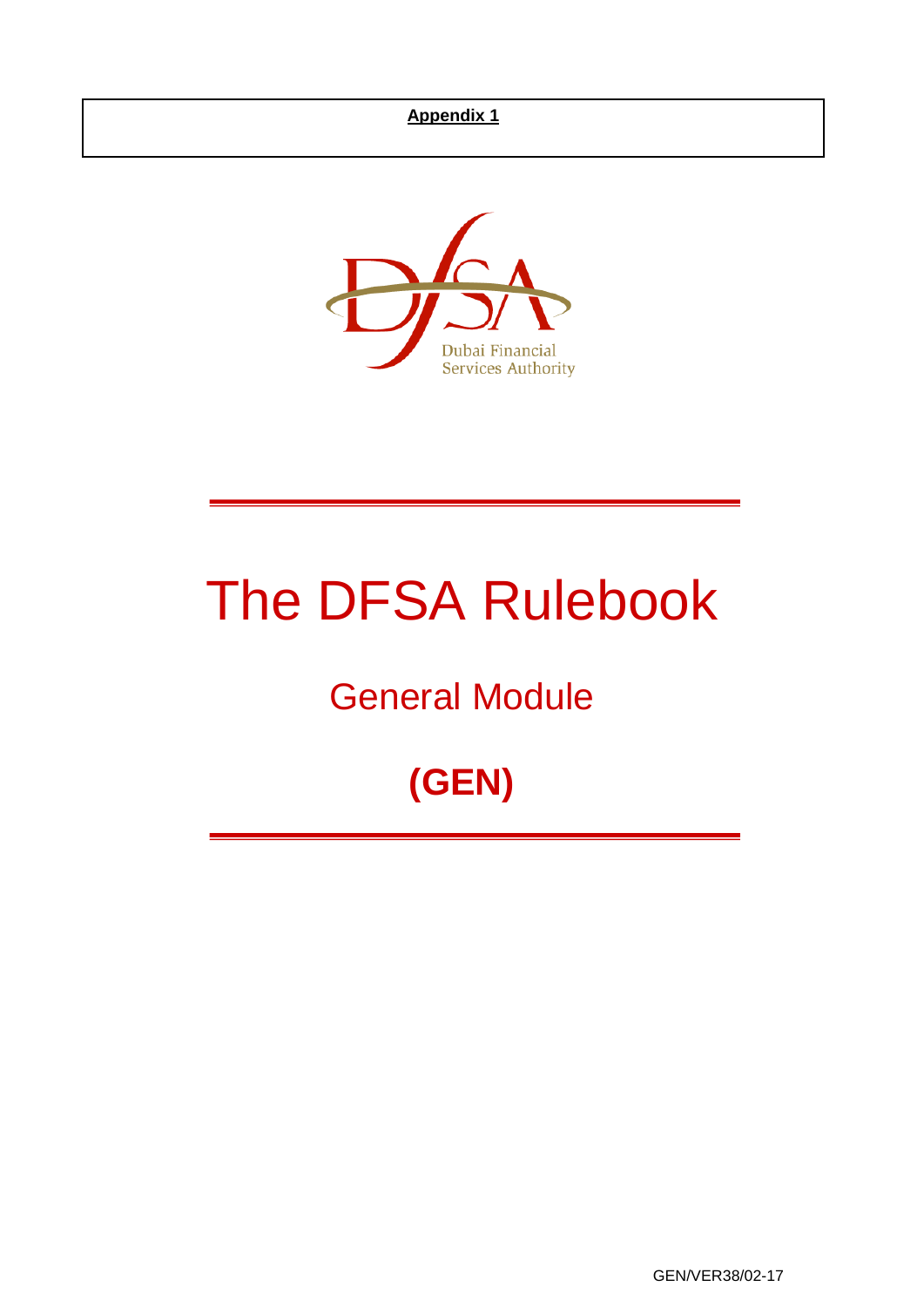

## **Contents**

The contents of this module are divided into the following chapters, sections and appendices:

| 1                                                                                                                                                                                           |                                                |  |  |  |  |
|---------------------------------------------------------------------------------------------------------------------------------------------------------------------------------------------|------------------------------------------------|--|--|--|--|
| 1.1                                                                                                                                                                                         |                                                |  |  |  |  |
| $\overline{2}$                                                                                                                                                                              |                                                |  |  |  |  |
| 2.1<br>2.2<br>2.3<br>2.4<br>2.5<br>2.6<br>2.7<br>2.8<br>2.9<br>2.10<br>2.11<br>2.12<br>2.13<br>2.14<br>2.15<br>2.16<br>2.17<br>2.18<br>2.19<br>2.20<br>2.21<br>2.22<br>2.23<br>2.24<br>2.25 |                                                |  |  |  |  |
| 2.26<br>2.27<br>2.28                                                                                                                                                                        |                                                |  |  |  |  |
| 2A.                                                                                                                                                                                         | DEFINITION OF FINANCIAL PRODUCT IN THE GENERAL |  |  |  |  |
| Definition of Financial Product in the general prohibition against misconduct35                                                                                                             |                                                |  |  |  |  |
| 3.                                                                                                                                                                                          |                                                |  |  |  |  |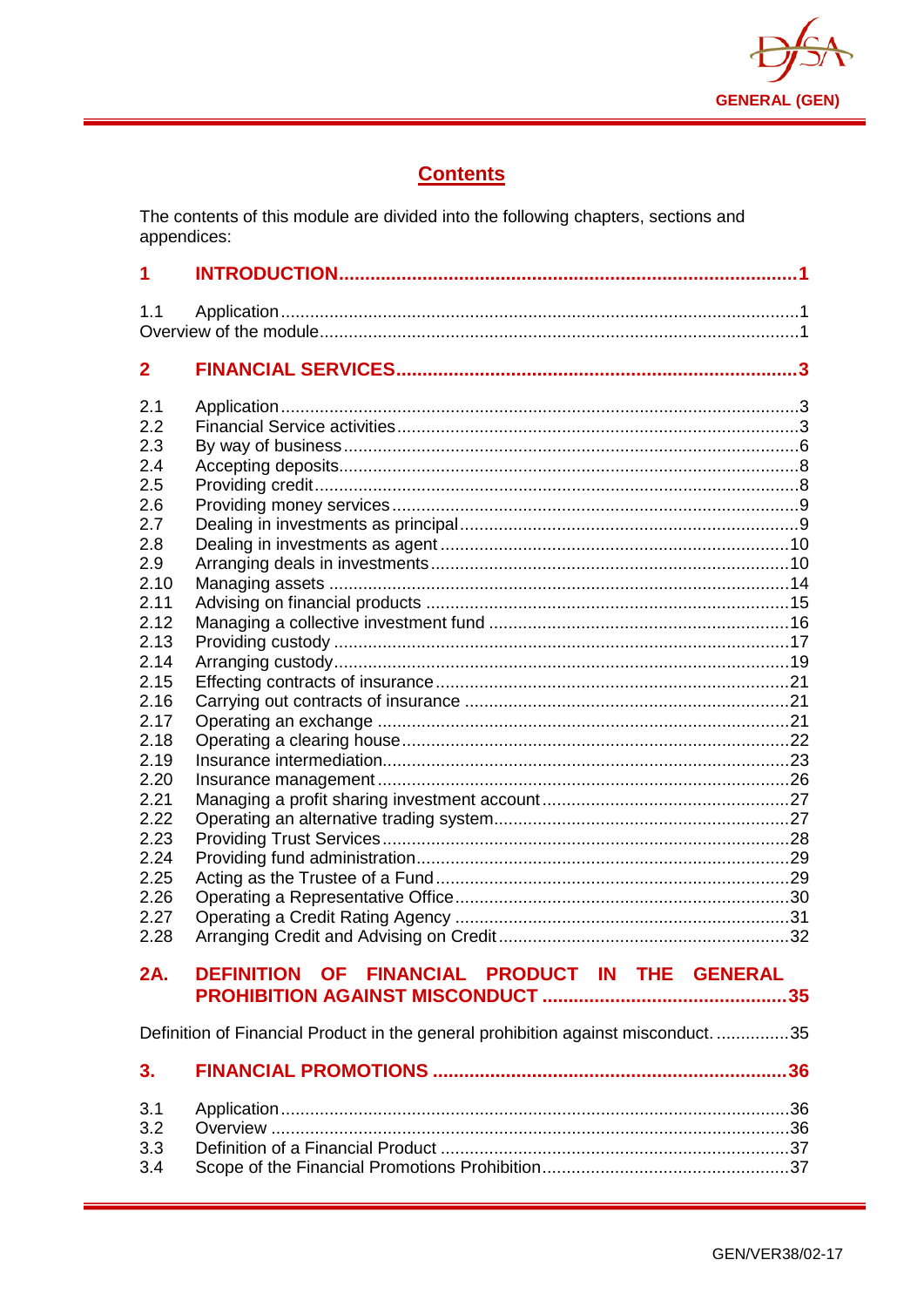

| 3.5                                                                                                                |  |
|--------------------------------------------------------------------------------------------------------------------|--|
| 4                                                                                                                  |  |
| 4.1<br>4.2<br>4.3<br>4.4                                                                                           |  |
| 5                                                                                                                  |  |
| 5.1<br>5.2<br>5.3                                                                                                  |  |
| 6                                                                                                                  |  |
| 6.1<br>6.2<br>6.3<br>6.4<br>6.5<br>6.6<br>6.7<br>6.8<br>6.9<br>6.10<br>7<br>7.1<br>7.2<br>7.3<br>7.4<br>7.5<br>7.6 |  |
| 8                                                                                                                  |  |
| 8.1<br>8.2<br>8.3<br>8.4<br>8.5<br>8.6                                                                             |  |
| 9                                                                                                                  |  |
| 9.1<br>9.2<br>9.3                                                                                                  |  |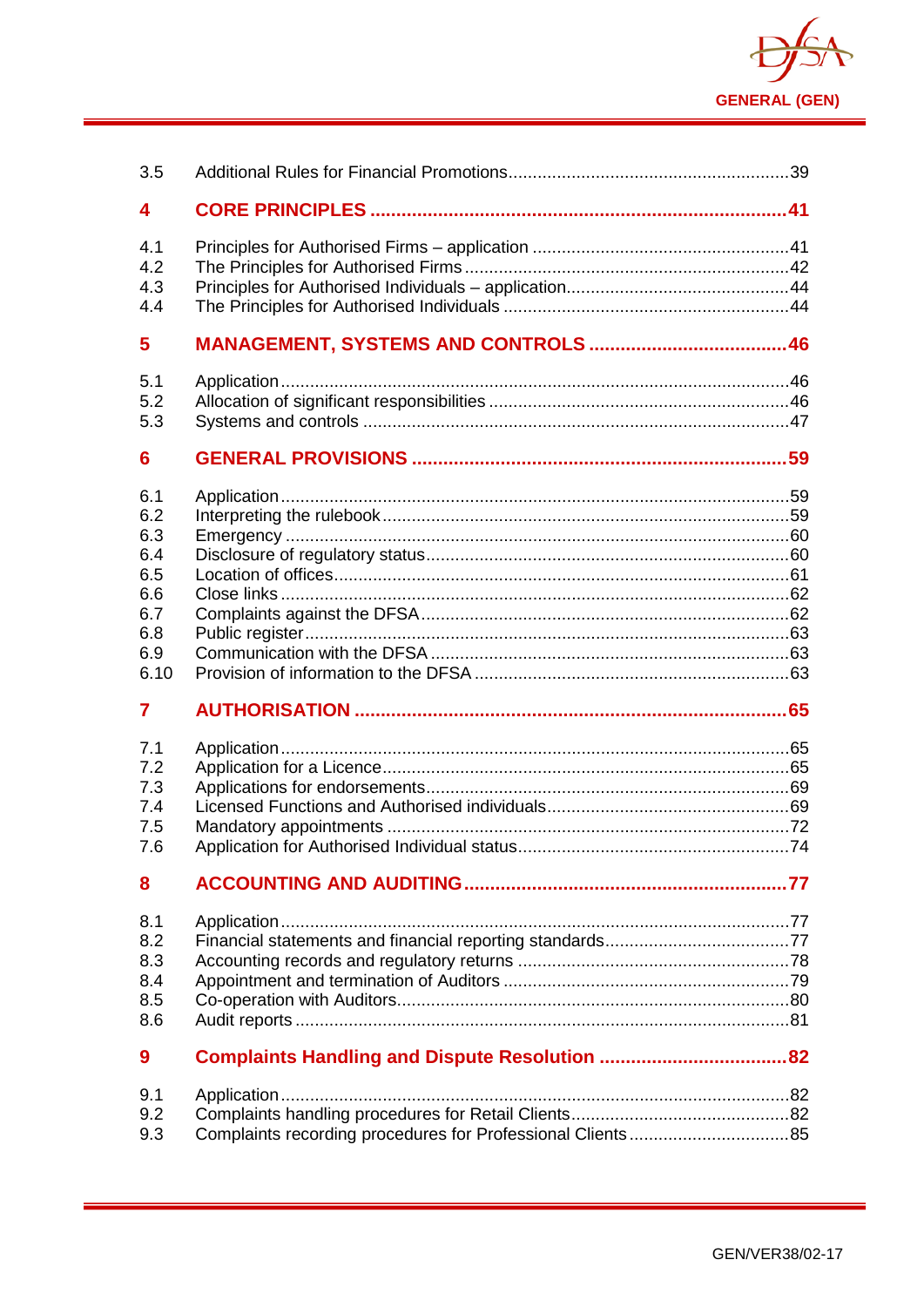

| 10           |                                                                            |  |
|--------------|----------------------------------------------------------------------------|--|
| 10.1<br>10.2 |                                                                            |  |
| 10.3         |                                                                            |  |
| 11           |                                                                            |  |
|              |                                                                            |  |
| 11.1<br>11.2 |                                                                            |  |
| 11.3         |                                                                            |  |
| 11.4         |                                                                            |  |
| 11.5<br>11.6 |                                                                            |  |
| 11.7         |                                                                            |  |
| 11.8         |                                                                            |  |
| 11.9         | Creation of additional cells of a protected cell company for an Insurer103 |  |
| 11.10        |                                                                            |  |
| 11.12        |                                                                            |  |
| 11.13        | Imposing Restrictions on an Authorised Person's business or on an          |  |
|              |                                                                            |  |
| 12           |                                                                            |  |
| 12.1         |                                                                            |  |
|              |                                                                            |  |
| A1.1         |                                                                            |  |
|              |                                                                            |  |
| A2.1         |                                                                            |  |
| A2.2         |                                                                            |  |
| A2.3         |                                                                            |  |
| A2.4         |                                                                            |  |
|              | App3 Best Practice relating to corporate governaNce and remuneration 128   |  |
| A3.1         |                                                                            |  |
| A3.2         |                                                                            |  |
|              |                                                                            |  |
| A4.1         |                                                                            |  |
|              |                                                                            |  |
| A5.1         |                                                                            |  |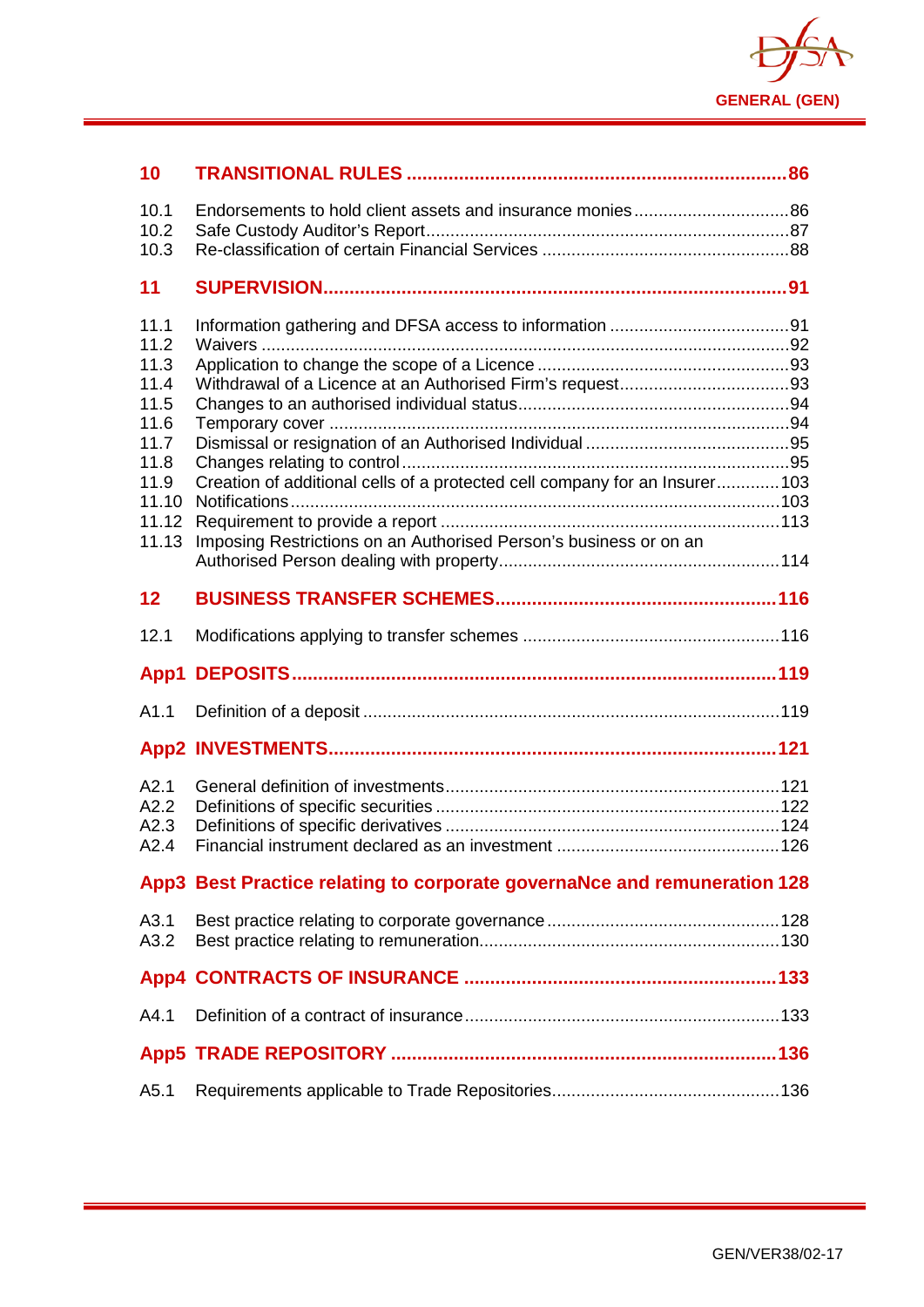

## <span id="page-4-0"></span>**1 INTRODUCTION**

## <span id="page-4-1"></span>**1.1 Application**

**1.1.1** This module (GEN) applies to every Person to whom the Regulatory Law or Markets Law applies and to the same extent in relation to every such Person as that law, except to the extent that a provision of GEN provides for a narrower application.

#### **Guidance**

Pursuant to the application provisions in each chapter, only chapters 1 to 3 inclusive and sections 6.9, 6.10, 11.2, 11.3, 11.12 and 11.13 of GEN apply to a Representative Office.

## <span id="page-4-2"></span>**Overview of the module**

#### **Guidance**

- 1. Chapter 2 prescribes, pursuant to Article 41(2) of the Regulatory Law, the activities which constitute a Financial Service and, pursuant to Article 42(1) of the Regulatory Law, the kind of Financial Services that may be carried on by Authorised Firms and Authorised Market Institutions. It also specifies various exclusions in relation to the 'by way of business' requirement and, where applicable, in relation to each Financial Service. Further, the appendices contain detailed definitions of what constitutes a Deposit, Investment, Collective Investment Fund and Contract of Insurance.
- 1A. Chapter 2A defines a Financial Product for the purposes of the general prohibition against misconduct in Article 41B of the Regulatory Law.
- 2. Chapter 3 sets out the requirements for a Person making or intending to make a Financial Promotion in or from the DIFC.
- 3. Chapter 4 sets out the Principles for Authorised Firms and Authorised Individuals.
- 4. Chapter 5 specifies the requirements upon senior management to implement effective systems and controls. There are also requirements upon the Authorised Firm to apportion material responsibility among its senior management.
- 5. Chapter 6 contains mainly guidance in respect of: interpretation of the Rulebook, emergency procedures, disclosure, the location of offices, close links, complaints against the DFSA and the public register.
- 6. Chapter 7 specifies the DFSA's authorisation requirements for any applicant intending to become an Authorised Firm or Authorised Individual.
- 7. Chapter 8 specifies, in relation to Authorised Persons, the auditing and accounting requirements which deal with such matters as the appointment and termination of auditors, accounts and regulatory returns and the functions of an auditor. There are also requirements for auditors to register with the DFSA.
- 8. Chapter 9 prescribes the manner in which an Authorised Firm must handle Complaints made against it by Retail Clients or Professional Clients.
- 9. Chapter 10 contains three sets of transitional rules.
	- a. Section 10.1 contains transitional rules relating to endorsements to hold Client Assets and Insurance Monies.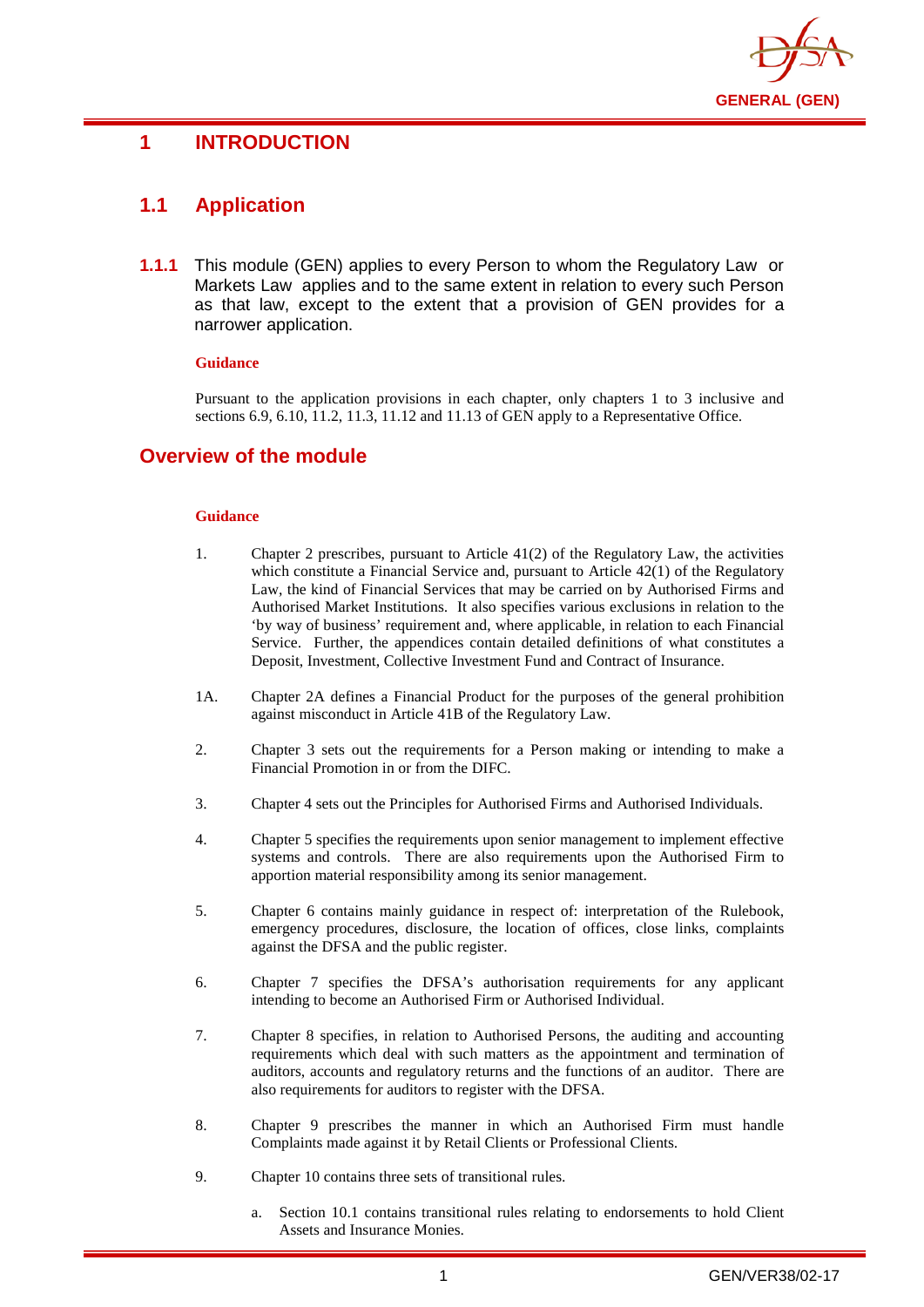

- b. Section 10.2 contains transitional rules relating to a Safe Custody Auditor's Report.
- c. Section 10.3 contains transitional rules relating to the reclassification of the Financial Services of 'Arranging Credit or Deals in Investments' and 'Advising on Financial Products or Credit'.
- 10. Chapter 11 specifies the DFSA's supervisory requirements for any Authorised Person being regulated by the DFSA.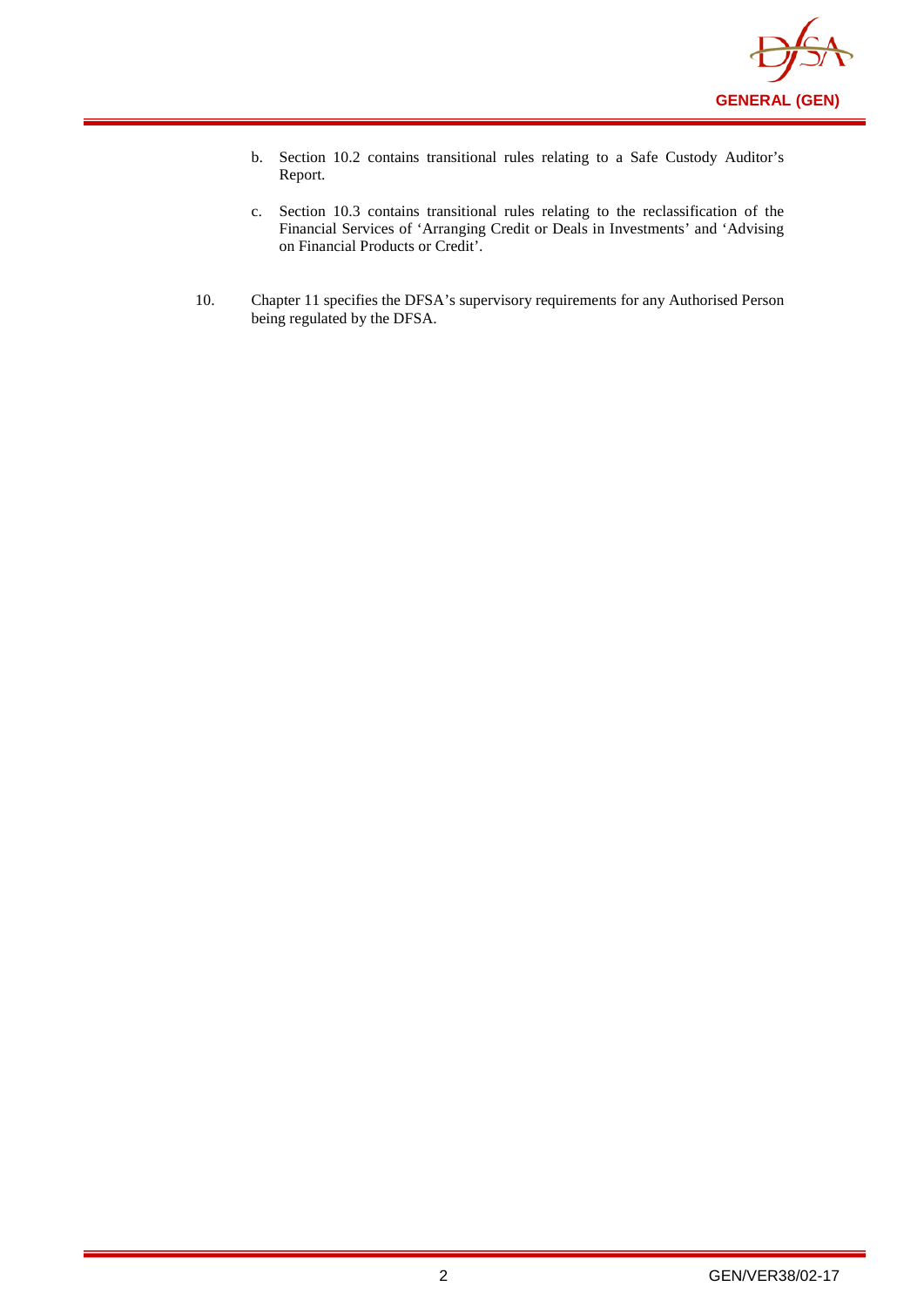

## <span id="page-6-0"></span>**2 FINANCIAL SERVICES**

## <span id="page-6-1"></span>**2.1 Application**

**2.1.1** This chapter applies to every Person to whom the Regulatory Law applies, and to the same extent in relation to every such Person as that law.

## <span id="page-6-2"></span>**2.2 Financial Service activities**

- **2.2.1** An activity constitutes a Financial Service under the Regulatory Law and these Rules where:
	- (a) it is an activity specified in Rule 2.2.2; and
	- (b) such activity is carried on by way of business in the manner described in section 2.3.
- **2.2.2** The following activities are specified for the purposes of Rule 2.2.1:
	- (a) Accepting Deposits;
	- (b) Providing Credit;
	- (c) Providing Money Services;
	- (d) Dealing in Investments as Principal;
	- (e) Dealing in Investments as Agent;
	- (f) Arranging Deals in Investments;
	- (g) Managing Assets;
	- (h) Advising on Financial Products;
	- (i) Managing a Collective Investment Fund;
	- (j) Providing Custody;
	- (k) Arranging Custody;
	- (l) Effecting Contracts of Insurance;
	- (m) Carrying Out Contracts of Insurance;
	- (n) Operating an Exchange;
	- (o) Operating a Clearing House;
	- (p) Insurance Intermediation;
	- (q) Insurance Management;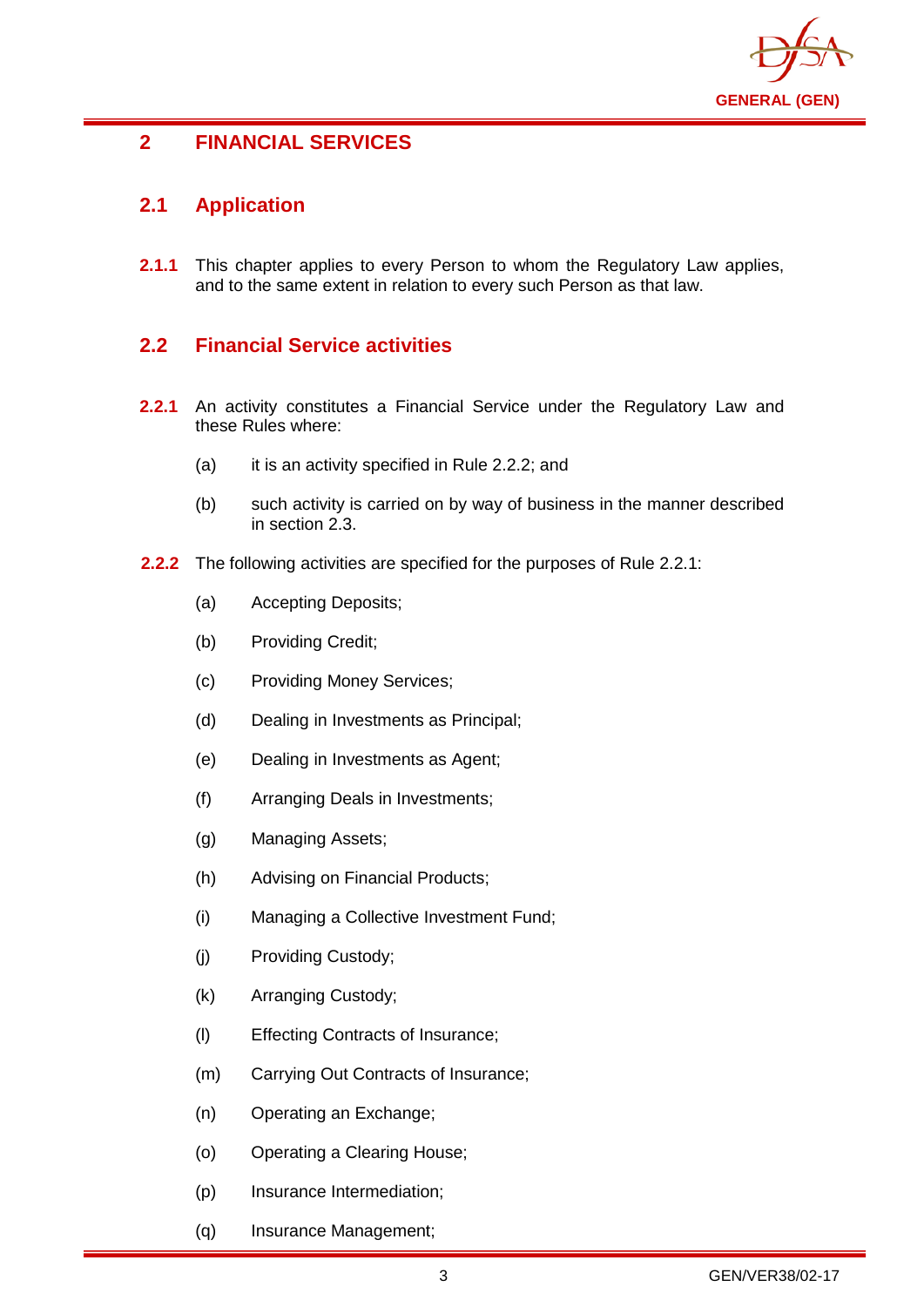

- (r) Managing a Profit Sharing Investment Account;
- (s) Operating an Alternative Trading System;
- (t) Providing Trust Services;
- (u) Providing Fund Administration;
- (v) Acting as the Trustee of a Fund;
- (w) Operating a Representative Office;
- (x) Operating a Credit Rating Agency; and
- (y) Arranging Credit and Advising on Credit.

Note that the ambit of these activities in Rule 2.2.2 may be restricted under COB, AMI or REP and may be fettered by the continuing operation of the Federal Law.

- **2.2.3** Each activity specified in Rule 2.2.2:
	- (a) is to be construed in the manner provided under these Rules; and
	- (b) is subject to exclusions under these Rules which may apply to such an activity.

#### **Permitted Financial Services for Authorised Firms**

- **2.2.4** Pursuant to Article 42(1)(a) of the Regulatory Law 2004 an Authorised Firm, subject to the Rules, may carry on any one or more Financial Services other than Providing Money Services.
- **2.2.5** The Financial Services of Effecting Contracts of Insurance and Carrying Out Contracts of Insurance may be carried on only by an Authorised Firm which by virtue of its Licence is permitted to carry on such Financial Services and no other Financial Services.
- **2.2.6** The Financial Service of Managing a Profit Sharing Investment Account may be carried on only by an Authorised Firm which by virtue of an appropriate endorsement on its Licence is permitted to conduct Islamic Financial Business.
- **2.2.7** The Financial Service of Managing a Collective Investment Fund may be carried on in respect of an Islamic Fund only by an Operator which by virtue of an appropriate endorsement on its Licence is permitted to conduct Islamic Financial Business.
- **2.2.8** A Financial Service may be carried on with or for a Retail Client only by an Authorised Firm which is permitted to do so by endorsement on its Licence.
- **2.2.9** An Authorised Firm which is licenced to carry on the Financial Service of Operating a Representative Office may not be licenced to carry on any other Financial Service.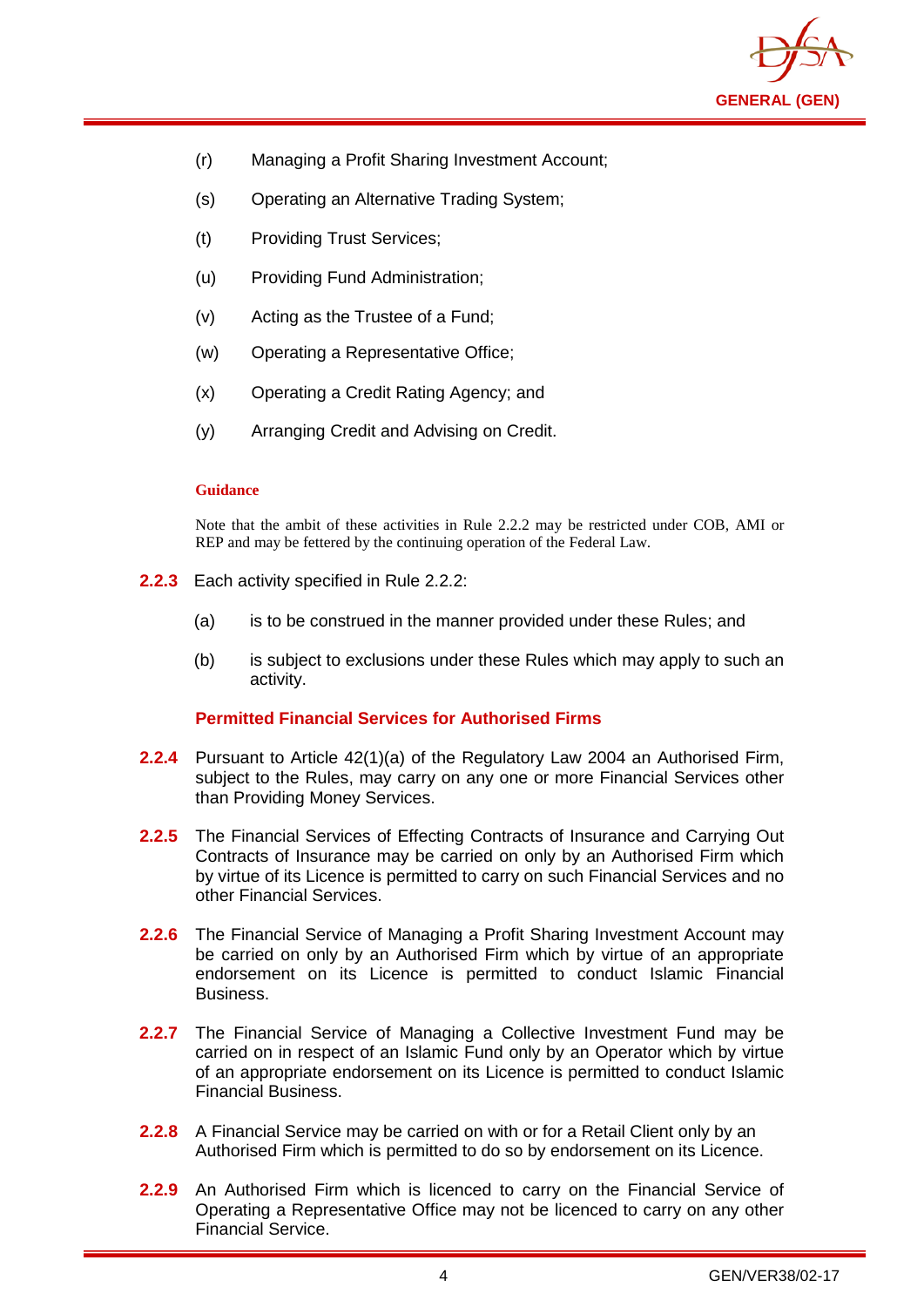

- **2.2.10** An Authorised Firm (other than a Representative Office) may carry on an activity of the kind described in Rule 2.26.1 that constitutes marketing without the need for any additional authorisation to do so.
- **2.2.10A** (1) An Authorised Firm may hold or control Client Assets only if it is permitted to do so by an endorsement on its Licence.
	- (2) In (1), the expression "hold or control Client Assets" has the meaning given in COB Rule 6.11.4.
	- (3) An endorsement under (1) is not required by an Authorised Firm that has an authorisation for Providing Custody.
- **2.2.10B** An Insurance Intermediary or Insurance Manager may hold Insurance Monies only if it is permitted to do so by an endorsement on its Licence.
- **2.2.10C** An Insurance Intermediary may conduct Insurance Intermediation activities in respect of a contract of Long-Term Insurance, that is not a contract of reinsurance, only if it is permitted to do so by an endorsement on its Licence.

#### **Permitted Financial Services for Authorised Market Institutions**

- **2.2.11** Pursuant to Article 42(1)(b) of the Regulatory Law 2004 and subject to Rule 2.2.12, an Authorised Market Institution may carry on any one or more of the following Financial Services:
	- (a) Operating an Exchange;
	- (b) Operating a Clearing House; or
	- (c) Operating an Alternative Trading System to the extent that such activities constitute operating a Multilateral Trading Facility as defined in Rule 2.22.1(1)(a).
- **2.2.12** The Financial Service of Operating an Alternative Trading System, to the extent that such activities constitute operating a Multilateral Trading Facility, may be carried on by an Authorised Market Institution which is permitted to do so by an endorsement on its Licence.

#### **Other permitted activities**

- **2.2.13** (1) The activity of maintaining a Trade Repository may be carried on by an Authorised Person which is permitted to do so by an endorsement on its Licence.
	- (2) In (1), a Trade Repository is a centralised registry that maintains an electronic database containing records of transactions in Investments and over-the-counter derivatives.

#### **Guidance**

1. Maintaining a Trade Repository is not a separately licensed Financial Service, but may be carried on by an Authorised Person which has on its Licence an endorsement permitting it to do so. An Authorised Person maintaining a Trade Repository is subject to some specific requirements relating to that activity, which are set out in App 5.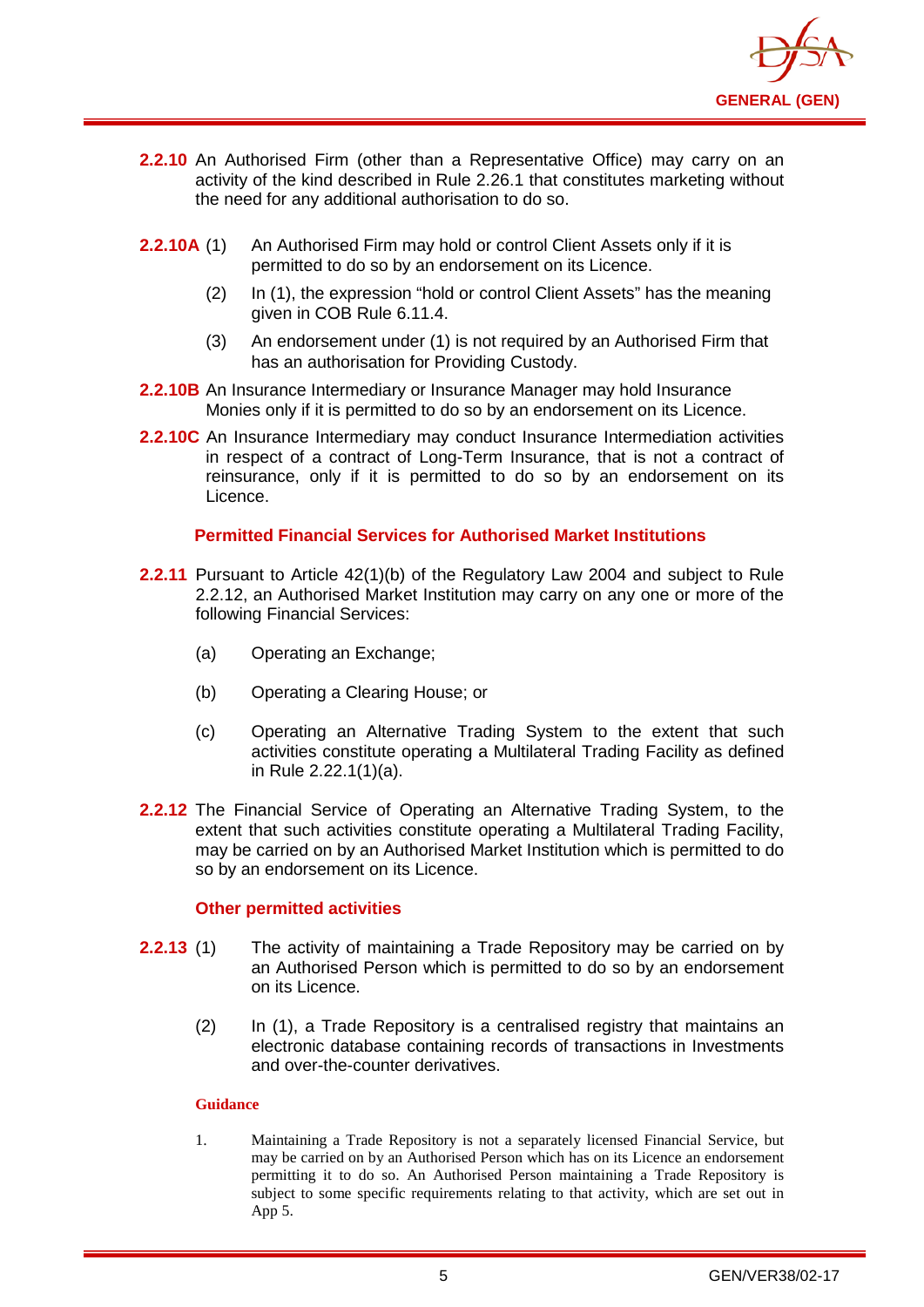

- 2. The functions of a Trade Repository promote increased transparency and integrity of information, particularly for centrally clearing over-the-counter derivatives. Currently there are no transaction reporting requirements in the DIFC which require reporting to Trade Repositories.
- 3. An Authorised Person does not carry on the activities of a Trade Repository to the extent that it maintains records of transactions pursuant to the record keeping requirements applicable to that firm (such as those relating to transactions carried out on behalf of its Clients by an Authorised Firm, or transactions carried out on the facilities of an Authorised Market Institution).

## <span id="page-9-0"></span>**2.3 By way of business**

- **2.3.1** Subject to Rules 2.3.2 and 2.3.3, for the purpose of these Rules a Person carries on an activity by way of business if the Person:
	- (a) engages in the activity in a manner which in itself constitutes the carrying on of a business;
	- (b) holds himself out as willing and able to engage in that activity; or
	- (c) regularly solicits other Persons to engage with him in transactions constituting that activity.

#### **Exclusions**

- **2.3.2** (1) Subject to Rule 2.3.5, a Person does not carry on an activity specified under paragraphs (a), (b), (c), (d), (e), (f), (g), (h), (j), (k), (p), (q) (r) and (y) of Rule 2.2.2 by way of business if:
	- (a) the Person enters into transactions solely as a nominee for another Person and is bound to and does act on that other Person's instructions;
	- (b) the Person is a Body Corporate and carries on that activity solely as principal with or for other Bodies Corporate:
		- (i) which are within the same Group as that Person; or
		- (ii) which are or propose to become participators in a joint enterprise and the transaction is entered into for the purposes of or in connection with that enterprise;

#### provided:

- (iii) for the purposes of the activities specified in paragraphs (g), (j), (k) and (r) of Rule 2.2.2 the assets in question belong to a Body Corporate falling within (i) or (ii); and
- (iv) for the purposes of the activities specified in paragraphs  $(f)$ ,  $(h)$ ,  $(p)$ ,  $(q)$  and  $(y)$  of Rule 2.2.2, the activity does not involve an insurance Policyholder who is not a Group member; or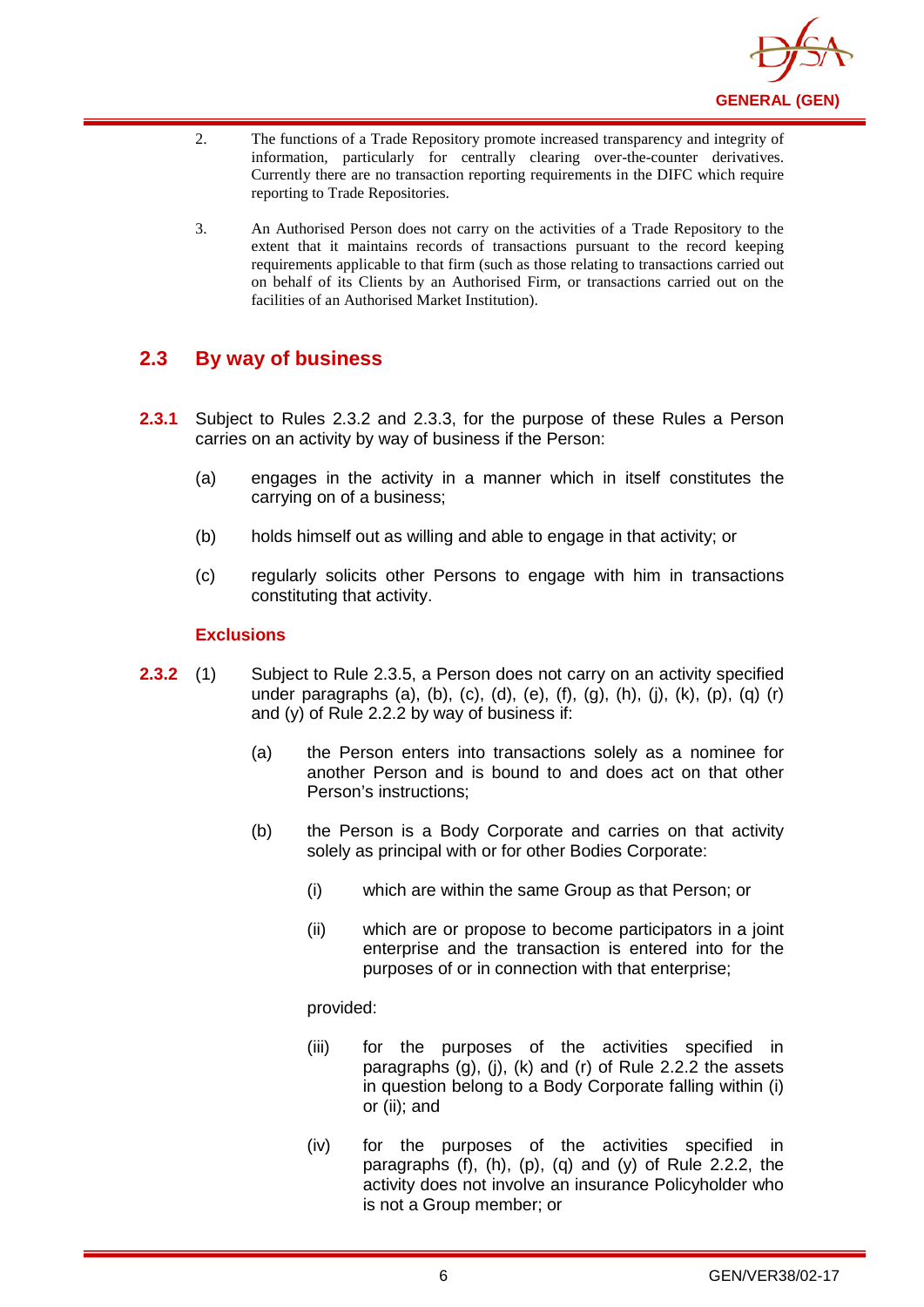

- (c) the Person carries on the activity solely for the purposes of or in connection with the sale of goods or the supply of services to a customer of the Person or a member of the same Group, provided that:
	- (i) the supplier's main business is to sell goods or supply services and not to carry on any Financial Service; and
	- (ii) the customer is not an individual;

and for the purposes of the activities specified in paragraphs  $(q)$ ,  $(i)$ ,  $(k)$  and  $(r)$  of Rule 2.2.2 the assets in question belong to that customer or member.

- (2) A Person who is a Body Corporate does not carry on the activity specified under paragraph (d) or (e) of [Rule 2.2.2](http://www.complinet.com/dfsa/display/display.html?rbid=1547&element_id=1854) by way of business, if:
	- (a) the Person carries on such activities as a member of an Authorised Market Institution or Recognised Body;
	- (b) the Person carries on such activities for its own account or for another Body Corporate which is in the same Group as the Person, provided that any such member of the Group for which the Person acts is a wholly-owned Subsidiary of a Holding Company within the Group or is the Holding Company itself;
	- (c) the Person restricts such activities to transactions involving or relating only to Commodity Derivatives on that Authorised Market Institution or Recognised Body;
	- (d) the main business of the Person is dealing in relation to Commodity Derivatives; and
	- (e) the Person is not part of a Group whose main business is the provision of financial services.
- **2.3.3** A Person does not carry on an activity specified under paragraphs (d), (e), (f), (h), or (y) of Rule 2.2.2 by way of business if the activity is carried on solely for the purposes of or in connection with the acquisition or disposal of Shares in a Body Corporate, other than an Investment Company or Investment Partnership, provided that:
	- (a) such Shares carry at least 50% of the voting rights or the acquisition will take an existing holding to at least 50%; or
	- (b) the object of the transaction may reasonably be regarded as being the acquisition of day to day control of the Body Corporate; and
	- (c) he is to enter as principal into the transaction.
- **2.3.4** (1) A Person who is a Trustee does not carry on an activity specified under paragraphs (d), (g), and (j) of Rule 2.2.2 by way of business in circumstances where he is acting as a trustee.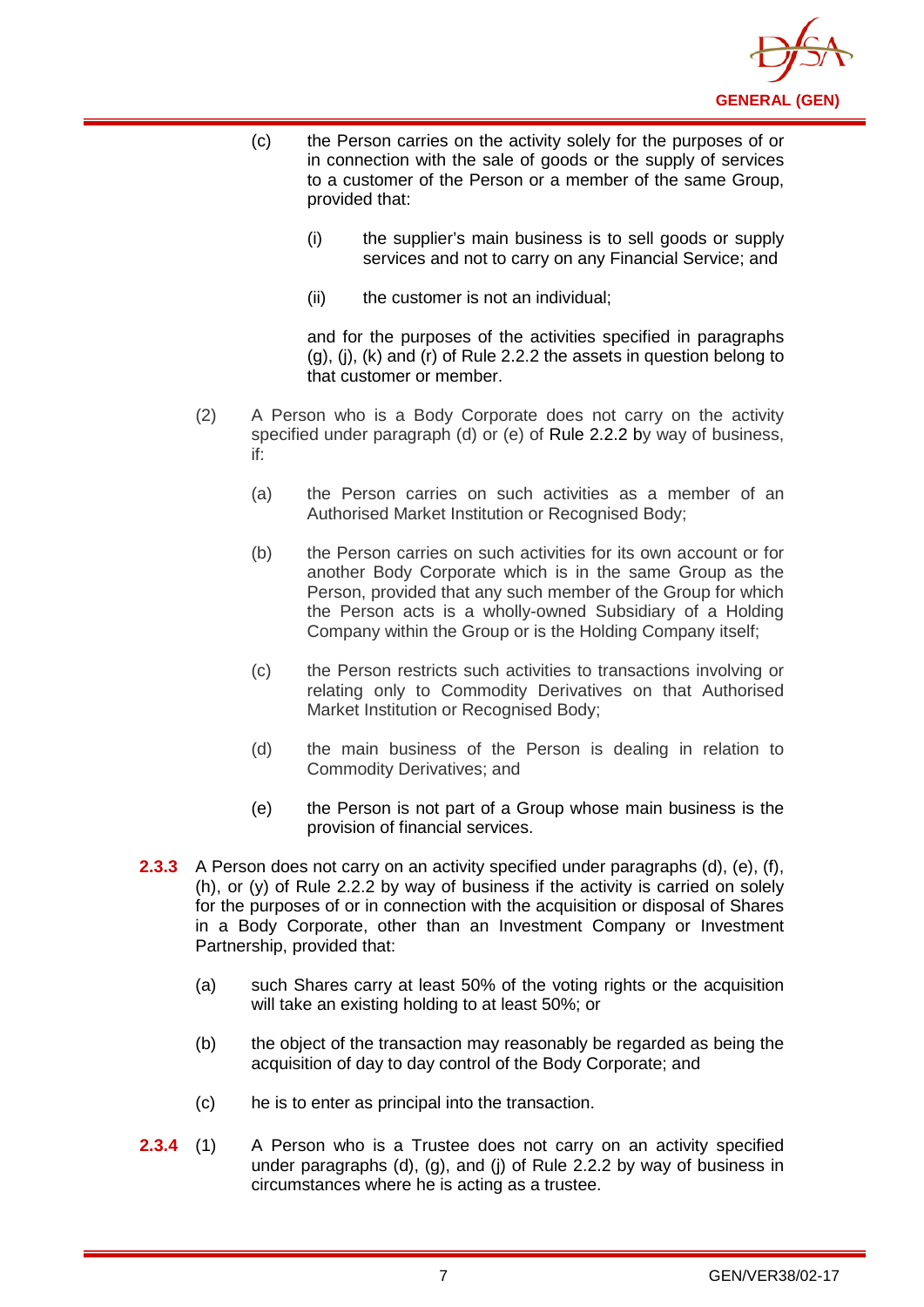

- (2) A Person who is an individual does not carry on an activity specified under paragraph (t) by way of business where he is acting as trustee, enforcer or protector or where he is arranging for a Person to act as trustee, in respect of less than three (3) trusts.
- **2.3.5** (1) A Person does not carry on an activity specified under paragraphs (d), (e), (f), (g), (h), (i), (i), (k), (p), (t), (u), (v) and (y) of Rule 2.2.2 by way of business if:
	- (a) that Person is the holder of a licence under the SFO Regulations to establish a Single Family Office in the DIFC; and
	- (b) the activity is carried on exclusively for the purposes of, and only in so far as it is, carrying out its duties as a Single Family Office.
	- (2) A Private Trust Company or Family Fiduciary Structure does not carry on an activity specified under paragraph (t) of Rule 2.2.2 by way of business if it:
		- (a) carries on that activity exclusively for the purposes of, and only in so far as it is, providing services to a Single Family; and
		- (b) does not solicit trust business from, or provide trust services to, any Person outside the structure of the Single Family Office and outside the Single Family.

## <span id="page-11-0"></span>**2.4 Accepting deposits**

- **2.4.1** In Rule 2.2.2, Accepting Deposits means accepting Deposits where:
	- (a) money received by way of Deposit is lent to others; or
	- (b) any other activity of the Person accepting the Deposit is financed, wholly or to a material extent, out of the capital of or returns on any money received by way of Deposit.

## <span id="page-11-1"></span>**2.5 Providing credit**

**2.5.1** In Rule 2.2.2, Providing Credit means providing a Credit Facility to a Person in his capacity as a borrower or potential borrower.

### **Exclusions**

**2.5.2** A Person who is an Authorised Firm does not Provide Credit where the provision of the Credit Facility is incidental to or in connection with the trading of Investments, or conducting Insurance Business.

#### **Guidance**

1. Where an Authorised Firm is providing brokerage services pursuant to its Financial Service of Dealing in Investments as Agent, it may in the ordinary course of that business also be necessary to provide margin lending facilities to its Clients. In doing so the Authorised Firm will not be considered to be Providing Credit to its Client.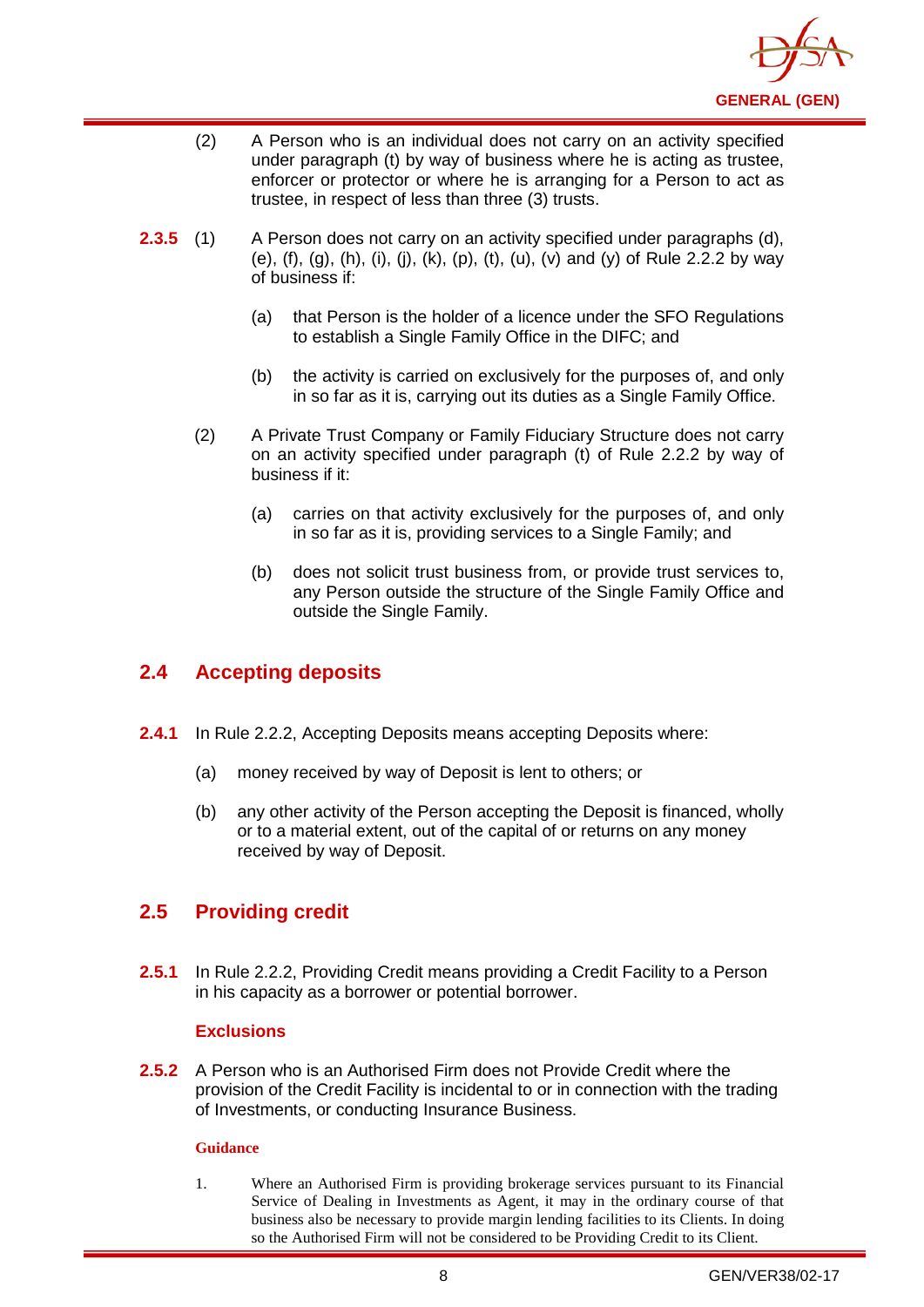

2. Where an Authorised Firm is Effecting Contracts of Insurance or Carrying Out Contracts of Insurance, it may in the ordinary course of that Insurance Business be necessary to provide an instalment contract to a Client with respect to the payment of an insurance premium. In doing so the Authorised Firm will not be considered to be Providing Credit to its Client.

## <span id="page-12-0"></span>**2.6 Providing money services**

- **2.6.1** (1) In Rule 2.2.2, Providing Money Services means providing currency exchange or money transmission.
	- (2) In (1) 'money transmission' means:
		- (a) selling or issuing payment instruments;
		- (b) selling or issuing stored value; or
		- (c) receiving money or monetary value for transmission, including electronic transmission, to a location within or outside the DIFC.

#### **Exclusions**

**2.6.2** A Person who is an Authorised Firm does not Provide Money Services if it does so in relation to the carrying on of another Financial Service where Providing Money Services is in connection with and a necessary part of that other Financial Service.

## <span id="page-12-1"></span>**2.7 Dealing in investments as principal**

**2.7.1** In Rule 2.2.2, Dealing in Investments as Principal means buying, selling, subscribing for or underwriting any Investment as principal.

#### **Exclusions**

- **2.7.2** A Person does not Deal in Investments as Principal merely by accepting an instrument, creating or acknowledging indebtedness in respect of any loan, credit, guarantee or other similar financial accommodation which that person has made or provided.
- **2.7.3** A Person does not Deal in Investments as Principal by issuing or redeeming Securities issued by that person.
- **2.7.4** A Person who is not an Authorised Firm or an Authorised Market Institution does not Deal in Investments as Principal in relation to an Investment by entering into a transaction with or through an Authorised Firm or a Regulated Financial Institution.
- **2.7.5** A Person who is an Authorised Firm does not Deal in Investments as Principal if in the course of managing the assets of a Private Equity Fund:
	- (a) the Person makes an initial subscription for Units of that Fund; and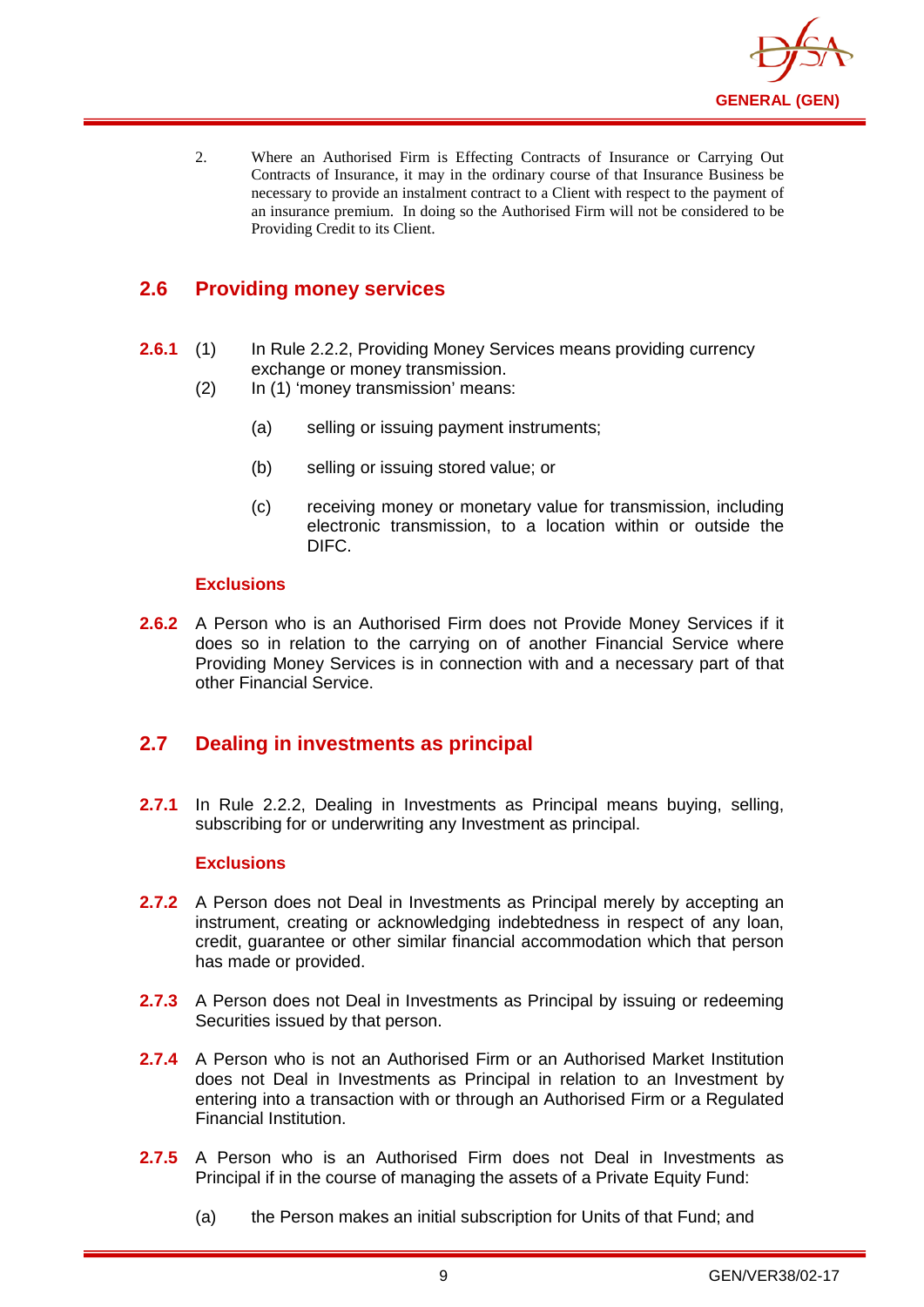

(b) the Units are held by that Person for a period of more than 12 months.

## <span id="page-13-0"></span>**2.8 Dealing in investments as agent**

**2.8.1** In Rule 2.2.2, Dealing in Investments as Agent means buying, selling, subscribing for or underwriting any Investment as agent.

#### **Exclusions**

- **2.8.2** A Person does not Deal in Investments as Agent if the activity:
	- (a) is carried on in the course of providing legal or accountancy services which do not otherwise consist of the carrying on of Financial Services;
	- (b) may reasonably be regarded as a necessary part of any other services provided in the course of providing legal or accountancy services; and
	- (c) is not remunerated separately from the other services.
- **2.8.3** A Person does not Deal in Investments as Agent if that Person:
	- (a) is merely receiving and transmitting a Client order in respect of an Investment; and
	- (b) does not execute the Client order for and on behalf of the Client or otherwise commit the Client to the transaction relating to the relevant Investment.
- **2.8.4** An Exchange does not Deal in Investments as Agent merely by taking action in accordance with its Default Rules.

## <span id="page-13-1"></span>**2.9 Arranging deals in investments**

- **2.9.1** (1) In Rule 2.2.2, Arranging Deals in Investments means making arrangements with a view to another Person buying, selling, subscribing for or underwriting an Investment (whether that other Person is acting as principal or agent).
	- (2) The arrangements in (1) include:
		- (a) arrangements which do not bring about the transaction; and
		- (b) arrangements comprising or involving the receipt and transmission of Client orders in relation to Investments.
	- (3) The arrangements in (1) do not include arrangements which amount to Operating an Alternative Trading System.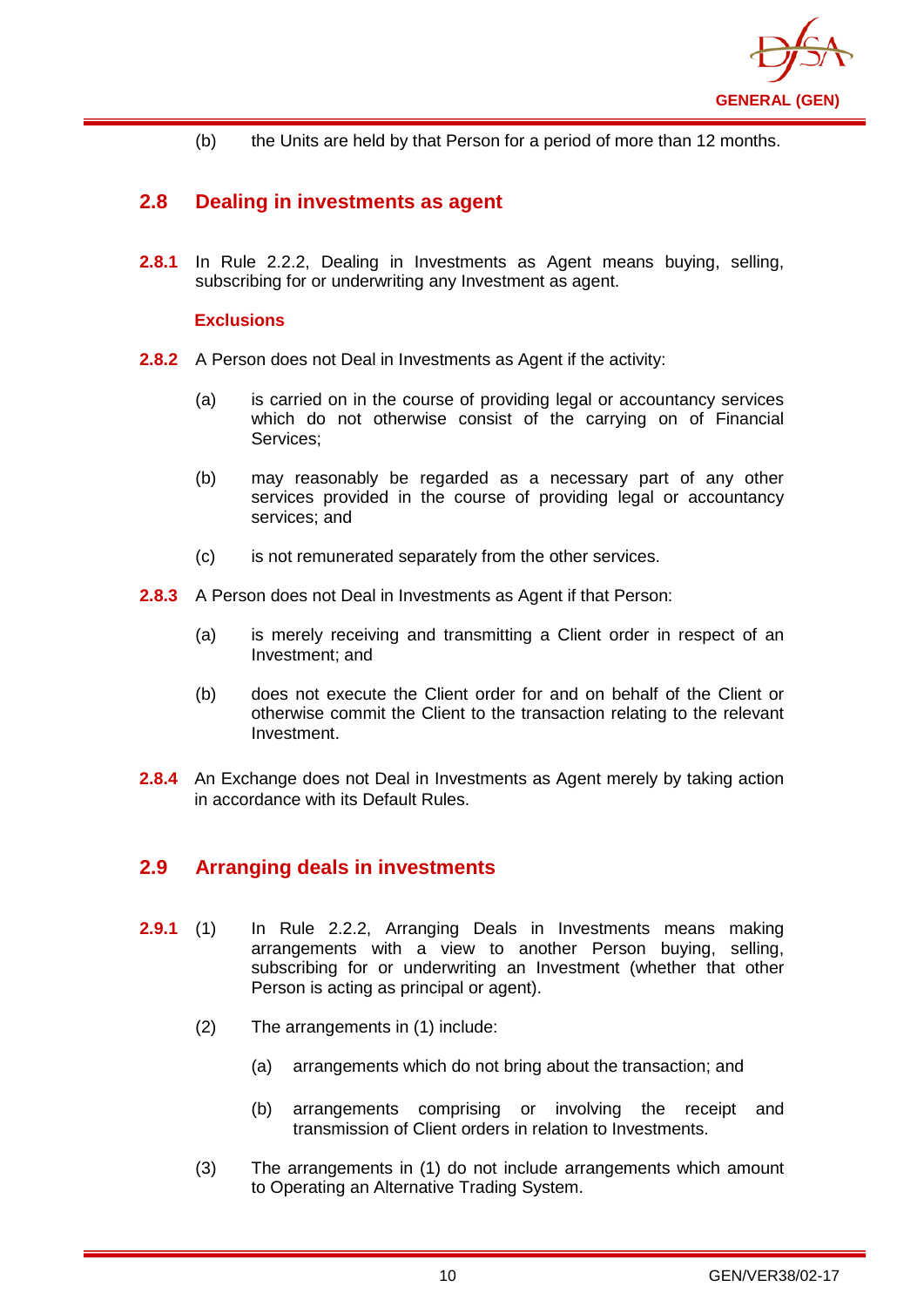

(4) In this Rule and in Rules 2.9.2 to 2.9.7, an "Investment" includes rights under a contract of Long-Term Insurance, that is not a contract of reinsurance.

#### **Guidance**

#### **What constitutes 'Arranging deals in Investments'?**

- 1. The activities which constitute making arrangements with a view to another Person buying, selling, underwriting or subscribing for an Investment (whether that other Person is acting as principal or agent) generally involve the following elements:
	- a. the purpose of such an arrangement is to 'facilitate' or 'bring about' transactions between other parties such as:
		- i. buyers and sellers of Investments;
		- ii. issuers of and subscribers for Securities (note subscription is generally an activity associated with an initial offer of Securities);
		- iii. issuers and underwriters of securities (note underwriting here is an activity associated with an initial offer of Securities, as opposed to underwriting of risks, which is an activity of an insurer); and
		- iv. insurers writing Long-Term Insurance and policyholders who wish to obtain such insurance.
	- b. such arrangements can be either of an on-going nature, for example, an arrangement which is available to potential buyers or sellers of Investments, or an arrangement which is bespoke (i.e. available on a one-off basis for a particular client, such as an underwriter of Securities).
- 2. The activities referred to in Guidance item 1 can include one or more of the following:
	- a. the introduction of:
		- i. potential buyers of Investments to issuers or sellers of Investments, or vice versa;
		- ii. potential subscribers for Securities to issuers;
		- iii. potential underwriters to issuers of Securities, or vice–versa;
		- iv. potential parties to a derivatives transaction; and
		- v. policyholders or cedants to insurers or reinsurers underwriting Long-Term Insurance;
	- b. assisting any of the parties referred to in a. through activities, such as, completing the applications or other processes relevant to the transaction;
	- c. negotiating and settling terms of the contracts between the parties referred to in a.;
	- d. collecting and processing fees, commissions or other payments (such as premiums in the case of Long-Term Insurance); and
	- e. transmitting instructions or confirmations relating to transactions.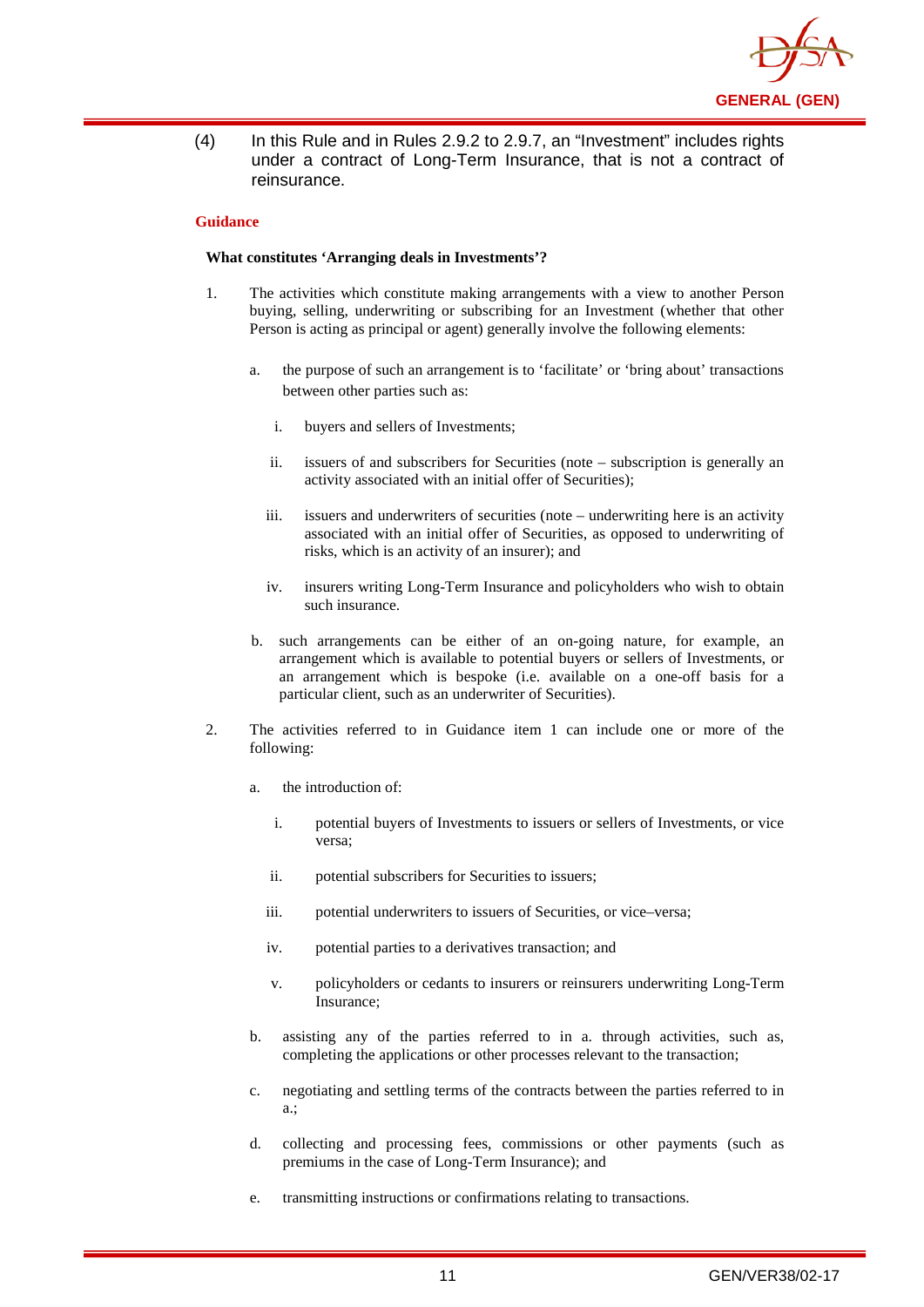

#### **Do arrangements which form part of another facility constitute arranging?**

3. An arrangement which is part of a wider arrangement for the purpose of bringing about transactions in Investments still falls within the scope of the Financial Service of arranging. For example, an arranger may arrange (i.e. allow access) for potential investors to access a facility set up by an offeror of Securities. The arrangement to allow access constitutes arranging, although, for a transaction to be concluded, the investor will also need to use the offeror's facility.

#### **How does 'arranging deals' differ from 'dealing as agent'?**

- 4. 'Arranging Deals in Investments' differs from the Financial Service of 'Dealing in Investments as Agent' in Rule 2.8.1 because:
	- a. a Person 'arranging deals' (i.e. the 'arranger') does not have the authority to bind the parties to an Investment transaction resulting from its 'arranging' activities; and
	- b. a Person 'dealing as agent' acts as the agent of a party to the Investment transaction and has the authority to bind its principal.
- 5. For example, a Person acting as an agent either:
	- a. executes the transaction for its principal (the Client); or
	- b. if using another broker to execute the client order, commits the Client to the transaction by giving a binding order to the broker.
- 6. In contrast, a Person acting as an arranger may, for example, receive and transmit client orders to a broker, but does not have the power to execute or enter into the transaction for the client, or commit the client to a transaction. See the exclusion in GEN Rule 2.8.3 from 'Dealing in Investments as Agent', and GEN Rule 2.9.1(2)(b), both of which reflect the above position.

#### **Do arrangements that do not bring about transactions constitute arranging?**

7. An activity falls within the scope of the Financial Service of 'arranging' even if it does not necessarily lead to a completed transaction. For example, a prospective buyer or seller of Securities may change his mind and not sign a contract for the sale or purchase of Securities. Similarly, a potential buyer of Long-Term Insurance, after having completed an application form for Long-Term Insurance with the assistance of an arranger, may not go ahead with the purchase of the policy. In both examples, just because the transaction has not been concluded, the arranger's activities do not cease to be 'arranging' under Rule 2.9.1.

#### **Which activities do not constitute 'arranging'?**

- 8. A Person who performs for a financial service provider (in or outside the DIFC) delegated or outsourced functions, such as back office administration services, does not carry on 'arranging' activities under Rule 2.9.1. For example, a Person undertaking administrative tasks (such as processing applications, transmitting orders, or issuing confirmations of transactions for a brokerage firm or an insurer) is not arranging transactions.
- 9. A passive display of literature which advertises Investments does not amount to arranging, unless something more is done to help potential investors or policyholders to buy such Investments or policies. For example, a passive display of leaflets advertising Investments in property funds at the reception of an office, such as an accountant's office, or a display of leaflets advertising permanent health policies of an Long-Term Insurance insurer at a doctor's or dentist's waiting rooms, would not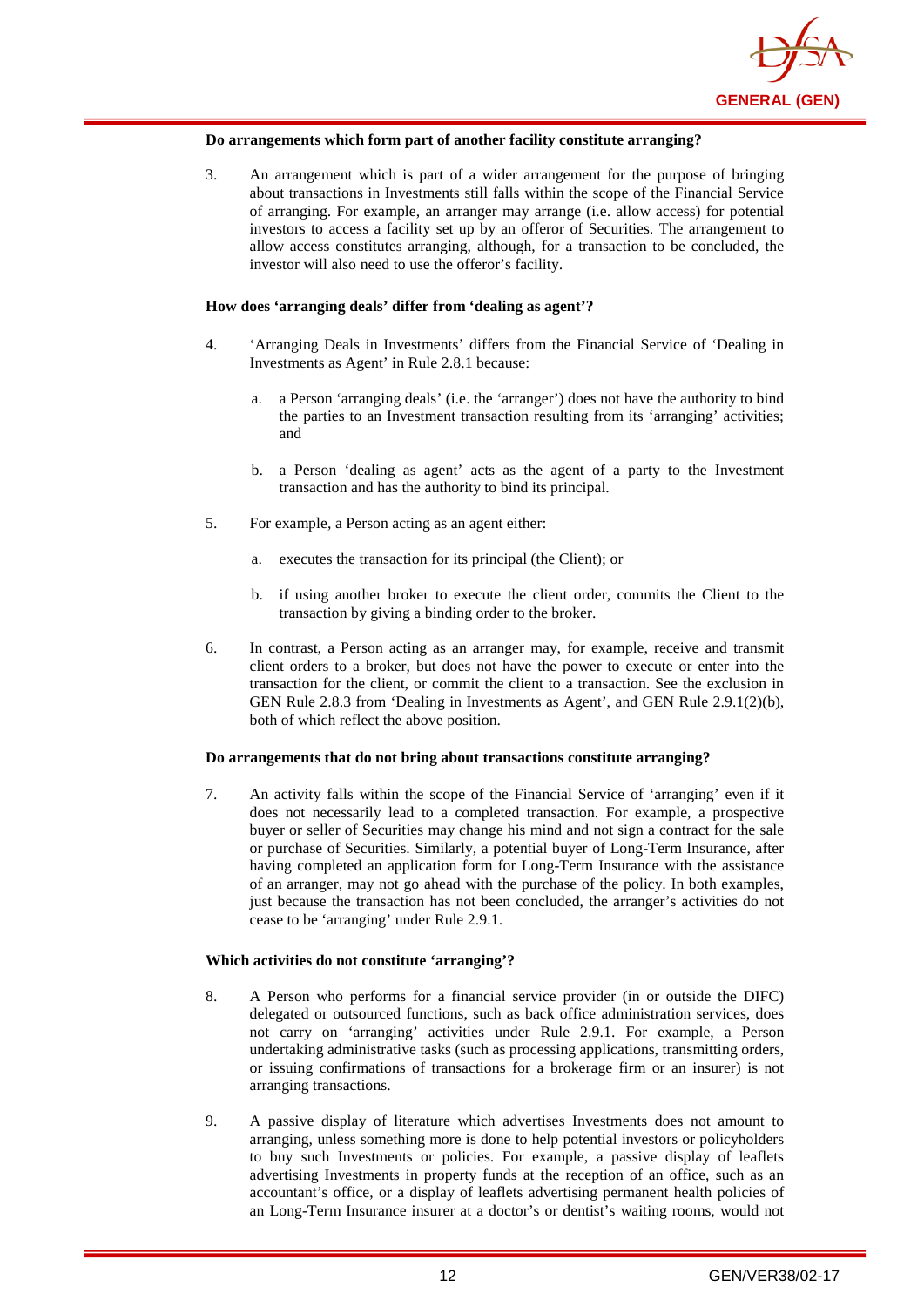

constitute arranging, provided the relevant service providers or employees in their offices do not assist or facilitate transactions by potential investors/policyholders.

#### **Arranging Long-Term Insurance**

10. An 'Investment' is defined in Rule 2.9.1(4) to include rights under a contract of Long-Term Insurance (other than a contract of reinsurance). As a result, arranging activities relating to contracts of Long-Term Insurance fall within Arranging Deals in Investments. 'Long-Term Insurance' is defined in GLO, in summary, as a contract of the type described in Rule A4.1.2 (certain types of life insurance) that is expressed to be in force for more than one year and meets specified conditions.

#### **Exclusions**

- **2.9.2** A Person does not carry on the activity of Arranging Deals in Investments under Rule 2.9.1(1) in relation to a transaction if the Person becomes, or proposes to become, a party to the transaction (regardless of whether the transaction is effected). This exclusion does not apply in the case of a branch which makes arrangements for its head office, or any other branch of the same legal entity as itself, to enter into a transaction as provided under Rule 2.9.1(1).
- **2.9.3** A Person does not Arrange Deals in Investments merely by providing means by which one party to a transaction is able to communicate with other such parties.
- **2.9.4** A Person does not Arrange Deals in Investments by making arrangements under which another Person accepts or is to accept an instrument creating or acknowledging indebtedness in respect of any loan, credit, guarantee or other similar financial accommodation which he or his principal has made or provided.
- **2.9.5** A Person does not Arrange Deals in Investments merely by making arrangements having as their sole purpose the provision of finance to enable a Person to buy, sell, subscribe for or underwrite Investments.
- **2.9.6** A Person does not Arrange Deals in Investments by making arrangements for the issue or redemption of Securities issued by it.
- **2.9.7** A Person does not Arrange Deals in Investments if the activity:
	- (a) is carried on in the course of providing legal or accountancy services, which do not otherwise consist of the carrying on of Financial Services;
	- (b) may reasonably be regarded as a necessary part of any other services provided in the course of providing legal or accountancy services;
	- (c) is not remunerated separately from the other services; and
	- (d) in the case of a contract of Long-Term Insurance, does not assist in the conclusion or performance of the contract.
- **2.9.8** An Exchange does not make arrangements referred to in Rule 2.9.1(1), merely by making arrangements for, or taking steps that facilitate, another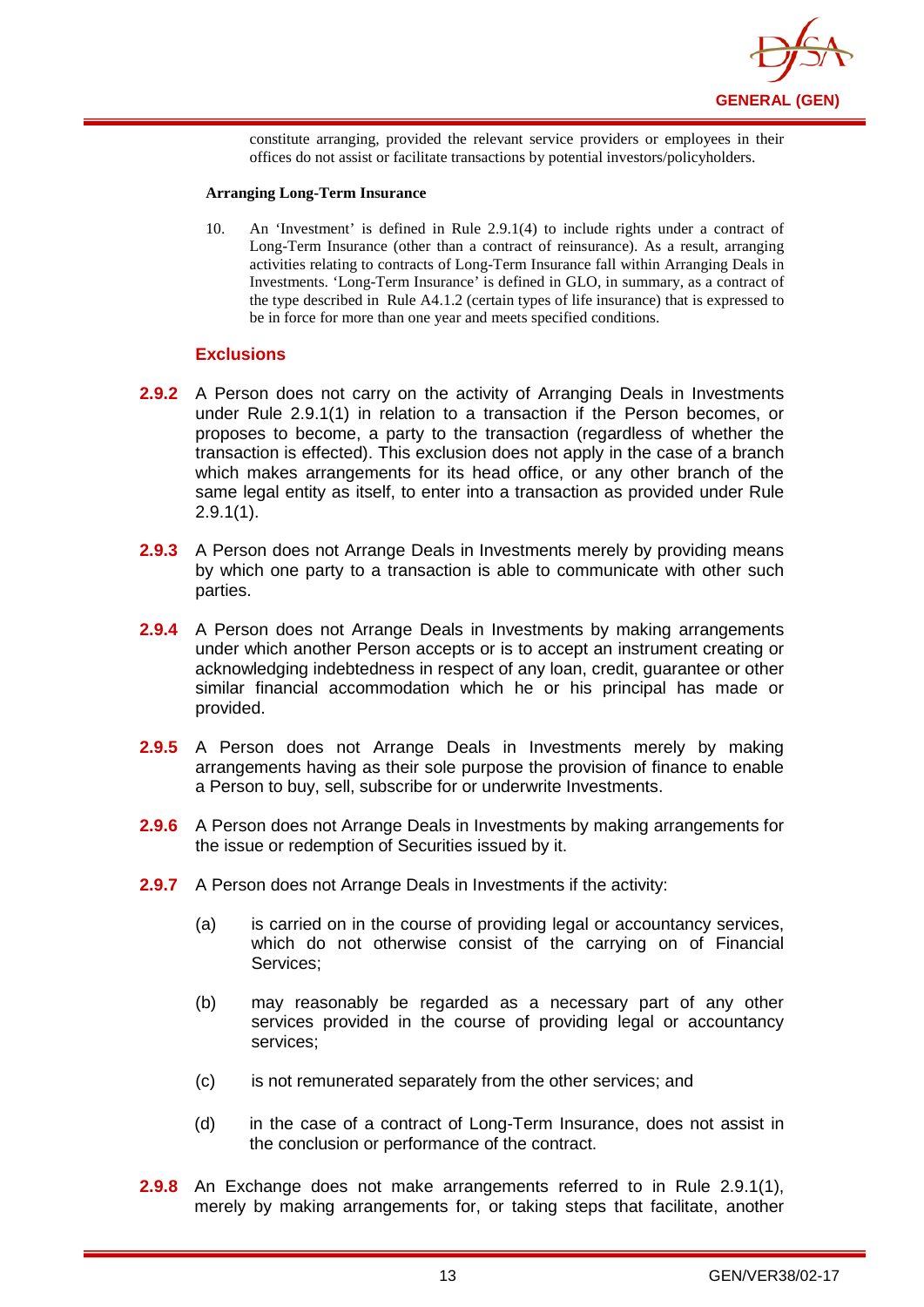

Person to act as Central Counterparty to transactions entered into on a facility operated by the Exchange.

#### **Guidance**

- 1. Rule 2.9.2 excludes the activities of a party to a transaction from being 'arranging'. This is because a person cannot be both a party to a transaction, and its arranger.
- 2. Where a Person (an arranger) makes arrangements in the DIFC for another Person to obtain dealing services (e.g. broking services) from its head office, the arranger is not regarded as 'Dealing in Investments as Agent' in the DIFC merely because it is the same legal entity as its head office. However, to be able to do so without breaching the Financial Services Prohibition, the arranger would need to have an Authorisation for 'Arranging Deals in Investments'. It would also need to take care not to conduct activities that go beyond 'arranging' (see Guidance under Rule 2.9.1 for activities which constitute arranging).
- 3. Rule 2.9.3 excludes providers of means by which one party to a transaction (or potential transaction) communicates with the other contracting parties, from being arrangers. Communication channel providers, such as internet or telecommunication network providers, are excluded from being arrangers under this exclusion. However, if such a provider goes beyond being a 'mere' communication channel provider, for example, by adding value to the service provided to those communicating with each other, with a view to facilitating a contract being concluded, this exclusion will not apply to them.
- 4. Rule 2.9.4 excludes from being arranging the activity of making arrangements for a lender (such as a bank) to accept an instrument acknowledging debt by a person who has obtained credit, a loan, a guarantee or any other form of financial facility. This mirrors the similar carve-out from regulation available to banks and other lenders where they are not considered to be 'dealing as principal' in Investments merely because they accept instruments acknowledging debt from those obtaining credit, loans, guarantees or any other form of financial facility from them.
- 5. Rule 2.9.6 excludes issuers of Securities from being regarded as arrangers. For example, if an issuer of Securities sets up a website which enables prospective buyers of Securities to read the offer document and apply for the relevant Securities, the issuer is not required to have a Licence as an arranger due to this exclusion (but may have to comply with the disclosure requirements in MKT relating to the offer).
- 6. Rule 2.9.7 excludes from being 'arrangers' lawyers and accountants, who, in the course of conducting their legal and accounting business, arrange for their clients to buy or sell Securities. To have the benefit of this exclusion, certain conditions have to be met (such as the activity being reasonably regarded as a necessary part of services provided by legal and accounting practitioners and not being separately remunerated). For example, if a lawyer arranges as part of estate planning services for a portfolio of investments to be sold by a brokerage firm, this exclusion can be applied, provided the lawyer's fees do not include a separate charge for arranging the liquidation of the portfolio, and the lawyer does not assist or participate in the conclusion of the contracts.

### <span id="page-17-0"></span>**2.10 Managing assets**

**2.10.1** In Rule 2.2.2, Managing Assets means managing on a discretionary basis assets belonging to another Person if the assets include any Investment or rights under a contract of Long-Term Insurance, not being a contract of reinsurance.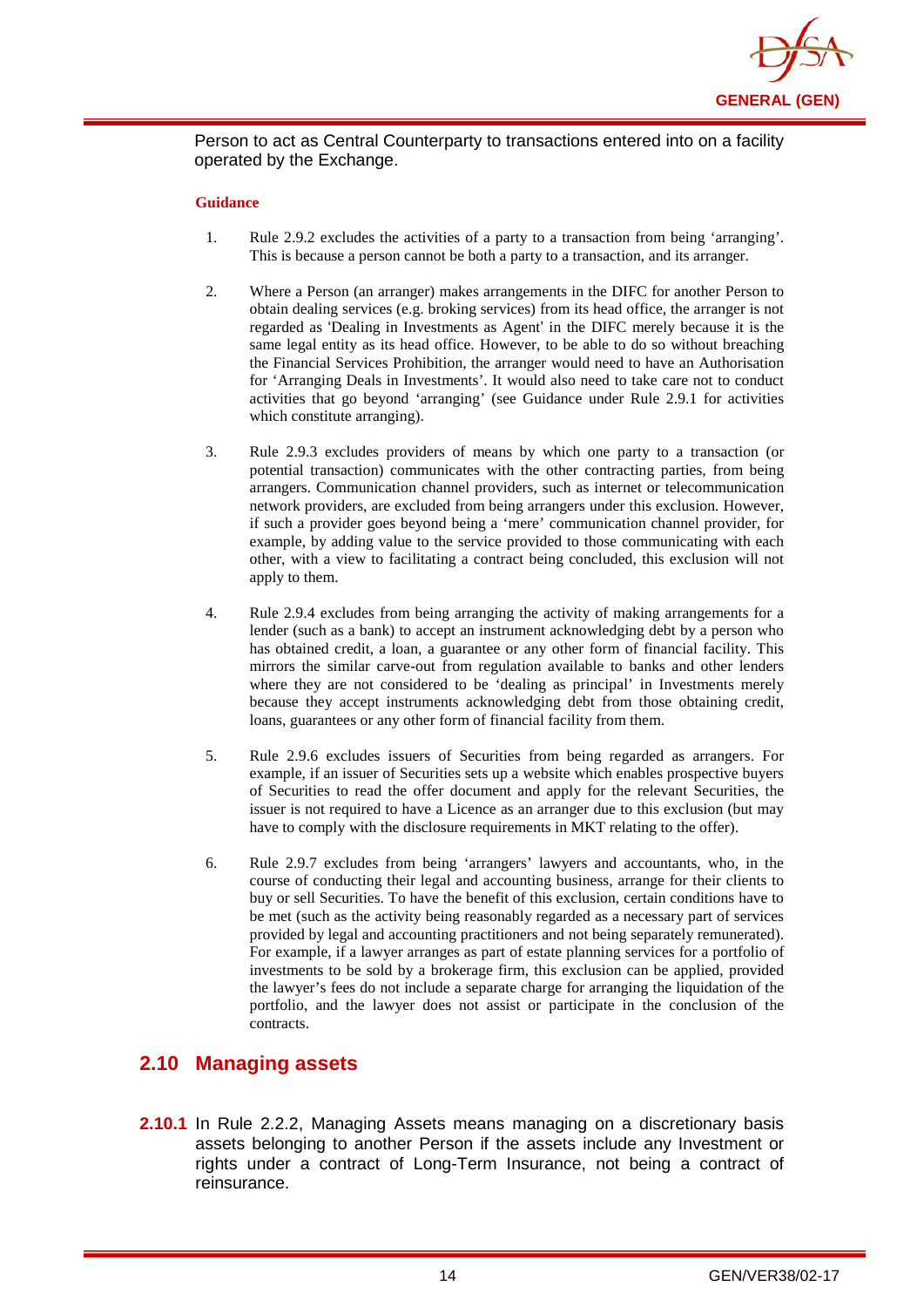

#### **Exclusions**

- **2.10.2** A Person who is not an Authorised Firm or an Authorised Market Institution does not Manage Assets if:
	- (a) he is a Person formally appointed in writing by the owner of the assets to manage the assets in question; and
	- (b) all day-to-day decisions relating to the Investments which are included in those assets are taken by an Authorised Firm or a Regulated Financial Institution.

#### **Guidance**

- 1. A Person does not become a Fund Manager of a Fund merely by being appointed by a Fund Manager of a Fund to provide the Financial Service of Managing Assets to the Fund. This is because the Fund Manager remains legally accountable to the Unitholders of the Fund for the proper management of the Fund in accordance with its Constitution and Prospectus.
- 2. If an Authorised Firm has a discretionary portfolio mandate from a Client to manage assets on behalf of the Client, the firm controls those Client Assets as it can execute transactions relating to those assets, within the parameters set in the mandate (see also COB Rule 6.11.4(d)).

## <span id="page-18-0"></span>**2.11 Advising on financial products**

- **2.11.1** (1) In Rule 2.2.2, Advising on Financial Products means giving advice to a Person in his capacity as an investor or potential investor, or in his capacity as agent for an investor or a potential investor, on the merits of his buying, selling, holding, subscribing for or underwriting a particular financial product (whether as principal or agent).
	- (2) Advice in (1) includes a statement, opinion or report:
		- (a) where the intention is to influence a Person, in making a decision, to select a particular financial product or an interest in a particular financial product; or
		- (b) which could reasonably be regarded as being intended to have such an influence.
	- (3) Giving advice to a Person under (1) includes operating an Insurance Aggregation Site relating to contracts of Long-Term Insurance, other than contracts of reinsurance.
	- (4) For the purposes of this Rule and Rule 2.11.2, a "financial product" is an Investment, Deposit, Profit Sharing Investment Account or rights under a contract of Long-Term Insurance, that is not a contract of reinsurance.

#### **Guidance**

1. As a 'financial product' is defined in Rule 2.11.1(4) to include rights under a contract of Long-Term Insurance (other than a contract of reinsurance), advice on contracts of Long-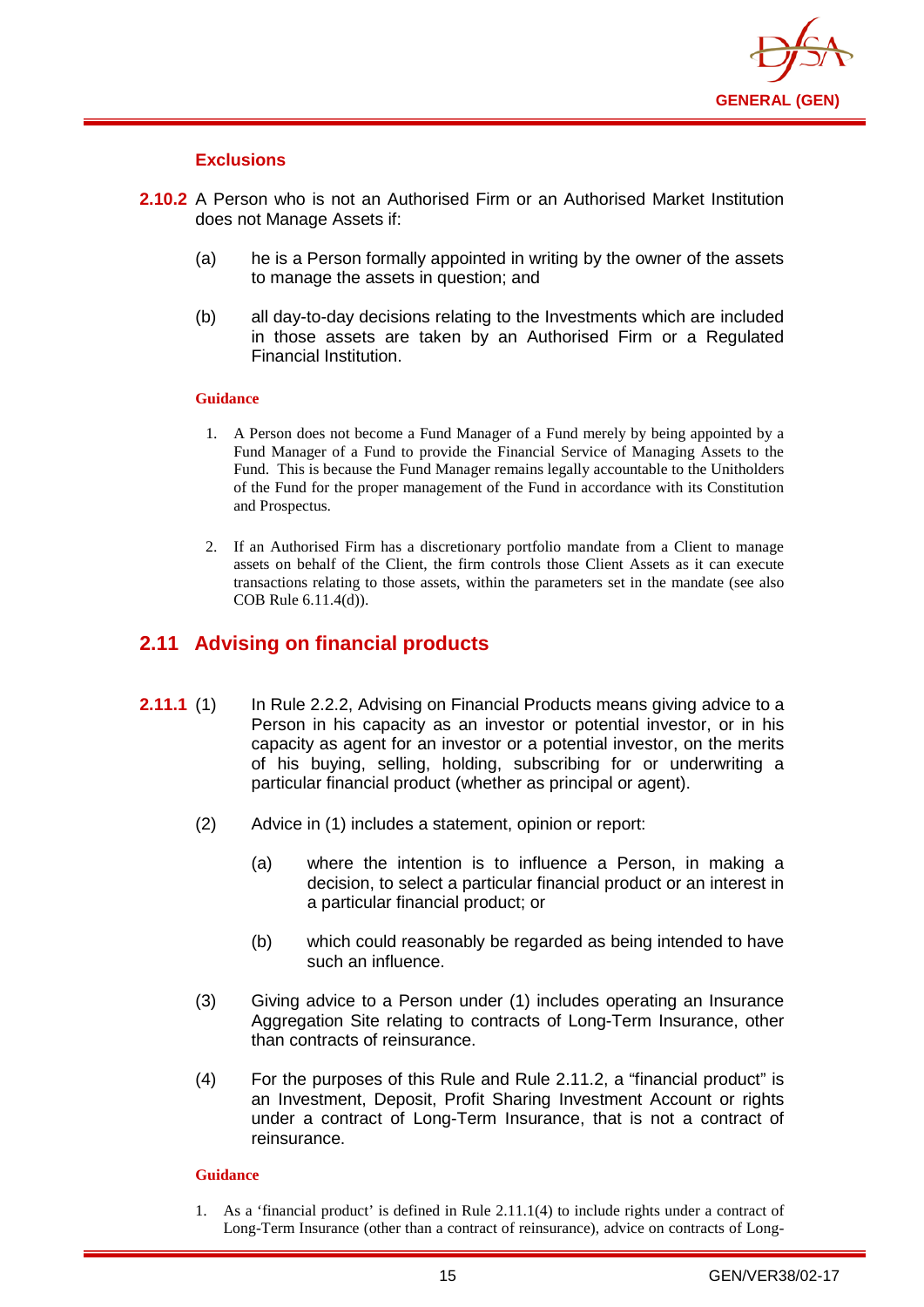

Term Insurance will fall within Advising on Financial Products, instead of Insurance Intermediation.

- 2. An 'Insurance Aggregation Site' is defined in GLO. In summary, it is a website or other form of electronic media that provides a facility for a user to search for, and then to conclude, directly or indirectly, a Contract of Insurance. The site may, for example, enable the user to conclude a Contract of Insurance:
	- a. directly, if the user can enter into the Contract of Insurance by clicking a button on the website itself; or
	- b. indirectly, if it provides a link to the insurer, transmits the details of one party to the other party or otherwise facilitates contact between the parties.
- 3. Operating an Insurance Aggregation Site will fall under Advising on Financial Products to the extent that it relates to contracts of Long-Term Insurance, and under Insurance Intermediation to the extent that it relates to other types of Contracts of Insurance.
- 4. An operator of an Insurance Aggregation Site that can be used by Retail Clients will need an endorsement on its Licence to deal with Retail Clients (see Rule 2.2.8).

#### **Exclusions**

- **2.11.2** A Person does not Advise on Financial Products by giving advice in any newspaper, journal, magazine, broadcast service or similar service in any medium if the principal purpose of the publication or service, taken as a whole, is neither:
	- (a) that of giving advice of the kind mentioned in Rule 2.11.1; nor
	- (b) that of leading or enabling Persons to buy, sell, subscribe for or underwrite a particular financial product of the kind in Rule 2.11.1(4).
- **2.11.3** A Person does not Advise on Financial Products if the activity:
	- (a) is carried on in the course of providing legal or accountancy services, which do not otherwise consist of the carrying on of Financial Services;
	- (b) may reasonably be regarded as a necessary part of any other services provided in the course of providing legal or accountancy services; and
	- (c) is not remunerated separately from the other services.

## <span id="page-19-0"></span>**2.12 Managing a collective investment fund**

- **2.12.1** (1) In Rule 2.2.2, Managing a Collective Investment Fund means:
	- (a) being legally accountable to the Unitholders in the Fund for the management of the property held for or within a Fund under the Fund's Constitution; and
	- (b) establishing, managing or otherwise operating or winding up a Collective Investment Fund; and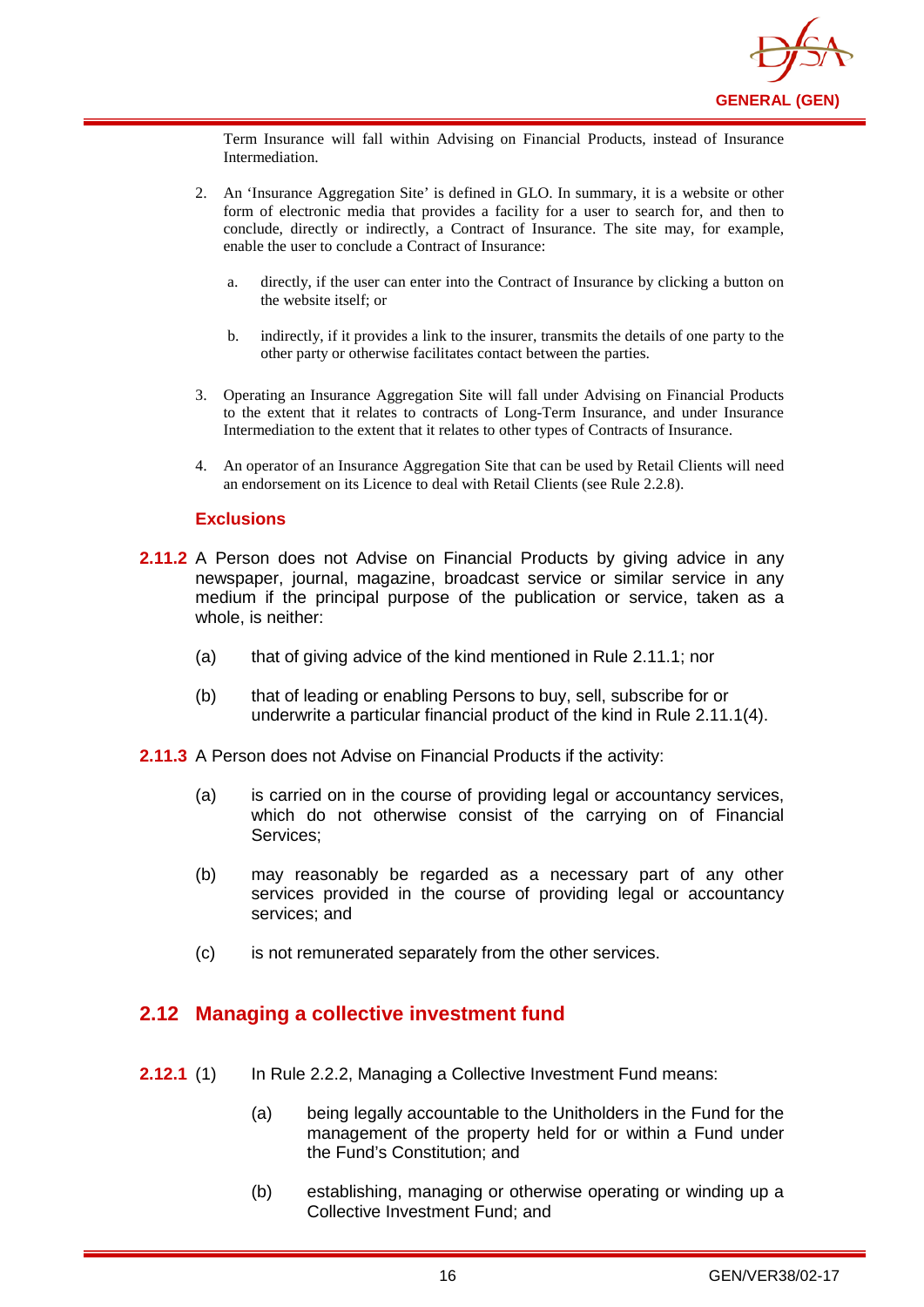

- (2) To the extent that any activity under (1) constitutes Managing Assets, Providing Fund Administration, Dealing as Agent, Dealing as Principal, Arranging Deals in Investments, or Providing Custody, such a Financial Service is taken to be incorporated within Managing a Collective Investment Fund.
- (3) The Person referred to in (1) is a Fund Manager.

### **Exclusions**

- **2.12.2** Pursuant to Article 20(3) of the Collective Investment Law 2010, a Person is hereby prescribed by the DFSA as not Managing a Collective Investment Fund merely because that Person:
	- (a) is acting as an agent, employee or delegate of the Fund Manager; or
	- (b) takes steps to wind up or dissolve a Fund or remedy a defect that led to a Fund being deregistered.

## <span id="page-20-0"></span>**2.13 Providing custody**

- **2.13.1** (1) In Rule 2.2.2, Providing Custody means one or more of the following activities:
	- (a) safeguarding and administering Investments belonging to another Person;
	- (b) in the case of a Fund, safeguarding and administering Fund Property; or
	- (c) acting as a Central Securities Depository.
	- (2) In (1) (a) and (b), the following activities do not constitute administering Investments or Fund Property:
		- (a) providing information as to the number and value of any Investments or Fund Property safeguarded;
		- (b) converting currency; or
		- (c) receiving documents relating to an Investment or Fund Property for the purpose of onward transmission to, from or at the direction of the Person to whom the Investment or Fund Property belongs.
	- (3) In (1)(c), "acting as a Central Securities Depository" means holding securities in uncertificated (dematerialised) form to enable [book entry](http://en.wikipedia.org/wiki/Book_entry) transfer of such securities for the purposes of clearing or settlement of transactions executed on a facility operated by an Authorised Market Institution or an Alternative Trading System or a similar facility regulated and supervised by a Financial Services Regulator.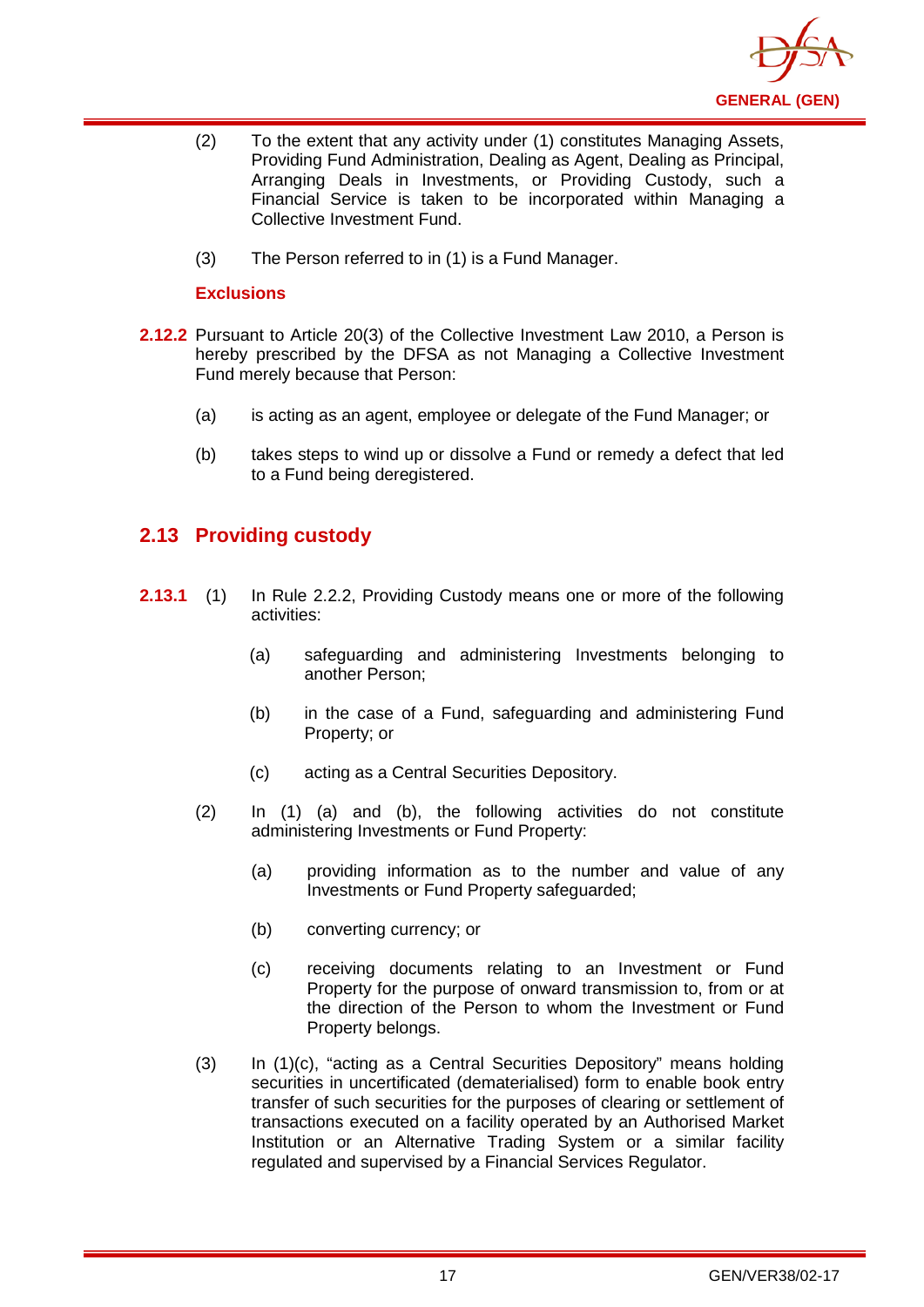

1. A Person does not become a Fund Manager of a Fund merely by being appointed by a Fund Manager of a Fund to provide the Financial Service of Providing Custody to the Fund. This is because the Fund Manager remains legally accountable to the Unitholders of the Fund for the safe custody and proper management of the Fund in accordance with its Constitution and Prospectus.

#### **How does Providing Custody differ from Arranging Custody?**

- 2. The Financial Service of Providing Custody differs from that of Arranging Custody because:
	- a. a Person Providing Custody is legally accountable to Clients for safeguarding and administering Client Investments (which are defined as Client Assets – see the GLO definition), even if it appoints a Third Party Agent (see GLO) to hold Client Investments; and
	- b. a Person arranging Custody does not become a party to the arrangement to Provide Custody and hence does not assume any duties or responsibilities to the Client for the safe custody of the Client's Investments – instead, such a Person merely facilitates a custodian to provide its services to a potential user of its services.

#### **What is 'Safeguarding' and 'Administering' Investments?**

- 3. As set out in Rule 2.13.1, both the elements (i.e. the activities) of safeguarding and administering, must be present before a Person is said to carry on the Financial Service of Providing Custody.
- 4. A Person:
	- a. 'safeguards' a Client's Investments if that Person is the holder of the legal title to the Client's Investments (whether in certificated or uncertificated form); and
	- b. 'administers' a Client's Investments if that Person carries out activities as the holder of legal title to the Investments, such as effecting transactions, reinvesting dividends or other income arising from the Investments, and carrying out corporate actions relating to the exercise of rights attaching to the Investments (e.g. voting or appointing proxies to vote and accepting a rights offer/issue of Investments).

#### **Who is a Third Party Agent?**

- 5. A Third Party Agent is simply an agent of the firm which Provides Custody. A Person is regarded as Providing Custody even if it appoints a Third Party Agent (see GLO) to carry out either or both of the activities of safeguarding and administering its Clients' Investments. The Person Providing Custody (and not the Third Party Agent) remains accountable to the Client for the safe custody of the Investments of the Client.
- 6. The DFSA requires a firm which Provides Custody, if it is outsourcing or delegating the safeguarding or administering of Client Investments to a Third Party Agent, to undertake due diligence relating to the Third Party Agent (see COB Rule A6.5.1).

#### **What is the relationship between 'Providing Custody' and 'holding or controlling' Client Assets?**

7. A firm Providing Custody, in order to safeguard and administer Client Investments, must hold and control those Investments. Therefore, a firm Providing Custody is subject to the Client Investments provisions in COB section 6.13 and the Safe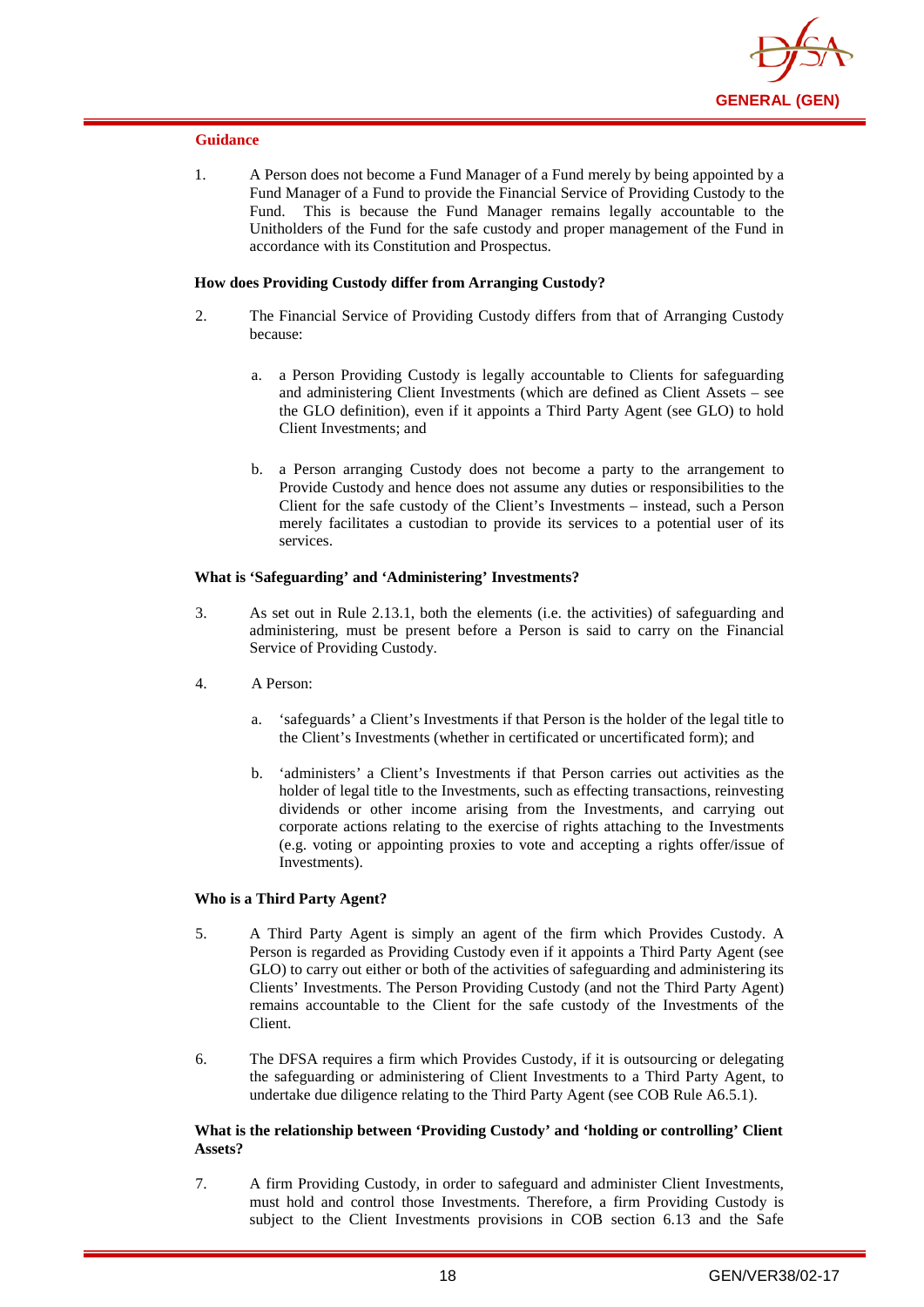

Custody Provisions in COB App6. The firm may hold and control Client Investments directly (i.e. itself) or indirectly (i.e. through a Third Party Agent).

- 8. Activities that constitute 'holding or controlling' Client Investments and 'safeguarding and administering' Client Investments can overlap. Guidance items 9 to 11 set out some examples to illustrate the interconnectivity and overlap of such activities.
- 9. In the case of Investments the title to which is evidenced by a physical instrument (e.g. a share or debenture certificate), a Person who has physical possession of the certificate 'holds' it. It is possible that the Person who has physical possession is also the legal owner (i.e. the Person in whose name the title to the certificate is registered). If this is not the case, the Person who 'holds' the certificate is generally regarded as an agent of the legal owner whose name appears on the share or debenture certificate. An example would be a firm Providing Custody in whose name the certificates are registered, but the actual possession of the certificates is with a Third Party Agent (custodian) appointed by the firm. In this example, the firm Providing Custody continues to be subject to the Client Investments provisions in COB 6.13 and the Safe Custody Provisions in COB App6.
- 10. In the case of Investments which are held in uncertificated or dematerialised form, the Person in whose name the rights to the relevant Investments are registered (by the central securities depository) is the holder and controller of the relevant Investments. Generally, the 'PIN' or other unique identifier of the owner of the Investments will be issued to the Person in whose name the dematerialised Investments are registered. Again, a firm that Provides Custody may appoint a Third Party Agent to hold and have access to them, in which case, the firm Providing Custody indirectly holds and controls those Investments, and remains accountable to the Client for the safe custody of those Investments. The firm must also comply with the Client Investments provisions in COB 6.13 and the Safe Custody Provisions in COB App6.
- 11. A Person, who has the power and authority to give directions in relation to Investments, controls the relevant Investments. Generally, the Person who is the legal owner would have the power to give such directions. Examples are directions to effect transactions, to reinvest dividends or other income arising from the Investments, and to carry out corporate actions relating to the exercise of rights attaching to the Investments (e.g. to vote or appoint proxies to vote and to accept or renounce a rights offer/issue of Investments). A firm Providing Custody would carry out such tasks for the purposes of administering Client Investments, either directly (i.e. itself) or indirectly (i.e. through a Third Party Agent appointed by it).

## <span id="page-22-0"></span>**2.14 Arranging custody**

**2.14.1** In Rule 2.2.2, Arranging Custody means arranging for one or more Persons to carry on the activity described in Rule 2.13.1 (Providing Custody).

#### **Exclusions**

- **2.14.2** A Person (an 'introducer') does not carry on the activity of Arranging Custody specified in Rule 2.14.1 merely by introducing another Person to a custodian who is an Authorised Firm or a Regulated Financial Institution authorised to provide custody. This exclusion does not apply if:
	- (a) the custodian is a member of the same Group as the introducer;
	- (b) the custodian is a part of the same legal entity as the introducer and, conducts custody services outside the DIFC; or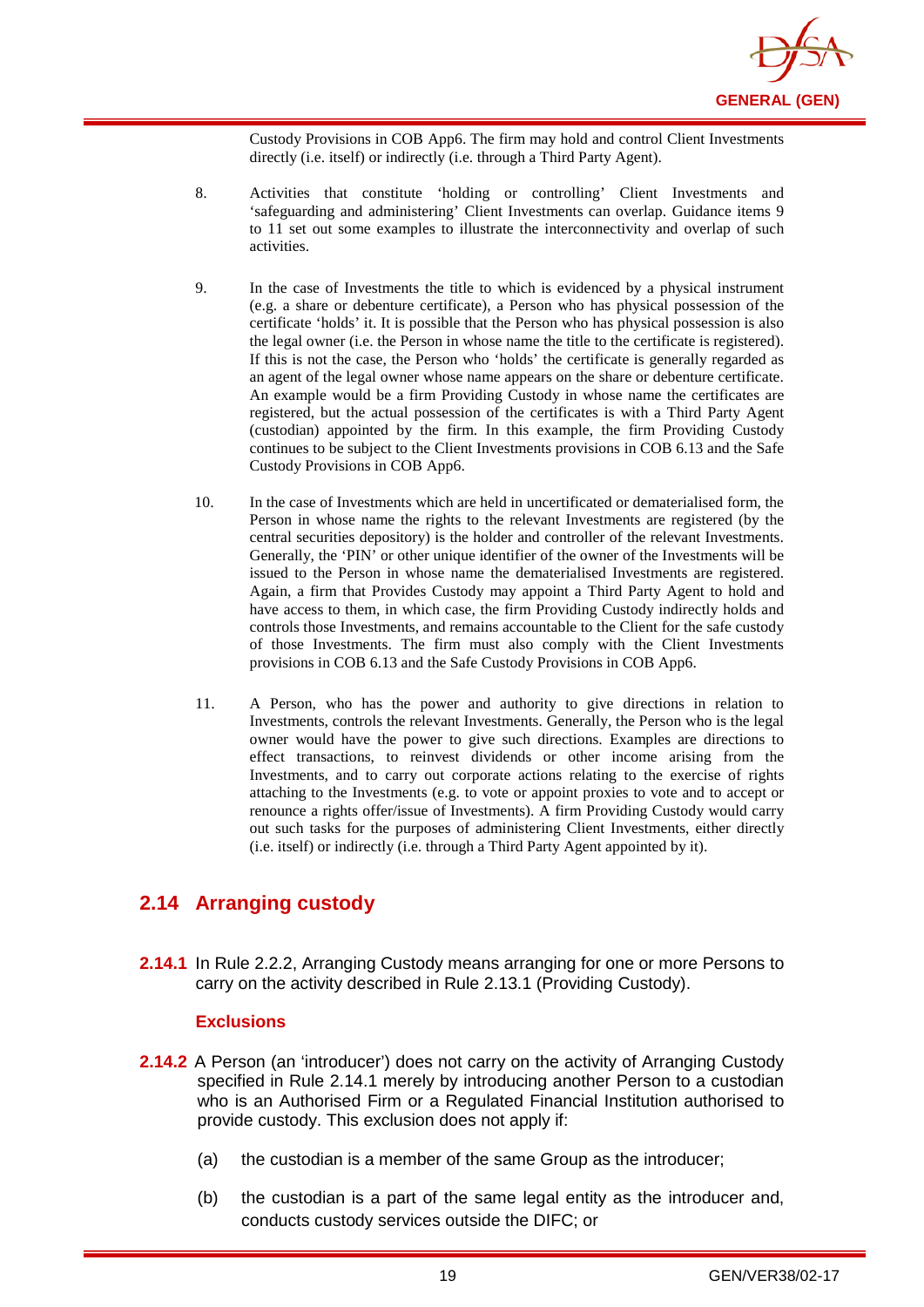

- (c) the introducer is remunerated for making the introduction by any Person, including by an entity referred to in (a) or (b).
- **2.14.3** An Exchange does not Arrange Custody merely by making arrangements for, or taking steps that facilitate:
	- (a) the safeguarding and administration of assets belonging to Members or other participants for the purposes of AMI section 5.10; or
	- (b) the settlement by another Person of transactions entered into on a facility operated by the Exchange.

#### **How does Providing Custody differ from Arranging Custody?**

1. Refer to Guidance item 2 under Providing Custody in section 2.13.

#### **Activities which constitute arranging**

- 2. The type of activities that constitute Arranging Custody include:
	- a. negotiating and settling terms of the contract between the custody provider and the Person who is obtaining that service (the Client);
	- b. assisting the Client to complete application forms and other processes;
	- c. collecting and processing the Client's payments; and
	- d. transmitting information (including instructions from the Client and confirmations by the custody provider) between the Customer and the custody provider.

#### **Non-application of the Client Asset provisions**

- 3. The Client Asset provisions only apply to firms holding or controlling Client Assets and to firms Providing Custody. As a firm Arranging Custody does not 'safeguard and administer Investments' (see Guidance items 3 and 4 under Providing Custody in section 2.13), the Client Asset provisions in COB section 6.11 have only limited application to such a firm (see COB Rule 6.11.2(3)). The requirement for a Safe Custody Auditor's Report under Rule 8.6.1(e) also does not apply to a firm Arranging Custody.
- 4. A firm 'Arranging Custody', although not subject to substantive Client Asset provisions (because it does not hold or control Client Assets), is still required to undertake due diligence on a non-DIFC custodian with whom it arranges for its Client to obtain custody services – see COB Rule A6.5.1A.

#### **Who can rely on the exclusion in Rule 2.14.2?**

- 5. The exclusion in Rule 2.14.2 is available to an introducer who introduces a potential customer to a regulated firm. However, this exclusion does not apply if the introducer:
	- a. is a member of the same Group as the custodian;
	- b. is part of the same legal entity as the custodian (i.e. the custodian is the introducer's head office or another branch of the same legal entity as the introducer); or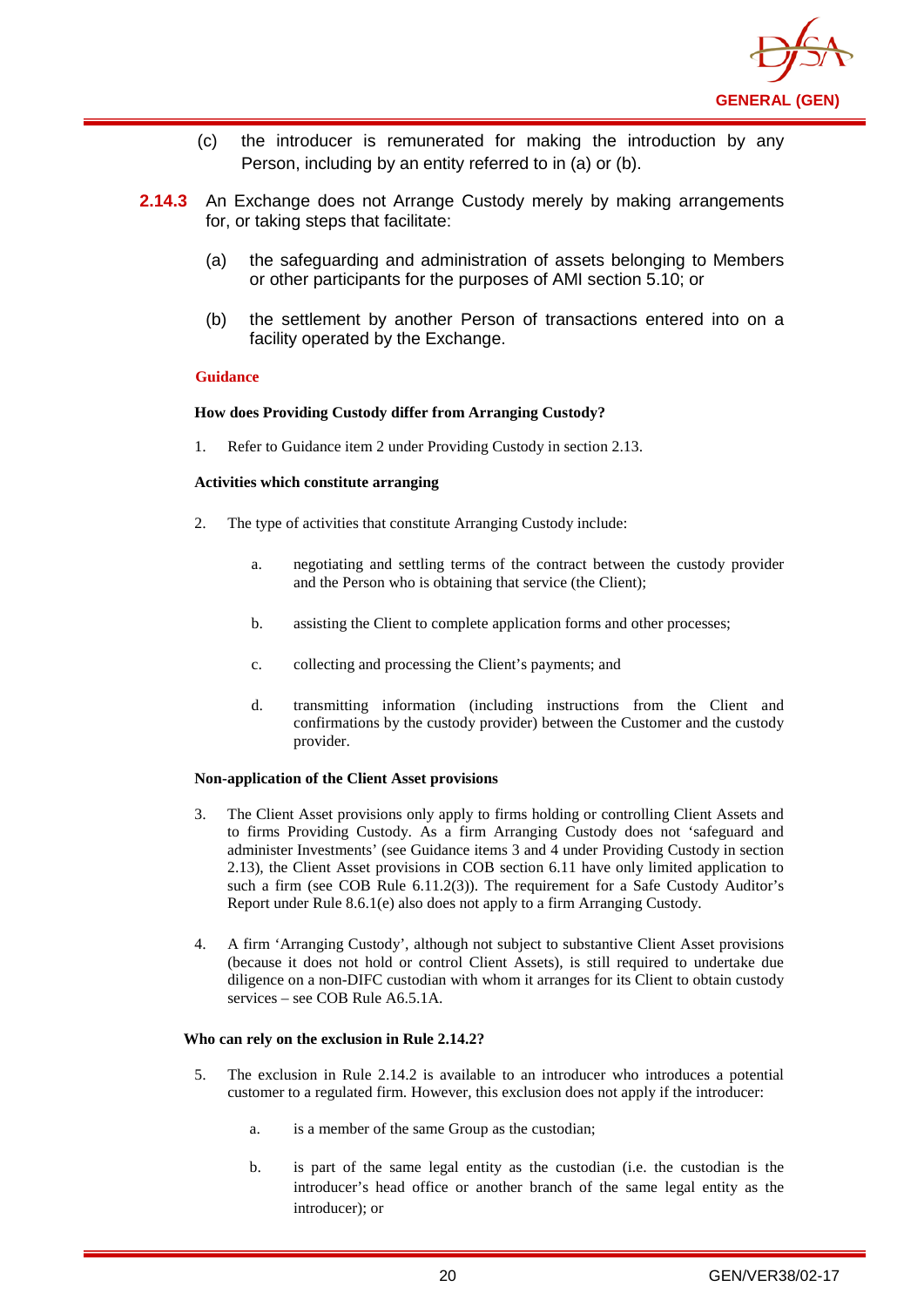

c. receives remuneration for making the introduction from any Person – which can be a related party referred to in a. or b. above or any unrelated party.

## <span id="page-24-0"></span>**2.15 Effecting contracts of insurance**

- **2.15.1** (1) In Rule 2.2.2, Effecting Contracts of Insurance means effecting such contracts as principal.
	- (2) An Insurer authorised to Effect Contracts of Insurance is taken under that authorisation to be authorised also to carry on an activity that:
		- (a) is referred to in Rule 2.9.1(1), 2.11.1(1) or 2.19(1)(a) or (c); and
		- (b) relates to a Contract of Insurance entered into, or to be entered into, as principal by the Insurer.

#### **Guidance**

A Contract of Insurance is defined in App 4 to include a contract of reinsurance.

## <span id="page-24-1"></span>**2.16 Carrying out contracts of insurance**

**2.16.1** In Rule 2.2.2, Carrying Out Contracts of Insurance means carrying out such contracts as principal.

#### **Guidance**

A Contract of Insurance is defined in GEN App 4 to include a contract of reinsurance.

## <span id="page-24-2"></span>**2.17 Operating an exchange**

- **2.17.1** (1) In Rule 2.2.2, Operating an Exchange means operating a facility which functions regularly and brings together multiple third party buying and selling interests in Investments, in accordance with its nondiscretionary rules, in a way that can result in a contract in respect of Investments admitted to trading or traded on the facility.
	- (2) The facility referred to in (1) may be organised on a temporary or permanent basis and can be an order driven system, a quote driven system or a hybrid of such systems that enables the market to operate electronic trading or trading by other means.

#### **Guidance**

- 1. An Authorised Market Institution authorised to Operate an Exchange may carry on the Financial Service of operating a Multilateral Trading Facility, as defined in Rule 2.22.1(1)(a), provided it has an endorsement on its Licence that permits it to do so (see Rule 2.2.12).
- 2. An Authorised Market Institution may also act as a Trade Repository if it has an endorsement on its Licence that permits it to do so (see Rule 2.2.13). Acting as a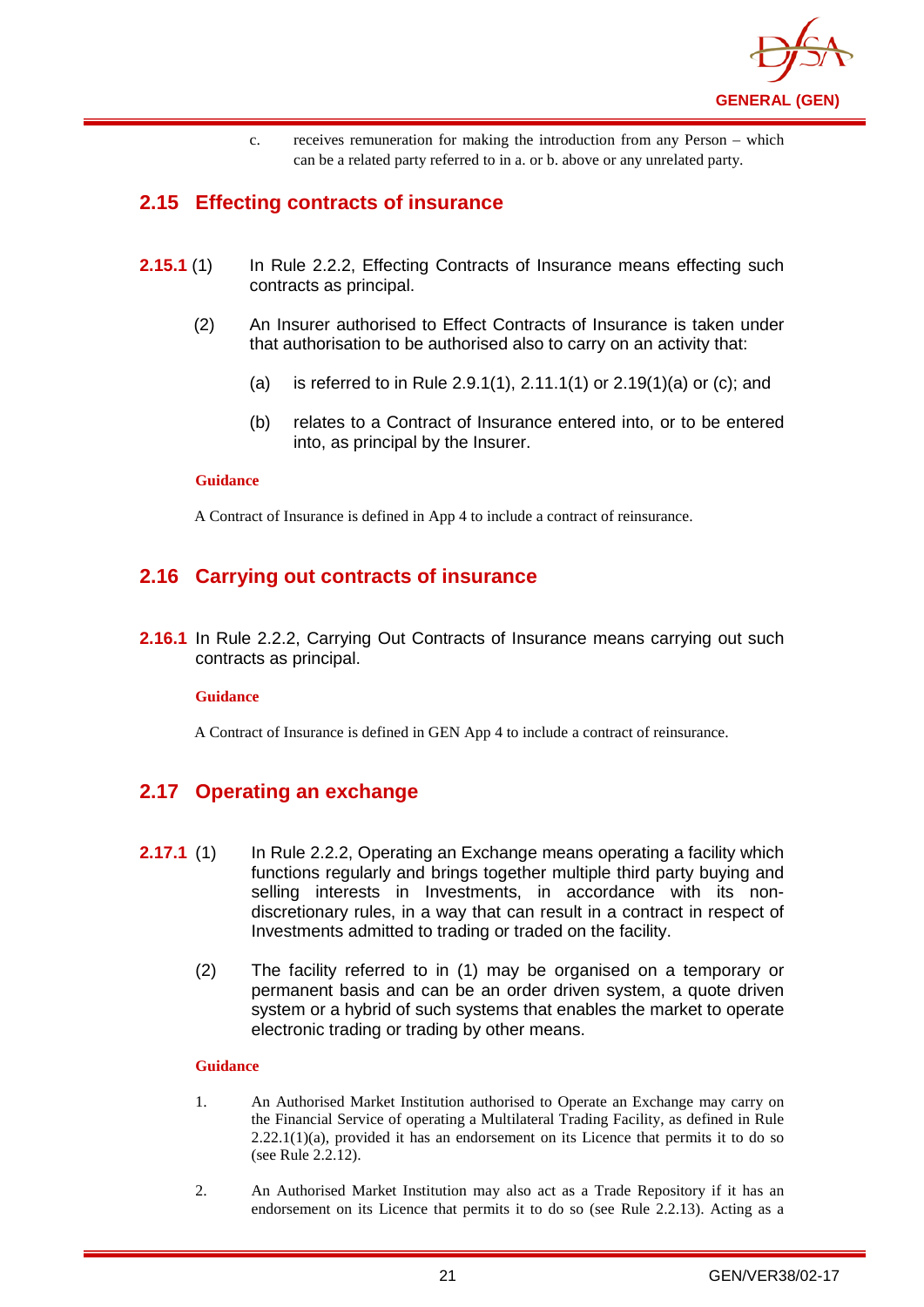

Trade Repository does not constitute a Financial Service but is subject to the additional conduct requirements in App 5.

## <span id="page-25-0"></span>**2.18 Operating a clearing house**

- **2.18.1** (1) In Rule 2.2.2, operating a Clearing House means operating a facility where confirmation, clearance and settlement of transactions in Investments are carried out in accordance with the non-discretionary rules of the facility, under which the Person operating the facility:
	- (a) becomes a Central Counterparty ("CCP"); or
	- (b) provides a book-entry Securities Settlement System ("SSS"),

regardless of whether or not such a Person also operates a Central Securities Depository.

- (2) In (1), confirmation, clearance and settlement means the process of:
	- (a) establishing settlement positions, including the calculation of net positions arising from any transactions in Investments (the transactions);
	- (b) checking that Investments, cash or both, including margin, are available to secure the exposure arising from the transactions; and
	- (c) securing the timely discharge (whether by performance, compromise or otherwise) of the rights and liabilities in relation to the transactions.
- $(3)$  In  $(1)(a)$ , a Person operates as a CCP where it:
	- (a) ensures the performance of open contracts relating to Investments made on a facility for trading Investments; and
	- (b) does so by interposing itself between counterparties to such contracts by becoming either the buyer to every seller, or the seller to every buyer.
- (4) In (1)(b), a Person operates an SSS where it operates a system which-enables Investments held in accounts to be transferred and settled by book entry according to a set of predetermined multilateral rules.
- (5) Acting as a Central Securities Depository in (1) means holding securities in uncertificated (dematerialised) form to enable [book entry](http://en.wikipedia.org/wiki/Book_entry) transfer of such securities for the purposes of clearing or settlement of transactions on its own facility and on any other similar facility, including an Alternative Trading Facility or a facility supervised or regulated by another Financial Services Regulator.
- (6) To the extent that any activity under (1) constitutes Dealing In Investments as Principal, Dealing in Investments as Agent, Arranging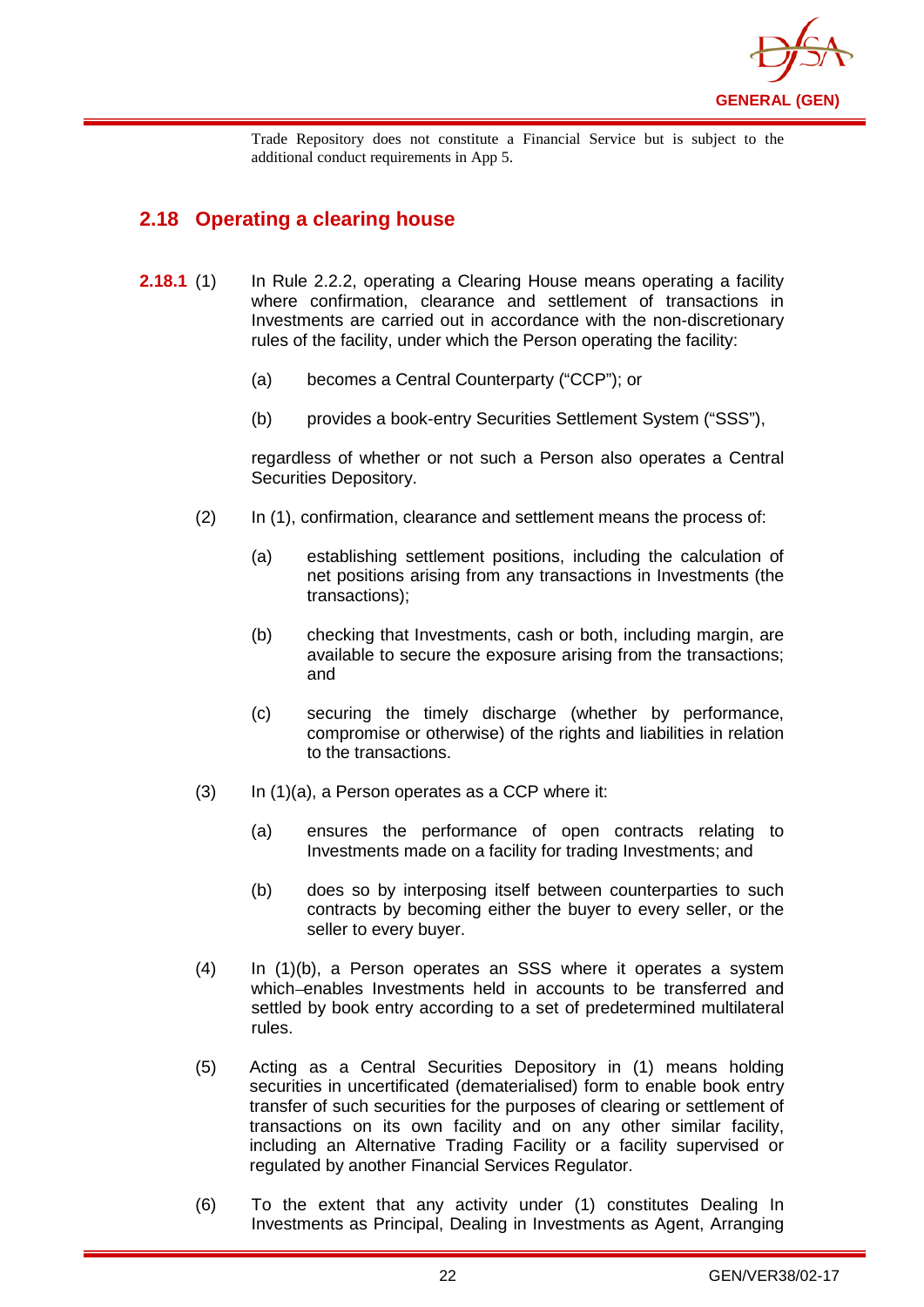

Deals in Investments, Managing Assets, Arranging Custody or Arranging Credit, such Financial Services are taken to be incorporated within Operating a Clearing House, provided such activities are carried out as an incidental and integral part of Operating a Clearing House.

#### **Guidance**

- 1. The activity of operating a Central Securities Depository may be carried on by an Authorised Market Institution licensed to Operate a Clearing House in conjunction with its regulated activities, particularly operating an SSS. An Authorised Firm which has a licence authorising it to carry on Providing Custody may also operate a CSD under its licence (see Rule 2.13.1(3)). If a Clearing House were to operate a CSD through a subsidiary, that subsidiary would need to be licensed separately as an Authorised Firm Providing Custody.
- 2. An Authorised Market Institution licensed to Operate a Clearing House may also act as a Trade Repository if it has an endorsement on its Licence that permits it to do so (see Rule 2.2.13). Acting as a Trade Repository does not constitute a Financial Service but is subject to the additional conducts requirements in App 5.

## <span id="page-26-0"></span>**2.19 Insurance intermediation**

- **2.19.1** (1) In Rule 2.2.2, Insurance Intermediation means:
	- (a) advising on a Contract of Insurance;
	- (b) acting as agent for another Person in relation to the buying or selling of a Contract of Insurance for that other Person;
	- (c) making arrangements with a view to another Person, whether as principal or agent, buying a Contract of Insurance; or
	- (d) operating an Insurance Aggregation Site.
	- $(2)$  In  $(1)(a)$ , 'advising' means giving advice to a Person in his capacity as a Policyholder, or in his capacity as agent for a Policyholder on the merits of his entering into a Contract of Insurance whether as principal or agent.
	- (3) In (2), 'advice' includes a statement, opinion or report:
		- (a) where the intention is to influence a Person, in making a decision, to select a Contract of Insurance or insurance cover; or
		- (b) which could reasonably be regarded as being intended to have such influence.
	- (4) The arrangements in (1)(c) include arrangements which do not bring about the transaction.
	- (5) The arrangements in (1)(c) do not include the mere provision of information about: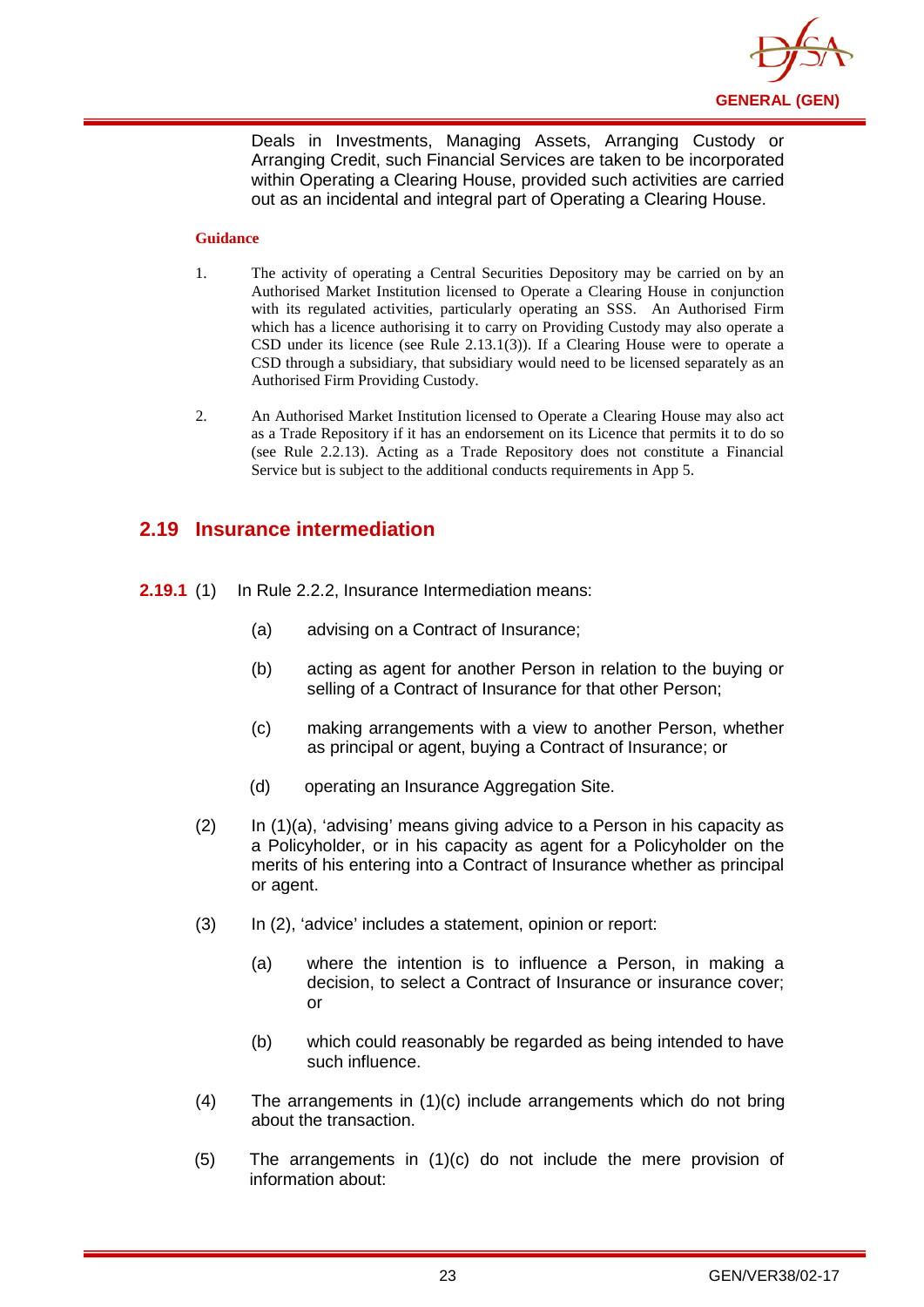

- (a) a Contract of Insurance, insurer, insurance intermediary or insurance manager to a Policyholder; or
- (b) a Policyholder to an insurer, insurance intermediary or insurance manager,

if the Person providing that information does not take any further steps to assist in concluding the Contract of Insurance.

#### **Guidance**

- 1. Insurance Intermediation activities may be carried on by an Insurance Agent (i.e. a Person who acts as an agent of one or more insurers) or an Insurance Broker (i.e. a Person who acts as an agent of a policyholder), or by an Insurer itself, in relation to its own Contracts of Insurance. Generally, most activities of an Insurance Agent can be carried on by an Insurance Manager that has the authority to underwrite Contracts of Insurance in the DIFC.
- 2. For more information about Insurance Aggregation Sites, see Guidance items 2 to 4 under Rule 2.11.1.
- 3. See the Guidance under Arranging Deals in Investments in section 2.9 for the distinction between the activities of 'acting as agent' and 'arranging'.
- 4. A Person 'acting as agent' as set out in Rule 2.19.1(1)(b) for an Insurer effecting or carrying out contracts of Long-Term Insurance will need to hold an Insurance Intermediation or Insurance Management Licence.
- 5. If an Insurance Intermediary wishes to carry on Insurance Intermediation activities in respect of a contract of Long-Term Insurance, that is not a contract of reinsurance, it must obtain an endorsement on its Licence (see Rule 2.2.10C).
- 6. See also Guidance item 2 under Rule 2.9.1 for examples of activities that constitute arranging.

#### **Exclusions**

- **2.19.2** A Person (an 'arranger'), does not carry on the activity of Insurance Intermediation specified in Rule 2.19.1(1) if that Person enters, or is to enter, into a transaction in respect of a Contract of Insurance as principal. This exclusion does not apply in the case of a branch which makes arrangements for its head office, or any other branch of the same legal entity as itself, to enter into a transaction as provided under Rule 2.19.1(1).
- **2.19.3** A Person does not carry on Insurance Intermediation if the activity:
	- (a) is carried on in the course of any professional business which does not otherwise consist of the carrying on of Financial Services;
	- (b) may reasonably be regarded as a necessary part of any other services provided in the course of that professional business;
	- (c) is not remunerated separately from the other services; and
	- (d) does not assist in the conclusion or performance of a Contract of Insurance.

**2.19.3A** A Person does not carry on an Insurance Intermediation activity if: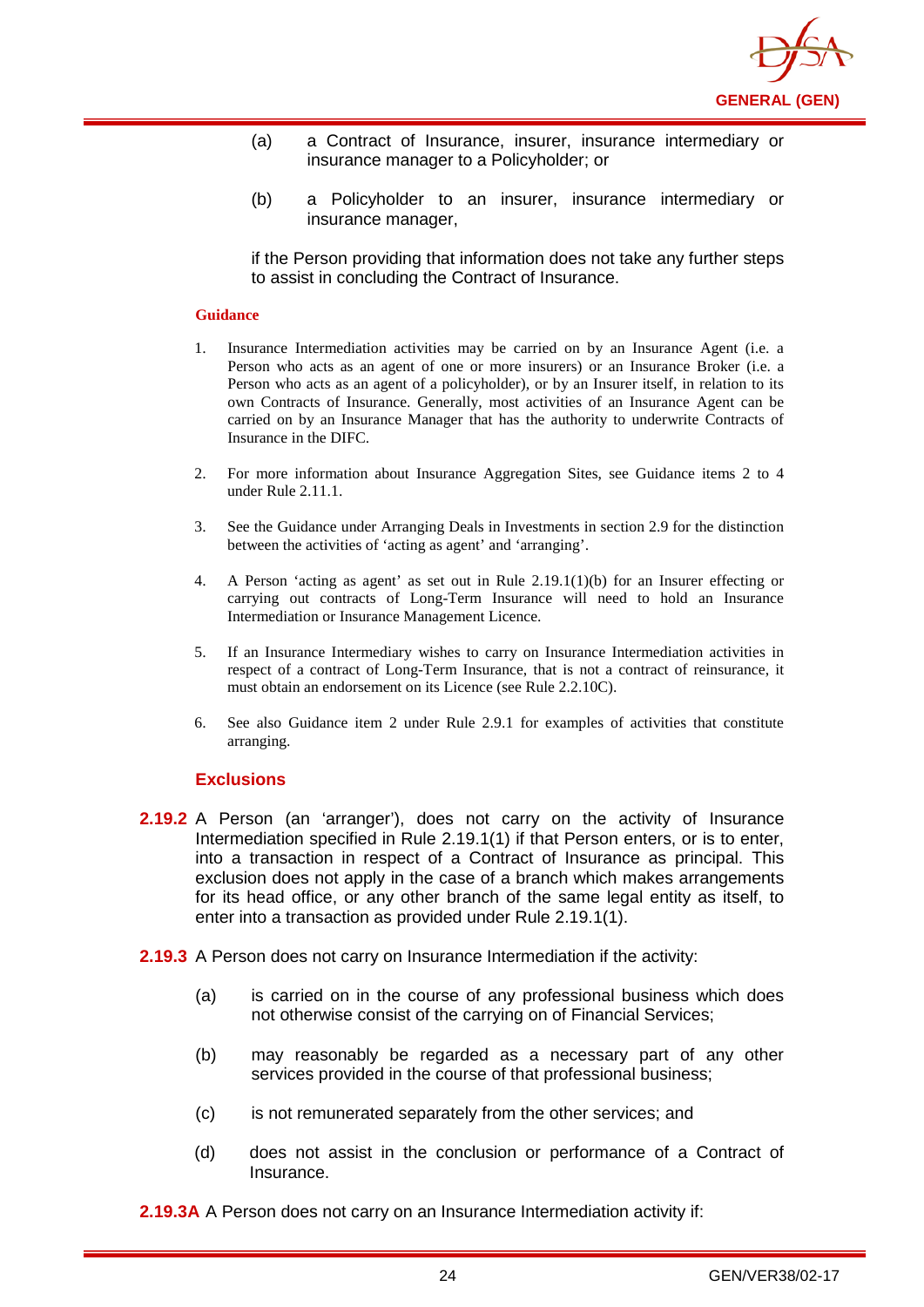

- (a) the activity is carried on in the course of a business of providing goods or services (other than Financial Services);
- (b) providing goods or services referred to in (a) is the principal business of that Person; and
- (c) the activity:
	- (i) can reasonably be regarded as being ancillary and complementary to the principal business of that Person; and
	- (ii) does not relate to a contract of Long-Term Insurance.

- 1. The exclusions in Rules 2.19.3 and 2.19.3A apply to certain Insurance Intermediation activities which occur in the course of carrying on other businesses.
- 2. Rule 2.19.3 applies to activities carried on as a necessary part of a professional service, such as insurance advice provided by an accountant or solicitor as part of estate planning or tax advice.
- 3. Rule 2.19.3A applies to activities that are ancillary and complementary to a business of providing goods or services. This might include, for example, a travel agent arranging travel insurance or a supplier of electrical goods arranging insurance of those goods. It does not apply if the main service or good is not provided to the customer, for example, if a travel agent does not provide the main travel service to the customer.
- **2.19.4** A Person does not give advice in relation to a Contract of Insurance by giving advice in any newspaper, journal, magazine, broadcast service or similar service in any medium if the principal purpose of the publication or service, taken as a whole, is neither:
	- (a) that of giving advice of the kind mentioned in Rule 2.19.1; nor
	- (b) that of leading or enabling Persons to buy types of insurance.
- **2.19.5** A Person does not arrange a Contract of Insurance merely by providing the means by which one party to a transaction is able to communicate with other such parties.
- **2.19.6** A Person who is an Authorised Firm does not advise in relation to a Contract of Insurance if it is authorised under its Licence to carry on the Financial Service of Advising on Financial Products, to the extent the advice relates to a contract of Long-Term Insurance, that is not a contract of reinsurance.
- **2.19.7** A Person who is an Authorised Firm does not arrange a Contract of Insurance if it is authorised under its Licence to carry on the Financial Service of Arranging Deals in Investments, to the extent that the arranging relates to rights under a contract of Long-Term Insurance, that is not a contract of reinsurance.
- **2.19.8** An Insurance Manager does not carry on Insurance Intermediation to the extent that it carries on an activity that constitutes Insurance Management.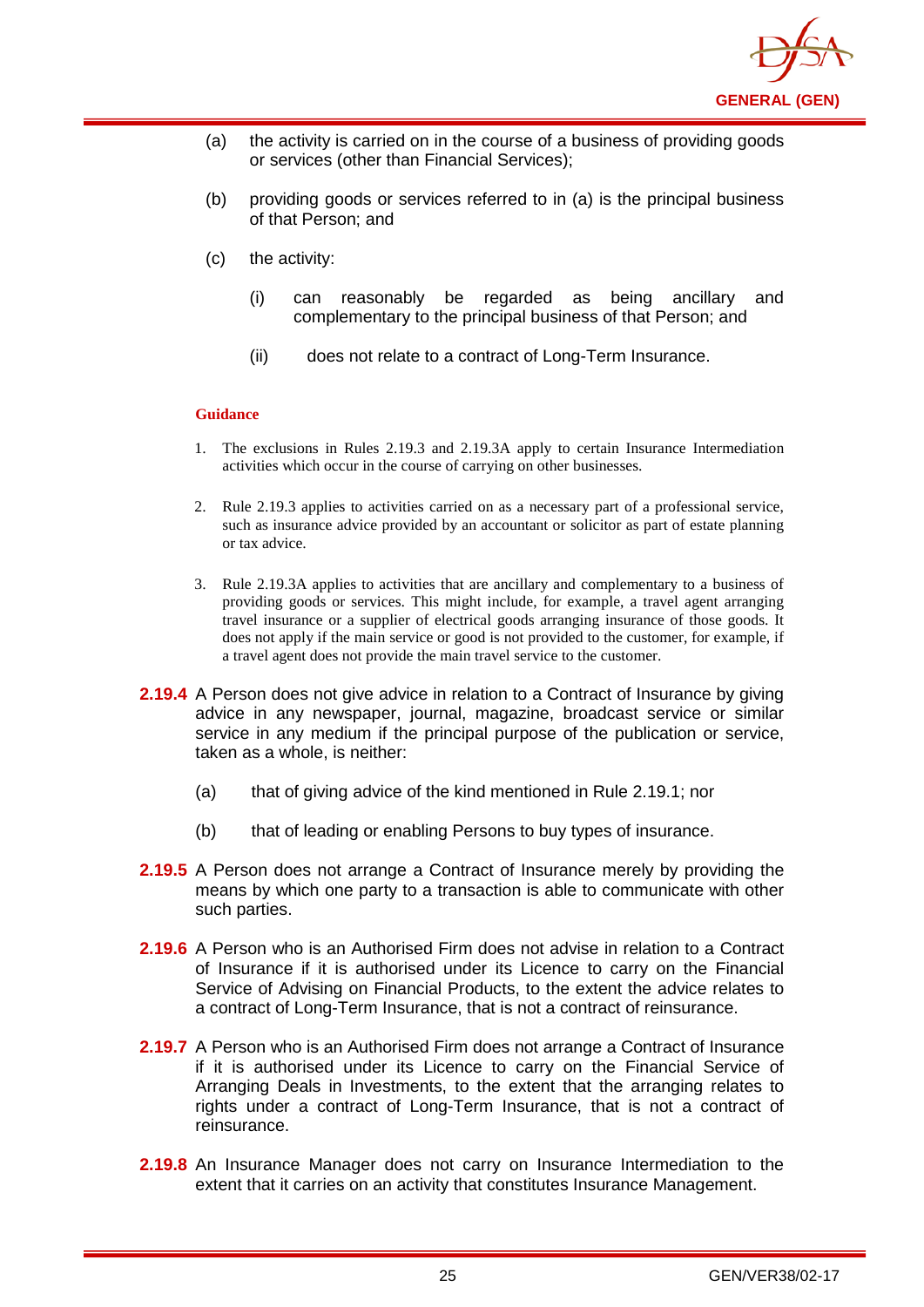

- **2.19.9** A Person does not carry on Insurance Intermediation by reason only of providing either or both of the following services:
	- (a) an insurance loss adjustment service; or
	- (b) the expert appraisal of insurance claims.

## <span id="page-29-0"></span>**2.20 Insurance management**

- **2.20.1** (1) In Rule 2.2.2, Insurance Management means:
	- (a) performing underwriting or administration functions for or on behalf of an insurer, for the purposes of that insurer effecting or carrying out a Contract of Insurance as principal;
	- (b) advising on a Contract of Insurance for which the Person performs, or is proposing to perform, underwriting functions referred to in (a); or
	- (c) arranging reinsurance for and on behalf of an insurer for whom it is underwriting.
	- $(2)$  In  $(1)$ :
		- (a) "administration" includes, without limitation, one or more of the following activities:
			- (i) processing applications for, and endorsements on, Contracts of Insurance;
			- (ii) collecting and processing premiums;
			- (iii) negotiating terms of settlement of claims; or
			- (iv) settling claims;
		- (b) "advising" has the same meaning as in Rule  $2.19.1(2)$  and  $(3)$ ; and
		- (c) "underwriting" includes, without limitation, one or more of the following activities:
			- (i) assessing underwriting risks;
			- (ii) negotiating and settling terms of Contracts of Insurance including exclusions;
			- (iii) negotiating and settling premiums;
			- (iv) negotiating commissions; or
			- (v) countersigning, stamping and issuing Contracts of Insurance.
	- (3) In this Rule, a reference to an "insurer" is a reference to: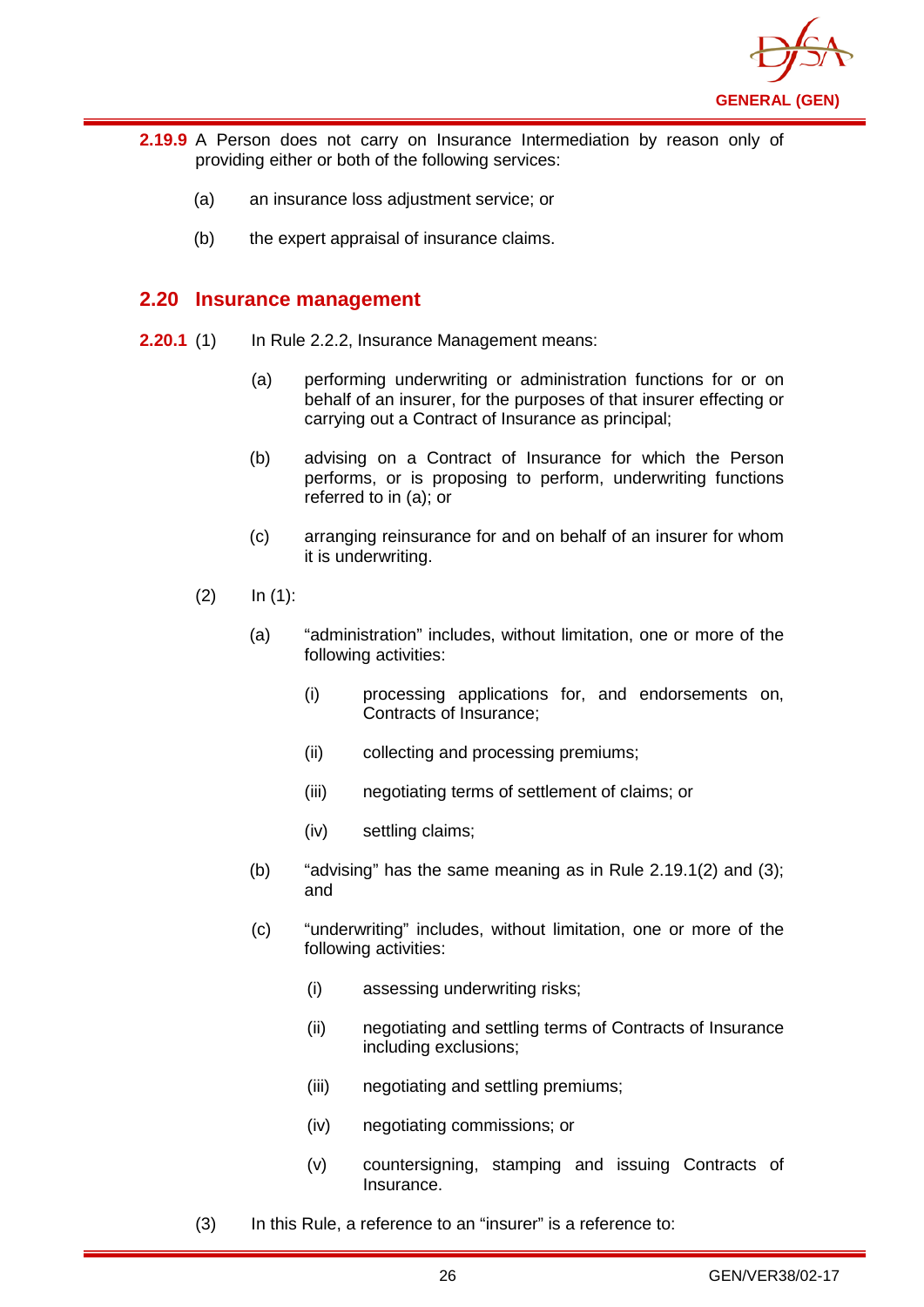

- (a) an Insurer; or
- (b) a Non-DIFC insurer.

- 1. As a Contract of Insurance is defined in GEN App4 to include a contract of reinsurance, Insurance Management includes functions performed for or on behalf of a reinsurer. A Person may carry on Insurance Management for or on behalf of a domestic (i.e. DIFC) Insurer or a Non-DIFC insurer (i.e. an insurer located and regulated outside the DIFC). A Person may also do so for a single insurer or a number of insurers.
- 2. An Insurance Manager can under Rule 2.20.1(1)(b) advise on Contracts of Insurance for which it performs, or proposes to perform, underwriting functions. This includes advising sponsors and members of captive cells it manages or proposes to manage.
- 3. An Insurance Manager advising on contracts of insurance which it underwrites or proposes to underwrite is not generally expected to act also as an Insurance Broker, i.e. as agent of a Policyholder, because this would cause conflicts of interest that are difficult to manage. See the Guidance under COB Rule 7.9.1.

#### **Exclusions**

- **2.20.2** A Person does not provide Insurance Management to an Insurer if he is an Employee of that Insurer.
- **2.20.3** A Person who is an Authorised Firm does not carry on Insurance Management if it is an Insurer.
- **2.20.4** A Person does not carry on Insurance Management by reason only of providing to an insurer any one or more of the following services:
	- (a) an actuarial service;
	- (b) an insurance loss adjustment service; or
	- (c) advice relating to insurance risks.

#### <span id="page-30-0"></span>**2.21 Managing a profit sharing investment account**

**2.21.1** In Rule 2.2.2, Managing a Profit Sharing Investment Account means managing an account or portfolio which is a Profit Sharing Investment Account.

## <span id="page-30-1"></span>**2.22 Operating an alternative trading system**

- **2.22.1** (1) In Rule 2.2.2, Operating an Alternative Trading System means:
	- (a) operating a Multilateral Trading Facility ("MTF"); or
	- (b) operating an Organised Trading Facility ("OTF").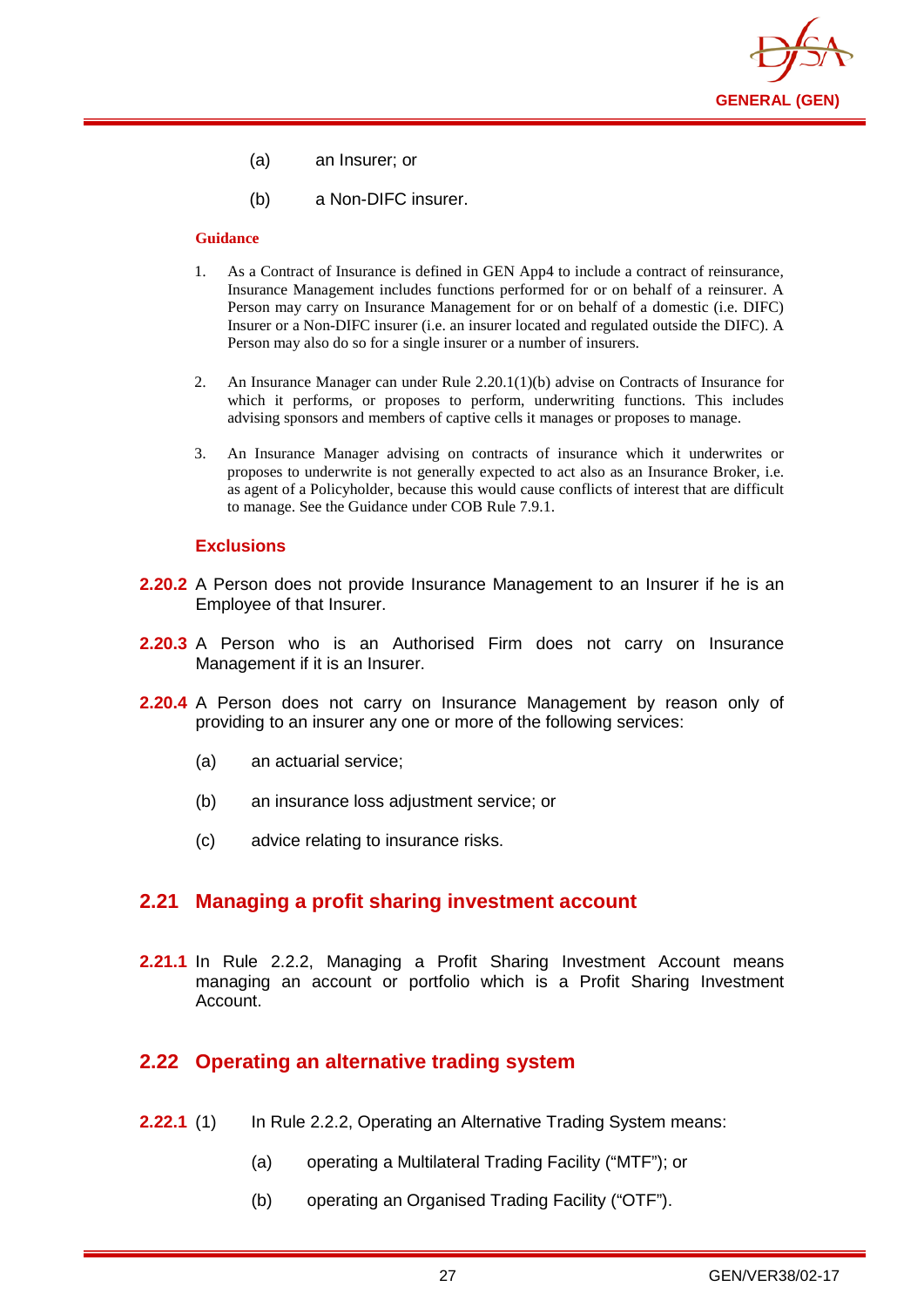

- (2) In (1)(a), a Person operates an MTF if that Person operates a system which brings together multiple third party buying and selling interests in Investments, in accordance with its non-discretionary rules, in a way that results in a contract in respect of such Investments.
- (3) In (1)(b), a Person operates an OTF if that Person operates a system which brings together multiple third party buying and selling interests in Investments, in accordance with its discretionary rules, in a way that results in a contract in respect of such Investments.

The main distinction between operating an MTF and operating an OTF is that the former is operated in accordance with the non-discretionary rules adopted and implemented by the operator, whereas the latter is operated in accordance with the discretionary rules of the operator. Accordingly, a Person operating an OTF has more flexibility relating to how it applies its rules to participants on its facility, whereas a Person operating an MTF is required to apply its rules in a non-discretionary manner across all participants on its facility.

#### **Exclusion**

**2.22.2** A Person does not carry on the activity of the kind specified in Rule 2.22.1 if it operates a facility which is merely an order routing system where buying and selling interests in, or orders for, Investments are merely transmitted but do not interact.

## <span id="page-31-0"></span>**2.23 Providing Trust Services**

- **2.23.1** In Rule 2.2.2, Providing Trust Services means:
	- (a) the provision of services with respect to the creation of an express trust;
	- (b) arranging for any Person to act as a trustee in respect of any express trust;
	- (c) acting as trustee in respect of an express trust;
	- (d) the provision of Trust Administration Services in respect of an express trust; or
	- (e) acting as protector or enforcer in respect of an express trust.

#### **Guidance**

Providing generic advice on the desirability of using a trust does not amount to Providing Trust Services as defined in Rule 2.23.1.

#### **Exclusions**

**2.23.2** A Person meeting part (1)(d) or (e) of the definition of a DNFBP does not provide Trust Services where it only: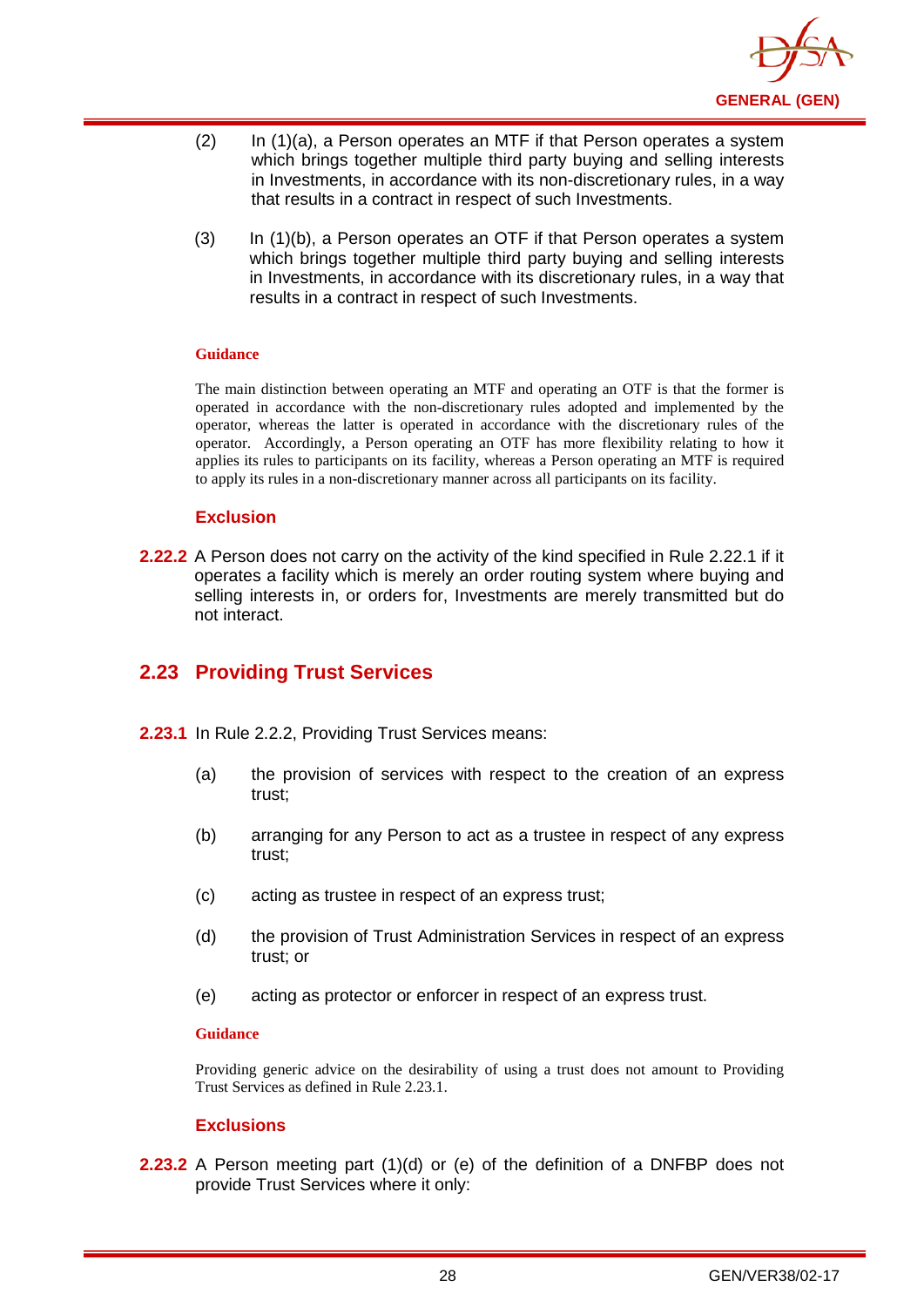

- (a) arranges for a Person to act as trustee in respect of an express trust; or
- (b) provides services with respect to the creation of an express trust;

provided that:

- (i) the provision of such services is solely incidental to the practice of law or accounting as the case may be; and
- (ii) the DNFBP is not holding itself out as Providing Trust Services.

#### **Guidance**

Acting as trustee, protector or enforcer or Providing Trust Administration Services are not activities incidental to the practice of law or accounting and require a Licence.

**2.23.3** A Person is not Providing Trust Services if that Person is the Trustee of a Fund and the activities are in connection with or arise from, acting as the Trustee of the Fund.

## <span id="page-32-0"></span>**2.24 Providing fund administration**

- **2.24.1** In Rule 2.2.2, Providing Fund Administration means providing one or more of the following services in relation to a Fund:
	- (a) processing dealing instructions including subscriptions, redemptions, stock transfers and arranging settlements;
	- (b) valuing of assets and performing net asset value calculations;
	- (c) maintaining the share register and Unitholder registration details;
	- (d) performing anti money laundering requirements;
	- (e) undertaking transaction monitoring and reconciliation functions;
	- (f) performing administrative activities in relation to banking, cash management, treasury and foreign exchange;
	- (g) producing financial statements, other than as the Fund's registered auditor; or
	- (h) communicating with participants, the Fund, the Fund Manager, and investment managers, the prime brokers, the Regulators and any other parties in relation to the administration of the Fund.

## <span id="page-32-1"></span>**2.25 Acting as the Trustee of a Fund**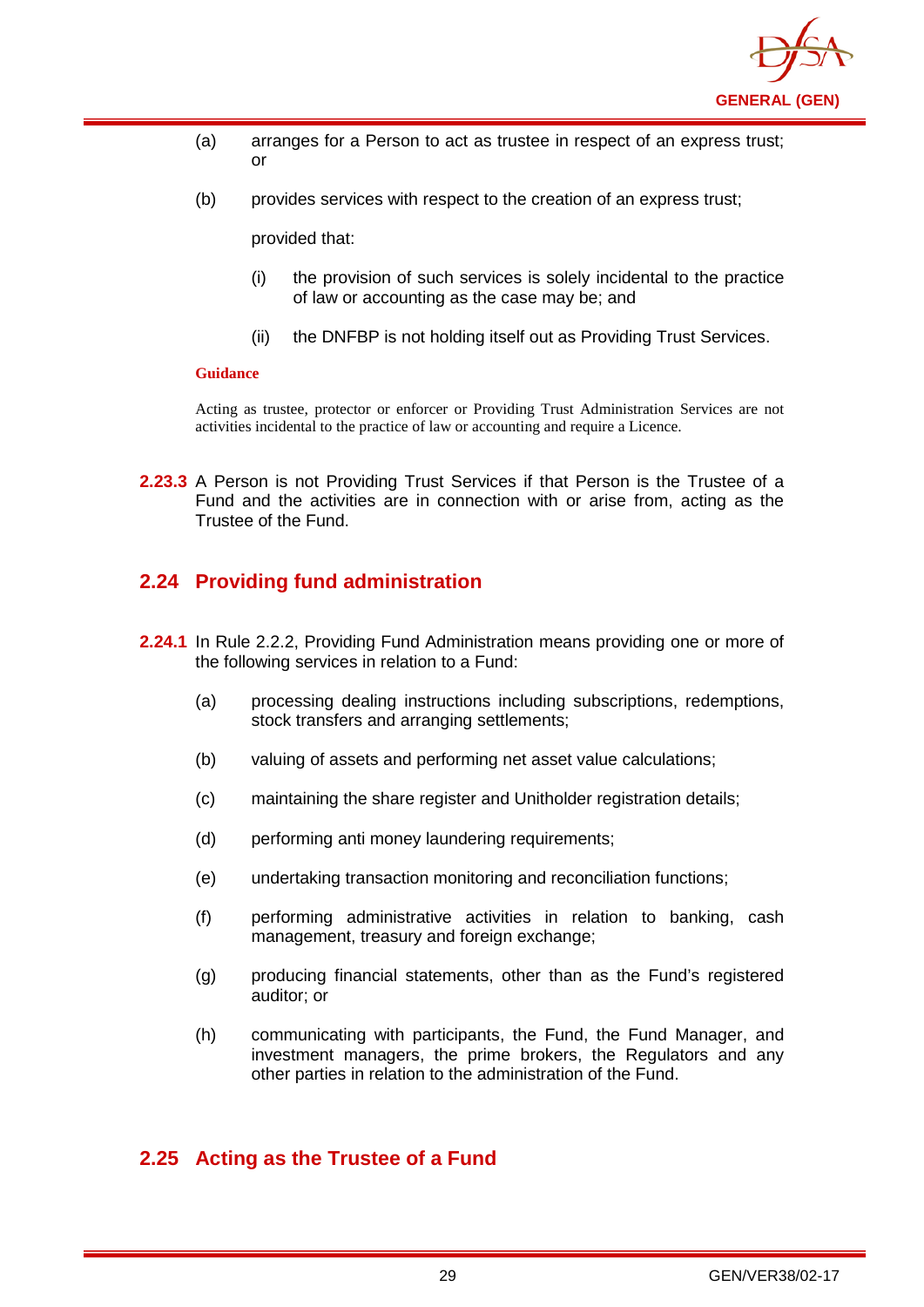

- **2.25.1** (1) In Rule 2.2.2, Acting as the Trustee of a Fund means holding the assets of a Fund on trust for the Unitholders where the Fund is in the form of an Investment Trust.
	- (2) To the extent that any activity under (1) constitutes Providing Fund Administration or Providing Custody, such a Financial Service is taken to be incorporated within Acting as the Trustee of a Fund.

Rule 2.25.1(2) alleviates any requirement upon a Trustee to obtain further authorisations for certain Financial Services where the activities fall within the ordinary scope of the activity of Acting as the Trustee of a Fund. The provision also facilitates the delegation of these discrete activities under CIR section 7.3.

#### **Exclusions**

**2.25.2** A Person is not Acting as the Trustee of a Fund merely because he is acting as an agent, employee or delegate of a Trustee.

## <span id="page-33-0"></span>**2.26 Operating a Representative Office**

- **2.26.1** (1) In Rule 2.2.2 Operating a Representative Office means the marketing of one or more financial services or financial products, provided such services or products are those offered:
	- (a) in a jurisdiction other than the DIFC; and
	- (b) by a related party of the Representative Office.
	- (2) For the purposes of (1) 'marketing' means:
		- (a) providing information on one or more financial products or financial services;
		- (b) engaging in Financial Promotions in relation to (a); or
		- (c) making introductions or referrals in connection with the offer of financial services or financial products;

provided that such activities do not constitute:

- (d) Advising on Financial Products;
- (e) Advising on Credit; or
- (f) 'arranging' under Rules 2.9.1, 2.14.1, 2.19.1(1)(c) and 2.28.1(1)(a), including receiving and transmitting orders in relation to a financial product.
- (3) For the purposes of this Rule: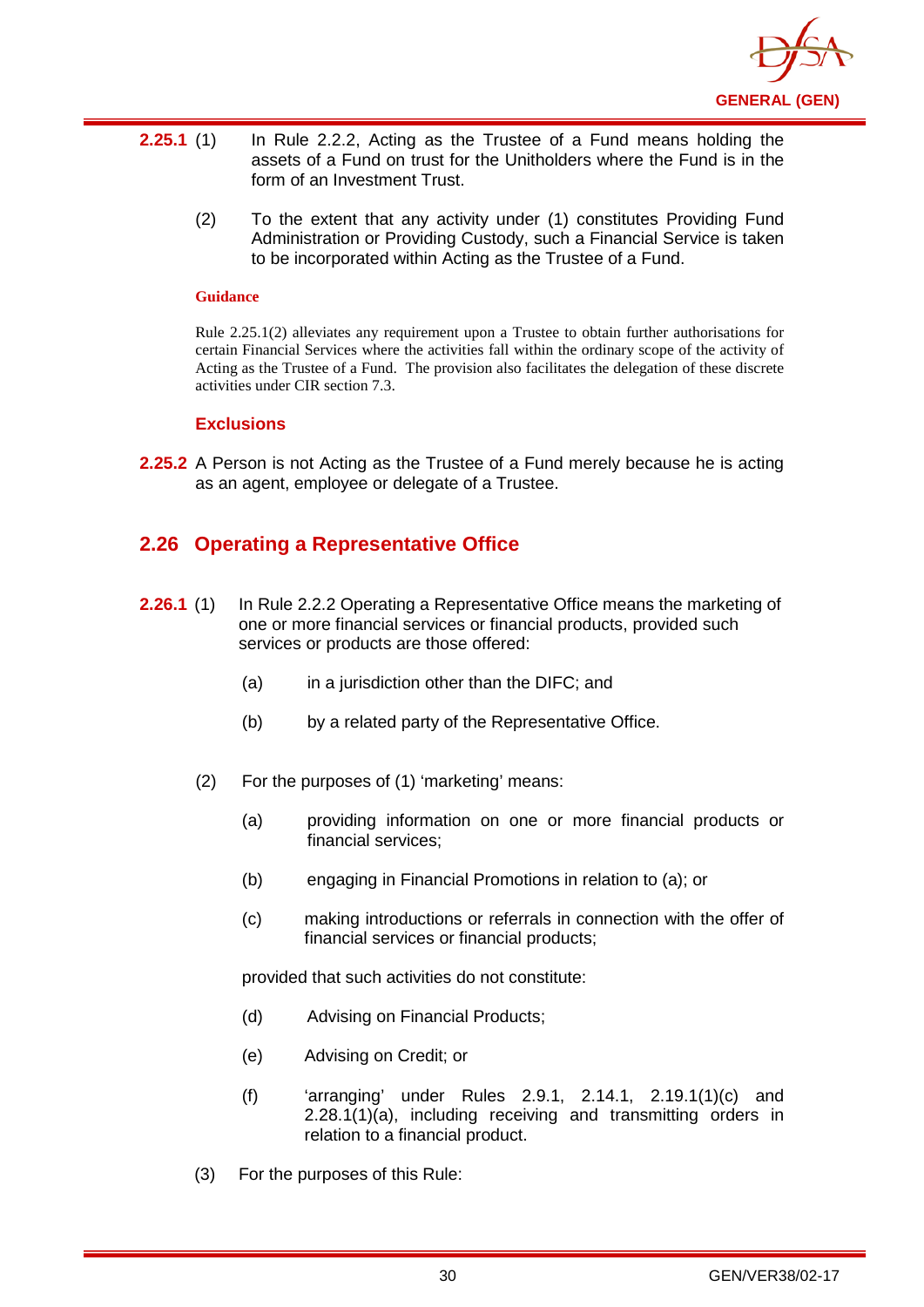

- (a) a 'financial product' means an Investment, a Credit Facility, a Deposit, a Profit Sharing Investment Account or a Contract of Insurance; and
- (b) a 'related party' of a Representative Office means:
	- (i) the same Body Corporate as the Representative Office, including its head office or any other branch; and
	- (ii) a member of the same Group as the Body Corporate referred to in (i).

#### **Exclusions**

- **2.26.2** An Authorised Firm other than a Representative Office does not Operate a Representative Office if it undertakes any activities of the kind described in Rule 2.26.1 that constitute marketing.
- **2.26.3** Any communication which amounts to marketing in respect of a financial service or financial product, which is issued by or on behalf of a government or non-commercial government entity, does not constitute marketing for the purposes of Rule 2.26.1.

#### **Guidance**

Refer to Guidance under REP section 1.3 for the scope of the activities which a Representative Office can conduct under its Licence.

## <span id="page-34-0"></span>**2.27 Operating a Credit Rating Agency**

- **2.27.1** (1) In Rule 2.2.2, Operating a Credit Rating Agency means undertaking one or more Credit Rating Activities for the purpose of producing a Credit Rating with a view to that Credit Rating being:
	- (a) disseminated to the public; or
	- (b) distributed to a Person by subscription;

whether or not it is in fact disseminated or distributed.

- (2) For the purposes of (1):
	- (a) Credit Rating Activities are data and information analysis relating to a Credit Rating or the evaluation, approval, issue or review of a Credit Rating; and
	- (b) a Credit Rating is an opinion expressed using an established and defined ranking system of rating categories regarding the creditworthiness of a Rating Subject.
- (3) In (2), a Rating Subject means:
	- (a) a Person other than a natural person;
	- (b) a credit commitment; or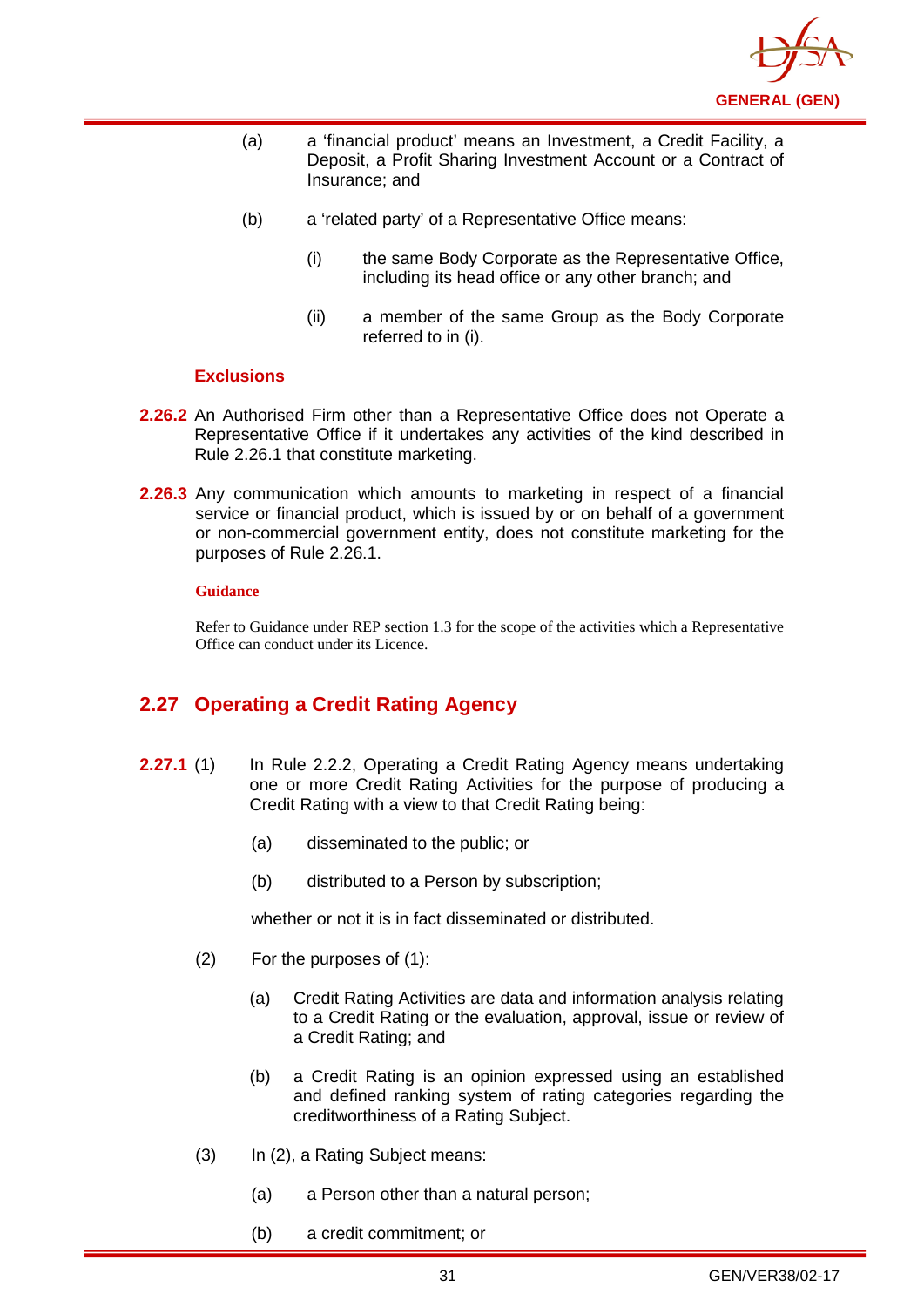

(c) a debt or debt-like Investment.

#### **Exclusions**

**2.27.2** A Person does not Operate a Credit Rating Agency where that Person prepares any credit scores, credit scoring systems or similar assessments relating to obligations arising from consumer, commercial or industrial relationships.

#### **Guidance**

- 1. The effect of Rule 2.27.1 is that even if a Person undertakes from a place of business in the DIFC some but not all of the Credit Rating Activities for the purpose of producing a Credit Rating, that Person needs to have a Licence authorising it to Operate a Credit Rating Agency.
- 2. Where a Credit Rating Agency outsources some of its Credit Rating Activities, it will need to ensure that it meets the relevant requirements, including those relating to outsourcing, in Rule 5.3.21.
- 3. There is no express prohibition against carrying on the Financial Service of Operating a Credit Rating Agency by Persons who are authorised to carry on other Financial Services. However, the specific conduct requirements applicable to Credit Rating Agencies in COB chapter 8, include a prohibition against certain types of consultancy and advisory services being provided by a Credit Rating Agency. Therefore, even if a Credit Rating Agency has an appropriate Licence authorising it to provide advice on financial products, it will not be able to provide the prohibited type of consultancy and advisory services.
- 4. A Person may provide a private Credit Rating for the exclusive use of another Person (Second Person) without seeking a License authorising it to Operate a Credit Rating Agency where the Credit Rating is produced based on the request of the Second Person and is not intended to be disseminated to the public or distributed by subscription. Such a Person may wish to include an express warning in the Credit Rating that it is intended only for the exclusive use of the Second Person and obtain from such Second Person a prior written undertaking that the Credit Rating will not be disseminated to the public or distributed on subscription.
- 5. Credit scoring referred to in Rule 2.27.2 is a method of assessing creditworthiness. A credit score is primarily based on credit report information typically sourced from credit bureaus. A Person does not become a Credit Rating Agency merely by preparing or providing credit assessments. Lenders, such as banks and credit card companies, use credit scores to evaluate the potential risk posed by lending money to consumers and to mitigate losses due to bad debt. Insurance companies, and government departments also employ the same techniques.

## <span id="page-35-0"></span>**2.28 Arranging Credit and Advising on Credit**

- **2.28.1** (1) In Rule 2.2.2, Arranging Credit and Advising on Credit means:
	- (a) making arrangements for another Person, whether as principal or agent, to borrow money by way of a Credit Facility; or
	- (b) giving advice to a Person in his capacity as a borrower or potential borrower or as agent for a borrower or potential borrower on the merits of his entering into a particular Credit Facility.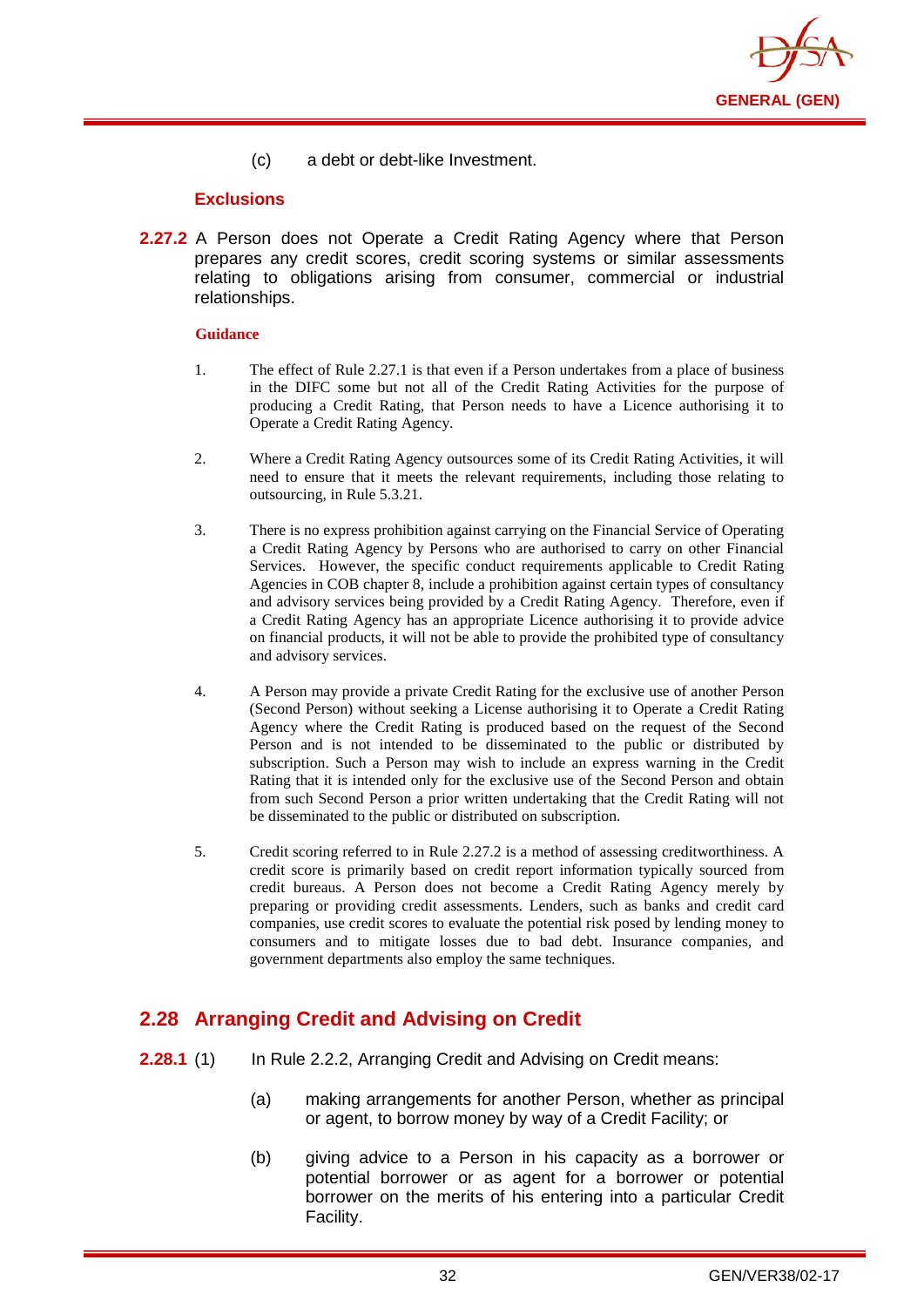

- (2) Advice in (1)(b) includes a statement, opinion or report:
	- (a) where the intention is to influence a Person, in making a decision, to enter into a particular Credit Facility; or
	- (b) which could reasonably be regarded as being intended to have such an influence.

#### **Activities that constitute 'Arranging Credit'**

- 1. Generally, the following activities constitute Arranging Credit:
	- a. Introducing potential borrowers to a credit provider (who can be in the DIFC or outside the DIFC);
	- b. Assisting a potential borrower to obtain credit, such as completing application forms and other processes relevant to the transaction;
	- c. Negotiating terms of credit, including any fees payable to the arranger; and
	- d. Arranging collateral or other assurances needed by the potential borrower to obtain credit.
- 2. The Guidance under 'Arranging Deals in Investments' is generally relevant for 'Arranging Credit', although the activities relate to 'credit' in this context, instead of 'Investments'. Therefore, a reference to Investment in that Guidance should be read as 'credit' for the purposes of 'Arranging Credit'.

## **Exclusions**

- **2.28.2** A Person does not carry on the activity of Arranging Credit under Rule 2.28.1(1)(a) if that Person enters, or is to enter, into the transaction to Provide Credit. This exclusion does not apply in the case of a branch which makes arrangements for its head office, or any other branch of the same legal entity as itself, to enter into a transaction as provided under Rule 2.28.1(1)(a).
- **2.28.3** A Person does not make arrangements referred to in Rule 2.28.1(1)(a) merely by providing means by which one party to a transaction is able to communicate with other such parties.
- **2.28.4** A Person does not carry on the activity referred to in Rule 2.28.1(1)(a) by making arrangements under which another Person accepts or is to accept an instrument creating or acknowledging indebtedness in respect of any loan, credit, guarantee or other similar financial accommodation which he or his principal has made or provided.
- **2.28.5** A Person does not Arrange Credit merely by making arrangements having as their sole purpose the provision of finance to enable a Person to buy, sell, subscribe for or underwrite Investments.
- **2.28.6** A Person does not carry on the activities in Rule 2.28.1(1)(a) or (b) if the activity:
	- (a) is carried on in the course of Providing Legal Services or Providing Accountancy Services, which does not otherwise consist of the carrying on of Financial Services;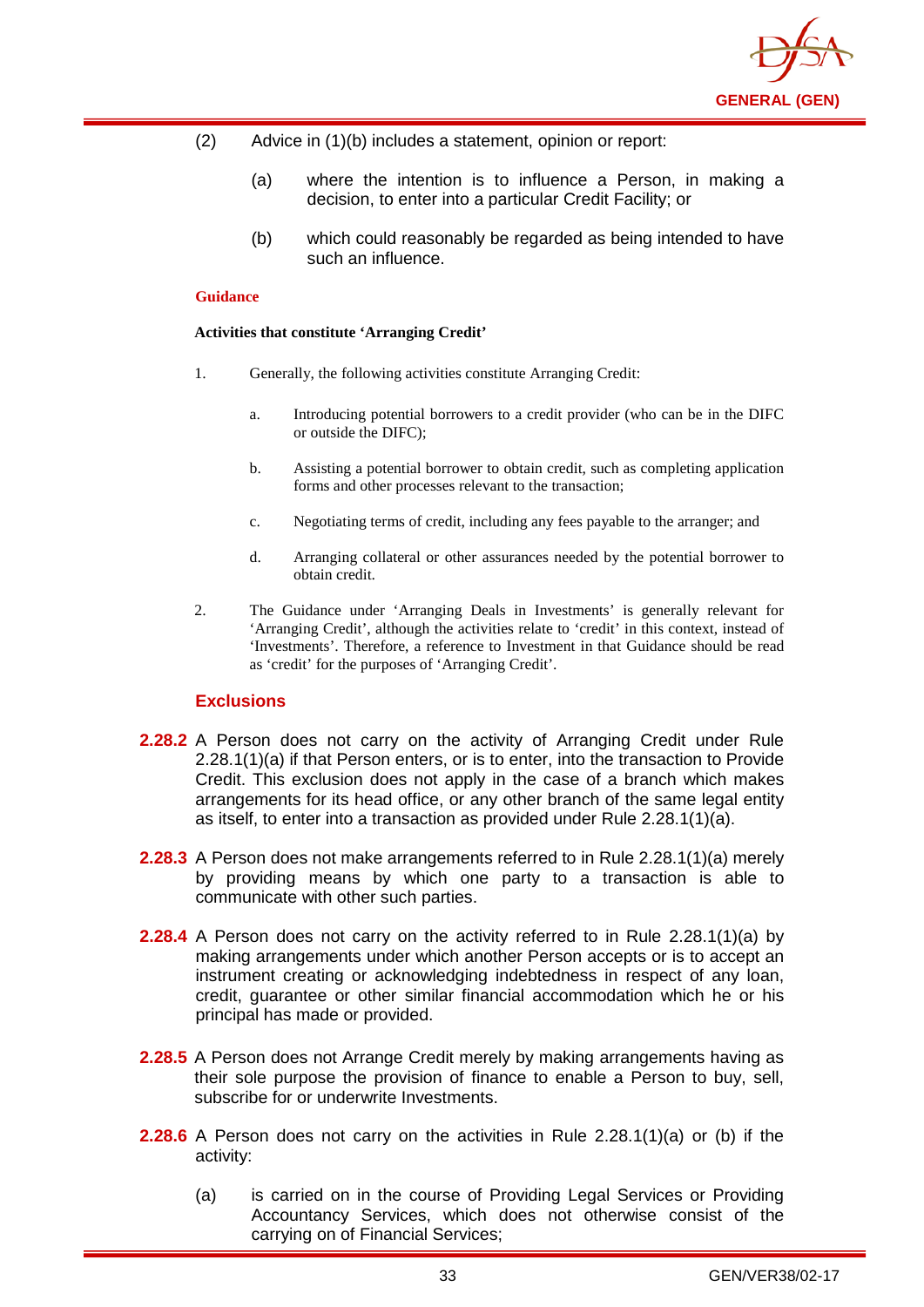

- (b) may reasonably be regarded as a necessary part of any other services provided in the course of Providing Legal Services or Providing Accountancy Services; and
- (c) is not remunerated separately from the other services.
- **2.28.7** A Person does not carry on the activity in Rule 2.28.1(1)(b) by giving advice in any newspaper, journal, magazine, broadcast service or similar service in any medium if the principal purpose of the publication or service, taken as a whole, is neither:
	- (a) that of giving advice of the kind mentioned in Rule 2.28.1(1)(b); nor
	- (b) that of leading or enabling Persons to enter into a particular Credit Facility.

The Guidance relating to the exclusions from the activity of 'Arranging Deals in Investments' is generally relevant for the exclusions from 'Arranging Credit', although the activities relate to 'credit' in this context, instead of 'Investments'. To the extent relevant, a reference to an Investment in that Guidance should be read as 'credit' for the purposes of Guidance on exclusions from 'Arranging Credit'.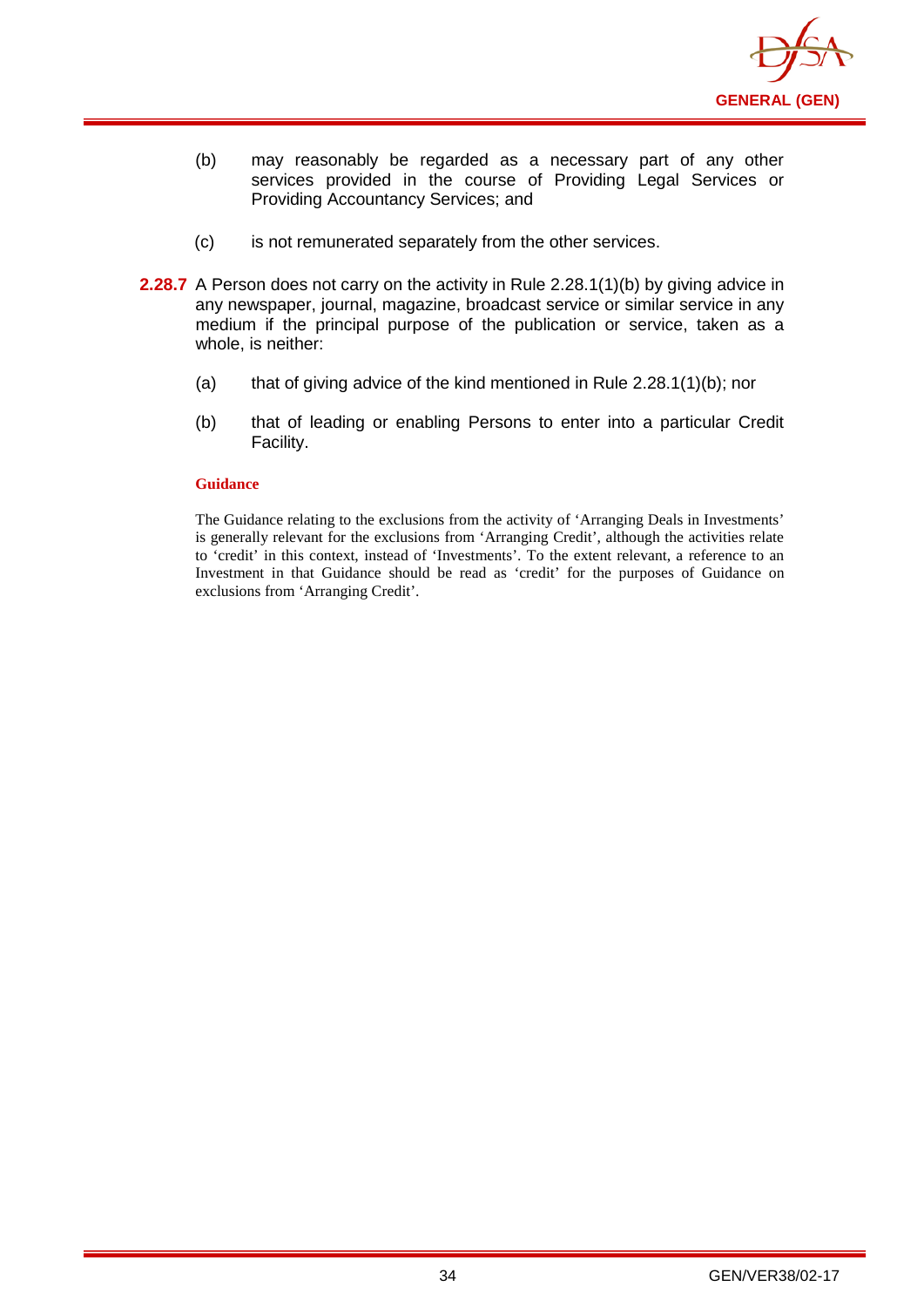

## **2A. DEFINITION OF FINANCIAL PRODUCT IN THE GENERAL PROHIBITION AGAINST MISCONDUCT**

**Definition of Financial Product in the general prohibition against misconduct.**

2A.1.1 For the purposes of Article 41B of the Regulatory Law, a "Financial Product" means an Investment, a Credit Facility, a Deposit, a Profit Sharing Investment Account or a Contract of Insurance.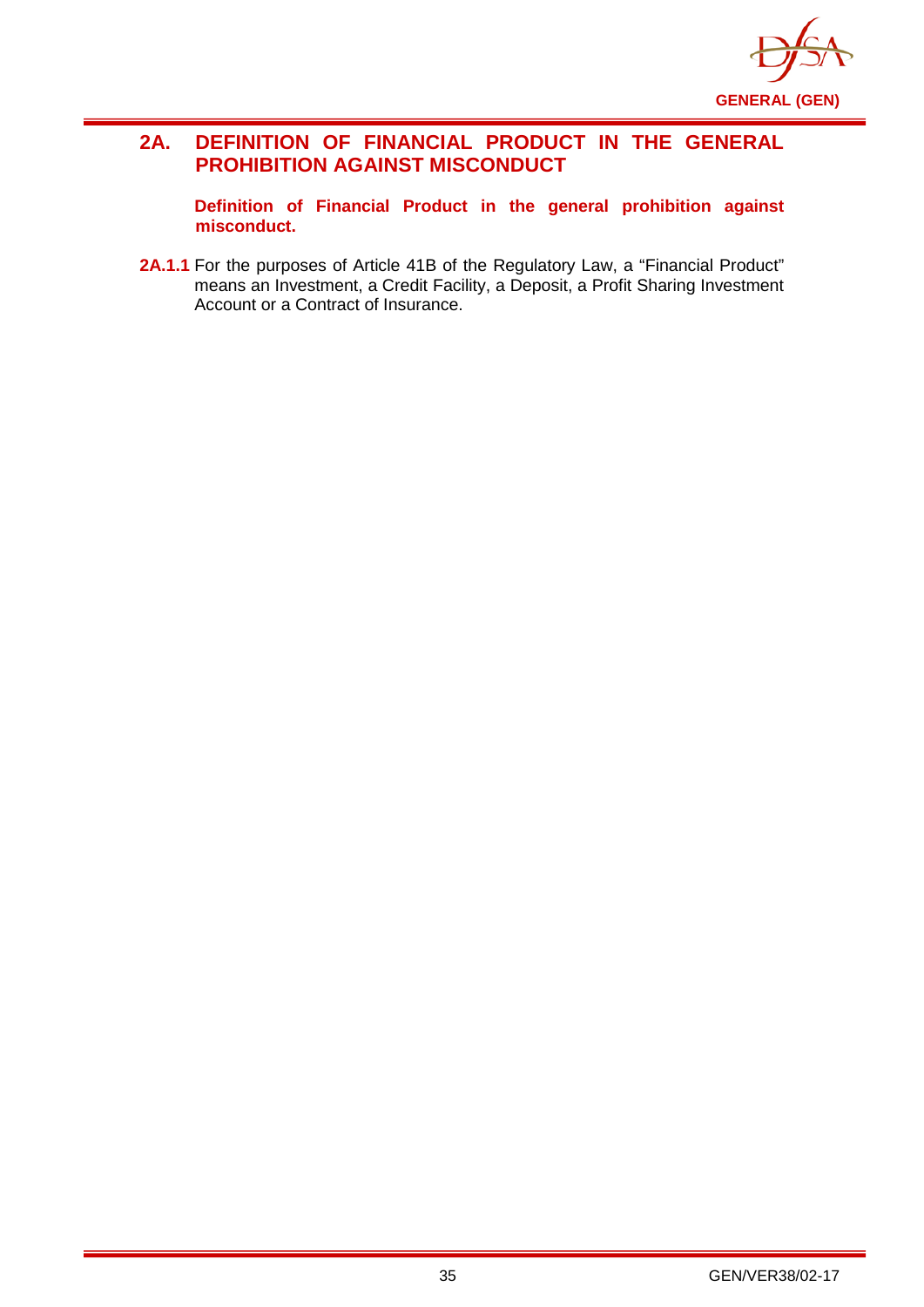

## **3. FINANCIAL PROMOTIONS**

## **3.1 Application**

- **3.1.1** This chapter applies to any Person who approves, makes or intends to make a Financial Promotion in or from the DIFC.
- **3.1.2** Rules 3.4.1 to 3.6.3 do not apply to a Person who makes an Offer which is in accordance with the requirements relating to:
	- (a) an Offer of Securities under the Markets Law and the MKT Rules; or
	- (b) an Offer of Units under the Collective Investment Law 2010 and CIR Rules.

### **Guidance**

The purpose of the exclusion in Rule 3.1.2 is to ensure that a Person who makes an Offer referred to in that Rule is not subject to duplicative requirements under this chapter. The exclusion applies only to a communication by a Person making an Offer and if that communication is subject to requirements specified in the relevant laws or Rules.

## **3.2 Overview**

**3.2.1** The Rules in this chapter are made for the purposes of the Financial Promotions Prohibition in Article 41A of the Regulatory Law.

### **Guidance**

1. Article 41A(3) of the Regulatory Law defines a Financial Promotion as:

*"Any communication, however made, which invites or induces a Person to:*

- *(a) enter into, or offer to enter into, an agreement in relation to the provision of a financial service; or*
- *(b) exercise any rights conferred by a financial product or acquire, dispose of, underwrite or convert a financial product."*
- 2. The Guidance in this chapter is designed to help explain the scope of the Financial Promotions Prohibition.
- 3. The definition of a Financial Promotion is very broad and encompasses the definitions of a "financial promotion" in Article 19(3) of the Collective Investment Law 2010. A Financial Promotion also includes "marketing material" as defined elsewhere in the Rulebook.
- 4. The DFSA considers that a Financial Promotion may be made in any manner and by any form including, but not limited to, an oral, electronic or written communication and includes an advertisement, or any form of promotion or marketing. A disclaimer stating that a communication is not a Financial Promotion would not, on its own, prevent a communication from being a Financial Promotion.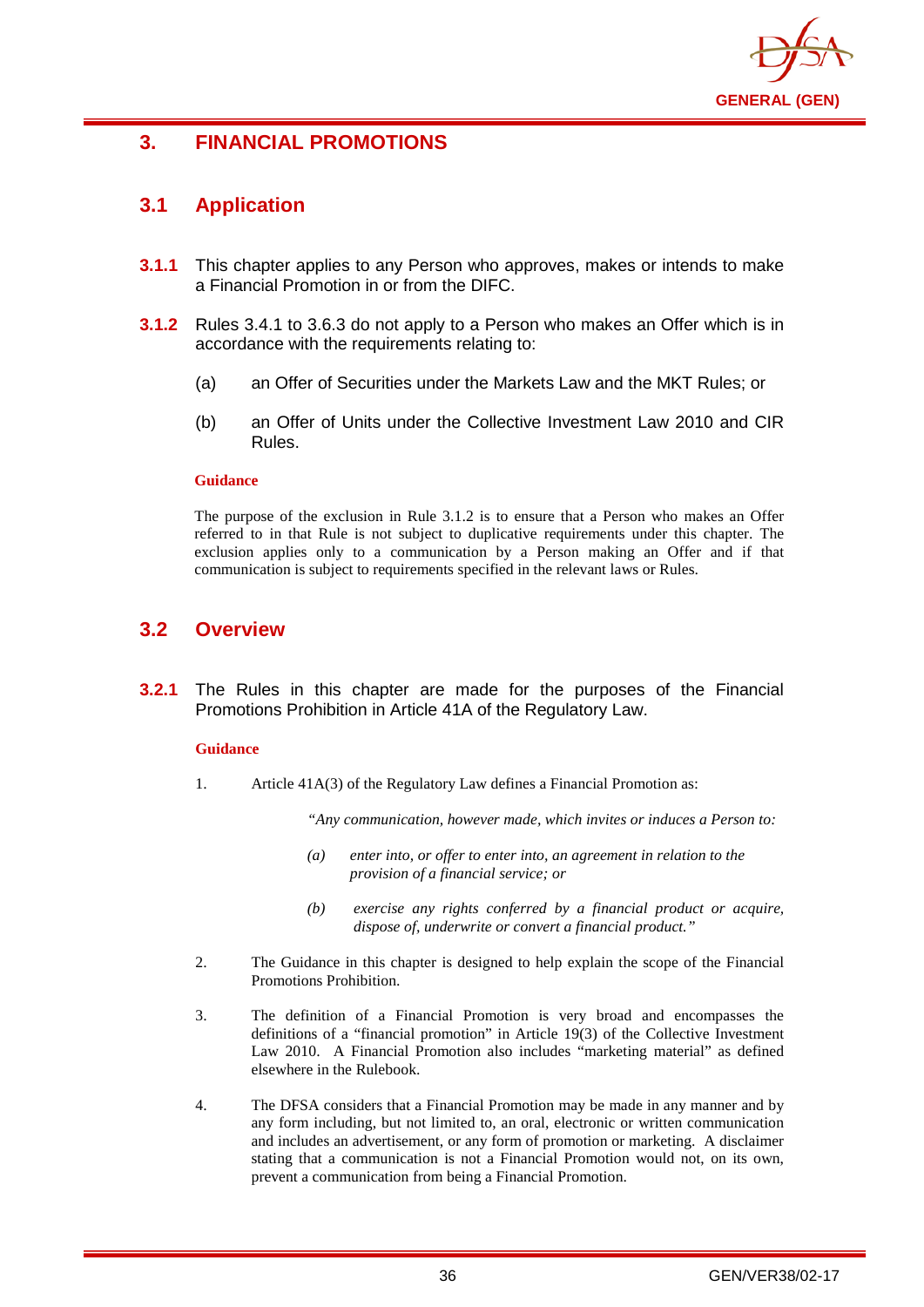

- 5. A Person who is permitted to make a Financial Promotion in the DIFC pursuant to these Rules should ensure that in making such a Financial Promotion he does not breach the Financial Services Prohibition in Article 41 of the Regulatory Law.
- 6. Depending on the nature and scale of the activities, if a Person makes Financial Promotions on a regular basis or for a prolonged period while physically located in the DIFC, for example by way of a booth, meetings or conferences, the DFSA may consider such activities as constituting the carrying on of a Financial Service, such as Operating a Representative Office. The DFSA considers that in the context of Financial Promotions, "a regular basis" would be anything more than occasional and "a prolonged period" would usually be anything more than 3 consecutive days.

# **3.3 Definition of a Financial Product**

**3.3.1** Pursuant to Article 41A(4) of the Regulatory Law, "financial product" in Article 41A(3)(b) of the Regulatory Law is hereby prescribed to mean an Investment, a Credit Facility, a Deposit, a Profit Sharing Investment Account, or a Contract of Insurance.

# **3.4 Scope of the Financial Promotions Prohibition**

- **3.4.1** (1) A Person shall not, subject to (2) and (3), make a Financial Promotion in or from the DIFC unless that Person is an Authorised Person.
	- (2) A Representative Office may make a Financial Promotion in or from the DIFC only in relation to a financial service or financial product offered:
		- (a) in a jurisdiction other than the DIFC; and
		- (b) by a related party (as defined in Rule 2.26.1(3)) of the Representative Office.
	- (3) A Person other than an Authorised Person may make a Financial Promotion in or from the DIFC if, and only to the extent that, the Person:
		- (a) is licensed and supervised by a Financial Services Regulator in the UAE;
		- (b) is a Recognised Body or External Fund Manager;
		- (c) is a Reporting Entity and makes a Financial Promotion in or from the DIFC exclusively for the purpose of discharging its mandatory disclosure requirements; or
		- (d) makes an exempt Financial Promotion as specified in (4).
	- (4) For the purposes of (3)(d), a communication is an "exempt Financial Promotion" if it is:
		- (a) approved by an Authorised Firm other than a Representative Office;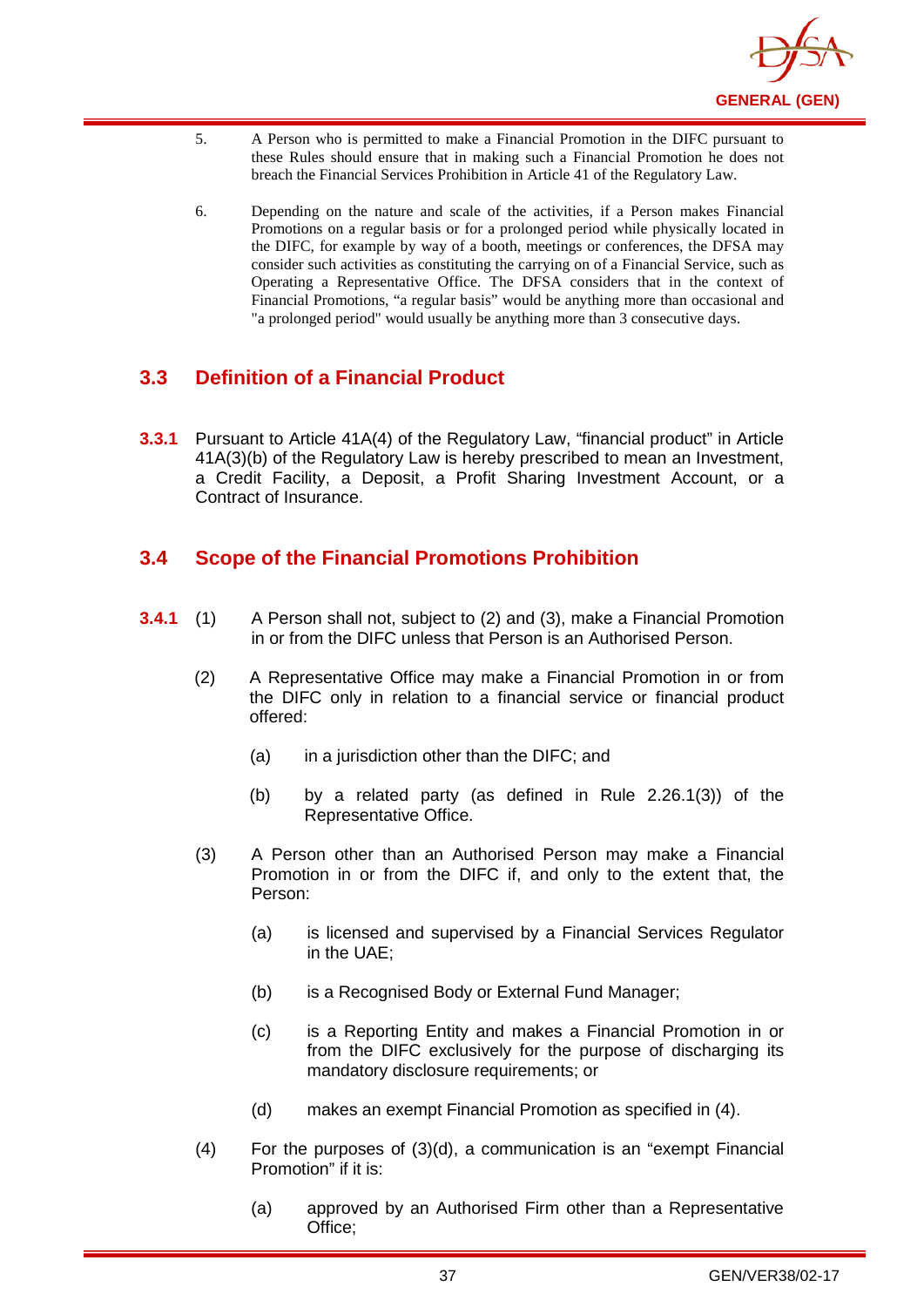

- (b) approved by a Representative Office and it is a communication relating to a financial service or financial product offered by a related party (as defined in Rule 2.26.1(3)) of the Representative Office;
- (c) directed at and capable of acceptance exclusively by a Person who appears on reasonable grounds to be a Professional Client of the type specified in COB Rule 2.3.4;
- (d) made to a Person in the DIFC (the "recipient") as a result of an unsolicited request by the recipient to receive the Financial Promotion;
- (e) made or issued by or on behalf of a government or noncommercial government entity; or
- (f) made in the DIFC by a Person in the course of providing legal or accountancy services and may reasonably be regarded as incidental to and a necessary part of the provision of such services.

If a Person proposes to conduct Financial Promotions in or from the DIFC other than as permitted under (3) and (4), that Person should consider obtaining an appropriate Licence.

- **3.4.2** A Person does not breach the Financial Promotions Prohibition if:
	- (a) the Person causes a Financial Promotion to be made in the course of providing a facility which is a mere conduit for the making of the Financial Promotion;
	- (b) the Person is located outside the DIFC and makes a Financial Promotion which appears, on reasonable grounds, to be a communication which is not directed at or intended to be acted upon by a Person in the DIFC; or
	- (c) the Financial Promotion is not made for a commercial or business purpose.

#### **Guidance**

- 1. Examples of a mere conduit would include a newspaper or magazine, a website carrying third-party banner ads, a postman or courier, a person paid to hand out promotional material to the public and an event venue - unless in each case they were the originator i.e the Person who makes the Financial Promotion.
- 2. In Rule 3.4.2(b) the DFSA considers that the following non-exhaustive list of factors may each be indicative of whether or not a Financial Promotion is "intended to be acted upon by, or targeted at, Persons in the DIFC":
	- i. whether it is expressed to be for a Person or type of Person in the DIFC;
	- ii. whether it is sent to an address (including a P.O. Box) in the DIFC;
	- iii. whether it is physically distributed to Persons in the DIFC;
	- iv. whether it takes place in the DIFC;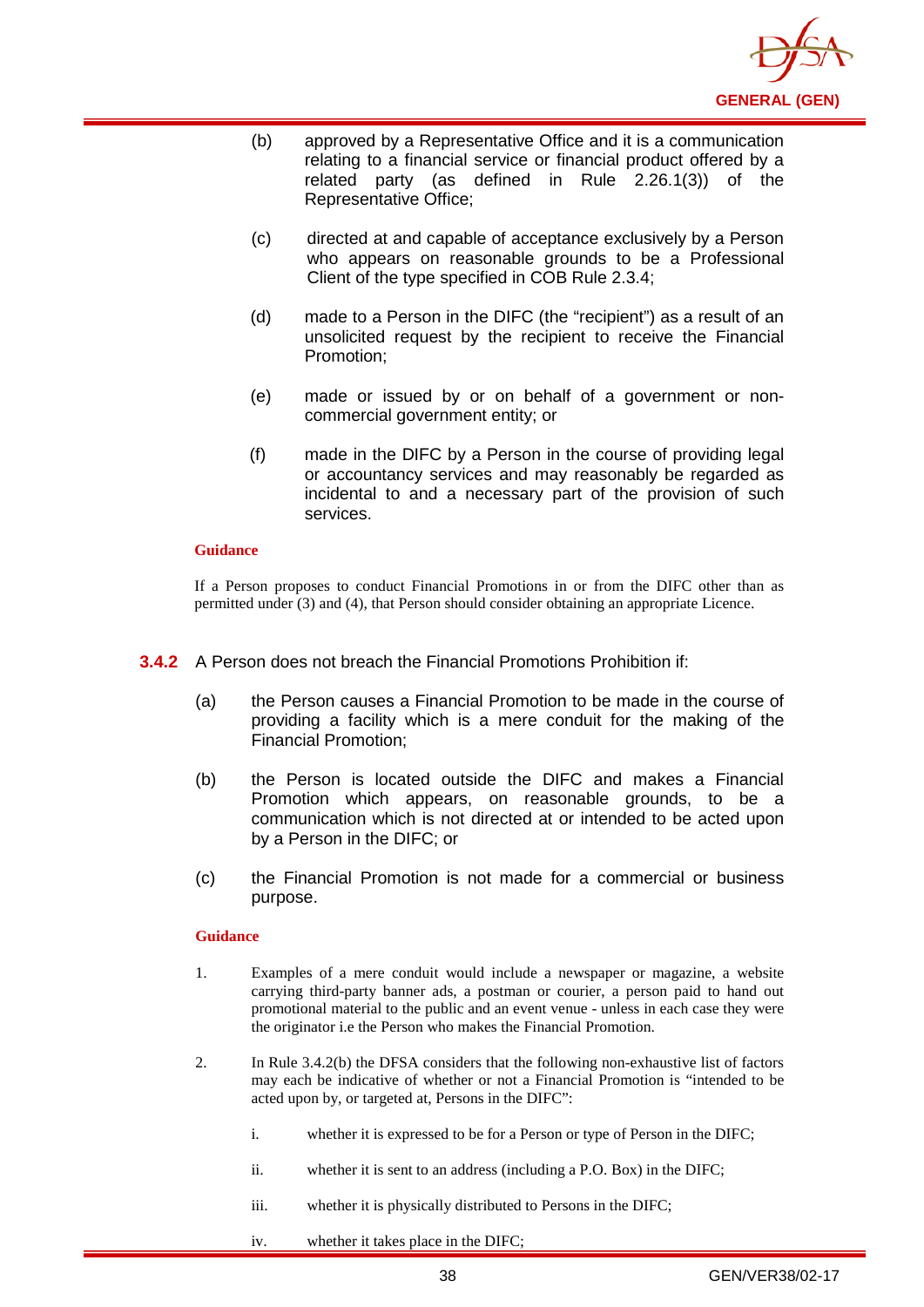

- v. whether it makes reference to the DIFC;
- vi. whether it appears in a DIFC publication;
- vii. whether it appears on a DIFC-based or related website or other media
- viii. whether it is sent to the email of a Person in the DIFC; or
- ix. whether it contains a prominent and clear disclaimer on its face that it is not intended to be acted upon by Persons in the DIFC.
- 3. The DFSA in applying Rule 3.4.2(c) will generally consider that for a communication to be made "for a commercial or business purpose" there must be a commercial element to the Financial Promotion, whether or not the Financial Promotion actually leads to the provision of any financial service. However, the DFSA considers that "for a commercial or business purpose" requires a commercial or business interest on the part of the communicator and the nature of the communicator's business need not be related to any specific financial service.
- 4. The DFSA considers that a Person located outside the DIFC who makes a Financial Promotion into the DIFC, makes that communication in the DIFC. The DFSA considers that the prohibition in Article 41A(1) applies irrespective of where the communicator of the Financial Promotion is located.

## **3.5 Additional Rules for Financial Promotions**

- **3.5.1** (1) A Person in Rule 3.4.1(3) (a) to (d) must, subject to (2), take reasonable care to ensure that any Financial Promotion it makes in or from the DIFC:
	- (a) is clear, fair and not misleading;
	- (b) includes the Person's name, address and regulatory status;
	- (c) if it is intended only for Professional Clients, is not sent or directed to any Person who appears on reasonable grounds not to be a Professional Client, and contains a clear statement that only a Person meeting the criteria for a Professional Client should act upon it; and
	- (d) which is provided to or directed at a Retail Client and contains any information or representation relating to past performance, or any forecast based on past performance or on any other assumptions:
		- (i) presents a balanced view of the financial products or financial services to which the Financial Promotion relates;
		- (ii) identifies, in an easy to understand manner, the information from which the past performance or forecast is derived and how any key facts and assumptions used in that context are drawn; and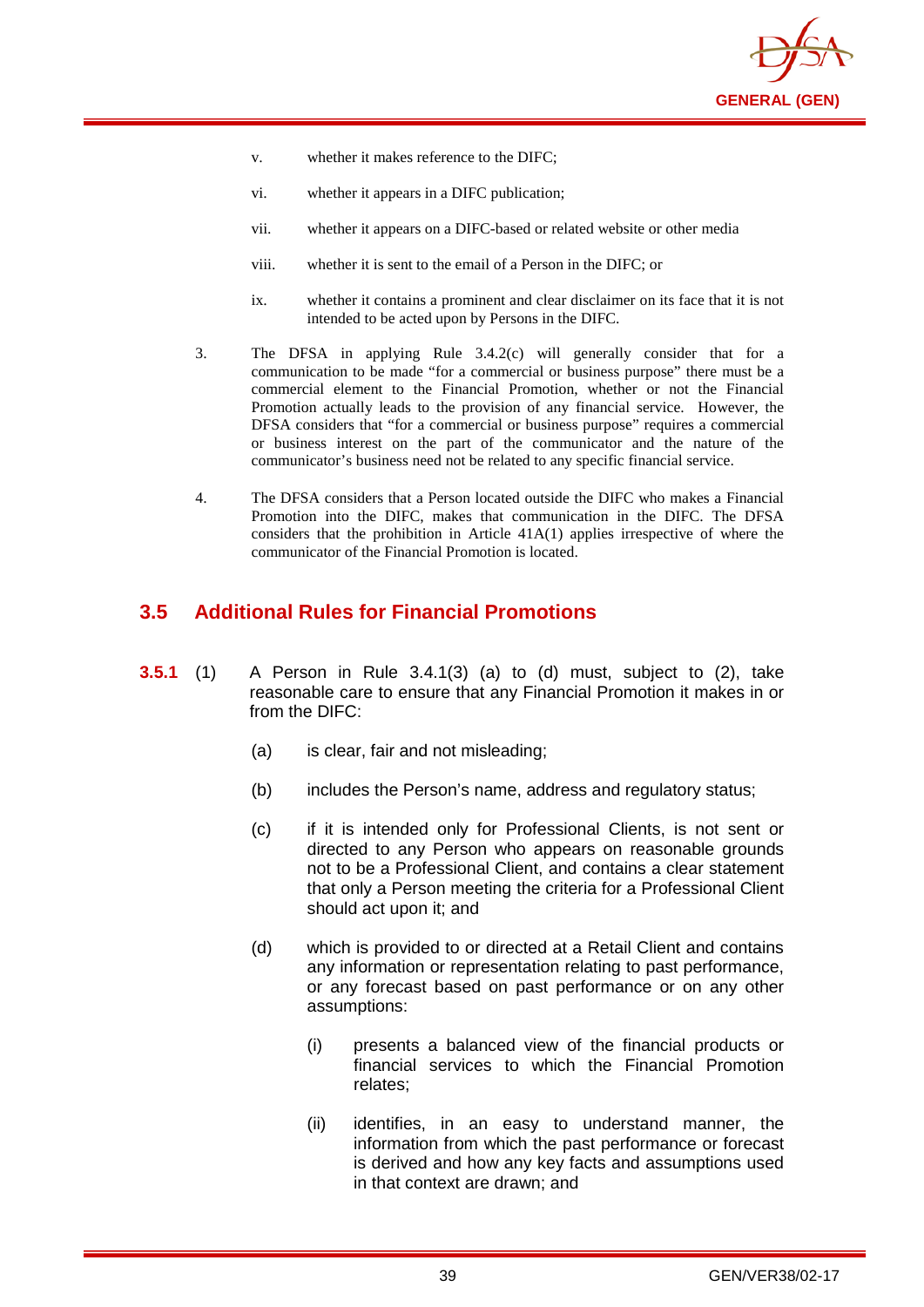

- (iii) contains a prominent warning that past performance is not necessarily a reliable indicator of future performance.
- (2) A Person described in Rule 3.4.1(3)(a) who makes a Financial Promotion to an existing client in the DIFC is not required to comply with (1) provided that in making the Financial Promotion that Person complies with the requirements of the relevant Financial Services Regulator in the UAE which relate to Financial Promotions.

- 1. In presenting information relating to past performance of a financial product or financial service, a Person should use a reputable independent actuarial, financial or statistical reporting service provider.
- 2. The effect of Rule 3.5.1(2) is that a Person who is licensed and regulated by a Financial Services Regulator in the UAE is not required to comply with Rule 3.5.1(1) when communicating with an existing client. However, when making a Financial Promotion to a prospective client in the DIFC, Rule 3.5.1(1) does apply to such Persons, as do the prohibitions on the making of offers contained in the Markets Law 2012 and Collective Investment Law 2010 respectively.
- **3.5.2** A Person must not, in any Financial Promotion, attempt to limit or avoid any duty or liability it may have under any DFSA-administered laws or the Rules.

## **3.6 Approval of Financial Promotions by an Authorised Firm**

- **3.6.1** For the purposes of GEN Rule 3.4.1(4)(a) and (b), an Authorised Firm must not approve a Financial Promotion unless:
	- (a) the Financial Promotion includes a clear and prominent statement that it has been "approved by" the relevant Authorised Firm; and
	- (b) the Financial Promotion is made in accordance with the requirements in Section 3.5.
- **3.6.2** An Authorised Firm must not approve a Financial Promotion which is directed at a Person who appears on reasonable grounds to be a Retail Client unless:
	- (a) it has an endorsement on its License which permits it to carry on a Financial Service with or for a Retail Client; and
	- (b) the scope of its License includes the Financial Service and, if applicable, the particular financial product, to which the Financial Promotion relates.
- **3.6.3** An Authorised Firm must ensure that a Financial Promotion it has approved complies with the requirements in this chapter on an on-going basis.

#### **Guidance**

An Authorised Firm which proposes to approve a Financial Promotion where all or part of that promotion will be real time, such as a live event, will need to consider whether it is able to comply effectively with any relevant Rules in relation to the Financial Promotion or its approval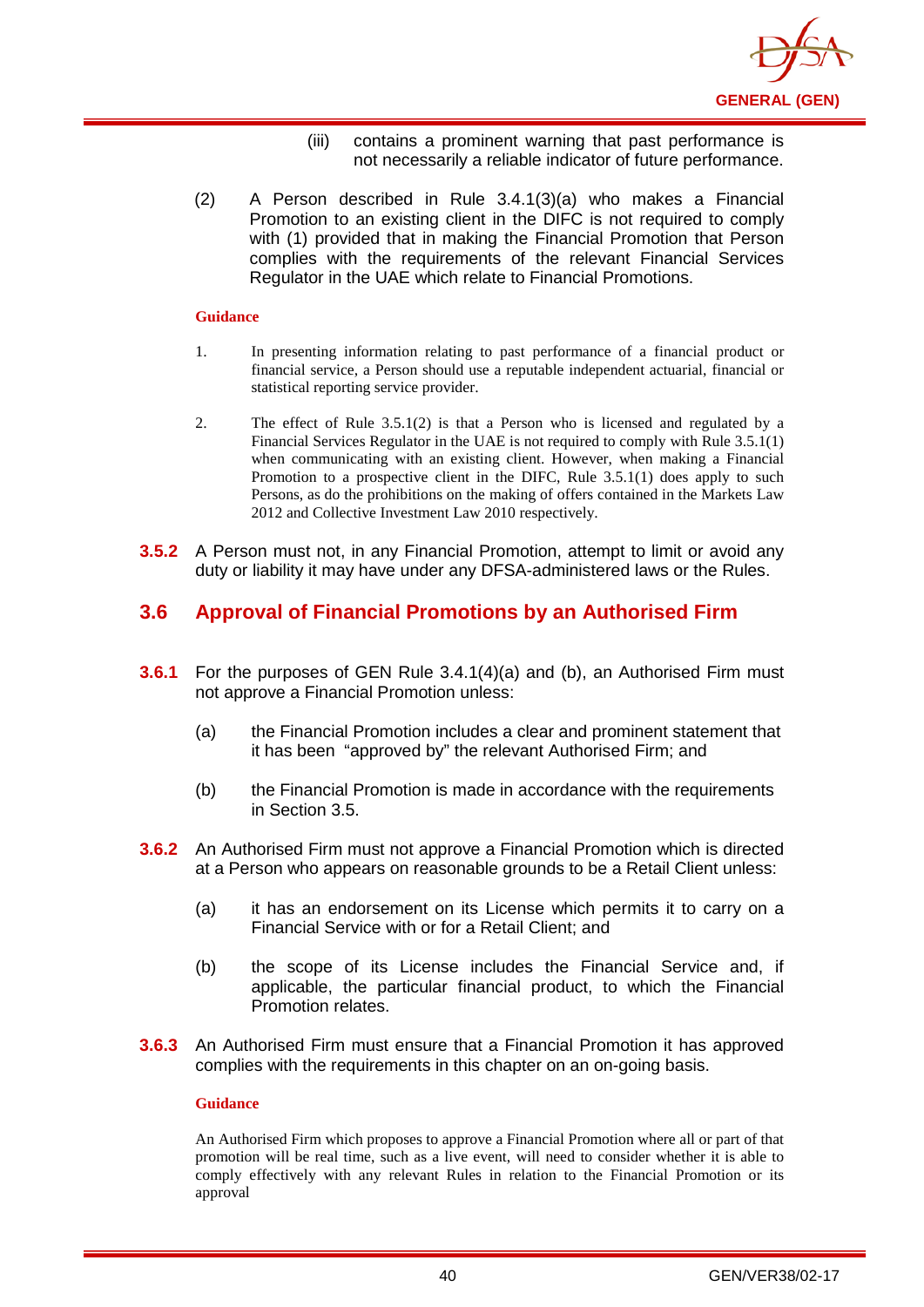

# **4 CORE PRINCIPLES**

## **4.1 Principles for Authorised Firms – application**

- **4.1.1** (1) The twelve Principles for Authorised Firms, set out in section 4.2, apply subject to (2) and (3) to every Authorised Firm in accordance with Rules 4.1.2 and 4.1.3.
	- (2) The twelve Principles for Authorised Firms, set out in section 4.2, do not apply to an Authorised Firm which is a Representative Office.
	- (3) An Authorised Firm which is a Credit Rating Agency does not have to comply with the Principles set out in Rules 4.2.6, 4.2.7, 4.2.8 and 4.2.9.
- **4.1.2** (1) For the purposes of Rule 4.1.3 the term 'activities' means:
	- (a) Financial Services business;
	- (b) activities carried on in connection with a Financial Service business;
	- (c) activities held out as being for the purpose of a Financial Service business; and
	- (d) in relation to any particular Principle, any activity specified in (2), (3) and (4).
	- (2) Principles 3 and 4 also apply in a Prudential Context to an Authorised Firm with respect to the carrying on of all its activities.
	- (3) Principles 3 and 4 also take into account any activities of other members of the Group of which the Authorised Firm is a member.
	- (4) Principles 10 and 11, to the extent that it relates to disclosing to the DFSA, also applies to an Authorised Firm with respect to the carrying on of all its activities, and takes into account any activities of other members of the Group of which the Authorised Firm is a member.
- **4.1.3** (1) The Principles apply to an Authorised Firm only with respect to activities carried on from an establishment maintained by it in the DIFC, unless an extension in (2), (3), (4) or (5) applies.
	- (2) Where another applicable Rule, which is relevant to the activity, has a wider territorial scope than that in (1), any related Principle applies with that wider scope in relation to the activity described in the Rule.
	- (3) Principles 1, 2 and 3 apply in a Prudential Context to an Authorised Firm with respect to activities wherever they are carried on.
	- (4) Principles 4 and 11 apply to an Authorised Firm with respect to activities wherever they are carried on.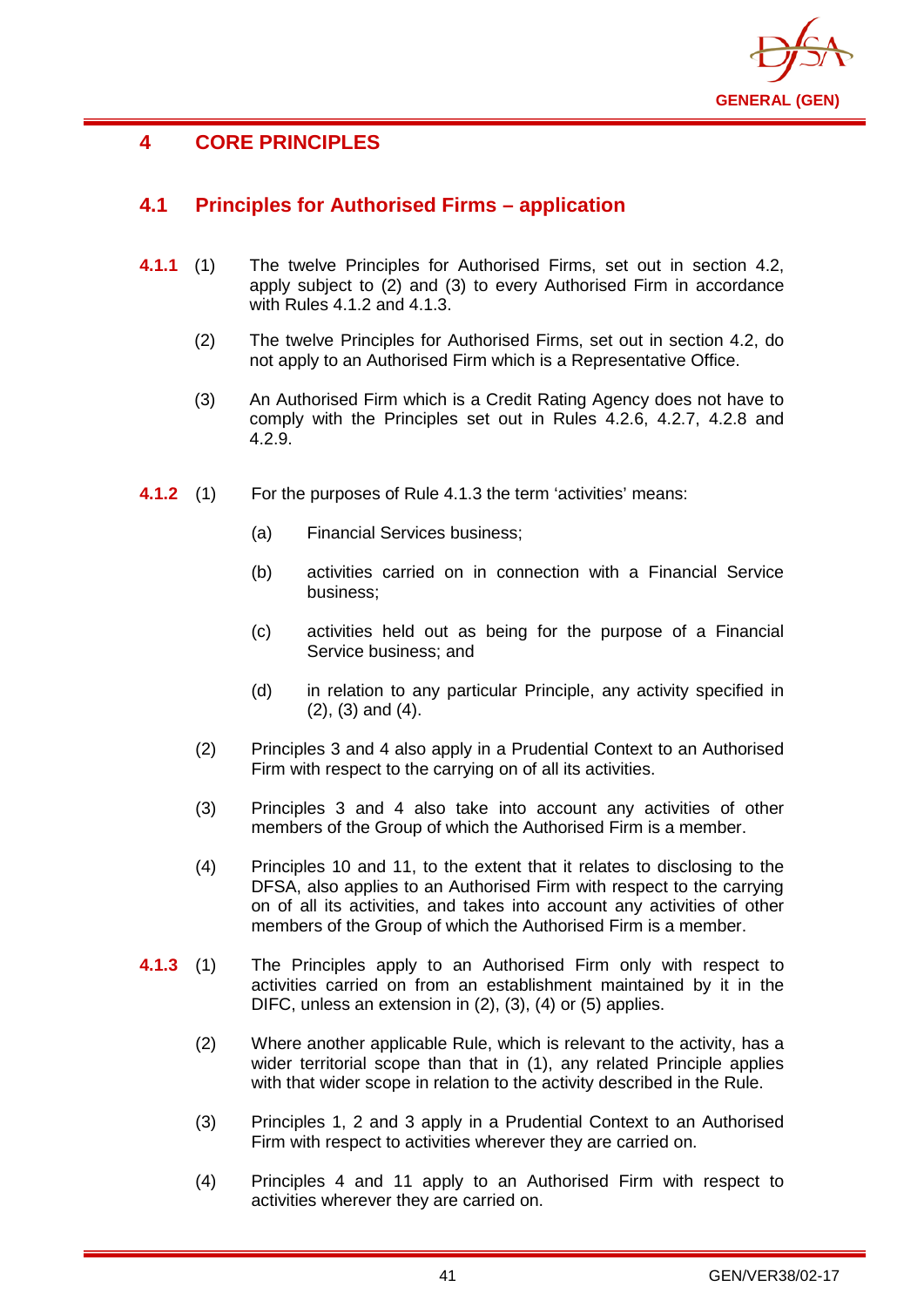

(5) Principle 5 also applies to an Authorised Firm with respect to the activities carried on in or from any place outside the DIFC if and to the extent that the activities have, or might reasonably be regarded as likely to have, a negative effect on confidence in the financial markets operating in the DIFC.

### **Guidance**

- 1. The Principles for Authorised Firms have the status of Rules and are a general statement of fundamental regulatory requirements which apply alongside the other Rules and also in new or unforeseen situations which may not be covered elsewhere by a specific Rule. Rules in other areas of the Rulebook build upon these fundamental principles. Consequently the Rules and Guidance elsewhere in the Rulebook should not be seen as exhausting the implications of the Principles.
- 2. Breaching a Principle for Authorised Firms makes an Authorised Firm liable to disciplinary action, and may indicate that it is no longer fit and proper to carry on a Financial Service or to hold a Licence and the DFSA may consider withdrawing authorisation or the Licence on that basis.
- 3. The onus will be on the DFSA to show that the Authorised Firm has been at fault in some way, taking into account the standard of conduct required under the Principle in question.

## **4.2 The Principles for Authorised Firms**

### **Principle 1 - Integrity**

**4.2.1** An Authorised Firm must observe high standards of integrity and fair dealing.

### **Principle 2 - Due skill, care and diligence**

**4.2.2** In conducting its business activities an Authorised Firm must act with due skill, care and diligence.

### **Principle 3 - Management, systems and controls**

**4.2.3** An Authorised Firm must ensure that its affairs are managed effectively and responsibly by its senior management. An Authorised Firm must have adequate systems and controls to ensure, as far as is reasonably practical, that it complies with legislation applicable in the DIFC.

### **Principle 4 - Resources**

**4.2.4** An Authorised Firm must maintain and be able to demonstrate the existence of adequate resources to conduct and manage its affairs. These include adequate financial and system resources as well as adequate and competent human resources.

### **Principle 5 - Market conduct**

**4.2.5** An Authorised Firm must observe proper standards of conduct in financial markets.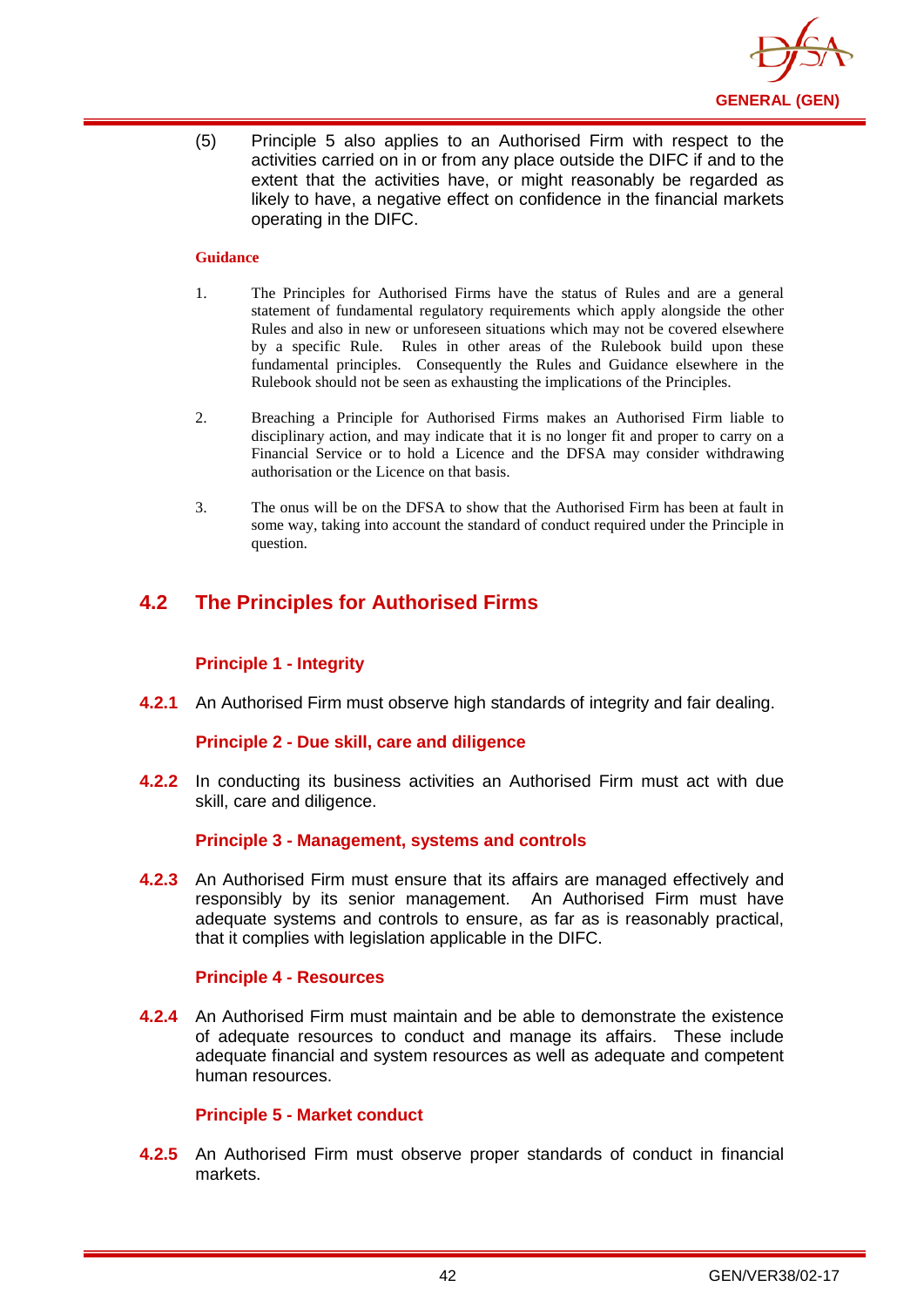

## **Principle 6 - Information and interests**

**4.2.6** An Authorised Firm must pay due regard to the interests of its customers and communicate information to them in a way which is clear, fair and not misleading.

## **Principle 7 - Conflicts of interest**

**4.2.7** An Authorised Firm must take all reasonable steps to ensure that conflicts of interest between itself and its customers, between its Employees and customers and between one customer and another are identified and then prevented or managed, or disclosed, in such a way that the interests of a customer are not adversely affected.

### **Principle 8 - Suitability**

**4.2.8** An Authorised Firm must take reasonable care to ensure the suitability of its advice and discretionary decisions for customers who are entitled to rely upon its judgement.

### **Principle 9 - Customer assets and money**

**4.2.9** Where an Authorised Firm has control of or is otherwise responsible for assets or money belonging to a customer which it is required to safeguard, it must arrange proper protection for them in accordance with the responsibility it has accepted.

### **Principle 10 - Relations with regulators**

**4.2.10** An Authorised Firm must deal with Regulators in an open and co-operative manner and keep the DFSA promptly informed of significant events or anything else relating to the Authorised Firm of which the DFSA would reasonably expect to be notified.

### **Principle 11 - Compliance with high standards of corporate governance**

**4.2.11** An Authorised Firm must have a corporate governance framework as appropriate to the nature, scale and complexity of its business and structure, which is adequate to promote the sound and prudent management and oversight of the Authorised Firm's business and to protect the interests of its customers and stakeholders.

#### **Guidance**

Corporate governance framework encompasses structural and procedural arrangements such as systems, policies and practices that are put in place to promote good governance and include the specific measures required under GEN Rule 5.3.30.

## **Principle 12 – Remuneration practices**

**4.2.12** An Authorised Firm must have a remuneration structure and strategies which are well aligned with the long term interests of the firm, and are appropriate to the nature, scale and complexity of its business.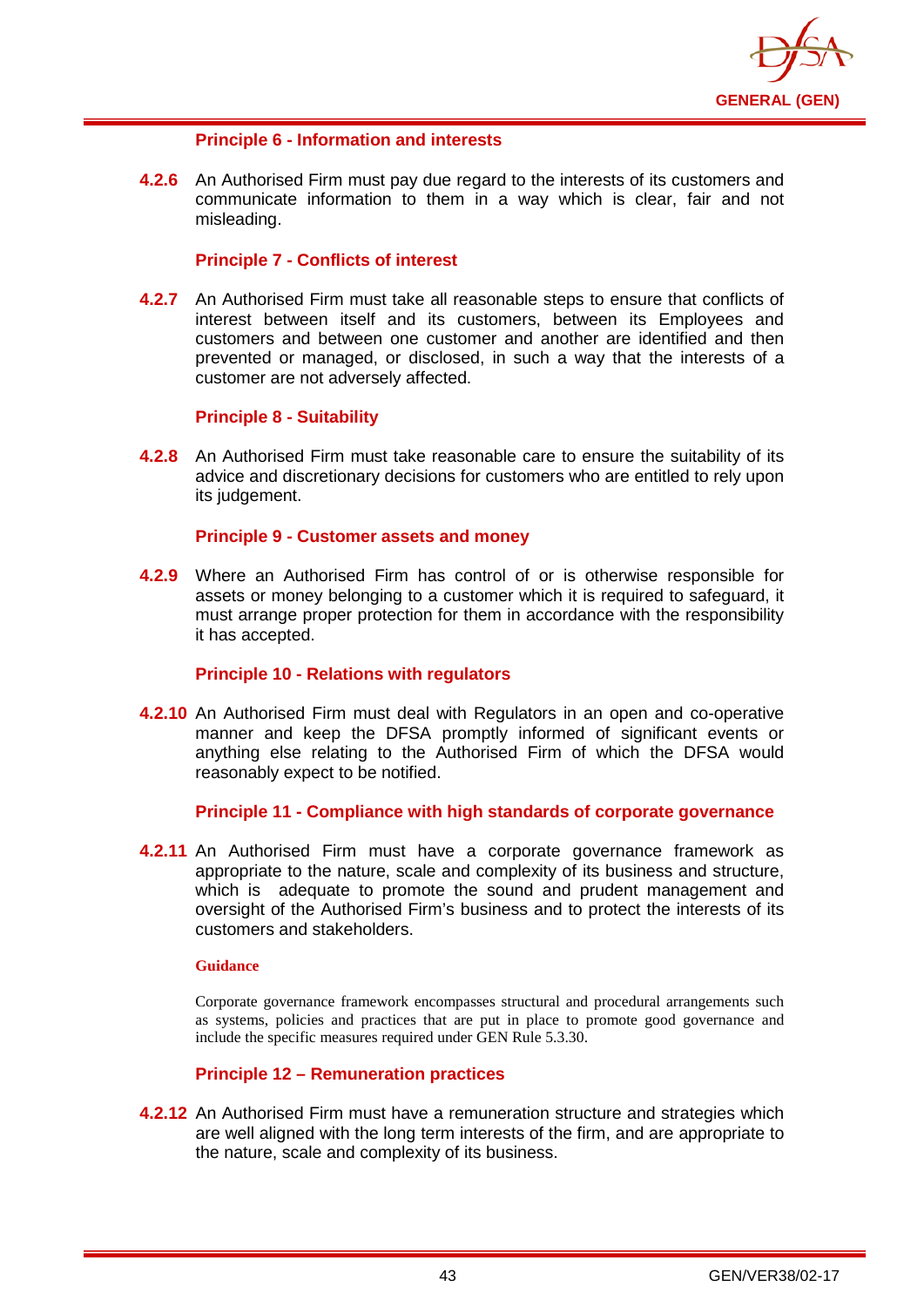

## **4.3 Principles for Authorised Individuals – application**

**4.3.1** The six Principles for Authorised Individuals set out in section 4.4 apply to every Authorised Individual in respect of every Licensed Function.

#### **Guidance**

- 1. The Principles for Authorised Individuals do not apply to an Authorised Individual in respect of any other functions he may carry out, although his conduct in those functions may be relevant to his fitness and propriety.
- 2. Breaching a Principle for Authorised Individuals makes an Authorised Individual liable to disciplinary action and may indicate that he is no longer fit and proper to perform a Licensed Function and the DFSA may consider suspending or withdrawing Authorised Individual status on that basis.
- 3. The onus will be on the DFSA to show that he is culpable, taking into account the standard of conduct required under the Principle in question. In determining whether or not the particular conduct of an Authorised Individual complies with the Principles for Authorised Individuals, the DFSA will take account of whether that conduct is consistent with the requirements and standards relevant to his Authorised Firm, the Authorised Individual's own role and the information available to him.

## **4.4 The Principles for Authorised Individuals**

## **Principle 1 - Integrity**

**4.4.1** An Authorised Individual must observe high standards of integrity and fair dealing in carrying out every Licensed Function.

### **Principle 2 - Due skill, care and diligence**

**4.4.2** An Authorised Individual must act with due skill, care and diligence in carrying out every Licensed Function.

### **Principle 3 - Market conduct**

**4.4.3** An Authorised Individual must observe proper standards of conduct in financial markets in carrying out every Licensed Function.

### **Principle 4 - Relations with the DFSA**

**4.4.4** An Authorised Individual must deal with the DFSA in an open and cooperative manner and must disclose appropriately any information of which the DFSA would reasonably be expected to be notified.

### **Principle 5 - Management, systems and control**

**4.4.5** An Authorised Individual who has significant responsibility must take reasonable care to ensure that the business of the Authorised Firm for which he is responsible is organised so that it can be managed and controlled effectively.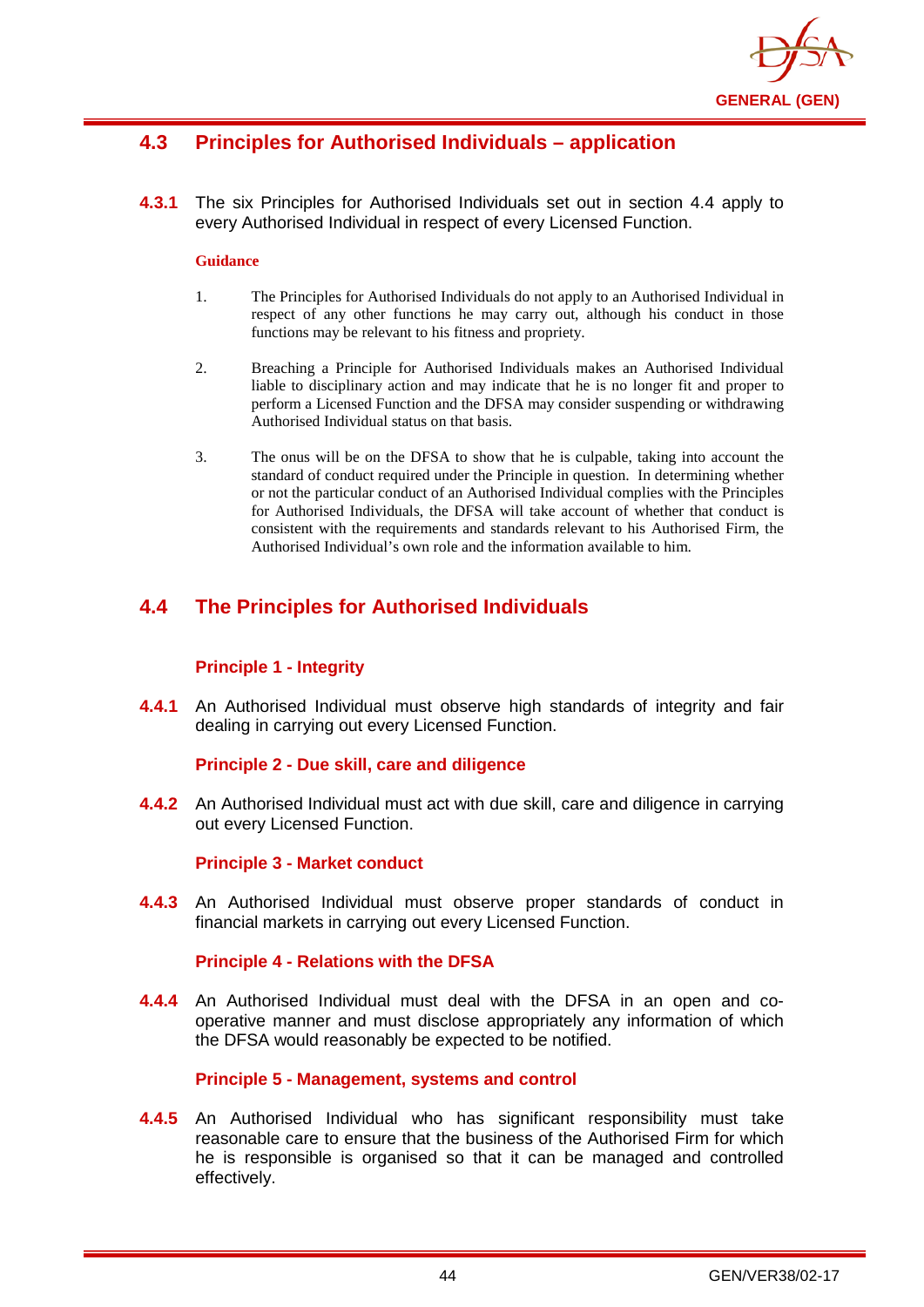

## **Principle 6 - Compliance**

**4.4.6** An Authorised Individual who has significant responsibility must take reasonable care to ensure that the business of the Authorised Firm for which he is responsible complies with any legislation applicable in the DIFC.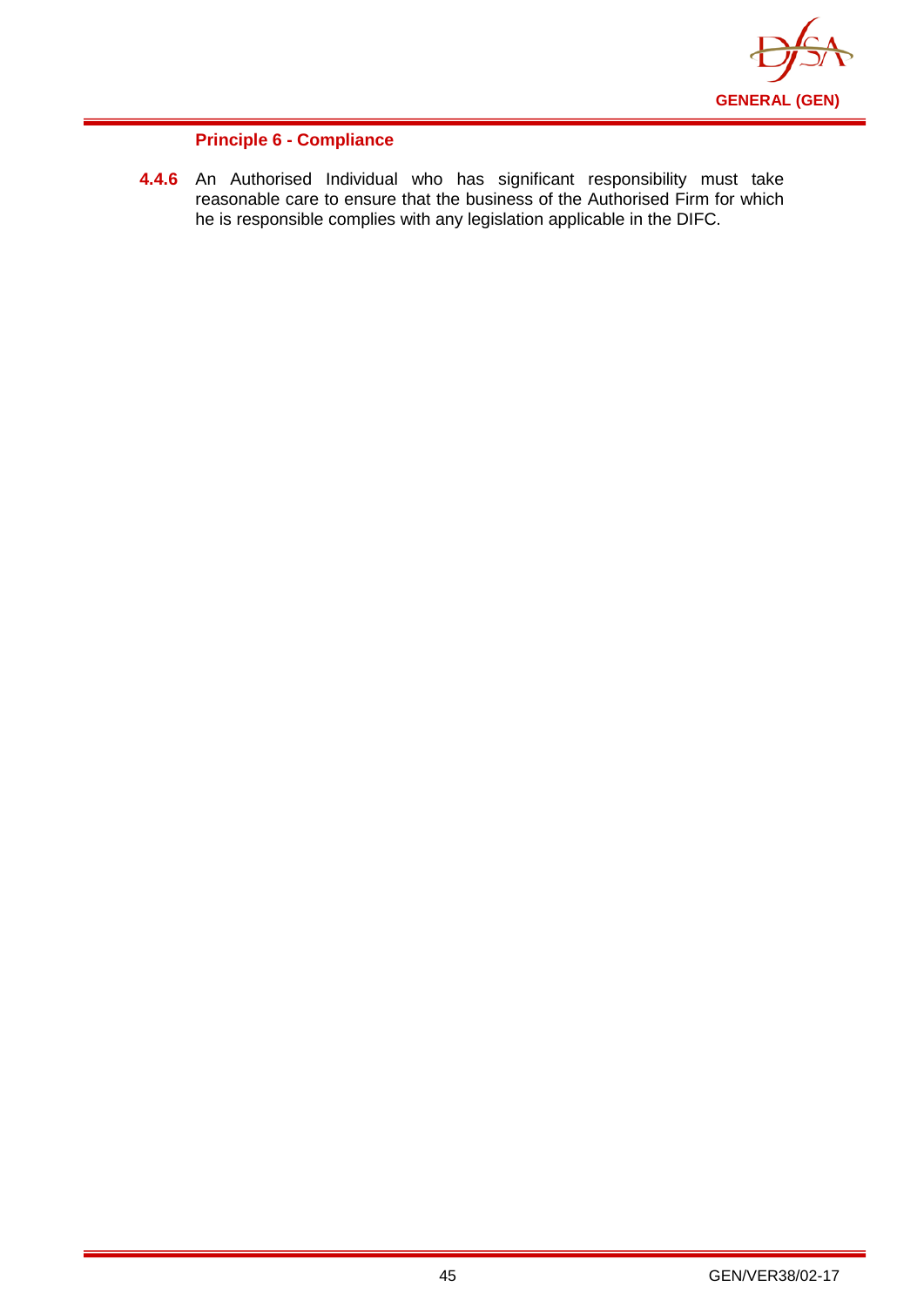

## **5 MANAGEMENT, SYSTEMS AND CONTROLS**

## **5.1 Application**

- **5.1.1** (1) Subject to (5), this chapter applies to every Authorised Person with respect to the Financial Services carried on in or from the DIFC.
	- (2) It also applies in a Prudential Context to a Domestic Firm with respect to all its activities wherever they are carried on.
	- (3) Section 5.3 also applies to an Authorised Firm in a Prudential Context with respect to its entire DIFC branch's activities wherever they are carried on.
	- (4) This chapter also applies to an Authorised Market Institution, if it has an endorsed Licence authorising it to maintain an Official List of Securities, with respect to such maintenance.
	- (5) Rules 5.3.13, 5.3.14, 5.3.15, 5.3.23, 5.3.24, 5.3.30 and 5.3.31 do not apply to an Authorised ISPV.
	- (6) This chapter does not apply to a Representative Office.

#### **Guidance**

- 1. The purpose of this chapter is to set out the requirements for the Governing Body and the senior management within an Authorised Person who are to take direct responsibility for the [Authorised Person's](http://www.fsa.gov.uk/handbook/hbk_glossary.pdf) arrangements on matters likely to be of interest to the DFSA wherever they may give rise to risks to the DFSA's objectives or they affect [the DFSA's](http://www.fsa.gov.uk/handbook/hbk_glossary.pdf) functions under the legislation applicable in the DIFC. See also the requirements relating to organisation in Rules 5.3.2 and 5.3.3.
- 2. In relation to an Authorised Market Institution, this chapter should be read in conjunction with the AMI module.
- 3. In relation to an Authorised Firm which is a Fund Manager or the Trustee, this chapter should be read in conjunction with the CIR module and construed to take into account any Fund which the Authorised Firm operates or for which it acts as the Trustee.
- 4. In relation to an Authorised Person which carries on Islamic Financial Business in or from the DIFC, this chapter should be read in conjunction with the IFR module.

## **5.2 Allocation of significant responsibilities**

## **Apportionment of significant responsibilities**

- **5.2.1** An Authorised Person must apportion significant responsibilities between the members of its Governing Body and its senior management and maintain such apportionment in such a way that:
	- (a) it meets the corporate governance requirements in Rule 5.3.30;
	- (b) it is appropriate with regard to: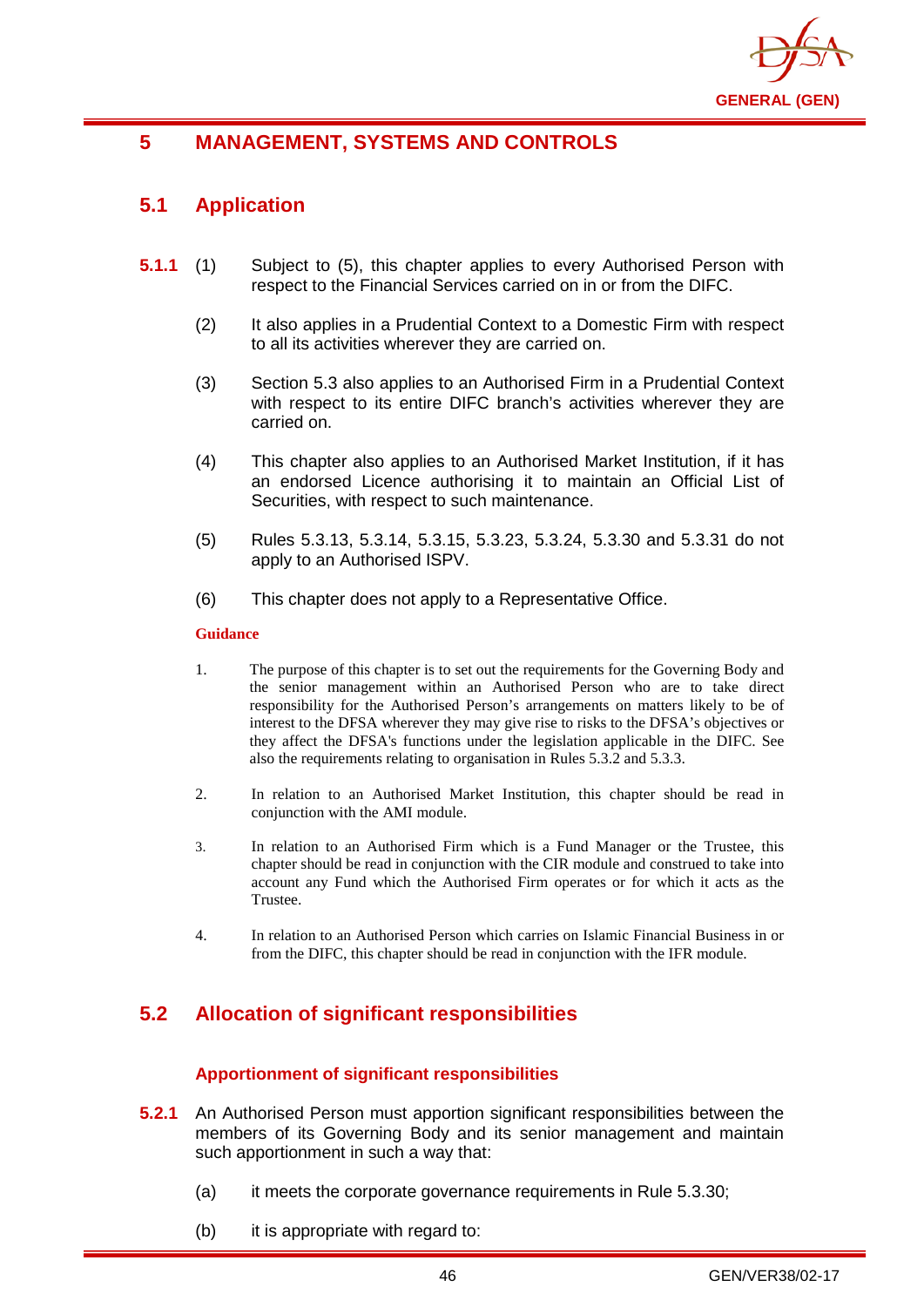

- (i) the nature, scale and complexity of the business of the Authorised Person; and
- (ii) the ability and qualifications of the responsible individuals;
- (c) it is clear who is responsible for which matters; and
- (d) the business of the Authorised Person can be adequately monitored and controlled by the Authorised Person's Governing Body and senior management.
- **5.2.2** An Authorised Person must allocate to the Senior Executive Officer or to the individual holding equivalent responsibility for the conduct for the Authorised Person's business or the Governing Body, the functions of:
	- (a) dealing with the apportionment of responsibilities; and
	- (b) overseeing the establishment and maintenance of systems and controls.

Rules 5.2.1 and 5.2.2 do not derogate from the overall responsibility of the Governing Body in Rule 5.3.30(2).

### **Recording of apportionment**

- **5.2.3** (1) An Authorised Person must establish and maintain an up-to-date record of the arrangements it has made to comply with Rules 5.2.1 and 5.2.2.
	- (2) The record must show that the members of the Governing Body and the senior management are aware of and have accepted the responsibilities apportioned in accordance with Rule 5.2.1.
	- (3) Where a responsibility has been allocated to more than one individual, the record must show clearly how that responsibility is allocated between the individuals.
	- (4) The record must be retained for six years from the date on which it was established or superseded by a more up-to-date record.

## **5.3 Systems and controls**

### **General requirement**

- **5.3.1** (1) An Authorised Person must establish and maintain systems and controls, including but not limited to financial and risk systems and controls, that ensure that its affairs are managed effectively and responsibly by its senior management.
	- (2) An Authorised Person must undertake regular reviews of its systems and controls.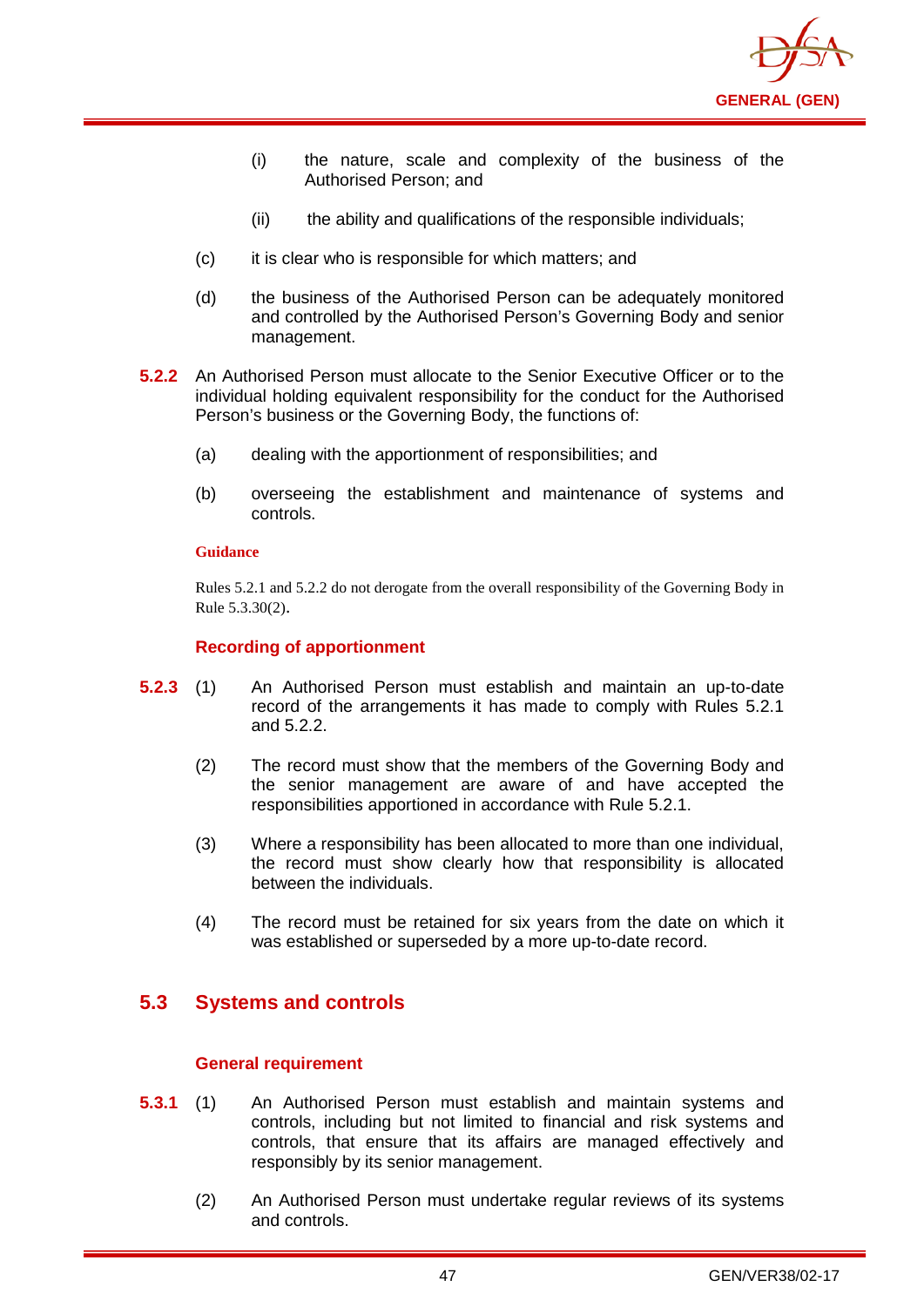

The nature and extent of the systems and controls of an Authorised Person will depend upon a variety of factors including the nature, scale and complexity of its business. While all Authorised Persons, irrespective of the nature, scale, and complexity of their business and legal structure or organisation need to comply with this chapter, the DFSA will take into account these factors and the differences that exist between Authorised Persons when assessing the adequacy of an Authorised Person's systems and controls. Nevertheless, neither these factors nor the differences relieve an Authorised Person from compliance with its regulatory obligations.

### **Organisation**

- **5.3.2** (1) An Authorised Person must establish and implement, taking due account of the nature, scale and complexity of its business and structure, adequate measures to ensure that:
	- (a) the roles and responsibilities assigned to its Governing Body and the members of that body, senior management and Persons Undertaking Key Control Functions are clearly defined;
	- (b) there are clear reporting lines applicable to the individuals undertaking those functions; and
	- (c) the roles, responsibilities and reporting lines referred to in (a) and (b) are documented and communicated to all relevant Employees.
	- (2) An Authorised Firm must ensure that any Employee who will be delivering Financial Services to its customers is clearly identified, together with his respective lines of accountability and supervision.
	- (3) An Authorised Firm which is conducting Investment Business or the Financial Services of Providing Fund Administration or Providing Trust Services, must ensure it makes publically available details of any Employee who delivers Financial Services to its customers, by including such information:
		- (a) in a register, maintained by the Authorised Firm at its place of business and open for inspection during business hours; or
		- (b) on the website of the Authorised Firm.
	- (4) An Authorised Firm referred to in (3), must have complete and up to date information on its register or website, including:
		- (a) the date on which the relevant Employee commenced delivering of Financial Services to customers; and
		- (b) the Financial Services which that Employee is permitted by the Authorised Firm to deliver to customers.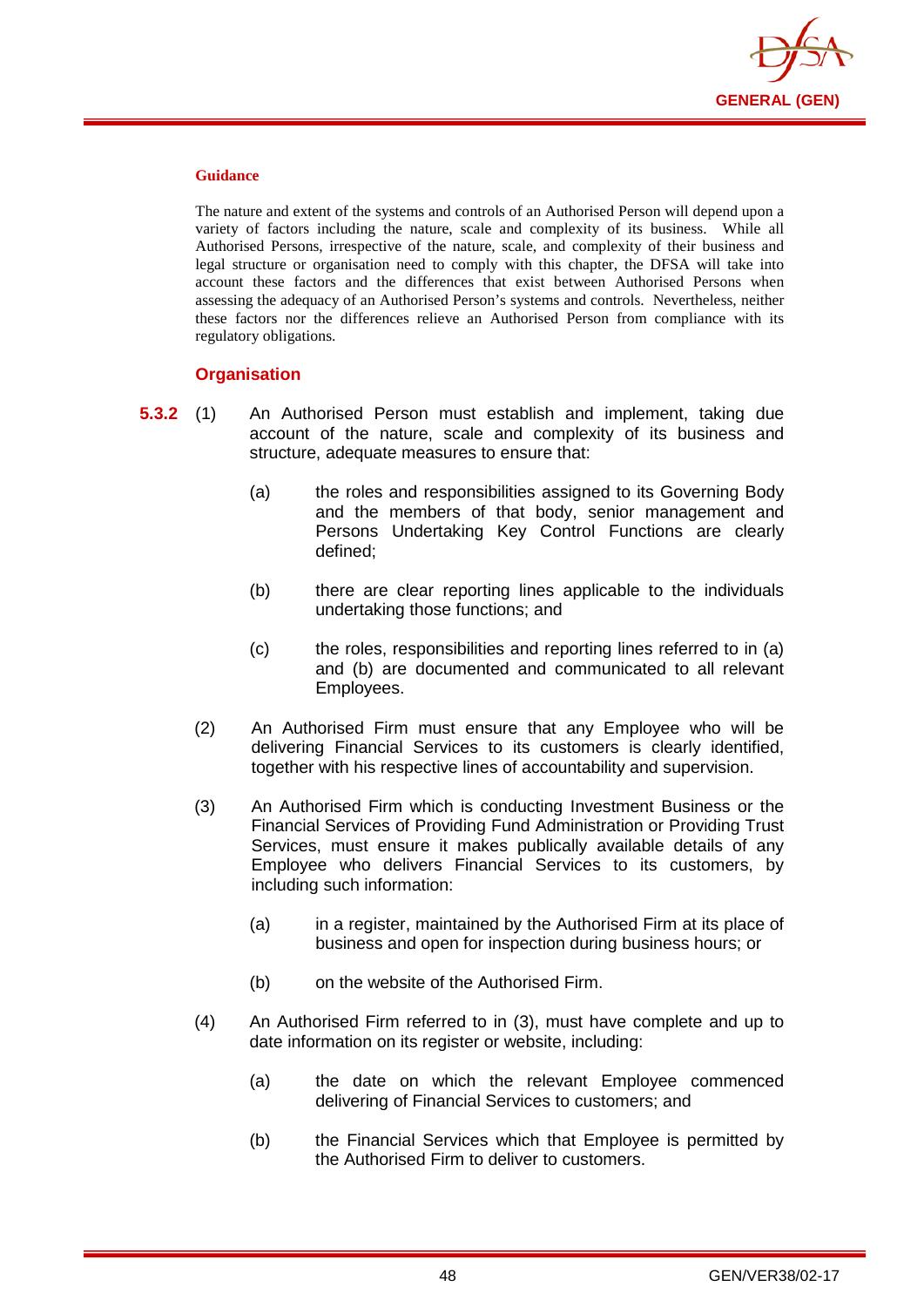

- 1. The term Employee is defined in the GLO widely and includes members of the Governing Body or directors and senior managers of the Authorised Firm. Therefore, the requirements relating to Employees in Rules 5.3.3 and 5.3.6 apply to all Employees including those across the organisation.
- 2. The division of responsibilities between the Governing Body and the senior management should be clearly established and set out in writing. In assigning duties, the Governing Body should take care that no one individual has unfettered powers in making material decisions.
- 3. Members of the Governing Body may include individuals undertaking senior management functions (such as the chief executive of the firm) and Persons Undertaking Key Control Functions. In assigning specific functions to such individuals, care should be taken to ensure that the integrity and effectiveness of the functions they are to perform are not compromised. For example, if the Chairperson of the Governing Body is also the chief executive officer of the Authorised Person, the Governing Body should ensure that the performance assessment of that individual in his roles should be undertaken by a senior non-executive member of the Governing Body or an independent external consultant.
- 4. Persons Undertaking Key Control Functions are defined in GLO in an inclusive manner to encompass Persons such as the heads of risk control, compliance and internal audit functions. In the case of an Insurer, the actuary also is a Person who Undertakes a Key Control Function.
- 5. An example of an Employee providing Financial Services to a customer is a client relationship manager employed by an Authorised Firm providing wealth management services. In contrast, an Employee who may be employed in the back office of an Authorised Firm with responsibility for setting up client accounts would not be client facing.
- **5.3.3** An Authorised Person must ensure that key duties and functions are segregated. Such segregation must ensure that the duties and functions to be performed by the same individual do not conflict with each other, thereby impairing the effective discharge of those functions by the relevant individuals (such as undetected errors or any abuse of positions) and thus exposing the Authorised Person or its customers or users to inappropriate risks.

### **Risk management**

- **5.3.4** An Authorised Person must establish and maintain risk management systems and controls to enable it to identify, assess, mitigate, control and monitor its risks.
- **5.3.5** An Authorised Person must develop, implement and maintain policies and procedures to manage the risks to which the Authorised Person and where applicable, its customers or users, are exposed.
- **5.3.6** (1) An Authorised Person must appoint an individual to advise its Governing Body and senior management of such risks.
	- (2) An Authorised Person which is part of a Group should be aware of the implications of any Group wide risk policy and systems and controls regime.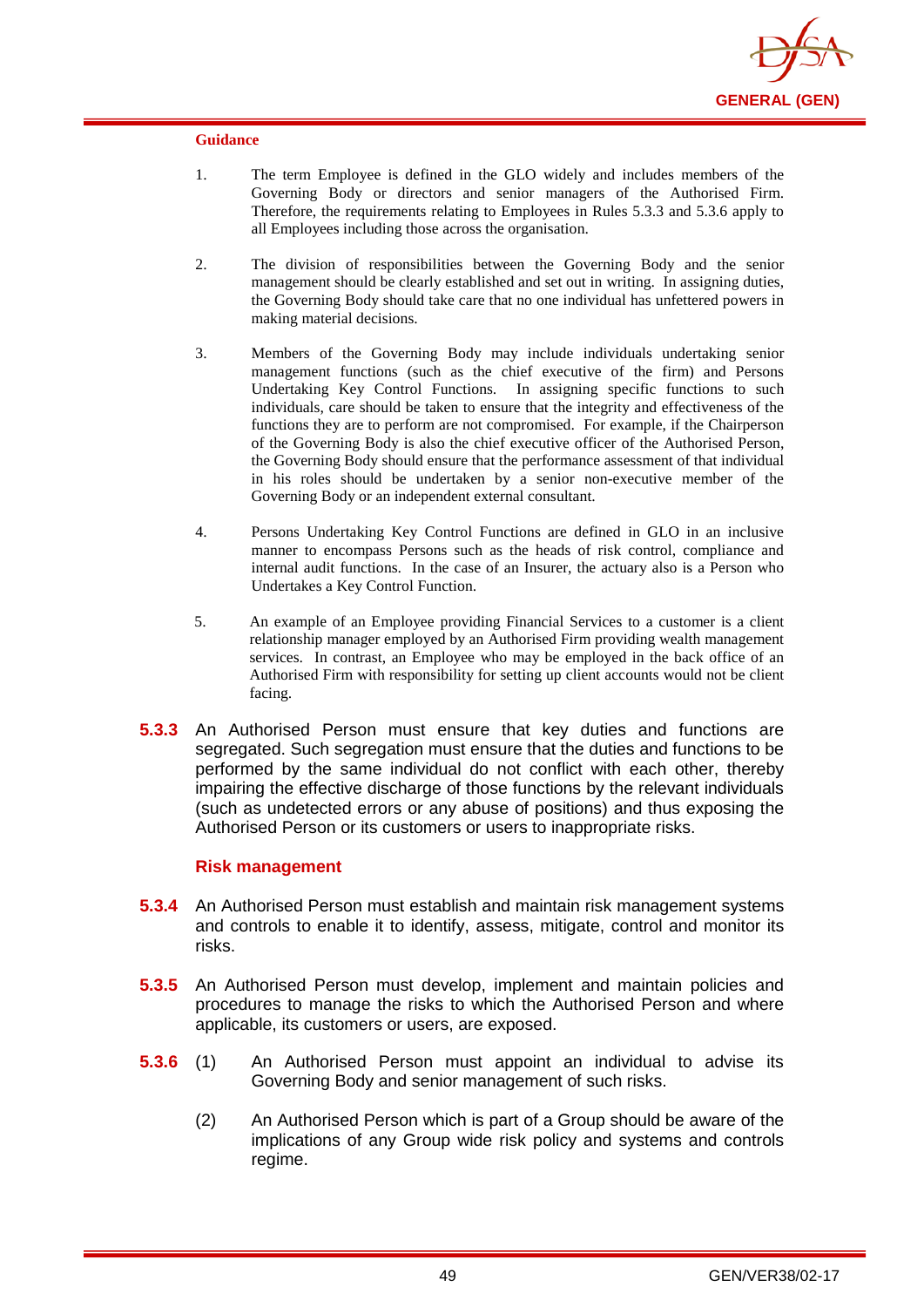

### **Compliance**

- **5.3.7** An Authorised Person must establish and maintain compliance arrangements, including processes and procedures that ensure and evidence, as far as reasonably practicable, that the Authorised Firm complies with all legislation applicable in the DIFC.
- **5.3.8** An Authorised Person must document the organisation, responsibilities and procedures of the compliance function.
- **5.3.9** An Authorised Person must ensure that the Compliance Officer has access to sufficient resources, including an adequate number of competent staff, to perform his duties objectively and independently of operational and business functions.
- **5.3.10** An Authorised Person must ensure that the Compliance Officer has unrestricted access to relevant records and to the Authorised Person's Governing Body and senior management.
- **5.3.11** An Authorised Person must establish and maintain monitoring and reporting processes and procedures to ensure that any compliance breaches are readily identified, reported and promptly acted upon.
- **5.3.12** An Authorised Person must document the monitoring and reporting processes and procedures as well as keep records of breaches of any of legislation applicable in the DIFC.

### **Internal audit**

- **5.3.13** (1) An Authorised Person must establish and maintain an internal audit function with responsibility for monitoring the appropriateness and effectiveness of its systems and controls.
	- (2) The internal audit function must be independent from operational and business functions.

#### **Guidance**

The Person appointed as the Internal Auditor of an Authorised Market Institution is a Key Individual pursuant to AMI Rule 5.3.1.

- **5.3.14** An Authorised Person must ensure that its internal audit function has unrestricted access to all relevant records and recourse when needed to the Authorised Person's Governing Body or the relevant committee, established by its Governing Body for this purpose.
- **5.3.15** An Authorised Person must document the organisation, responsibilities and procedures of the internal audit function.

### **Business plan and strategy**

**5.3.16** (1) An Authorised Person must produce a business plan which enables it, amongst other things, to manage the risks to which it and its customers are exposed.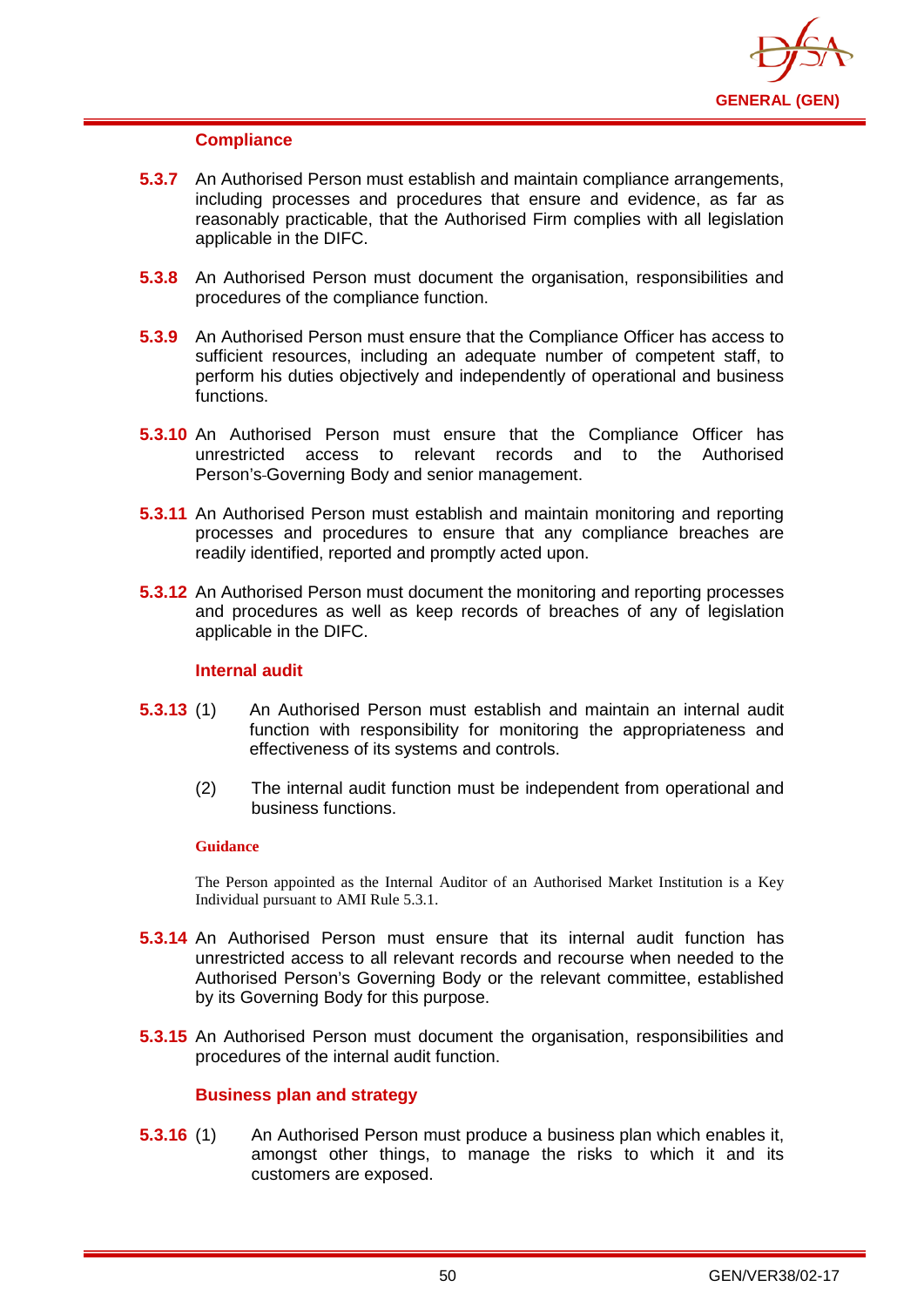

- (2) The business plan must take into account the Authorised Person's current business activities and the business activities forecast for the next twelve months.
- (3) The business plan must be documented and updated as appropriate to take account of changes in the business environment and to reflect changes in the business of the Authorised Person.

### **Management information**

**5.3.17** An Authorised Person must establish and maintain arrangements to provide its Governing Body and senior management with the information necessary to organise, monitor and control its activities, to comply with legislation applicable in the DIFC and to manage risks. The information must be relevant, accurate, comprehensive, timely and reliable.

### **Staff and agents**

- **5.3.18** An Authorised Person must establish and maintain systems and controls that enable it to satisfy itself of the suitability of anyone who acts for it.
- **5.3.19** (1) An Authorised Firm must ensure, as far as reasonably practical, that its Employees are:
	- (a) fit and proper;
	- (b) competent and capable of performing the functions which are to be assigned to those Employees; and
	- (c) trained in the requirements of the legislation applicable in the DIFC.
	- (2) An Authorised Firm must establish and maintain systems and controls to comply with (1). An Authorised Firm must be able to demonstrate that it has complied with these requirements through appropriate measures, including the maintenance of relevant records.

#### **Guidance**

- 1. When considering whether an Employee is fit and proper, competent and capable, an Authorised Firm should consider any training undertaken or required by an Employee, the nature of the Clients to whom an Employee provides Financial Services, and the type of activities performed by an Employee in the provision of such Financial Services including any interface with Clients.
- 2. When assessing the fitness and propriety of Employees, an Authorised Firm should be guided by the matters set out in section 2.3 of the RPP Sourcebook and should also monitor conflicts or potential conflicts of interest arising from all of the individual's links and activities.
- 3. When assessing the competence and capability of an Employee, an Authorised Firm should:
	- a. obtain details of the skills, knowledge and experience of the Employee relevant to the nature and requirements of the role;
	- b. take reasonable steps to verify the relevance, accuracy and authenticity of any information obtained;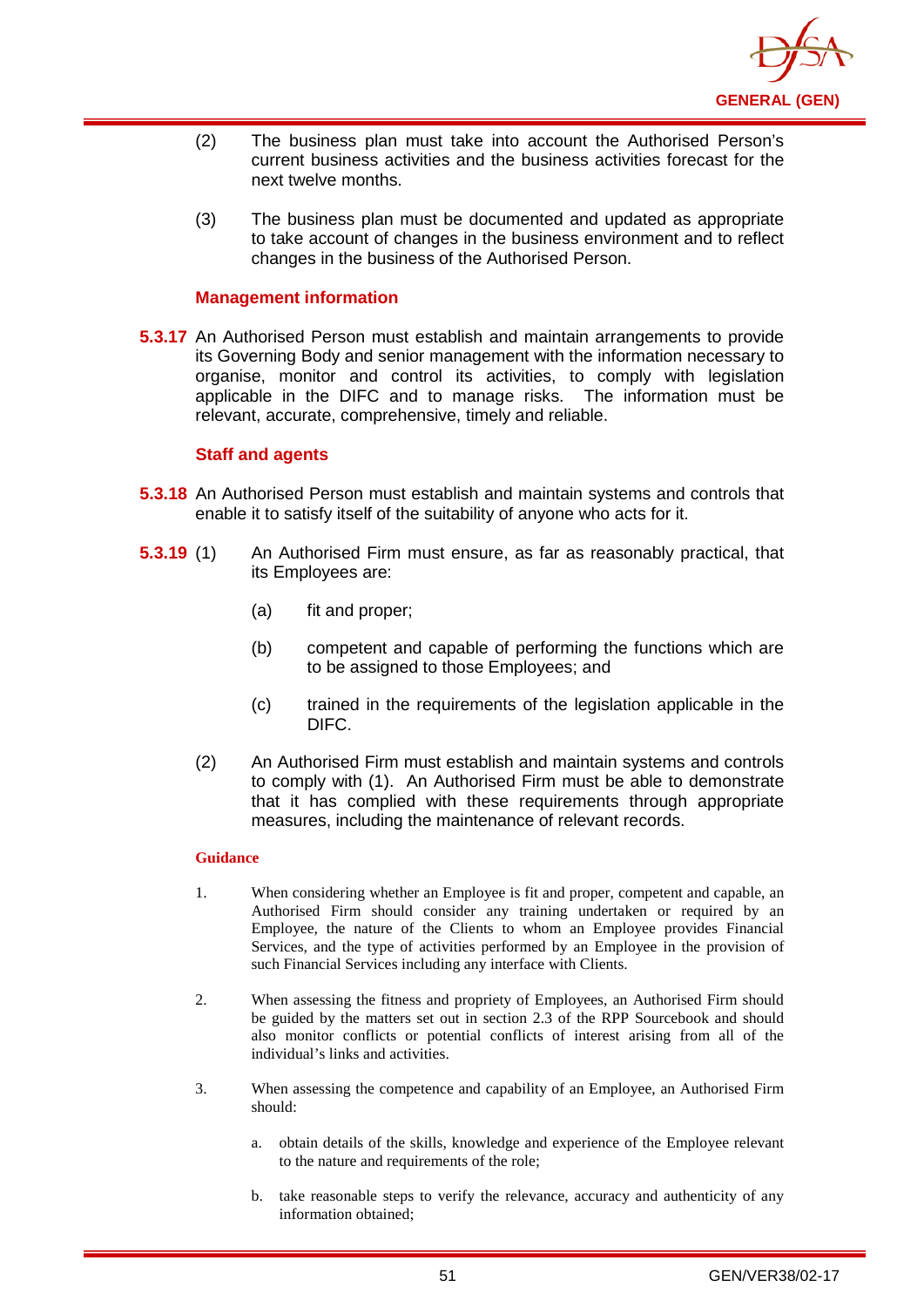

- c. determine, in light of the Employee's relevant skills, knowledge and experience, that the Employee is competent and capable of fulfilling the duties of the role; and
- d. consider the level of responsibility that the Employee will assume within the Authorised Firm, including whether the Employee will be providing Financial Services to Retail Clients in an interfacing role.
- 4. An Authorised Firm should also satisfy itself that an Employee:
	- a. continues to be competent and capable of performing the role;
	- b. has kept abreast of market, product, technology, legislative and regulatory developments that are relevant to the role, through training or other means; and
	- c. is able to apply his knowledge.
- 5. Refer to section 2.2.13 of the RPP Sourcebook for criteria for suitability of members of the Governing Body of the Authorised Firm.

### **Conduct**

- **5.3.20** An Authorised Person must establish and maintain systems and controls that ensure, as far as reasonably practical, that the Authorised Person and its Employees do not engage in conduct, or facilitate others to engage in conduct, which may constitute:
	- (a) market abuse, whether in the DIFC or elsewhere; or
	- (b) a financial crime under any applicable U.A.E. laws.

## **Outsourcing**

- **5.3.21** (1) An Authorised Person which outsources any of its functions or activities directly related to Financial Services to service providers (including within its Group) is not relieved of its regulatory obligations and remains responsible for compliance with legislation applicable in the DIFC.
	- (2) The outsourced function under this Rule shall be deemed as being carried out by the Authorised Person itself.
	- (3) An Authorised Person which uses such service providers must ensure that it:
		- (a) has undertaken due diligence in choosing suitable service providers;
		- (b) effectively supervises the outsourced functions or activities; and
		- (c) deals effectively with any act or failure to act by the service provider that leads, or might lead, to a breach of any legislation applicable in the DIFC.
- **5.3.22** (1) An Authorised Person must inform the DFSA about any material outsourcing arrangements.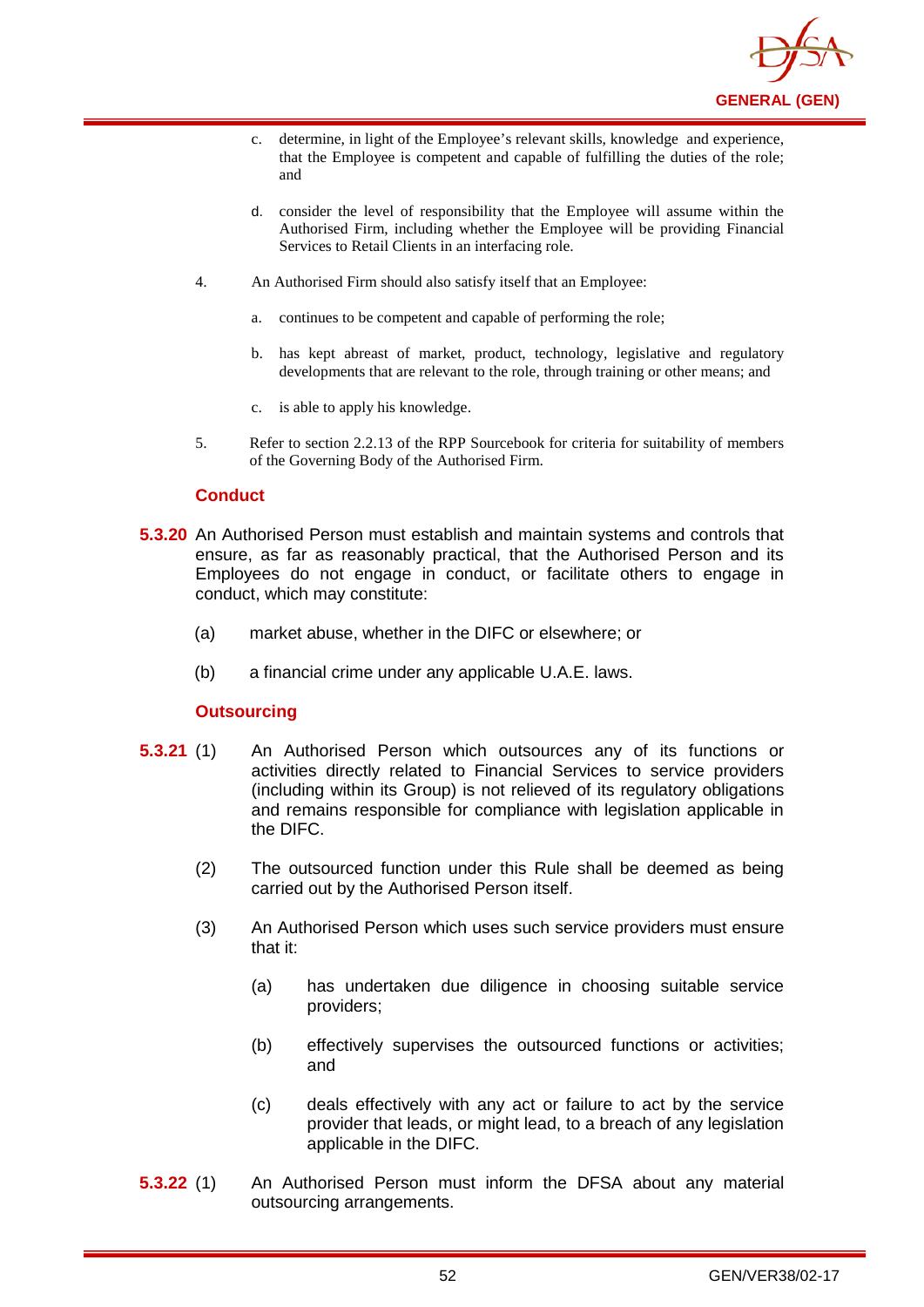

- (2) An Authorised Person which has a material outsourcing arrangement must:
	- (a) establish and maintain comprehensive outsourcing policies, contingency plans and outsourcing risk management programmes;
	- (b) enter into an appropriate and written outsourcing contract; and
	- (c) ensure that the outsourcing arrangements neither reduce its ability to fulfil its obligations to customers and the DFSA, nor hinder supervision of the Authorised Person by the DFSA.
- (3) An Authorised Person must ensure that the terms of its outsourcing contract with each service provider under a material outsourcing arrangement require the service provider to:
	- (a) provide for the provision of information under section 11.1 in relation to the Authorised Person and access to their business premises; and
	- (b) deal in an open and co-operative way with the DFSA.

- 1. An Authorised Person's outsourcing arrangements should include consideration of:
	- a. applicable guiding principles for outsourcing in financial services issued by the Joint Forum; or
	- b. any equivalent principles or regulations the Authorised Person is subject to in its home country jurisdiction.
- 2. An outsourcing arrangement would be considered to be material if it is a service of such importance that weakness or failure of that service would cast serious doubt on the Authorised Person's continuing ability to remain fit and proper or to comply with DFSA administered Laws and Rules.

## **Business continuity and disaster recovery**

- **5.3.23** (1) An Authorised Person must have in place adequate arrangements to ensure that it can continue to function and meet its obligations under the legislation applicable in the DIFC in the event of an unforeseen interruption.
	- (2) These arrangements must be kept up to date and regularly tested to ensure their effectiveness.

### **Guidance**

- 1. In considering the adequacy of an Authorised Person's business continuity arrangements, the DFSA will have regard to the Authorised Person's management of the specific risks arising from interruptions to its business including its crisis management and disaster recovery plans.
- 2. The DFSA expects an Authorised Person to have:
	- a. arrangements which establish and maintain the Authorised Person's physical security and protection for its information systems for business continuity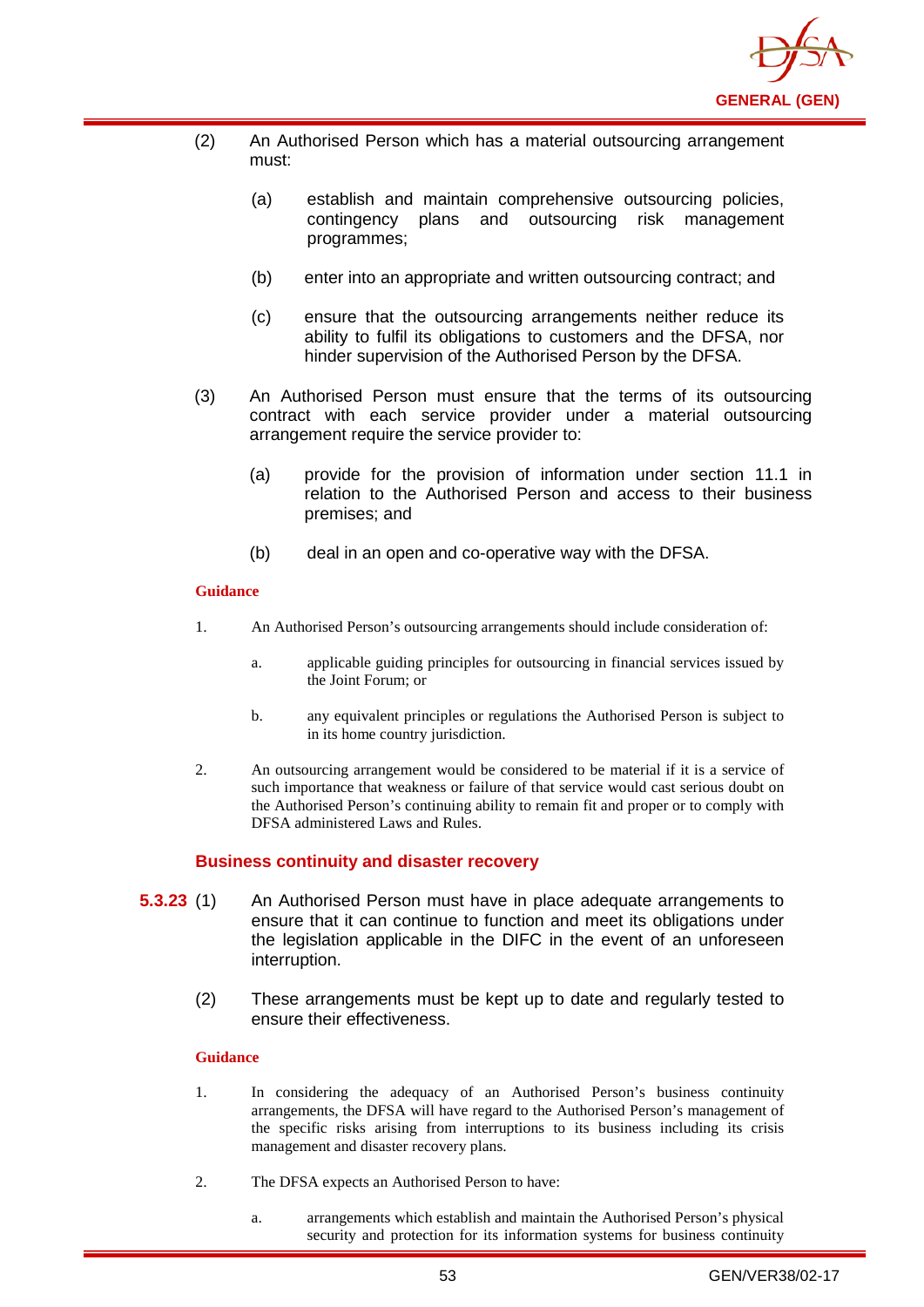

purposes in the event of planned or unplanned information system interruption or other events that impact on its operations;

- b. considered its primary data centres' and business operations' reliance on infrastructure components, for example transportation, telecommunications networks and utilities and made the necessary arrangements to minimise the risk of interruption to its operations by arranging backup of infrastructure components and service providers; and
- c. considered, in its plans for dealing with a major interruption to its primary data centre or business operations, its alternative data centres' and business operations' reliance on infrastructure components and made the necessary arrangements such that these do not rely on the same infrastructure components and the same service provider as the primary data centres and operations.

### **Records**

- **5.3.24** (1) An Authorised Person must make and retain records of matters and dealings, including Accounting Records and corporate governance practices which are the subject of requirements and standards under the legislation applicable in the DIFC.
	- (2) Such records, however stored, must be capable of reproduction on paper within a reasonable period not exceeding 3 business days.
- **5.3.25** Subject to Rule 5.3.26, the records required by Rule 5.3.24 or by any other Rule in this Rulebook must be maintained by the Authorised Person in the English language.
- **5.3.26** If an Authorised Person's records relate to business carried on from an establishment in a territory outside the DIFC, an official language of that territory may be used instead of the English language as required by Rule 5.3.25.
- **5.3.27** An Authorised Person must have systems and controls to fulfil the Authorised Person's legal and regulatory obligations with respect to adequacy, access, period of retention and security of records.

#### **Fraud**

- **5.3.28** An Authorised Person must establish and maintain effective systems and controls to:
	- (a) deter and prevent suspected fraud against the Authorised Person; and
	- (b) report suspected fraud and other financial crimes to the relevant authorities.
- **5.3.29** Deleted

### **Corporate Governance**

- **5.3.30** (1) An Authorised Person must have a Governing Body and senior management that meet the requirements in (2) and (3) respectively.
	- (2) The Governing Body of the Authorised Person must:
		- (a) be clearly responsible for setting or approving (or both) the business objectives of the firm and the strategies for achieving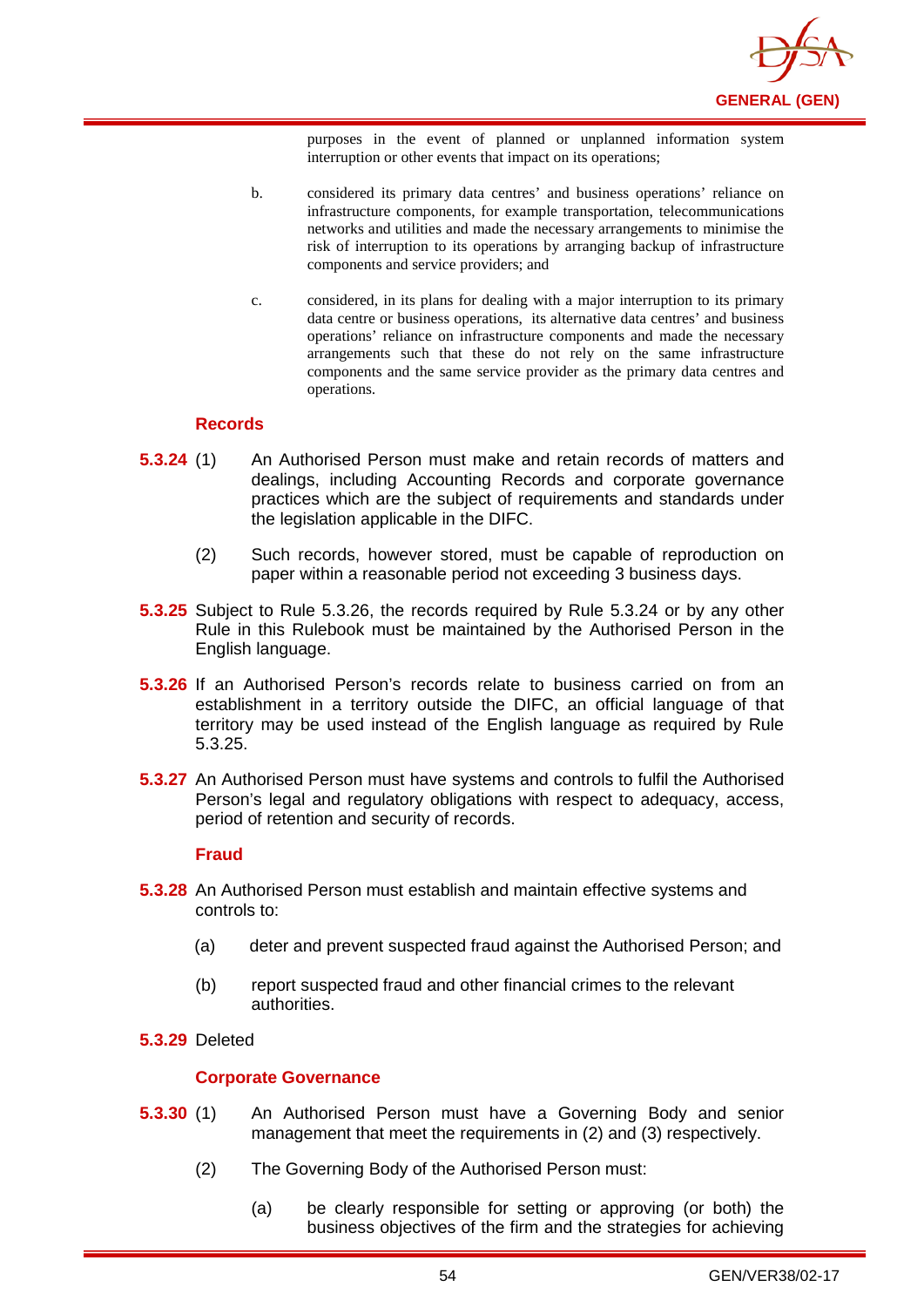

those objectives and for providing effective oversight of the management of the firm;

- (b) comprise an adequate number and mix of individuals who have, among them, the relevant knowledge, skills, expertise and time commitment necessary to effectively carry out the duties and functions of the Governing Body; and
- (c) have adequate powers and resources, including its own governance practices and procedures, to enable it to discharge those duties and functions effectively.
- (3) The senior management of the Authorised Person must be clearly responsible for the day-to-day management of the firm's business in accordance with the business objectives and strategies approved or set by the Governing Body.

#### **Guidance**

#### **Scope of corporate governance**

- 1. Corporate governance is a framework of systems, policies, procedures and controls through which an entity:
	- a. promotes the sound and prudent management of its business;
	- b. protects the interests of its customers and stakeholders; and
	- c. places clear responsibility for achieving (a) and (b) on the Governing Body and its members and the senior management of the Authorised Person.
- 2. Many requirements designed to ensure sound corporate governance of companies, such as those relating to shareholder and minority protection and responsibilities of the Board of Directors of companies, are found in the company laws and apply to Authorised Persons. Additional disclosure requirements also apply if they are listed companies. The requirements in this Module are tailored to Authorised Persons and are designed to augment and not to exclude the application of those requirements.
- 3. Whilst Rule 5.3.30 deals with two aspects of corporate governance, the requirements included in other provisions under sections 5.2 and 5.3 also go to the heart of sound corporate governance by promoting prudent and sound management of the Authorised Person's business in the interest of its customers and stakeholders. These requirements together are designed to promote sound corporate governance practices in Authorised Persons whilst also providing a greater degree of flexibility for Authorised Persons in establishing and implementing a corporate governance framework that are both appropriate and practicable to suit their operations.
- 4. Stakeholder groups of an Authorised Person, who would benefit from the sound and prudent management of firms, can be varied but generally encompass its owners (shareholders), customers (in the case of an AMI, its members and investors), creditors, counterparties and employees, whose interests may not necessarily be mutually coextensive. A key objective in enhancing corporate governance standards applicable to Authorised Persons is to ensure that firms are soundly and prudently managed, with the primary regard being had to its customers.

#### **Proportionate application to firms depending on the nature of their business**

5. One of the key considerations that underpins how the corporate governance requirements set out in Rule 5.3.30 apply to an Authorised Person is the nature, scale and complexity of the Authorised Person's business, and its organisational structure.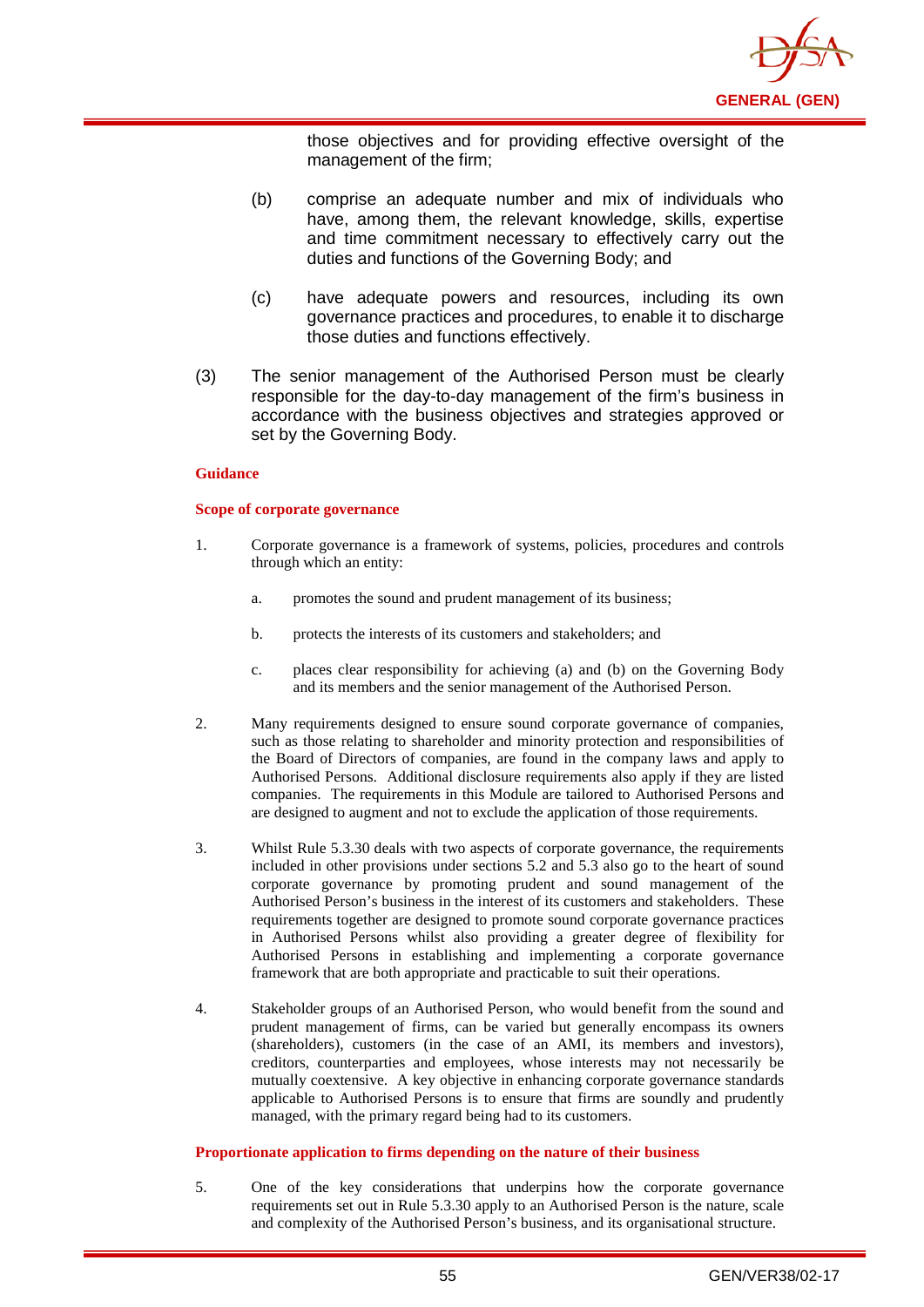

- 6. While requiring banks, insurers and dealers to have more detailed and complex corporate governance systems and controls, simpler systems and procedures could be required for other firms, depending on the nature and scale of their Financial Services. For example, in the case of certain types of Category 4 Financial Service providers such as arranging or advising only firms, less extensive and simpler corporate governance systems and procedures may be sufficient to meet their corporate governance obligations.
- 7. For example, an Authorised Person which is a small scale operation with a tightly held ownership structure may not have a Governing Body which comprises members who are fully independent of the firm's business and from each other, nor be sufficiently large to be able to form numerous committees of the Governing Body to undertake various functions such as nomination and remuneration. In such cases, whilst strict adherence to such aspects of best practice would not be required, overall measures as appropriate to achieve the sound and prudent management of the business would be needed. For example, a firm with no regulatory track record would be expected to have additional corporate governance controls in place to ensure the sound and prudent management of its business, such as the appointment of an independent director (who has relevant regulatory experience) to its Governing Body.

#### **Application to Branches and Groups**

- 8. As part of the flexible and proportionate application of corporate governance standards to firms, whether a firm is a Branch or a subsidiary within a Group is also taken into account. An Authorised Person which is a member of a Group may, instead of developing its own corporate governance policies, adopt group-wide corporate governance standards. However, the Governing Body of the Authorised Person should consider whether those standards are appropriate for the firm, and to the extent possible, make any changes as necessary.
- 9. In the case of a Branch, corporate governance practices adopted at the head office would generally apply to the Branch and are expected to be adequate. The DFSA considers, as part of its authorisation of a Branch and on-going supervision, the adequacy of regulatory and supervisory arrangements applicable in the home jurisdiction, including a corporate governance framework adopted and implemented by the head office (see section 3.2.15 of the RPP Sourcebook).

#### **Best practice relating to corporate governance**

10. In addition to the considerations noted above, best practice that an Authorised Person may adopt to achieve compliance with the applicable corporate governance standards is set out in Guidance at Appendix 3.1. An Authorised Person may, where the best practice set out in App3.1 is not suited to its particular business or structure, deviate from such best practice or any aspects thereof. The DFSA will expect the Authorised Person to demonstrate to the DFSA, upon request, what the deviations are and why such deviations are considered by the Authorised Person to be appropriate.

### **Remuneration structure and strategies**

- **5.3.31** (1) The Governing Body of an Authorised Person must ensure that the remuneration structure and strategy of the firm:
	- (a) are consistent with the business objectives and strategies and the identified risk parameters within which the firm's business is to be conducted;
	- (b) provide for effective alignment of risk outcomes and the roles and functions of the Employees, taking account of:
		- (i) the nature of the roles and functions of the relevant Employees; and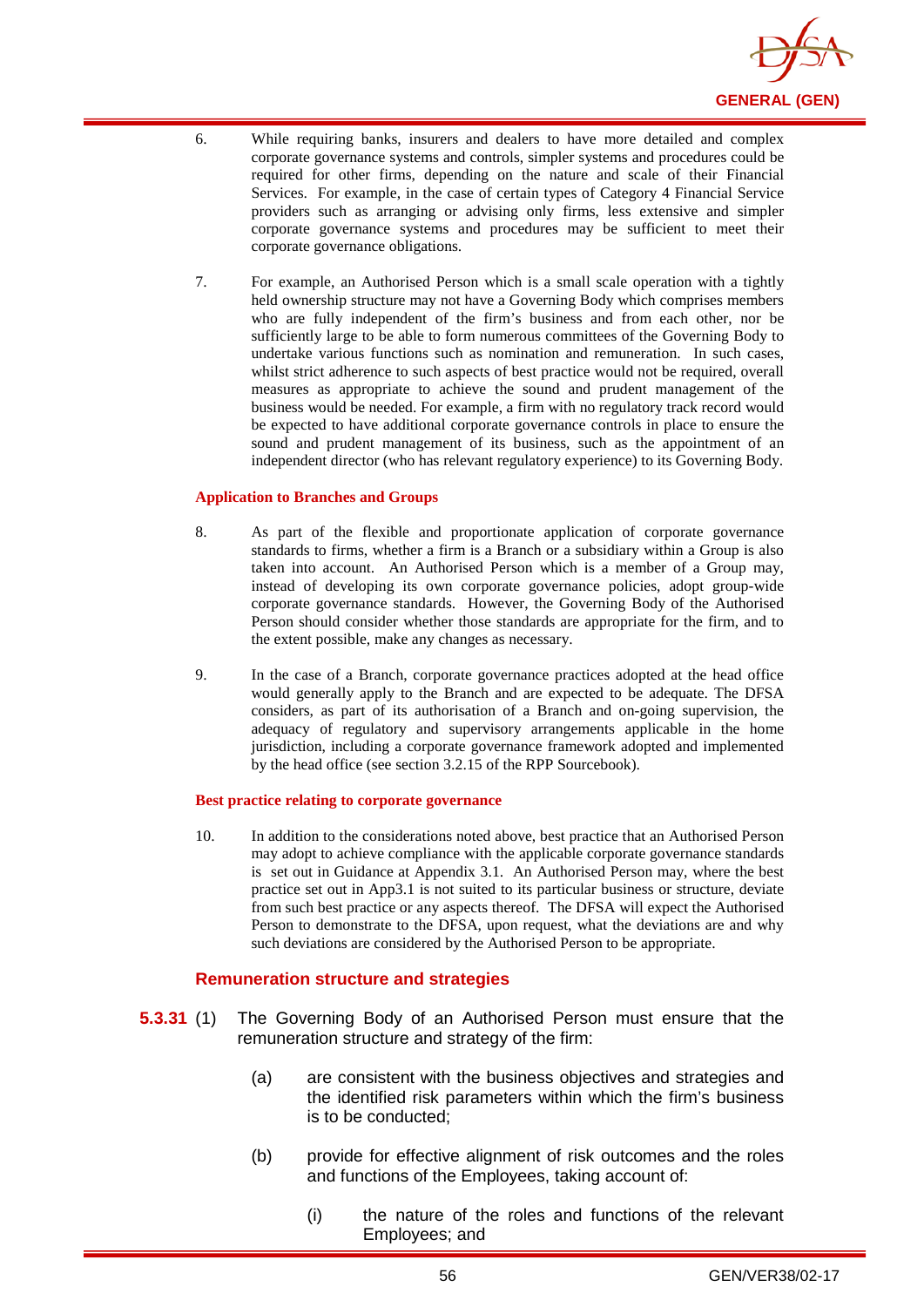

- (ii) whether the actions of the Employees may expose the firm to unacceptable financial, reputational and other risks;
- (c) at a minimum, include the members of its Governing Body, the senior management, Persons Undertaking Key Control Functions and any major risk-taking Employees; and
- (d) are implemented and monitored to ensure that they operate, on an on-going basis, effectively and as intended.
- (2) The Governing Body must provide to the DFSA and relevant stakeholders sufficient information about its remuneration structure and strategies to demonstrate that such structure and strategies meet the requirements in (1) on an on-going basis.
- (3) For the purposes of this Rule, "major risk-taking Employees" are Employees whose actions have a material impact on the risk exposure of the Authorised Person.

#### **Proportionate application to firms depending on the nature of their business**

1. Those considerations set out in Guidance items 5 – 7 under Rule 5.3.30 apply equally to the way in which the remuneration structure and strategies related requirement in Rule 5.3.31 is designed to apply to an Authorised Person. Accordingly, whilst most Category 4 firms may have simple arrangements to achieve the outcome of aligning performance outcomes and risks associated with remuneration structure and strategies, banks, insurers and dealers are expected to have more stringent measures to address such risks.

#### **Application to Branches and Groups**

2. As part of the flexible and proportionate application of corporate governance standards to firms, whether a firm is a Branch or a subsidiary within a Group is also taken into account. As such, the considerations noted in Guidance items 8 – 9 under Rule 5.3.30 apply equally to the application of the remuneration related requirements for Branches and Groups. For example, where an Authorised Person is a member of a Group, its Governing Body should consider whether the Group wide policies, such as those relating to the Employees covered under the remuneration strategy and the disclosure relating to remuneration made at the Group level are adequate to meet its obligations under Rule 5.3.31.

#### **Best practice relating to corporate governance**

3. In addition to the considerations noted above, best practice that an Authorised Person may adopt to promote sound remuneration structure and strategies within the firm is set out as Guidance at Appendix 3.2. Where such best practice or any aspects thereof are not suited to a particular Authorised Person's business or structure, it may deviate from such best practice. The DFSA will expect the Authorised Person to demonstrate, upon request, what the deviations are and why such deviations are considered appropriate.

#### **Disclosure of information relating to remuneration structure and strategy**

4. The information which an Authorised Person provides to the DFSA relating to its remuneration structure and strategies should be included in the annual report or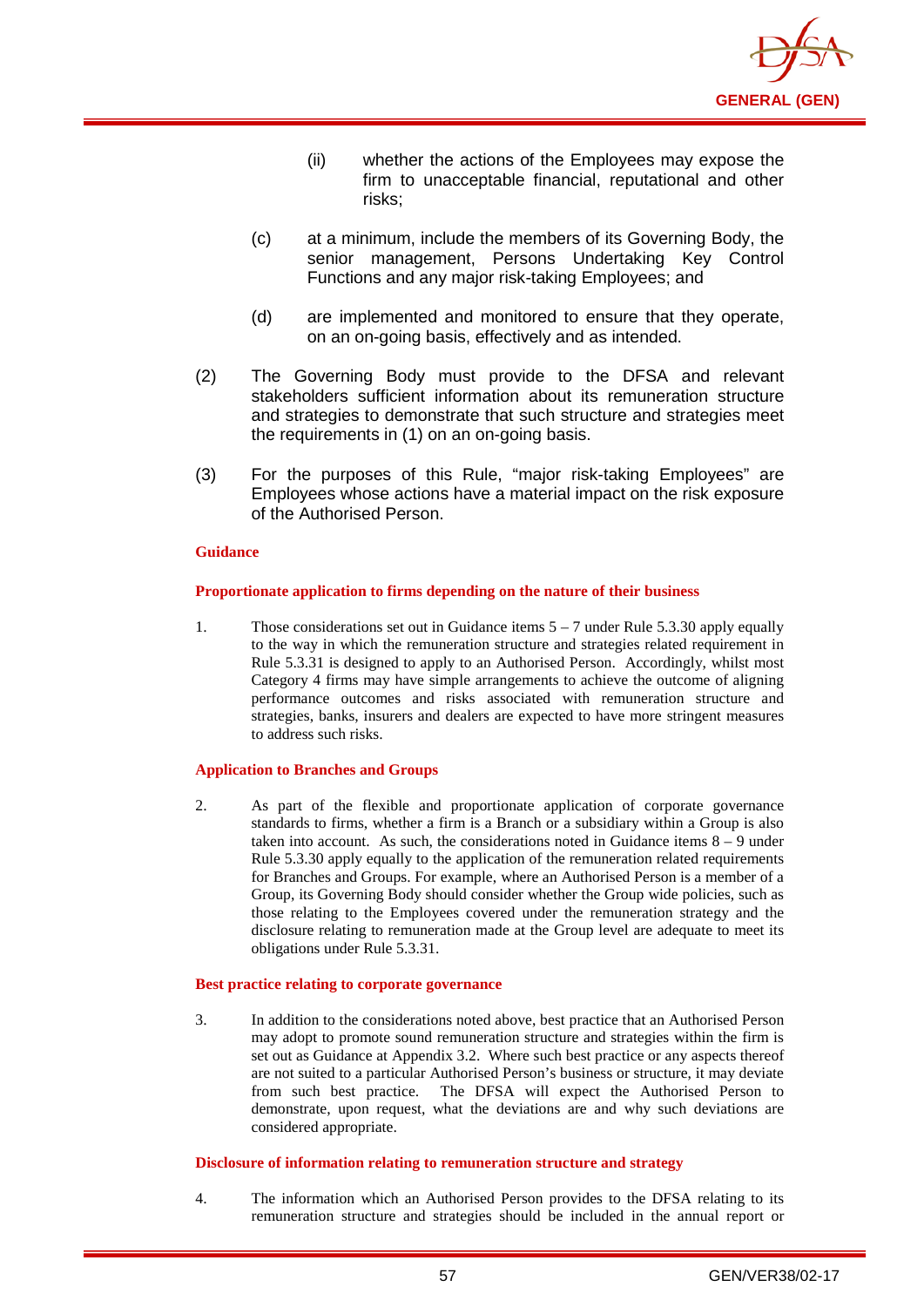

accounting statements. The DFSA expects the annual report of Authorised Persons to include, at a minimum, information relating to:

- a. the decision making process used to determine the firm-wide remuneration policy (such as by a remuneration committee or an external consultant if any, or by the Governing Body);
- b. the most important elements of its remuneration structure (such as, in the case of performance based remuneration, the link between pay and performance and the relevant assessment criteria); and
- c. aggregate quantitative information on remuneration of its Governing Body, the senior management, Persons Undertaking Key Control Functions and any major risk taking Employees.
- 5. The DFSA may, pursuant to its supervisory powers, require additional information relating to the remuneration structure and strategy of an Authorised Firm to assess whether the general elements relating to remuneration under Rule 5.3.31(1) are met by the firm. Any significant changes to the remuneration structure and strategy should also be notified to the DFSA before being implemented. See Rule 11.10.20.
- 6. The information included in the annual report is made available to the DFSA and the shareholders, and in the case of a listed company, to the public. The Governing Body of the Authorised Person should also consider what additional information should be included in the annual report. In the case of banks, insurers and dealers, more detailed disclosure of remuneration structure and strategy and its impact on the financial soundness of the firm would be required. When providing disclosure relating to remuneration in its annual report, Authorised Persons should take account of the legal obligations that apply to the firm including the confidentiality of information obligations.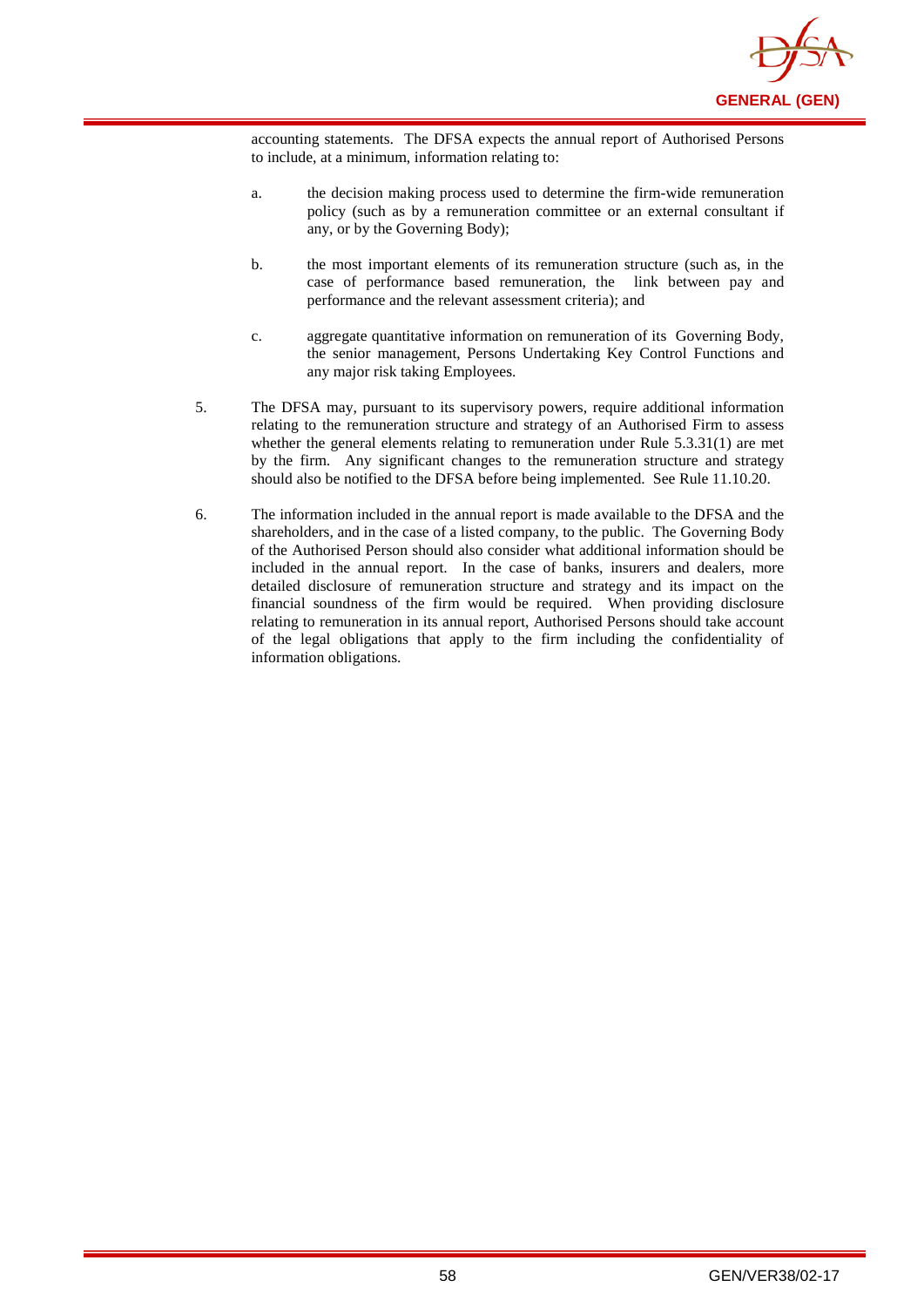

## **6 GENERAL PROVISIONS**

## **6.1 Application**

- **6.1.1** (1) Sections 6.1, 6.2, 6.3, 6.9 and 6.10 apply to every Person to whom any provision in the Rulebook applies.
	- (2) Section 6.4 applies to every Authorised Person.
	- (3) Sections 6.5 and 6.6 apply to every Authorised Firm, Authorised Market Institution and Person who has submitted an application for authorisation to carry on one or more Financial Services.
	- (4) Section 6.7 applies to any Person who has been affected by the activities of the DFSA.
	- (5) Section 6.8 applies to the DFSA.
	- (6) Only sections 6.9 and 6.10 of this chapter apply to a Representative Office.

## **6.2 Interpreting the rulebook**

### **Guidance**

### **Interpretation**

- 1. Every provision in the Rulebook must be interpreted in the light of its purpose. The purpose of any provision is to be gathered first and foremost from the text of the provision in question and its context among other relevant provisions.
- 2. When this section refers to a provision, this means every type of provision, including Rules and Guidance.
- 3. Where reference is made in the Rulebook to another provision of the Rulebook or other DIFC legislation, it is a reference to that provision as amended from time to time.
- 4. Unless the contrary intention appears:
	- a. words in the Rulebook importing the masculine gender include the feminine gender and words importing the feminine gender include the masculine; and
	- b. words in the Rulebook in the singular include the plural and words in the plural include the singular.
- 5. If a provision in the Rulebook refers to a communication, notice, agreement, or other document 'in writing' then, unless the contrary intention appears, it means in legible form and capable of being reproduced on paper, irrespective of the medium used. Expressions related to writing must be interpreted accordingly.
- 6. Any reference to 'dollars' or '\$' is a reference to United States Dollars unless the contrary intention appears.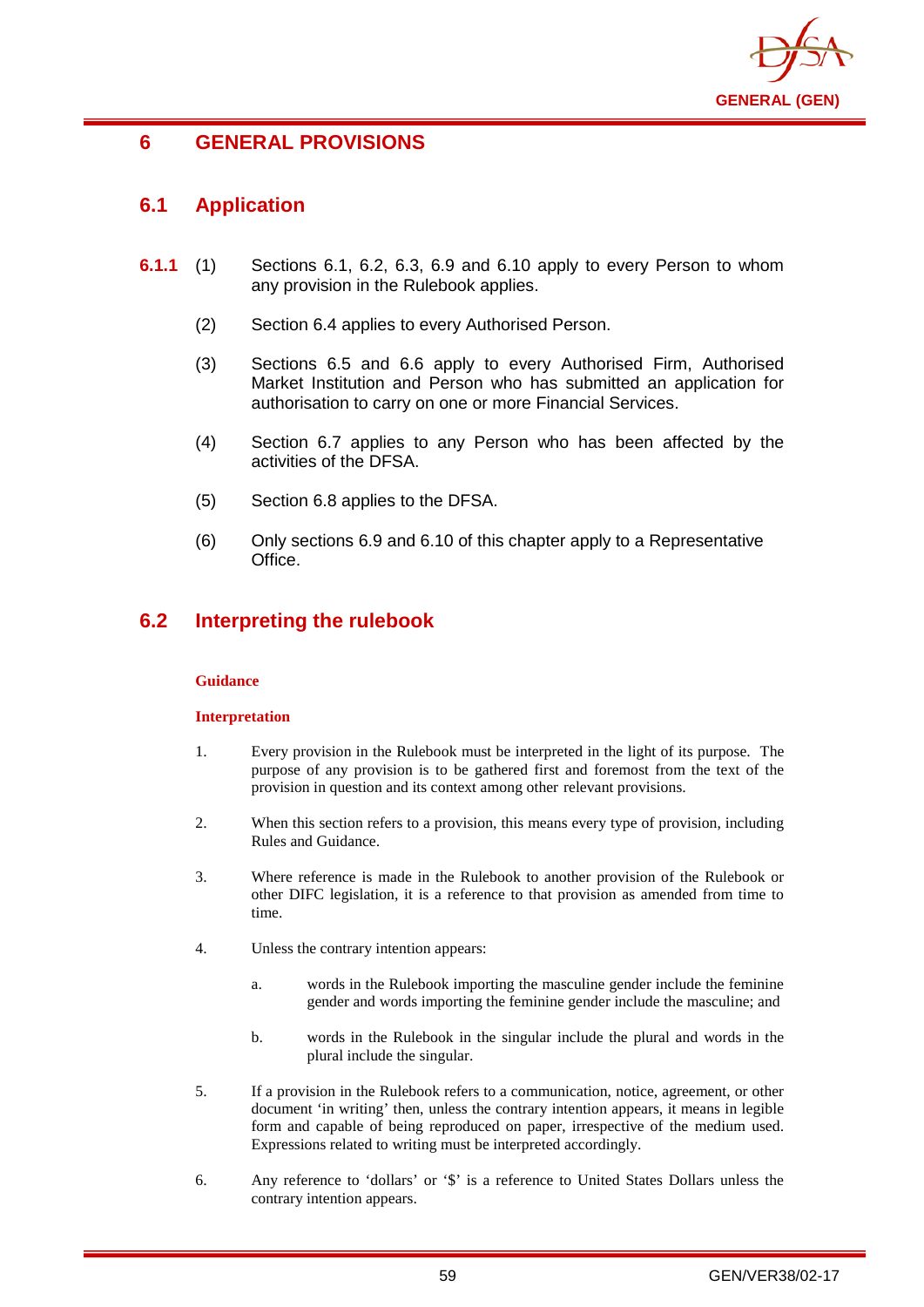

- 7. References to Articles made throughout the Rulebook are references to Articles in the Regulatory Law 2004 unless otherwise stated.
- 8. Unless stated otherwise, a day means a calendar day. If an obligation falls on a calendar day which is either a Friday or Saturday or an official State holiday in the DIFC, the obligation must take place on the next calendar day which is a business day.

#### **Defined Terms**

9. Defined terms are identified throughout the Rulebook by the capitalisation of the initial letter of a word or of each word in a phrase and are defined in the Glossary (GLO), however, where a word or phrase is used only in a prudential context in PIB then for convenience purposes it is only defined under Rule 1.2.1 of PIB rather than in GLO. Unless the context otherwise requires, where capitalisation of the initial letter is not used, an expression has its natural meaning.

## **6.3 Emergency**

- **6.3.1** (1) If an Authorised Person is unable to comply with a particular Rule due to an emergency which is outside its or its Employees' control and could not have been avoided by taking all reasonable steps, the Authorised Person will not be in contravention of that Rule to the extent that, in consequence of the emergency, compliance with that Rule is impractical.
	- (2) This Rule applies only for so long as the consequences of the emergency continue and the Authorised Person is able demonstrate that it is taking all practical steps to deal with those consequences, to comply with the Rule, and to mitigate losses and potential losses to its customers or users.
	- (3) An Authorised Person must notify the DFSA as soon as practical of the emergency and of the steps it is taking and proposes to take to deal with the consequences of the emergency.

#### **Guidance**

- 1. Procedures for notification to the DFSA are set out in section 6.10.
- 2. The Rules in section 6.3 do not affect the powers of the DFSA under Article 26 of the Markets Law 2012.

## **6.4 Disclosure of regulatory status**

- **6.4.1** An Authorised Person must not misrepresent its status expressly or by implication.
- **6.4.2** (1) An Authorised Person must take reasonable care to ensure that every key business document which is in connection with the Authorised Person carrying on a Financial Service in or from the DIFC includes one of the disclosures under this Rule.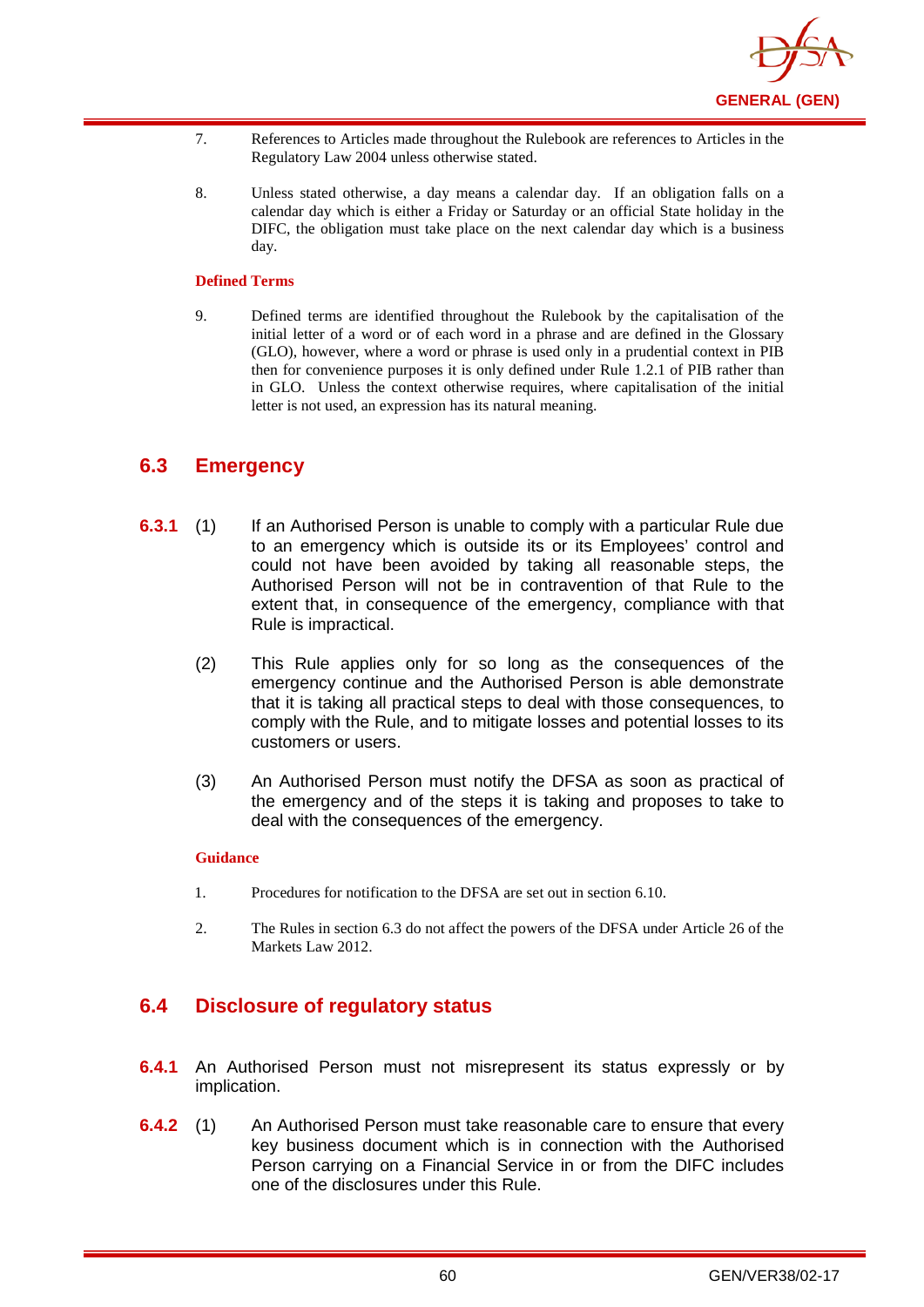

- (2) A key business document includes letterhead whether issued by post, fax or electronic means, terms of business, client agreements, written promotional materials, business cards, prospectuses and websites but does not include compliment slips, account statements or text messages.
- (3) The disclosure required under this Rule is:
	- (a) 'Regulated by the Dubai Financial Services Authority'; or
	- (b) 'Regulated by the DFSA'.
- (4) The DFSA logo must not be reproduced without express written permission from the DFSA and in accordance with any conditions for use.
- (5) Rules 6.4.2(1) to (4) also apply to the operation and administration of an Official List of Securities by an Authorised Market Institution.

## **6.5 Location of offices**

- **6.5.1** (1) Where an Authorised Person is a Body Corporate incorporated in the DIFC, its head office and registered office must be in the DIFC.
	- (2) Where an Authorised Person is a partnership established under the Limited Partnership Law 2004 or the General Partnership Law 2006, its head office and registered office must be in the DIFC.
	- (3) Where an Authorised Person operates in the DIFC through a Branch:
		- (a) it must have a place of business in the DIFC that is the principal place where it carries on the activities for which it is authorised by the DFSA; and
		- (b) that place of business must be its address in the DIFC to which communications and notices may be addressed.
	- (4) An applicant for authorisation to carry on one or more Financial Services must satisfy the DFSA that it will meet the requirements in this Rule when the authorisation is granted.
	- (5) In this Rule:
		- (a) "head office" means the principal place where an Authorised Person carries on:
			- (i) the day-to-day management and control of its business, wherever that business may be conducted; and
			- (ii) the activities for which it is authorised by the DFSA; and
		- (b) "registered office" has the meaning given in the Companies Law 2009, Limited Partnership Law 2004 or General Partnership Law 2006, as applicable.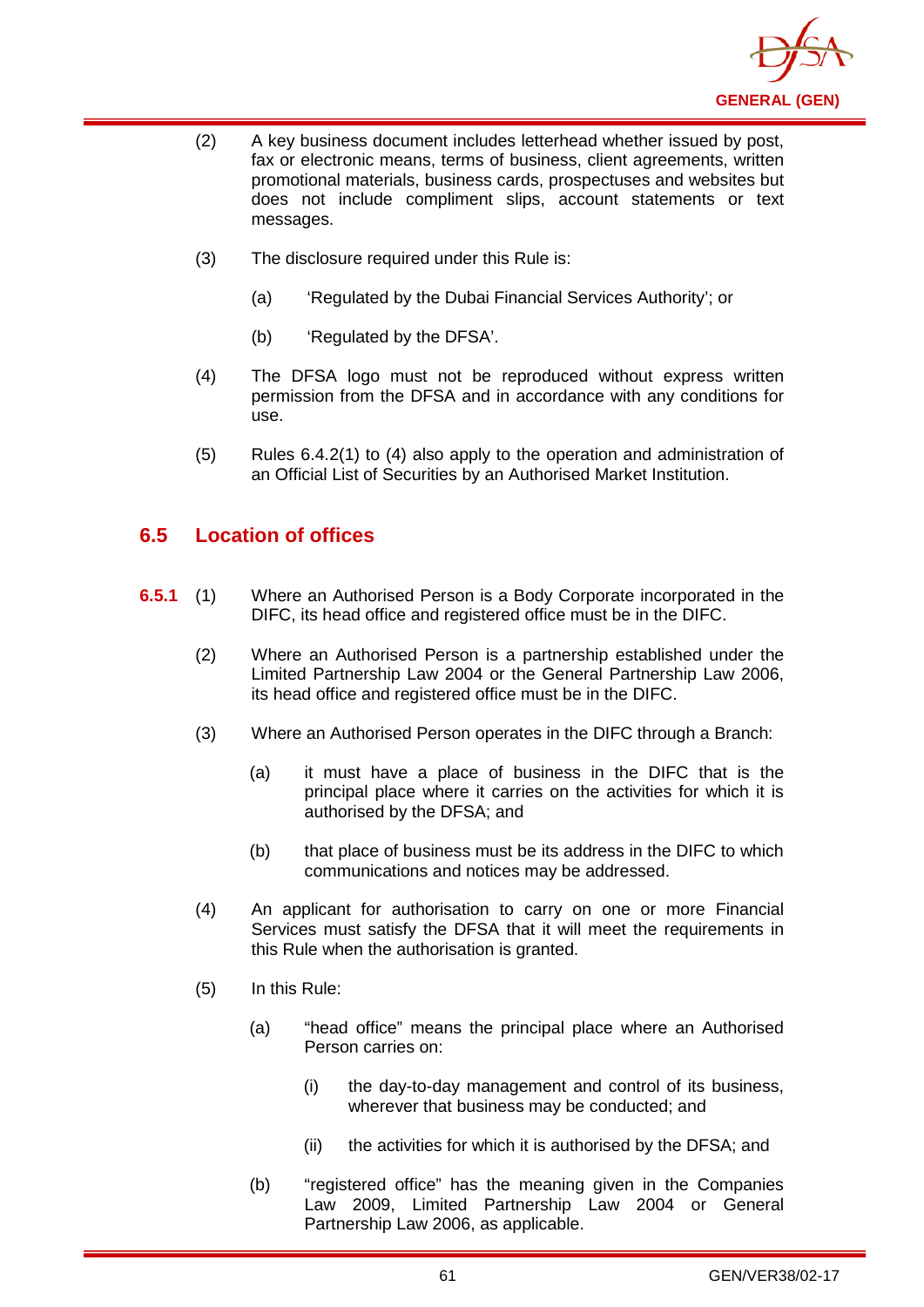

- 1. In considering the location of an Authorised Firm's or Authorised Market Institution's head office, the DFSA will have regard to the location of its directors, partners and senior management and to the main location of its day-to-day operational, control, management and administrative arrangements and will judge matters on a case by case basis.
- 2. An Authorised Firm, Authorised Market Institution or an applicant for authorisation which does not satisfy the DFSA with respect to the location of its offices will, on this point alone not be considered fit and proper or able to satisfy the Licensing Requirements.
- 3. The DFSA expects all Authorised Persons to have a physical presence, including Employees, in the DIFC. The DFSA does not permit 'brass plate' operations i.e. offices with the name of the entity but with no staff or where no meaningful activity takes place.
- 4. The Companies Law, Limited Partnership Law and General Partnership Law of the DIFC also require entities to which they apply, to have a registered office in the DIFC, and to carry on their principal business activity in the DIFC.

## **6.6 Close links**

- **6.6.1** (1) Where an Authorised Person or a Person who has submitted an application for authorisation to carry on one or more Financial Services has Close Links with another Person, the DFSA must be satisfied that those Close Links are not likely to prevent the effective supervision by the DFSA of the Authorised Person.
	- (2) If requested by the DFSA the Authorised Person must submit a Close Links report or notification, in a form specified by the DFSA. This may be requested on an ad hoc or periodic basis.

#### **Guidance**

- 1. Procedures for notification to the DFSA are set out in section 6.10.
- 2. Under the fit and proper test for Authorised Firms and the Licensing Requirements for Authorised Market Institutions, an Authorised Firm or Authorised Market Institution which does not satisfy the DFSA with respect of its Close Links will, on this point alone, not be considered fit and proper or able to satisfy the Licensing Requirements.

## **6.7 Complaints against the DFSA**

#### **Guidance**

- 1. A Person who feels he has been adversely affected by the manner in which the DFSA has carried out its functions may make a complaint to the DFSA about its conduct or the conduct of its Employees.
- 2. A complaint must be in writing and should be addressed to the Chief Executive of the DFSA. The complaint will be dealt with by the DFSA in a timely manner.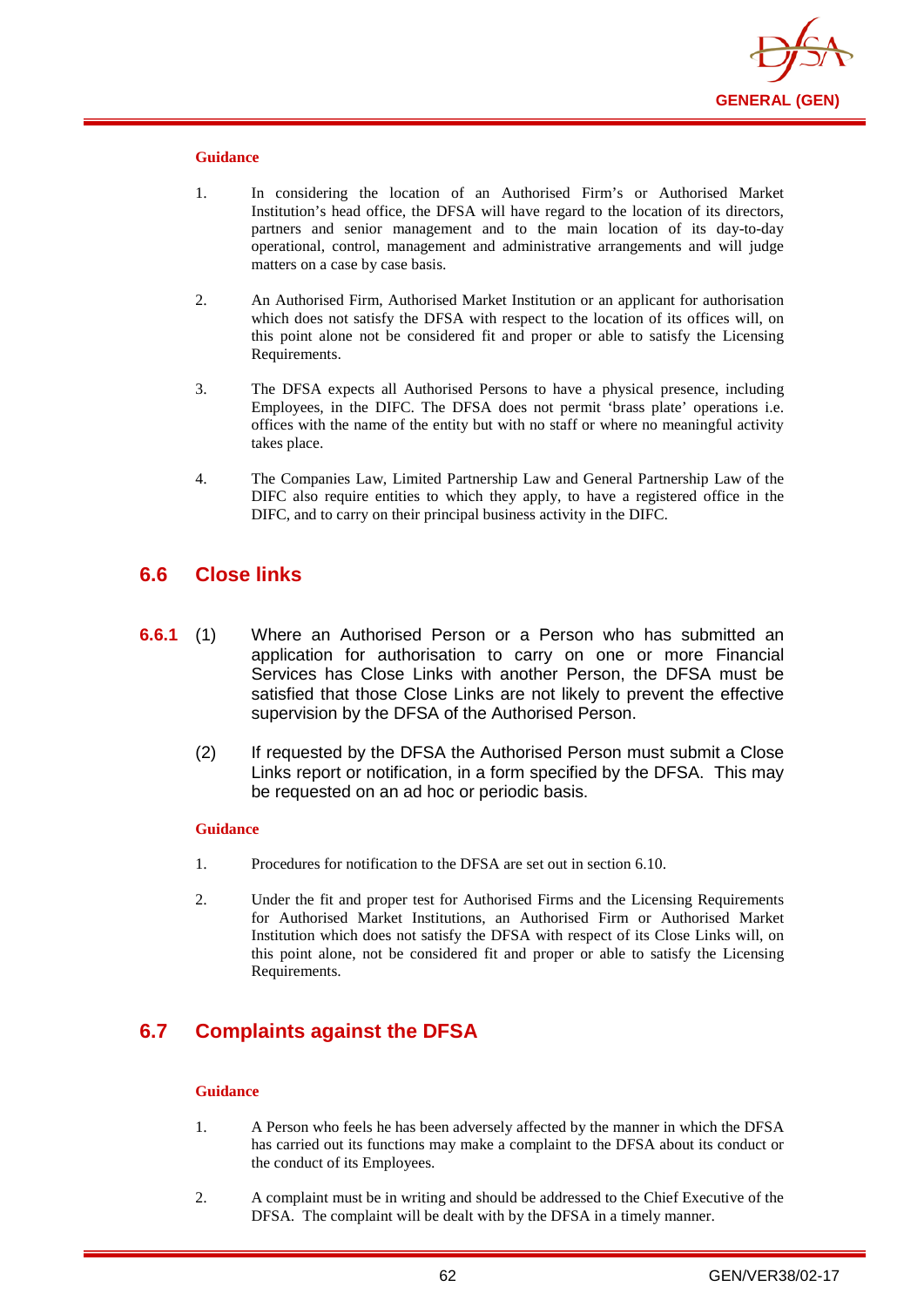

## **6.8 Public register**

### **Maintenance and publication**

- **6.8.1** The registers required to be maintained and published by the DFSA pursuant to Article 62 shall be published and maintained in either or both of the following manners:
	- (a) by maintaining hard copy registers which are made available for inspection at the premises of the DFSA during normal business hours; or
	- (b) by maintaining an electronic version of the registers and making the information from those registers available through the DFSA website.

## **6.9 Communication with the DFSA**

**6.9.1** An Authorised Person must ensure that any communication with the DFSA is conducted in the English language.

## **6.10 Provision of information to the DFSA**

#### **Guidance**

- 1. This section sets out how certain information must be provided to the DFSA. It applies to information in an AFN form and in any other application, notification, report or return that must be provided to the DFSA under a Rule. It does not apply to PIB or PIN returns, which are subject to a special system: the DFSA Electronic Prudential Reporting System (EPRS).
- 2. The DFSA has enabled certain information to be submitted online using the electronic system on its website. If information can be submitted online, that online electronic system is to be used – see Rule 6.10.2. In other cases, information must be provided to the DFSA in accordance with Rule 6.10.3.
- **6.10.1** (1) This section applies to a Person providing information to the DFSA in:
	- (a) an AFN form; or
	- (b) any other application, notification, report or return required to be provided or submitted to the DFSA under a Rule.
	- (2) This section does not apply to an Authorised Person providing a return under PIB or PIN.
	- (3) In this section, a reference to information that can be submitted online is a reference to information that can be submitted to the DFSA online using the appropriate electronic system on the DFSA website.

## **Method of providing information**

**6.10.2** If information can be submitted online, a Person must submit the information to the DFSA using the online system.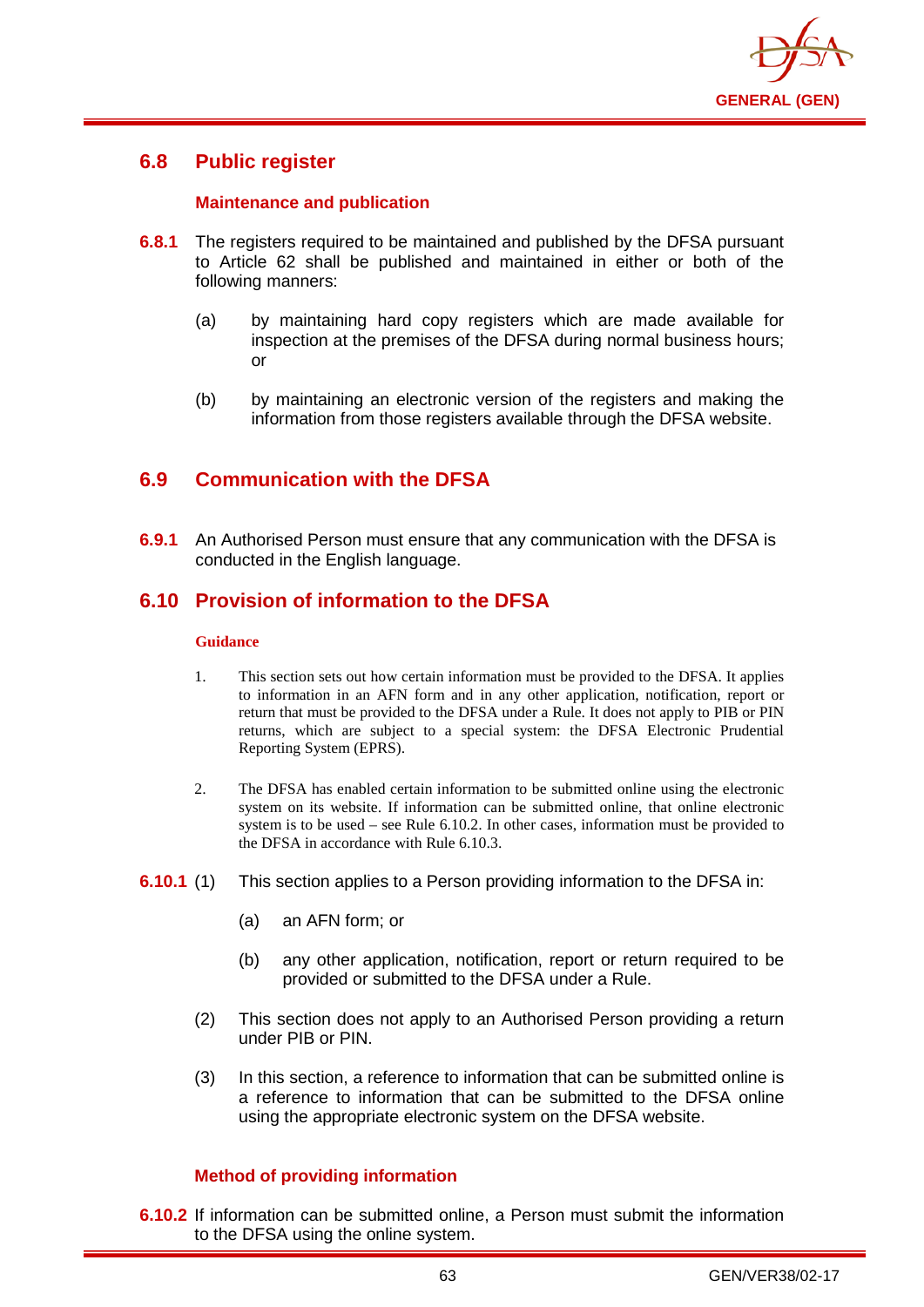

- **6.10.3** If information cannot be submitted online then, unless a Rule states otherwise, a Person must ensure that information it provides to the DFSA:
	- (a) is provided to the DFSA in writing;
	- (b) sets out the Person's full name and, if applicable, its authorisation or registration number;
	- (c) is addressed to the attention of:
		- (i) the Markets Department if the information is being provided under AMI, REC, MKT, PRS or TKO; or
		- (ii) the Supervision Department in any other case; and
	- (d) is delivered to the DFSA:
		- (i) by post to the current address of the DFSA;
		- (ii) by hand to the current address of the DFSA; or
		- (iii) by electronic mail to an address provided by the DFSA.

### **Evidence that information was provided**

**6.10.4** A Person who provides information to the DFSA must retain sufficient evidence to be able to demonstrate to the DFSA, upon request, that the information was submitted or delivered.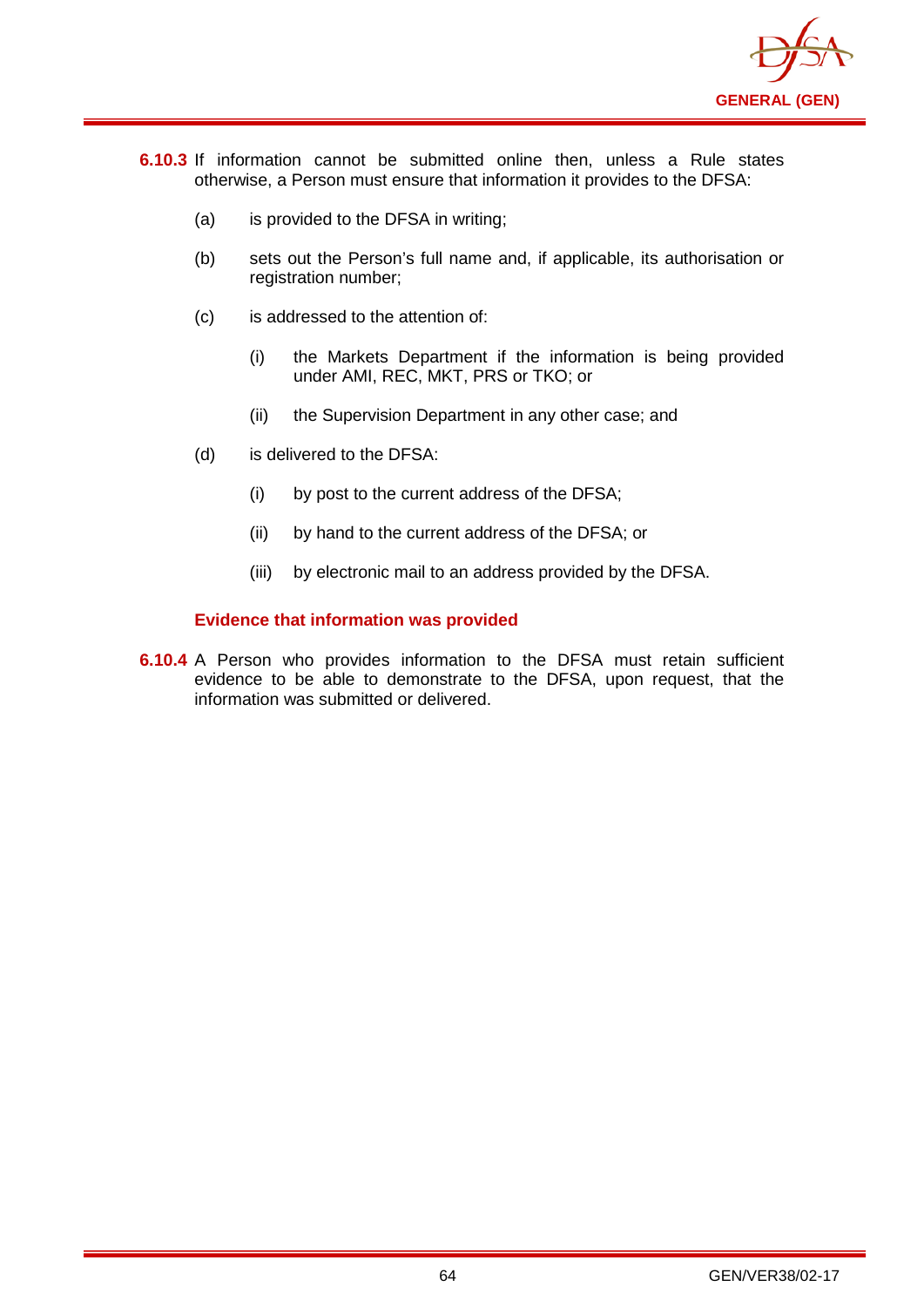

# **7 AUTHORISATION**

# **7.1 Application**

- **7.1.1** (1) This chapter applies, subject to (2), to every Person who is:
	- (a) an Authorised Firm;
	- (b) an applicant for a Licence to be an Authorised Firm;
	- (c) an Authorised Individual;
	- (d) an applicant for Authorised Individual status; or
	- (e) a Controller of a Person referred to in (a) or (b).
	- (2) This chapter does not apply to a Person intending to:
		- (a) Operate an Exchange;
		- (b) Operate a Clearing House; or
		- (c) Operate a Representative Office.

### **Guidance**

- 1. This chapter outlines DFSA's authorisation requirements for an Authorised Firm and Authorised Individual.
- 2. The DFSA's requirements for authorisation of:
	- a. Authorised Market Institutions are covered by the AMI module; and
	- b. Representative Offices are covered by the REP module.
- 3. The DFSA's requirements for registration of DNFBPs are found in the AML module.
- 4. This chapter should be read in conjunction with the RPP Sourcebook which sets out DFSA's general regulatory policy and processes. Some additional processes may be outlined in other chapters of this module.
- 5. Chapter 2 of the RPP Sourcebook sets out DFSA's approach to the authorisation of undertakings and individuals to conduct Financial Services or Licensed Functions, as the case may be.

# **7.2 Application for a Licence**

**7.2.1** A Person, who intends to carry on one or more Financial Services in or from the DIFC must apply to the DFSA for a Licence, in accordance with the Rules in this section.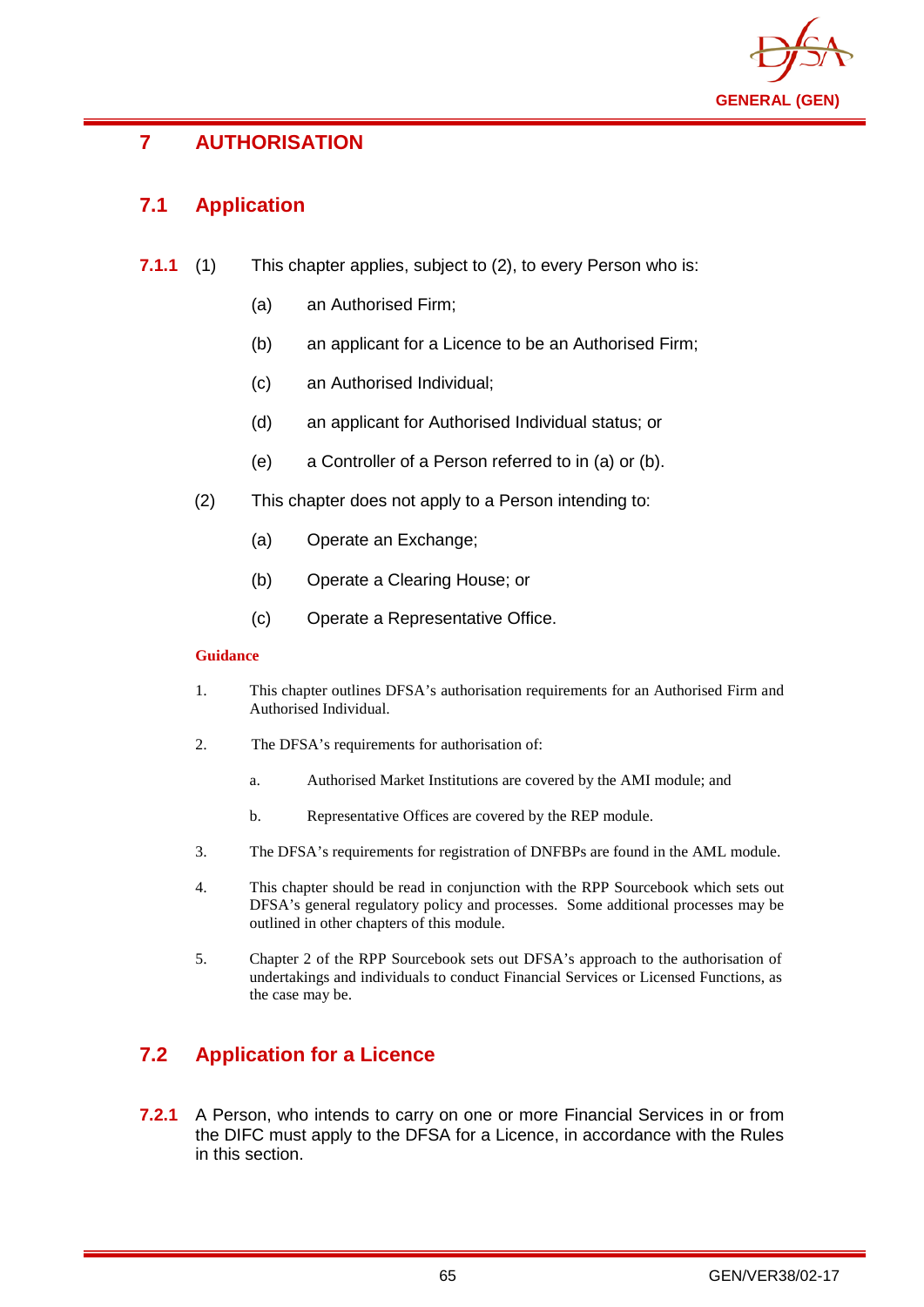

- **7.2.2** (1) The DFSA will only consider an application for a Licence from a Person who, subject to (2), (3) and (4), is:
	- (a) a Body Corporate; or
	- (b) a Partnership;

and who is not an Authorised Market Institution.

- (2) If the application is in respect of either or both of the following Financial Services:
	- (a) Effecting Contracts of Insurance; or
	- (b) Carrying Out Contracts of Insurance,

the applicant must be a Body Corporate.

- (3) If the application is in respect of the Financial Service of Accepting Deposits, the applicant must be a Body Corporate or a Partnership.
- (4) If the application is in respect of the Financial Service of Managing a Collective Investment Fund or Acting as the Trustee of a Fund, the applicant must be a Body Corporate.

#### **Guidance**

Section 2.2.8 of the RPP Sourcebook sets out matters which the DFSA takes into consideration when making an assessment under Rule 7.2.2.

- **7.2.3** A Person licensed by the Emirates Securities and Commodities Authority to trade on an U.A.E. exchange will not be granted a Licence by the DFSA unless that Person has the prior approval of the Emirates Securities and Commodities Authority.
- **7.2.4** A Person applying for a Licence must complete and submit the appropriate form or forms in AFN.

#### **Guidance**

A Person submitting an application under Rule 7.2.4 is required to:

- a. pay the appropriate application fee as set out in FER; and
- b. include information relating to its Controllers, completed by the relevant Controllers themselves, in the appropriate form in AFN.

### **Consideration and assessment of applications**

- **7.2.5** In order to become authorised to carry on one or more Financial Services, the applicant must demonstrate to the satisfaction of the DFSA that it:
	- (a) has adequate resources, including financial resources;
	- (b) is fit and proper; and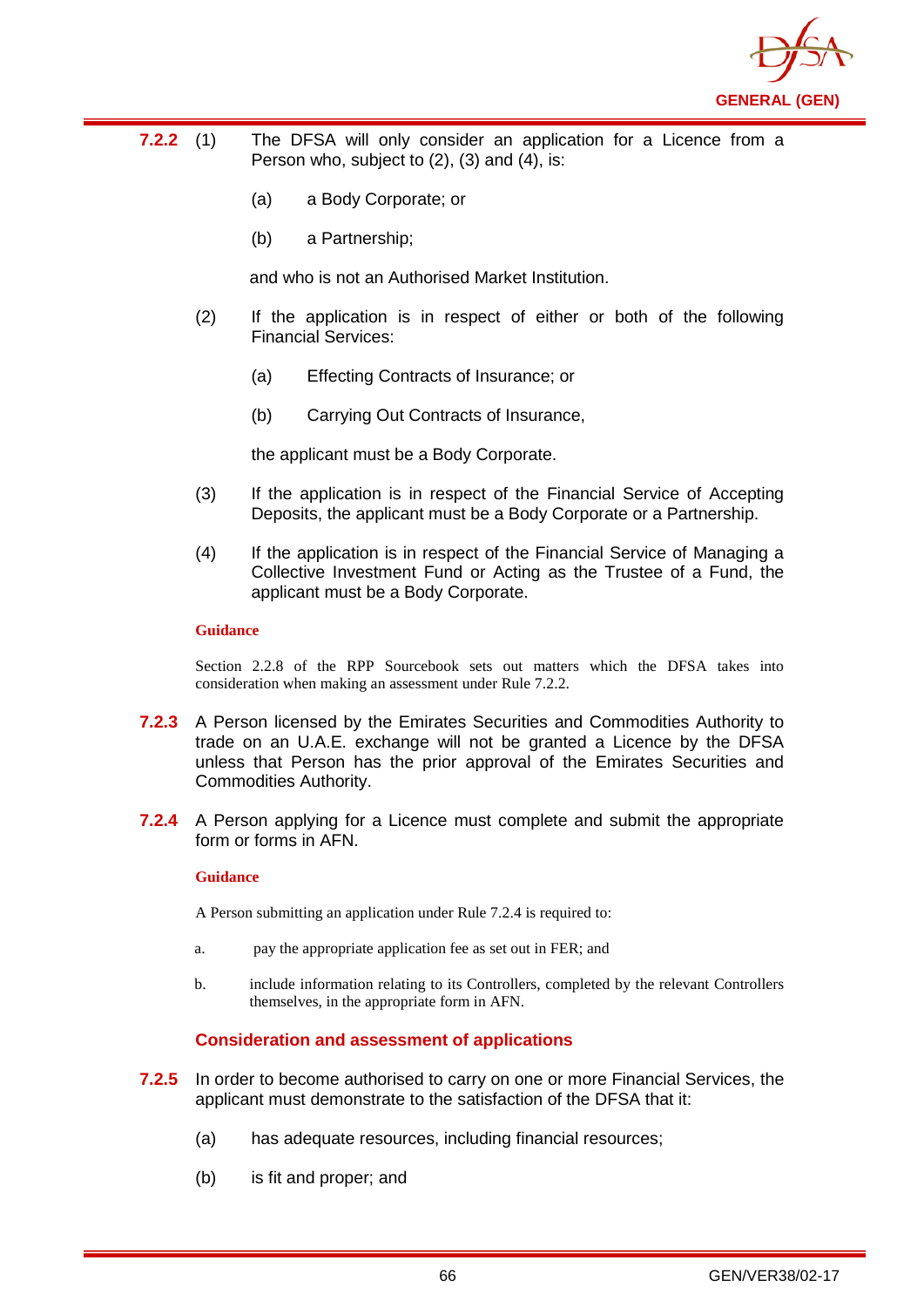

(c) has adequate compliance arrangements, including policies and procedures, that will enable it to comply with all the applicable legal requirements, including the Rules.

### **Adequate resources**

- **7.2.6** In assessing whether an applicant has adequate resources, the DFSA will consider:
	- (a) how the applicant will comply with the applicable provisions of PIB or PIN;
	- (b) the provision the applicant makes in respect of any liabilities, including contingent and future liabilities;
	- (c) the means by which the applicant and members of its Group manage risk in connection with their business; and
	- (d) the rationale for, and basis of, the applicant's business plan.

#### **Guidance**

A Credit Rating Agency is not subject to any specific capital requirements in PIB. Instead, it is required, pursuant to Rules 4.2.4 and 7.2.6 to have and maintain adequate financial resources to manage its affairs prudently and soundly.

### **Fitness and propriety**

- **7.2.7** (1) In assessing whether an applicant is fit and proper, the DFSA will consider:
	- (a) the fitness and propriety of the members of its Governing Body;
	- (b) the suitability of the applicant's Controllers or any other Person;
	- (c) the impact a Controller might have on the applicant's ability to comply with the applicable requirements:
	- (d) the Financial Services concerned;
	- (e) the activities of the applicant and any associated risks that those activities pose to the DFSA's objectives described under Article 8(3) of the Regulatory Law 2004;
	- (f) whether the applicant's affairs will be conducted and managed in a sound and prudent manner;
	- (g) any matter which may harm or may have harmed the integrity or the reputation of the DFSA or DIFC; and
	- (h) any other relevant matters.
	- (2) The DFSA will, in assessing the matters in (1), consider the cumulative effect of factors which, if taken individually, may be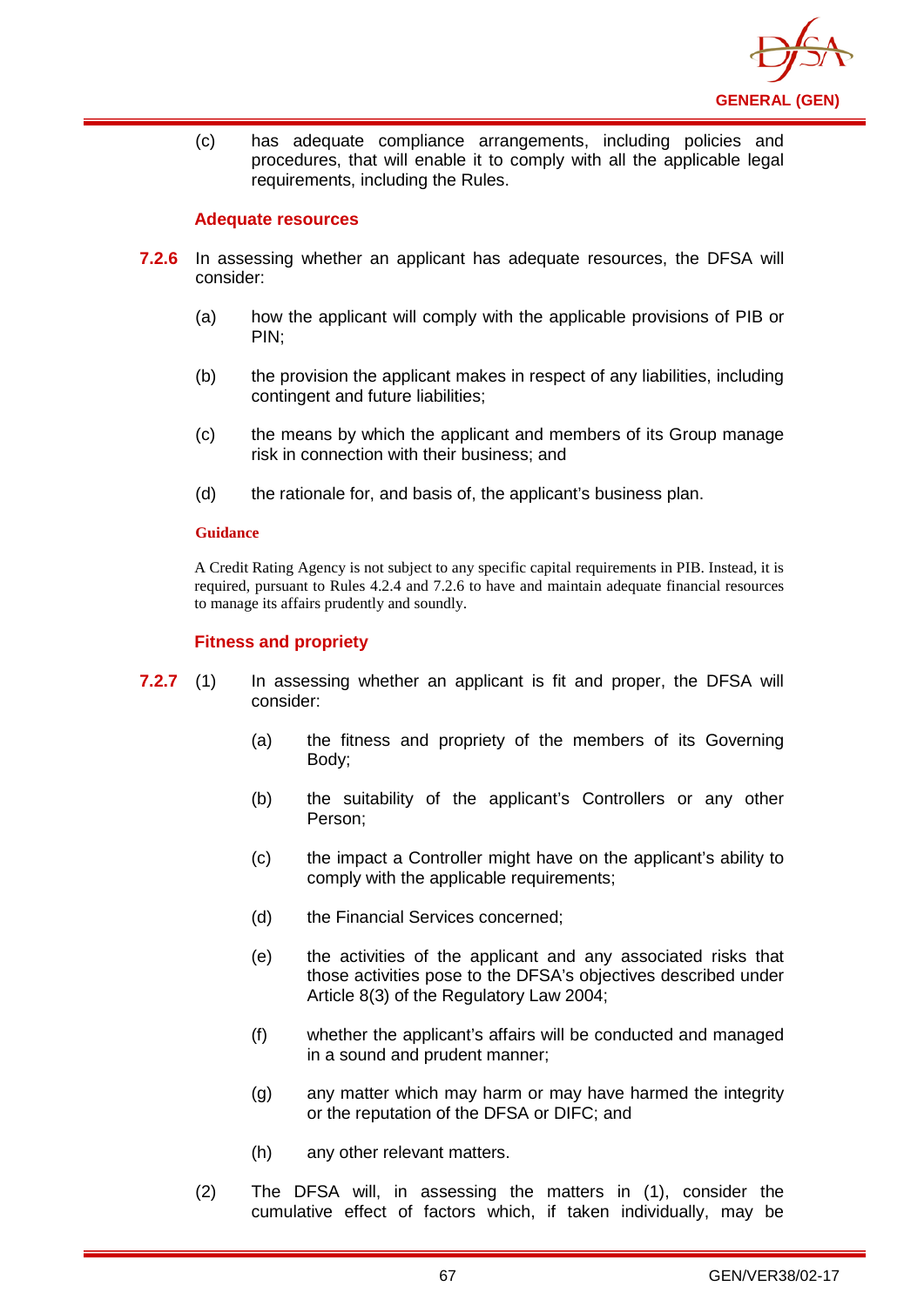

regarded as insufficient to give reasonable cause to doubt the fitness and propriety of an applicant.

#### **Guidance**

Section 2.2 of the RPP Sourcebook sets out matters which the DFSA takes into consideration when making an assessment under Rule 7.2.7.

### **Compliance arrangements**

- **7.2.8** In assessing whether an applicant has adequate compliance arrangements, the DFSA will consider whether it has:
	- (a) clear and comprehensive policies and procedures relating to compliance with all applicable legal requirements including the Rules;
	- (b) adequate means to implement those policies and procedures and monitor that they are operating effectively and as intended.
- **7.2.9** In assessing an application for a Licence, the DFSA may:
	- (a) make any enquiries which it considers appropriate, including enquiries independent of the applicant;
	- (b) require the applicant to provide additional information;
	- (c) require the applicant to have information on how it intends to ensure compliance with a particular Rule;
	- (d) require any information provided by the applicant to be verified in any way that the DFSA specifies; and
	- (e) take into account any information which it considers relevant.
- **7.2.10** (1) In assessing an application for a Licence the DFSA may, by means of written notice, indicate the legal form that the applicant may adopt to enable authorisation to be granted.
	- (2) Where the DFSA thinks it appropriate it may treat an application made by one legal form or Person as having been made by the new legal form or Person.
- **7.2.11** In assessing an application for a Licence authorising the applicant to Operate an Alternative Trading System, the DFSA will have regard to, but is not limited to, considering the following matters:
	- (a) whether the establishment of an Alternative Trading System is, or is likely to be, in the interests of the Financial Services and Markets industry;
	- (b) whether the Alternative Trading System will or is likely to lead to more efficient price discovery of, or deepen liquidity in, an Investment; and
	- (c) whether there is any risk of market fragmentation, loss of liquidity or inefficiency in price discovery as a result of the proposed Alternative Trading System operation.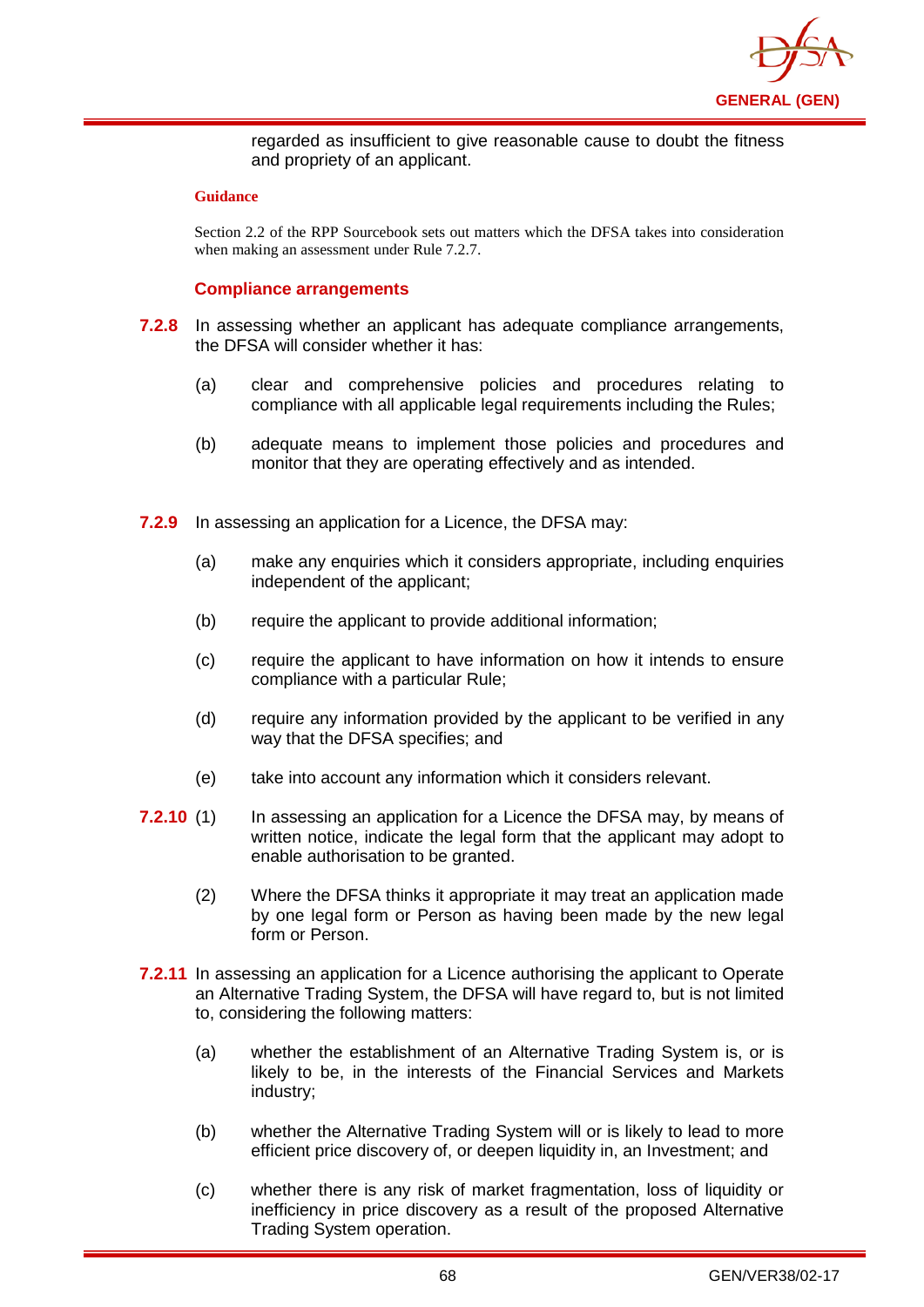

# **7.3 Applications for endorsements**

## **Carrying on service with or for a Retail Client**

- **7.3.1** The following requirements must be met by an Authorised Firm for the grant of an endorsement to carry on a Financial Service with or for a Retail Client:
	- (a) the applicant must have adequate systems and controls for carrying on Financial Services with or for a Retail Client;
	- (b) the applicant must have adequate systems and controls (including policies and procedures) to ensure compliance with the requirements in COB relevant to Retail Clients;
	- (c) the applicant must have adequate systems and controls to ensure that its Employees remain competent and capable to perform the functions which are assigned to them, in particular, functions that involve dealing with Retail Clients; and
	- (d) the applicant must have adequate Complaint handling policies and procedures.

## **Acting as a Trade Repository**

**7.3.2** The requirements in App 5 must be met by an Authorised Firm for the grant of an endorsement to act as a Trade Repository.

#### **Endorsement to hold Client Assets or Insurance Monies**

- **7.3.3** An Authorised Firm applying for an endorsement to hold or control Client Assets must satisfy the DFSA that it has in place adequate systems and controls to meet the applicable requirements in COB sections 6.11 to 6.14.
- **7.3.4** An Insurance Intermediary or Insurance Manager applying for an endorsement to hold Insurance Monies must satisfy the DFSA that it has in place adequate systems and controls to meet the applicable requirements in COB section 7.12.

## **Endorsement relating to Long-Term Insurance**

**7.3.5** An Insurance Intermediary applying for an endorsement to conduct activities relating to contracts of Long-Term Insurance must satisfy the DFSA that it has adequate skills and knowledge relating to underlying investments of Long-Term Insurance.

## **7.4 Licensed Functions and Authorised individuals**

- **7.4.1** (1) Pursuant to Article 43 of the Regulatory Law 2004, the functions specified in Rules 7.4.2 to 7.4.9 are Licensed Functions.
	- (2) A Licensed Function shall not include a function performed by a registered insolvency practitioner (subject to the restrictions defined within Article 88 of the Insolvency Law 2009) if the practitioner is: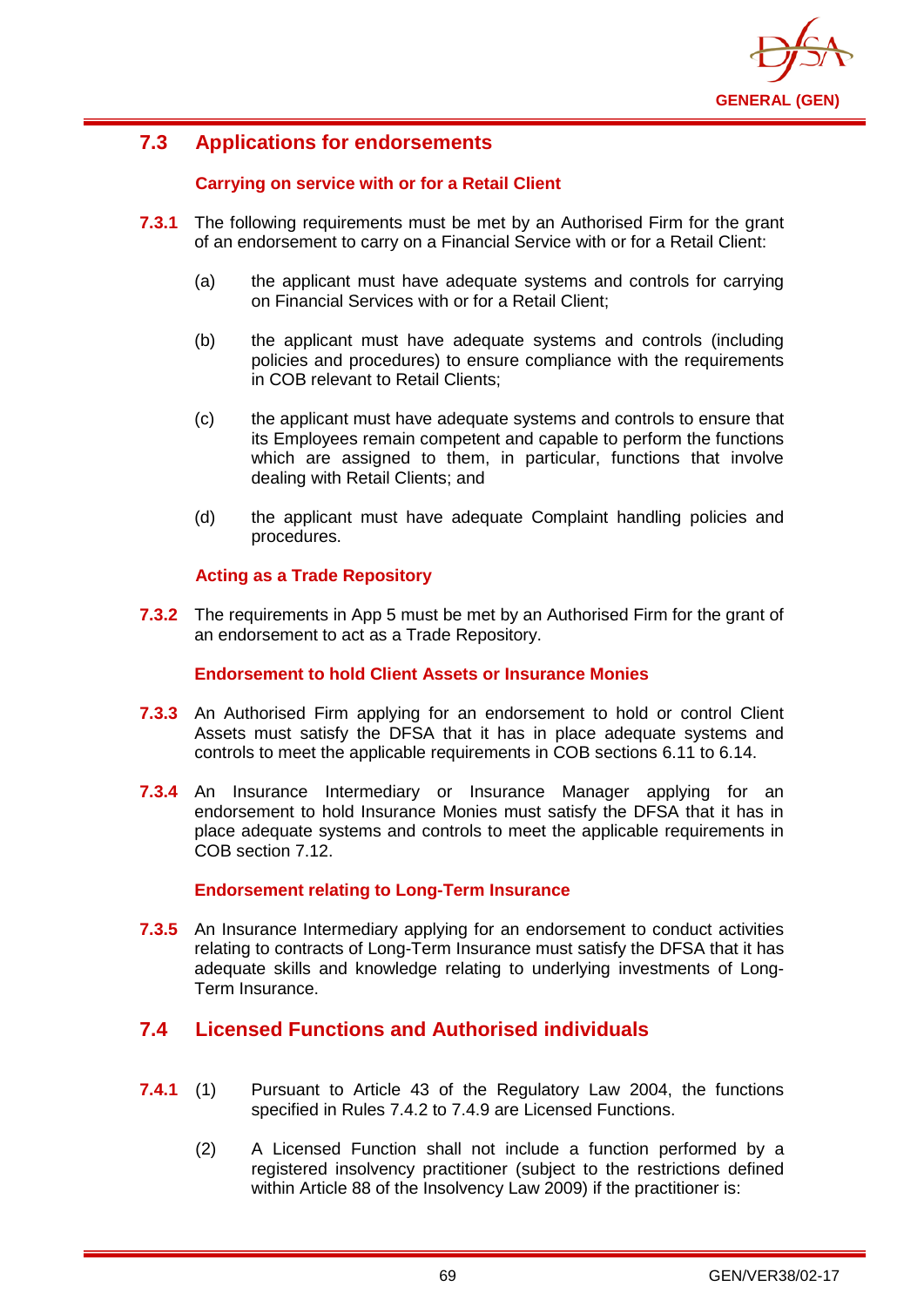

- (a) acting as a nominee in relation to a company voluntary arrangement within the meaning of Article 8 of the Insolvency Law 2009;
- (b) appointed as a receiver or administrative receiver within the meaning of Article 14 of the Insolvency Law 2009;
- (c) appointed as a liquidator in relation to a members' voluntary winding up within the meaning of Article 32 of the Insolvency Law 2009;
- (d) appointed as a liquidator in relation to a creditors' voluntary winding up within the meaning of Article 32 of the Insolvency Law 2009; or
- (e) appointed as a liquidator or provisional liquidator in relation to a compulsory winding up within the meanings of Article 58 and 59 of the Insolvency Law 2009.
- (3) A Licensed Function shall not include a function performed by an individual appointed to act as manager of the business of an Authorised Firm or Authorised Market Institution as directed by the DFSA under Article 88 of the Regulatory Law 2004.

### **Senior Executive Officer**

- **7.4.2** The Senior Executive Officer function is carried out by an individual who:
	- (a) has, either alone or jointly with other Authorised Individuals, ultimate responsibility for the day-to-day management, supervision and control of one or more (or all) parts of an Authorised Firm's Financial Services carried on in or from the DIFC; and
	- (b) is a Director, Partner or Senior Manager of the Authorised Firm.

#### **Licensed Director**

**7.4.3** Subject to Rule 7.5.4, the Licensed Director function is carried out by an individual who is a Director of an Authorised Firm which is a Body Corporate.

#### **Licensed Partner**

**7.4.4** The Licensed Partner function is carried out, in the case of an Authorised Firm which is a Partnership or Limited Liability Partnership, by an individual specified in Rule 7.5.5.

#### **Finance Officer**

**7.4.5** The Finance Officer function is carried out by an individual who is a Director, Partner or Senior Manager of an Authorised Firm who has responsibility for the Authorised Firm's compliance with the applicable Rules in PIN or PIB.

## **Compliance Officer**

**7.4.6** The Compliance Officer function is carried out by an individual who is a Director, Partner or Senior Manager of an Authorised Firm who has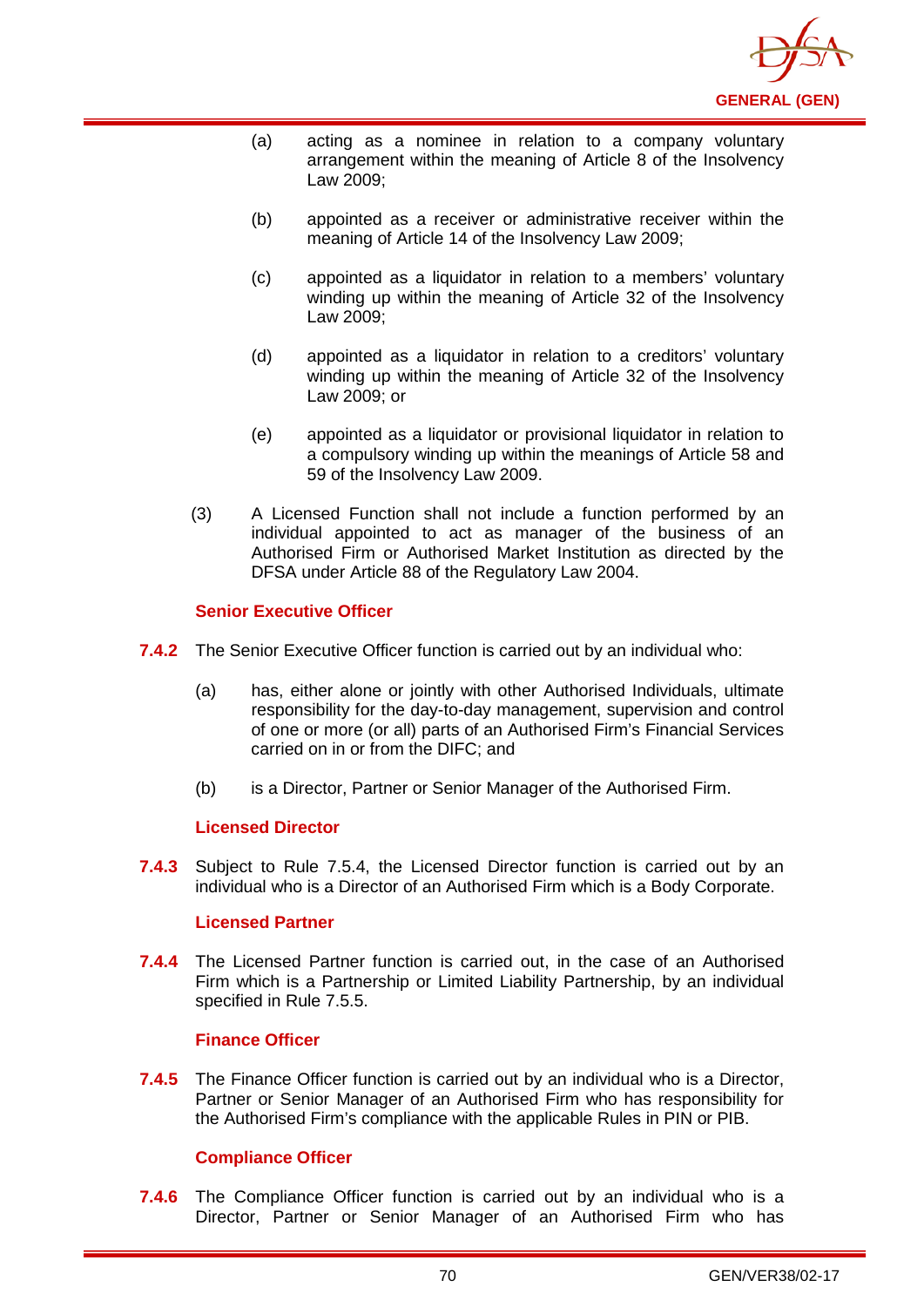

responsibility for compliance matters in relation to the Authorised Firm's Financial Services.

#### **Senior Manager**

- **7.4.7** The Senior Manager function is carried out by an individual who is responsible either alone or jointly with other individuals for the management, supervision or control of one or more parts of an Authorised Firm's Financial Services who is:
	- (a) an Employee of the Authorised Firm; and
	- (b) not a Director or Partner of the Authorised Firm.

#### **Guidance**

In respect of a Fund, the DFSA would expect the Fund Manager to appoint at least one individual other than the Senior Executive Officer to carry out Senior Manager functions in relation to the Fund such as managing operational risk and other internal controls.

### **Money Laundering Reporting Officer**

**7.4.8** The Money Laundering Reporting Officer function is carried out by an individual who is a Director, Partner or Senior Manager of an Authorised Firm and who has responsibility for the implementation of an Authorised Firm's anti money laundering policies, procedures, systems and controls and day to day oversight of its compliance with the Rules in AML and any relevant anti money laundering legislation applicable in the DIFC.

#### **Responsible Officer**

- **7.4.9** The Responsible Officer function is carried out by an individual who:
	- (a) has significant responsibility for the management of one or more aspects of an Authorised Firm's affairs;
	- (b) exercises a significant influence on the firm as a result of (a); and
	- (c) is not an Employee of the Authorised Firm.

#### **Guidance**

- 1. The Licensed Function of Responsible Officer applies to an individual employed by a Controller or other Group company who is not an Employee of the Authorised Firm, but who has significant responsibility for, or for exercising a significant influence on, the management of one or more aspects of the Authorised Firm's business.
- 2. Examples of a Responsible Officer might include an individual responsible for the overall strategic direction of an Authorised Firm or a regional manager to whom a Senior Executive Officer reports and from whom he takes direction.
- **7.4.10** An Authorised Individual may perform one or more Licensed Functions for one or more Authorised Firms.

#### **Guidance**

1. In considering whether to grant an individual Authorised Individual status with respect to more than one Authorised Firm, the DFSA will consider each Licensed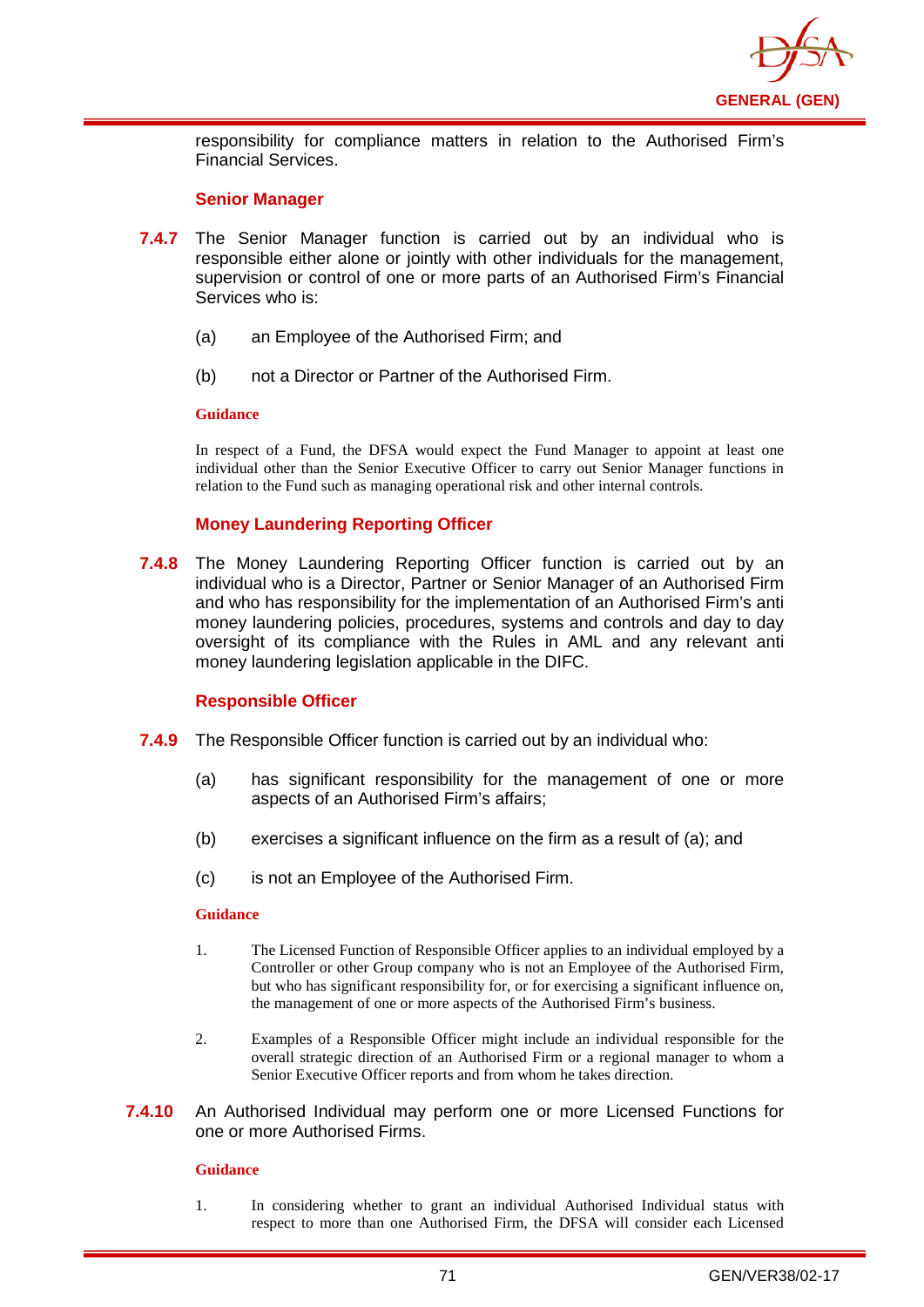

Function to be carried out and the allocation of responsibility for that individual among the Authorised Firms.

2. In the above situation the DFSA will need to be satisfied that the individual will be able to carry out his role effectively, is fit and proper to do so, and that there are no conflicts of interest or that any actual or potential conflicts of interest are appropriately managed.

## **7.5 Mandatory appointments**

- **7.5.1** (1) An Authorised Firm must, subject to (2), make the following appointments and ensure that they are held by one or more Authorised Individuals at all times:
	- (a) Senior Executive Officer;
	- (b) Finance Officer;
	- (c) Compliance Officer; and
	- (d) Money Laundering Reporting Officer.
	- (2) An Authorised Firm which is a Credit Rating Agency:
		- (a) need not make the appointment referred to in  $(1)(b)$  and  $(d)$ ; and
		- (b) must ensure that the appointments referred to in 1(a) and (c) are held by separate Authorised Individuals at all times.

#### **Guidance**

- 1. This Guidance addresses a range of circumstances:
	- a. one individual performing more than one function in a single firm, as contemplated in Rule 7.5.1;
	- b. more than one individual performing one function in a single firm, not addressed by that Rule;
	- c. one individual performing a single function in more than one firm, also not addressed by that Rule.
- 2. The DFSA will only authorise an individual to perform more than one Licensed Function or combine Licensed Functions with other functions where it is satisfied that the individual is fit and proper to perform each Licensed Function or combination of Licensed Functions.
- 3. In the above situation the DFSA will need to be satisfied that the individual will be able to carry out his role effectively, is fit and proper to do so, and that there are no conflicts of interest or that any actual or potential conflicts of interest are appropriately managed.
- 4. Notwithstanding this Rule, an Authorised Firm would generally be expected to separate the roles of Compliance Officer and Senior Executive Officer. In addition, the roles of Compliance Officer, Finance Officer and Money Laundering Reporting Officer would not be expected to be combined with any other functions unless appropriate monitoring and control arrangements independent of the individual concerned will be implemented by the Authorised Firm. This may be possible in the case of a Branch, where monitoring and controlling of the individual (carrying out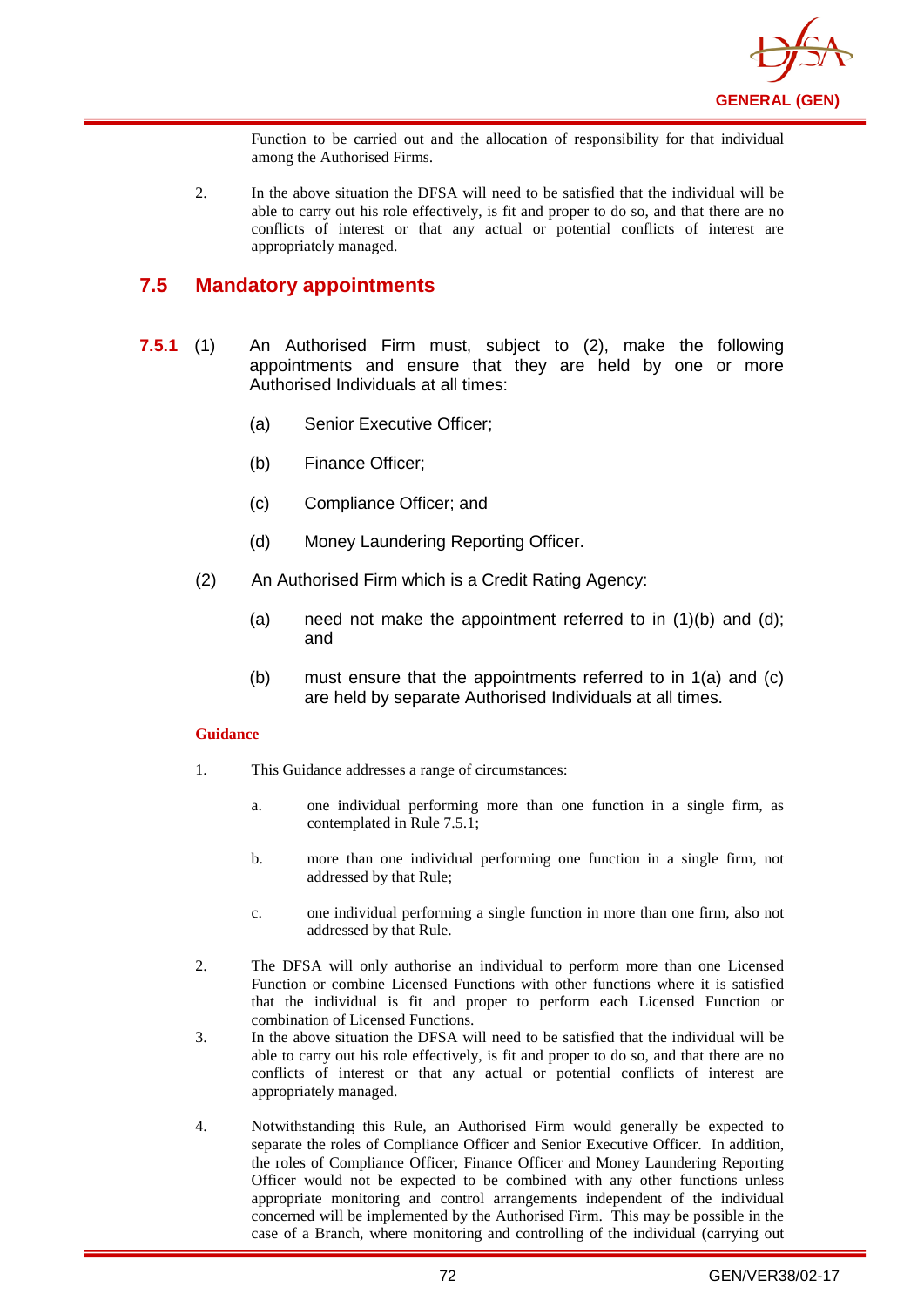

more than one role in the Branch) is conducted from the firm's home state by an appropriate individual for each of the relevant Licenced Functions. However, it is recognised that, on a case by case basis, there may be exceptional circumstances in which this may not always be practical or possible.

- 5. In what it considers to be exceptional circumstances, the DFSA may register more than one individual to perform the Licensed Function of Compliance Officer in respect of different internal business divisions within a large Authorised Firm. In this regard the DFSA may consider, amongst other things, the nature, scale and complexity of the activities of the firm, the clarity of demarcation between areas of responsibility, the potential for gaps in responsibility, and processes of communication with the DFSA.
- 6. The DFSA may also register an individual as the Compliance Officer for more than one Authorised Firm. The DFSA will only do this where it is satisfied that the individual is able to carry out his functions effectively in each firm taking into consideration factors such as the amount and nature of business conducted by the firms. Each Authorised Firm has a duty under GEN 5 to monitor its compliance arrangements to ensure, as far as reasonably practicable, that it complies with all legislation applicable in the DIFC.
- **7.5.2** The Authorised Individuals referred to in Rule 7.5.1(1)(a), (c) and (d) must be resident in the U.A.E.

#### **Guidance**

- 1. In appropriate circumstances, the DFSA may waive the requirement for a Compliance Officer or MLRO to be resident in the UAE. In determining whether to grant a waiver, the DFSA will consider a range of factors on a case by case basis focused on whether the firm can demonstrate that it has appropriate compliance arrangements (see GEN section 5.3). These factors may include, but are not limited to: the nature, scale and complexity of the activities of the firm; the ability of a remote officer to carry out his functions in differing time zones and a differing working week; the size, resourcing and capabilities of a remote compliance function; the ability of a remote officer to liaise and communicate readily with the DFSA; and the competency and capability of a remote officer and whether the remote officer is able effectively to undertake or supervise regular compliance monitoring and keep up to date with applicable Rules.
- 2. The DFSA will also take into account factors such as the relevant regulatory experience of the proposed Authorised Individual and whether the applicant firm has previously been subject to financial services regulation.
- **7.5.3** In the case of a Trust Service Provider, the Authorised Individuals referred to in Rule 7.5.1 (c) and (d) must not act also as trustees on behalf of the Trust Service Provider.
- **7.5.4** An Authorised Firm which is a Body Corporate (other than a Limited Liability Partnership) whose head office and registered office are located in the DIFC, must register with the DFSA all of its Directors as Licensed Directors.
- **7.5.5** (1) In the case of an Authorised Firm which is a partnership established under either the DIFC General Partnership Law or Limited Liability Partnership Law, the Licensed Partner function must be carried out by:
	- (a) each individual Partner who must be registered as a Licensed Partner; and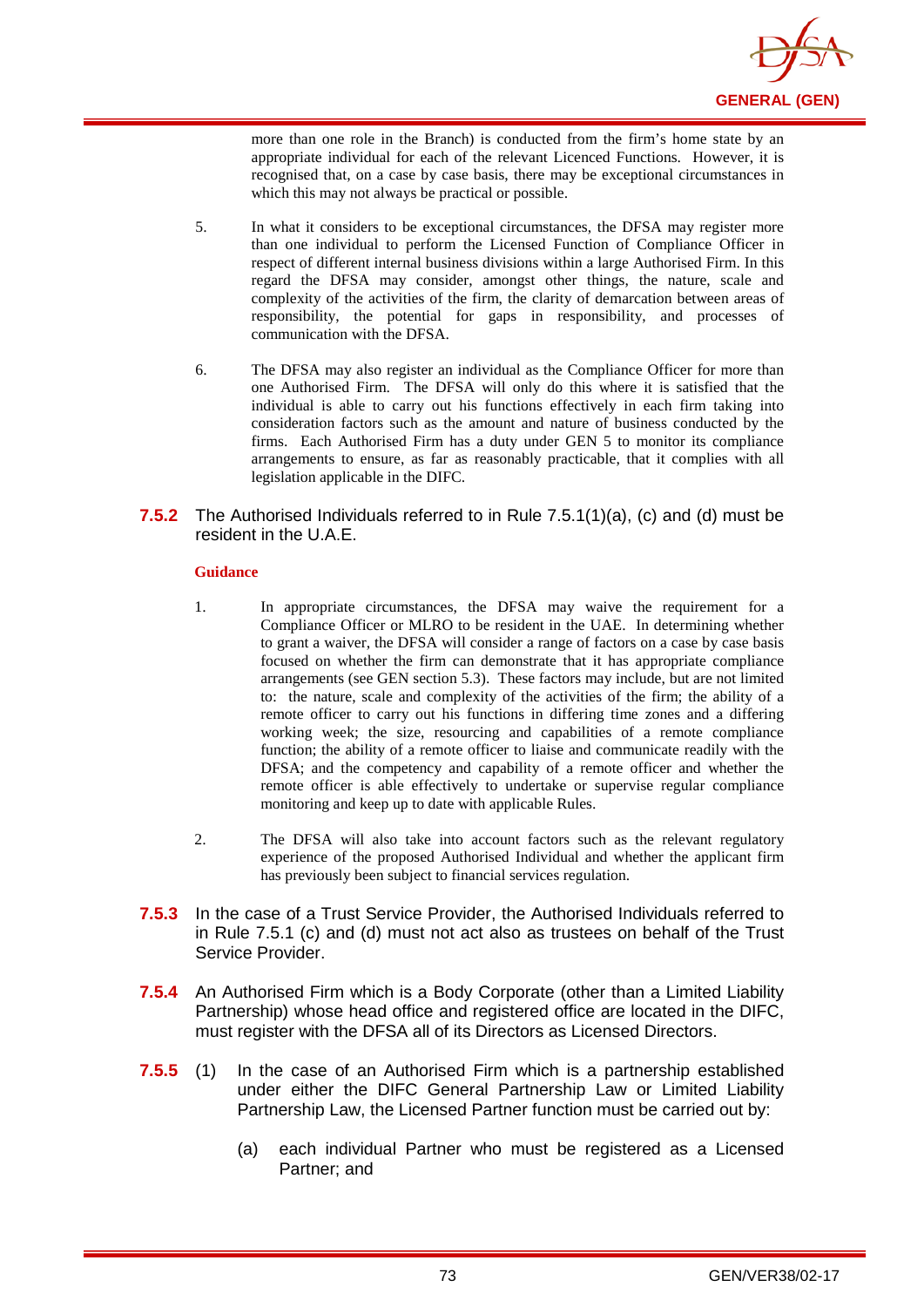

- (b) in the case of a Partner which is a Body Corporate, by an individual nominated by that Body Corporate and registered as a Licensed Partner to act on its behalf.
- (2) In the case of an Authorised Firm which is a partnership established under the DIFC Limited Partnership Law, the Licensed Partner function must be carried out by:
	- (a) each individual General Partner who must be registered as a Licensed Partner; and
	- (b) in the case of a General Partner which is a Body Corporate, by an individual nominated by that Body Corporate and registered as a Licensed Partner to act on its behalf.

An Authorised Firm that is a Branch is not required to register its Directors as Licensed Directors under Rule 7.5.4 or its Partners as a Licensed Partner under Rule 7.5.5.

## **7.6 Application for Authorised Individual status**

- **7.6.1** In submitting applications for Authorised Individual status, both the individual and Authorised Firm must complete and submit the appropriate form in AFN.
- **7.6.2** When an individual and an Authorised Firm apply to the DFSA for that individual to be an Authorised Individual, the individual must satisfy the DFSA that he is a fit and proper person to carry out the role.

#### **Consideration and assessment of applications**

- **7.6.3** An individual will only be authorised to carry on one or more Licensed Functions if the DFSA is satisfied that the individual is fit and proper to be an Authorised Individual. In making this assessment, the DFSA will consider:
	- (a) the individual's integrity;
	- (b) the individual's competence and capability;
	- (c) the individual's financial soundness;
	- (d) the individual's proposed role within the Authorised Firm; and
	- (e) any other relevant matters.

#### **Guidance**

Section 2.3 of the RPP Sourcebook sets out matters which the DFSA takes into consideration when making an assessment of the kind under Rule 7.6.3.

- **7.6.4** In Rule 7.6.3, an individual may not be considered as fit and proper where:
	- (a) he is bankrupt;
	- (b) he has been convicted of a serious criminal offence; or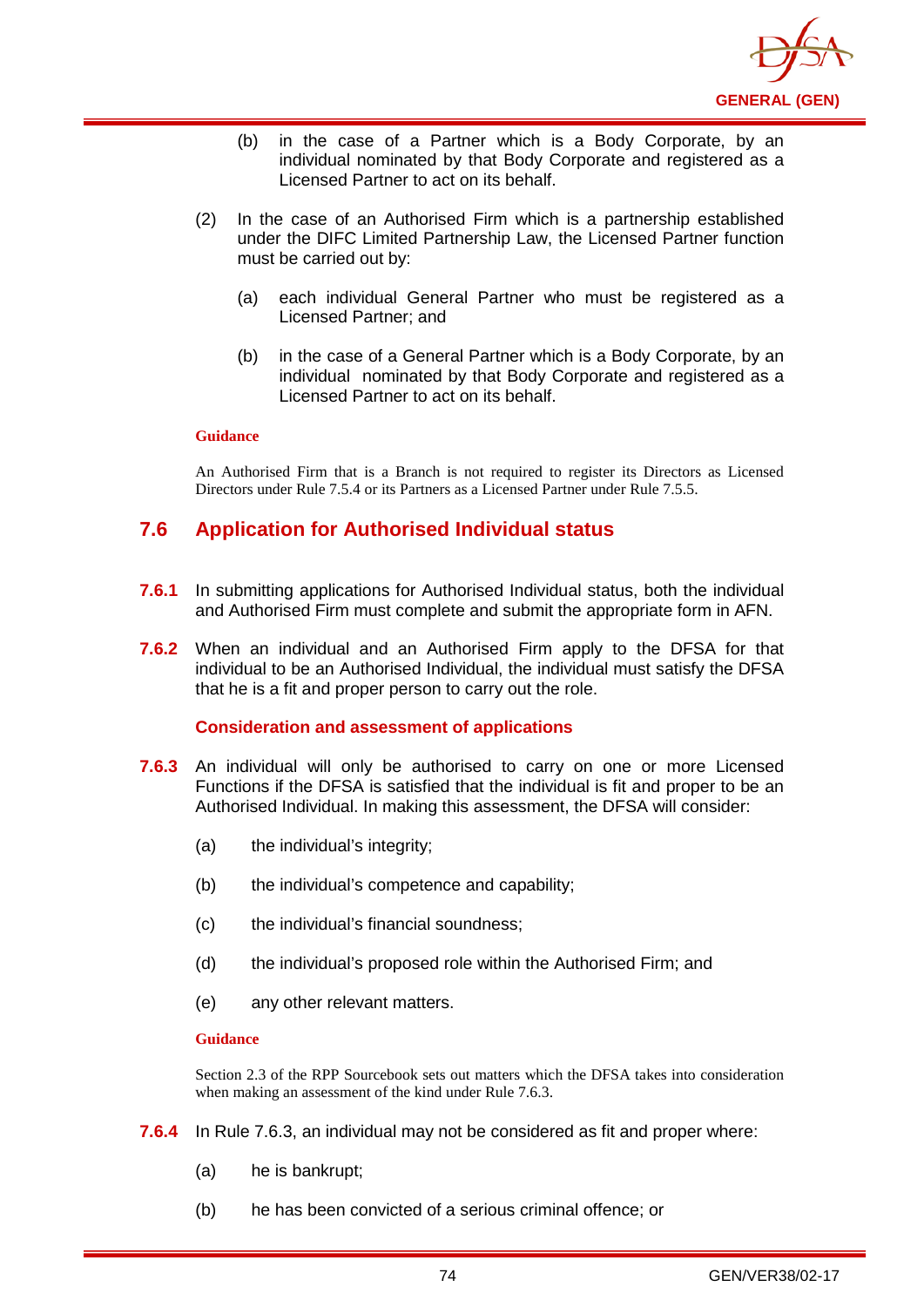

- (c) he is incapable, through mental or physical incapacity, of managing his affairs.
- **7.6.5** In assessing an application for Authorised Individual status, the DFSA may:
	- (a) make any enquiries which it considers appropriate, including enquiries independent of the applicant;
	- (b) require the individual or Authorised Firm to provide additional information;
	- (c) require any information provided by the individual or Authorised Firm to be verified in any way specified by the DFSA; and
	- (d) take into account any information which it considers appropriate.
- **7.6.6** An Authorised Firm must not permit an individual to perform a Licensed Function on its behalf, except as permitted by section 11.6, unless that individual is an Authorised Individual who has been assessed by the Authorised Firm as competent to perform that Licensed Function in accordance with Rule 7.6.7.
- **7.6.7** In assessing the competence of an individual, an Authorised Firm must:
	- (a) obtain details of the knowledge and skills of the individual in relation to the knowledge and skills required for the role;
	- (b) take reasonable steps to verify the relevance, accuracy and authenticity of any information acquired;
	- (c) determine whether the individual holds any relevant qualifications with respect to the Licensed Function or Licensed Functions performed, or proposed to be to performed, within the Authorised Firm;
	- (d) determine the individual's relevant experience; and
	- (e) determine the individual's knowledge of the Authorised Firm's relevant systems and procedures with respect to the type of business that is to be, or is being, conducted by the individual on behalf of the Authorised Firm.
- **7.6.8** An Authorised Firm must be satisfied that an Authorised Individual:
	- (a) continues to be competent in his proposed role;
	- (b) has kept abreast of relevant market, product, technology, legislative and regulatory developments; and
	- (c) is able to apply his knowledge.
- **7.6.9** The Authorised Firm is responsible for the conduct of its Authorised Individuals and for ensuring that they remain fit and proper to carry out their role.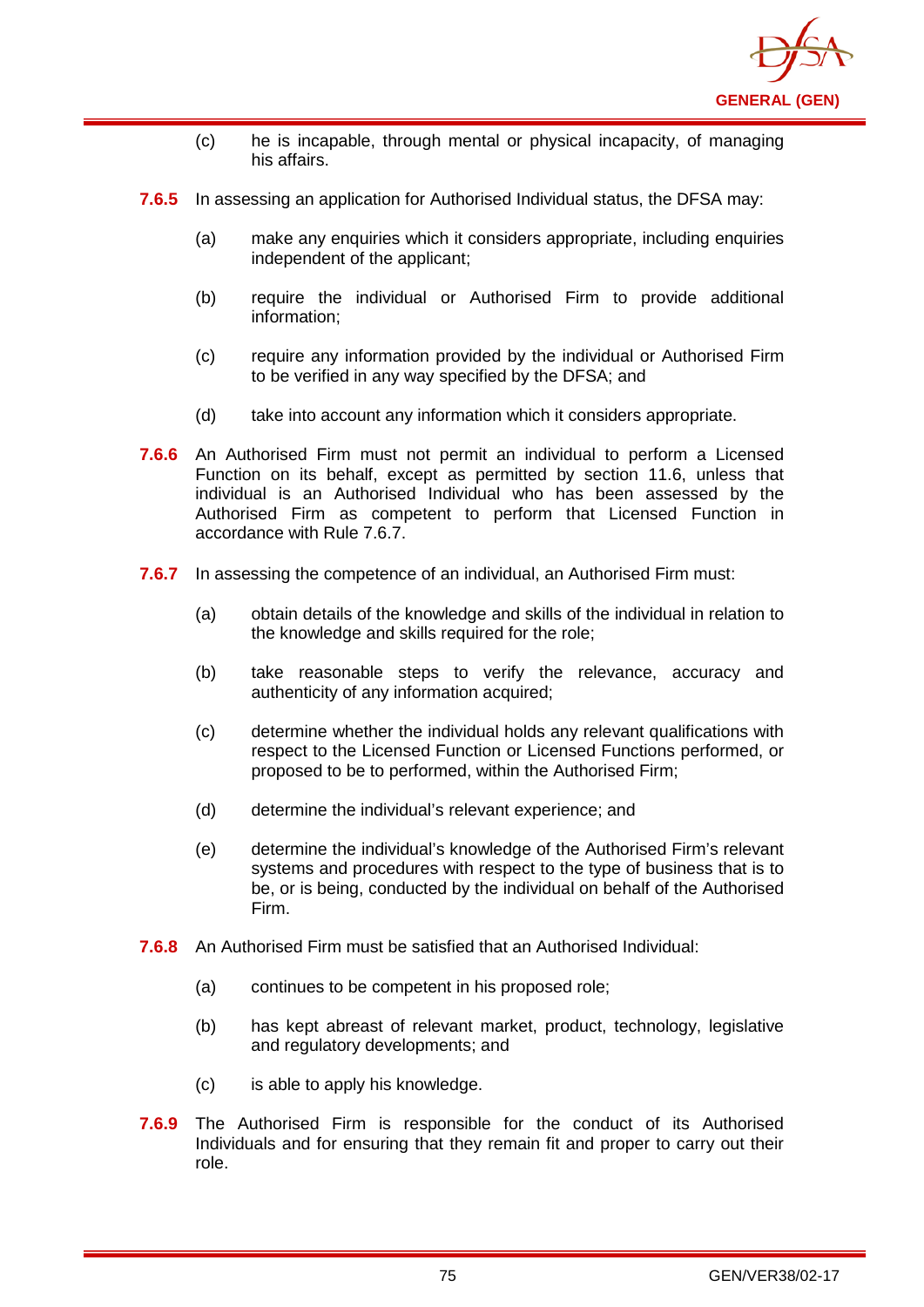

In considering whether an Authorised Individual remains fit and proper, the Authorised Firm should consider those matters in section 3.2 of the RPP Sourcebook and the notification requirements in section 11.10 of this module.

- **7.6.10** Before lodging an application with the DFSA, an Authorised Firm must make reasonable enquiries as to an individual's fitness and propriety to carry out a Licensed Function.
- **7.6.11** An Authorised Firm must not lodge an application if it has reasonable grounds to believe that the individual is not fit and proper to carry out the Licensed Function.

## **Systems and controls**

- **7.6.12** An Authorised Firm must have appropriate arrangements in place to ensure that an individual assessed as being competent under Rule 7.6.6 maintains his competence.
- **7.6.13** An Authorised Firm must ensure, in the case of individuals seeking to perform the Licensed Functions of Senior Executive Officer, Money Laundering Reporting Officer, or Compliance Officer, that such individuals are able to demonstrate sufficient knowledge of relevant anti money laundering requirements.

#### **Guidance**

In considering whether individuals have sufficient knowledge of relevant anti money laundering requirements, the DFSA may be satisfied where the individual can demonstrate receipt of appropriate training specifically relevant to such requirements.

- **7.6.14** An Authorised Firm must establish and maintain systems and controls which will enable it to comply with Rules 7.6.6 to 7.6.9.
- **7.6.15** (1) An Authorised Firm must keep records of the assessment process undertaken for each individual under this chapter.
	- (2) These records must be kept for a minimum of six years from the date of the assessment.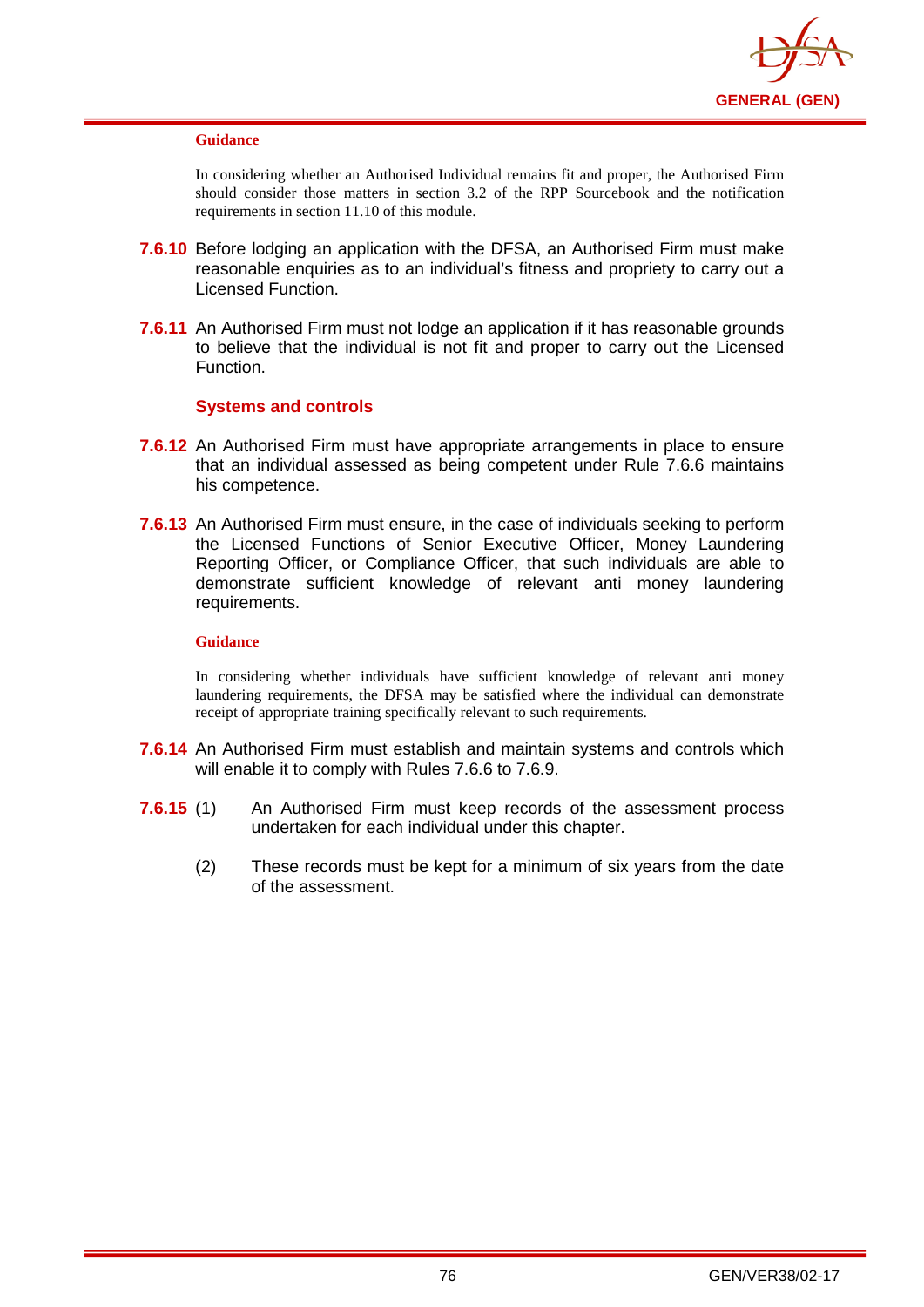

# **8 ACCOUNTING AND AUDITING**

# **8.1 Application**

- **8.1.1** This chapter applies to every Authorised Person other than a Representative Office.
- **8.1.2** Pursuant to Article 99(5) of the Regulatory Law, an Authorised Person which is a Representative Office is hereby exempt from the requirements in Article 99 of the Regulatory Law relating to the appointment of an Auditor.

#### **Guidance**

The DFSA has exercised its power under Article 99(5) of the Regulatory Law to exempt an Authorised Person which is a Representative Office from the requirements in that Article. As a result, in accordance with the terms of Article 99(5), the Representative Office also does not need to comply with other requirements in chapters 4, 5 and 6 of Part 8 of that Law.

# **8.2 Financial statements and financial reporting standards**

**8.2.1** An Authorised Person must prepare financial statements for each financial year of the Authorised Person.

### **Guidance**

- 1. Chapter 4 of the Islamic Finance Rules (IFR) sets out specific disclosures an Authorised Person must include in its financial statements when carrying on Islamic Financial Business.
- 2. The financial statements prepared by an Authorised Person which is a Branch may be the financial statements prepared for the Authorised Person's head office.
- **8.2.2** An Authorised Person must, except as provided under Rule 8.2.3, prepare and maintain all financial statements in accordance with the International Financial Reporting Standards (IFRS).
- **8.2.3** (1) An Authorised Firm specified in (2) may prepare and maintain its financial statements in accordance with IFRS for Small and Medium-Sized Entities (SMEs) where that standard applies to it.
	- (2) Authorised Firms specified for the purposes of (1) are:
		- (a) an Authorised Firm in Category 3B, Category 3C or Category 4, which does not hold or control Client Assets or Insurance Monies; and
		- (b) an Authorised Firm in Category 4 which is not authorised under its Licence to carry on the Financial Service of Operating an Alternative Trading System.
	- (3) The DFSA may by written notice direct that a particular Authorised Firm or a specified class of Authorised Firm specified in (2) must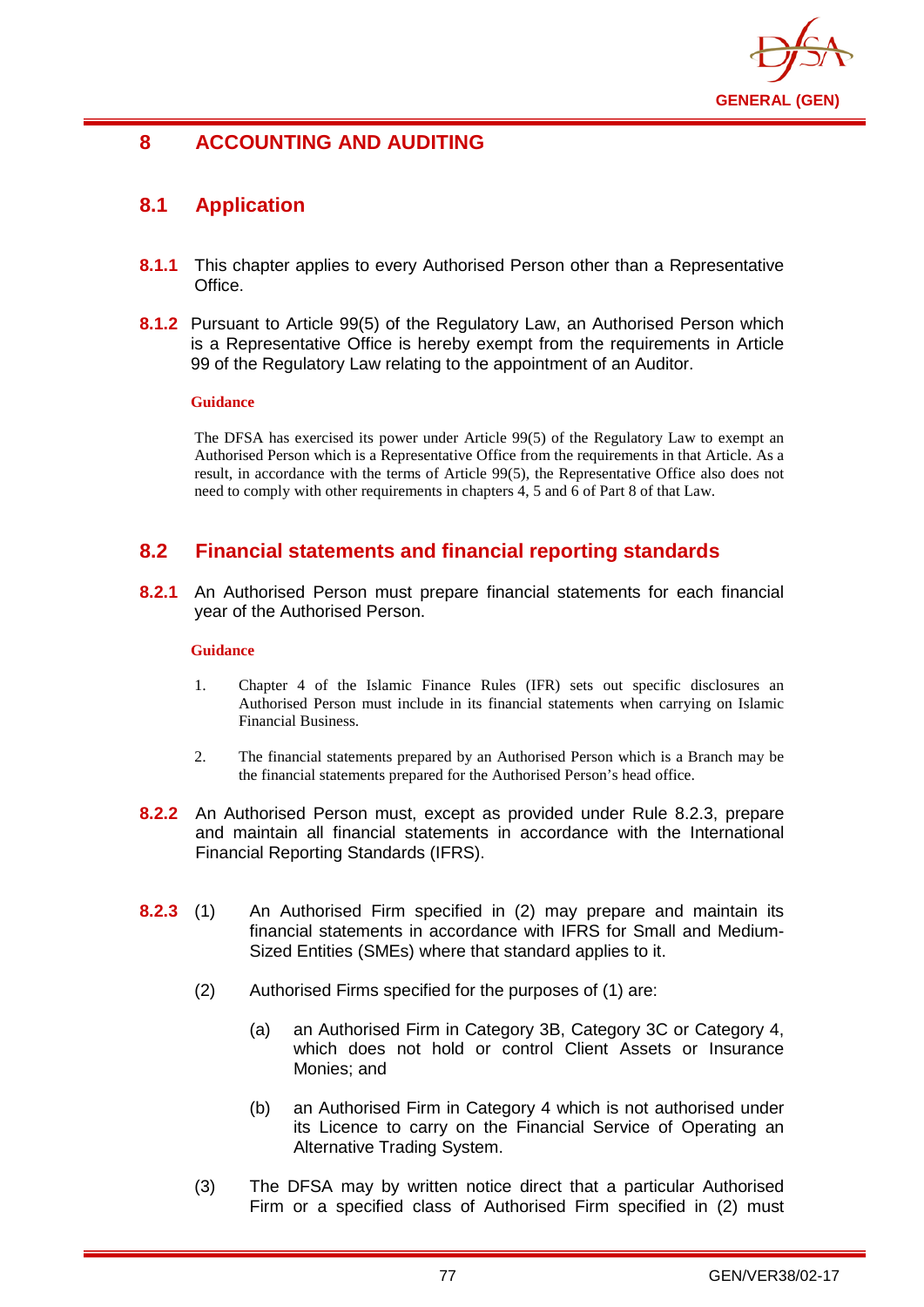

prepare and maintain financial statements in accordance with IFRS rather than IFRS for Small and Medium Sized Entities.

- (4) The DFSA may by written notice vary or revoke a direction under (3).
- (5) The procedures in Schedule 3 to the Regulatory Law apply to a decision of the DFSA to give a direction under (3) to a particular Authorised Firm.
- (6) If the DFSA decides to give a direction under (3) to a particular Authorised Firm, the Authorised Firm may refer the matter to the FMT for review.
- **8.2.4** An Authorised Person must:
	- (a) if it is a Body Corporate, have its financial statements approved by the Directors and signed on their behalf by at least one of the Directors; or
	- (b) if it is a Partnership, have its financial statements approved by the Partners and signed on their behalf by at least one of the Partners.

## **8.3 Accounting records and regulatory returns**

- **8.3.1** Every Authorised Person must keep Accounting Records which are sufficient to show and explain transactions and are such as to:
	- (a) be capable of disclosing the financial position of the Authorised Person on an ongoing basis; and
	- (b) record the financial position of the Authorised Person as at its financial year end.
- **8.3.2** Accounting Records must be maintained by an Authorised Person such as to enable its Governing Body to ensure that any financial statements prepared by the Authorised Person comply with the legislation applicable in the DIFC.
- **8.3.3** An Authorised Person's Accounting Records must be:
	- (a) retained by the Authorised Person for at least six years from the date to which they relate;
	- (b) at all reasonable times, open to inspection by the DFSA or the Auditor of the Authorised Person; and
	- (c) if requested by the DFSA capable of reproduction, within a reasonable period not exceeding 3 business days, in hard copy and in English.
- **8.3.4** All regulatory returns prepared by the Authorised Firm must be prepared and submitted in accordance with the requirements set out in PIB or PIN as applicable.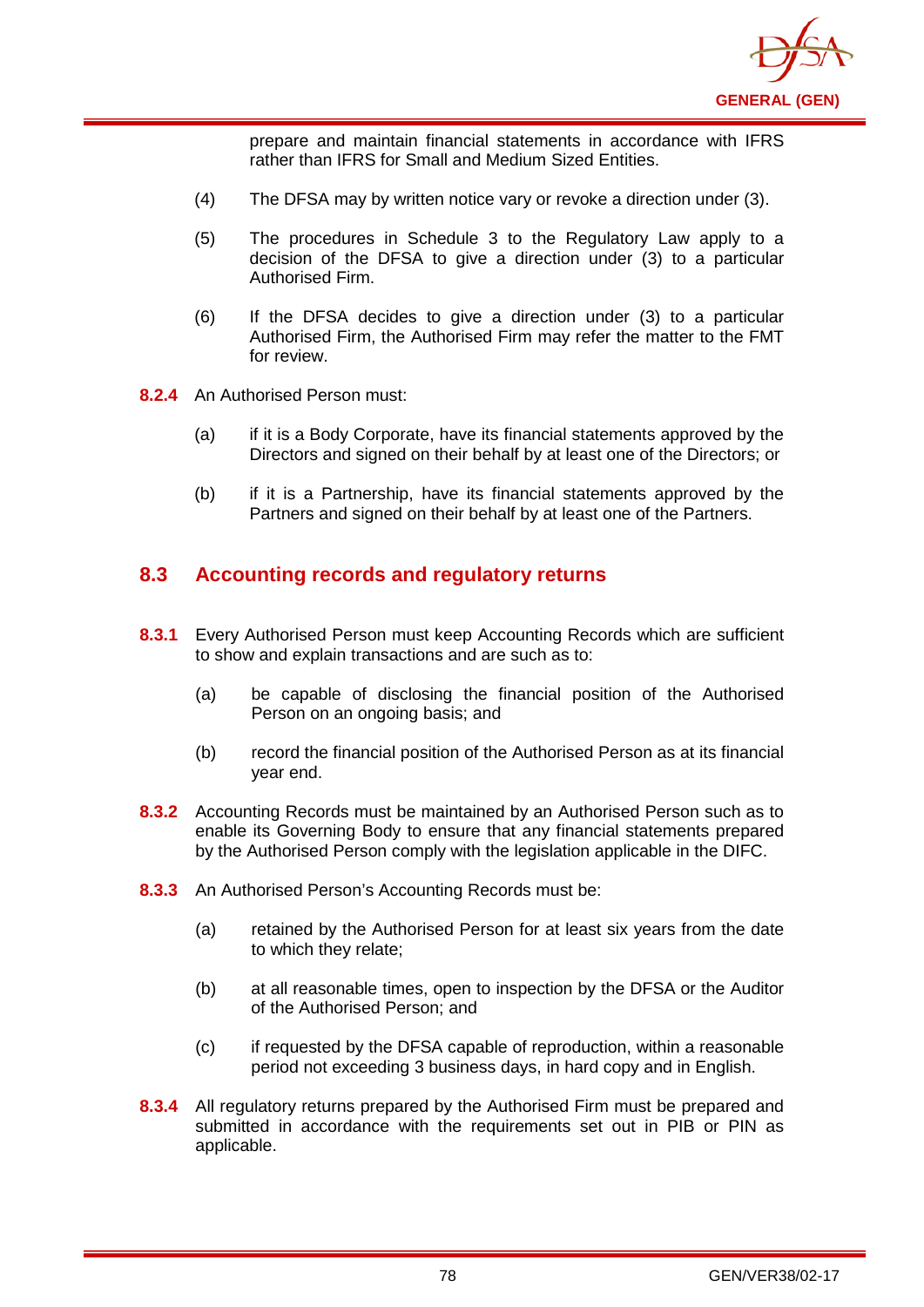

#### **Financial years**

- **8.3.5** (1) The first financial year of an Authorised Firm which is a Domestic Firm starts on the day on which it is incorporated and lasts for such period not exceeding 18 months as may be determined by its Directors or Partners.
	- (2) An Authorised Firm which is a Domestic Firm must as soon as practicable after it has made a determination under (1) notify the DFSA of the end date determined for its first financial year.
	- (3) The second and any subsequent financial year of an Authorised Firm which is a Domestic Firm shall, except as provided in Rule 8.3.6, start at the end of the previous financial year and shall last for 12 months or such other period which is within 7 days either shorter or longer than 12 months as may be determined by its Directors or Partners.
- **8.3.6** (1) An Authorised Firm which is a Domestic Firm may only change its financial year end from a period provided for under Rule 8.3.5(3) with the DFSA's prior consent.
	- (2) The application for consent must be in writing and include the reasons for the change.
	- (3) The DFSA may require the Authorised Firm to obtain written confirmation from its Auditor that the change of financial year end would not result in any significant distortion of the financial position of the Authorised Firm.
- **8.3.7** If an Authorised Firm is not a Domestic Firm and intends to change its financial year, it must provide the DFSA with reasonable advance notice prior to the change taking effect.

## **8.4 Appointment and termination of Auditors**

- **8.4.1** An Authorised Person must:
	- (a) notify the DFSA of the appointment of an Auditor by completing and submitting the appropriate form in AFN;
	- (b) prior to the appointment of the Auditor, take reasonable steps to ensure that the Auditor has the required skills, resources and experience to audit the business of the Authorised Person for which the auditor has been appointed; and
	- (c) if it is a Domestic Firm, ensure that the Auditor, at the time of appointment and for the duration of the engagement, is registered with the DFSA as a Registered Auditor.
- **8.4.2** An Authorised Person must notify the DFSA immediately if the appointment of the Auditor is or is about to be terminated, or on the resignation of its Auditor, by completing and submitting the appropriate form in AFN.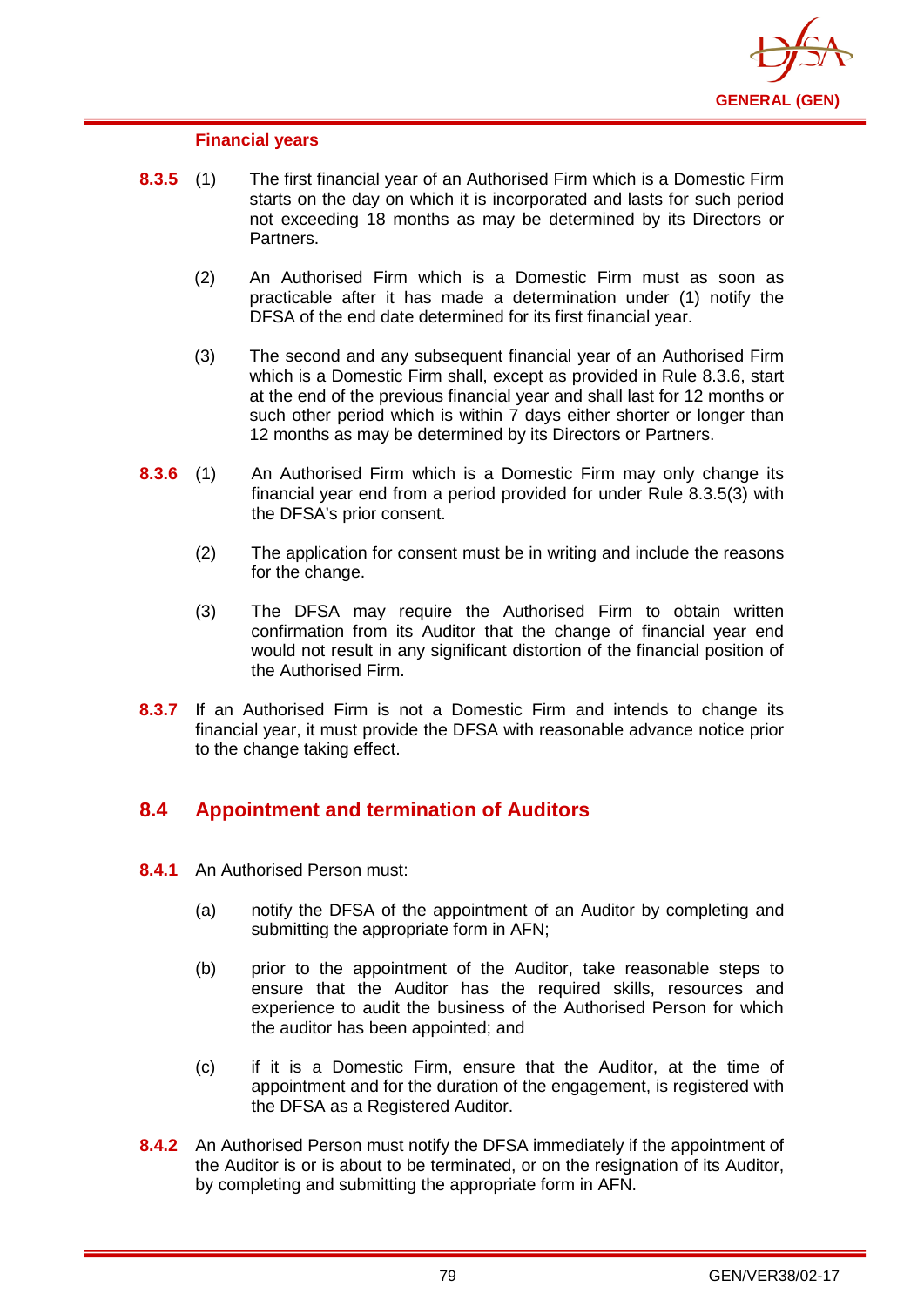

- **8.4.3** An Authorised Person must appoint an Auditor to fill any vacancy in the office of Auditor and ensure that the replacement Auditor can take up office at the time the vacancy arises or as soon as reasonably practicable.
- **8.4.4** (1) An Authorised Person must take reasonable steps to ensure that the Auditor and the relevant audit staff of the Auditor are independent of and not subject to any conflict of interest with respect to the Authorised Person.
	- (2) An Authorised Person must notify the DFSA if it becomes aware, or has reason to believe, that the Auditor or the relevant audit staff of the auditor are no longer independent of the Authorised Person, or have a conflict of interest which may affect their judgement in respect of the Authorised Person.

- 1. An Authorised Person should consider whether there is any financial or personal relationship between it or any of its relevant Employees and the Auditor or any of the relevant Employees of the Auditor that may affect the judgement of the Auditor when conducting an audit of the Authorised Person or complying with all its legal obligations, including the Regulatory Law, AUD, AML and other relevant modules of the DFSA Rulebook.
- 2. An Authorised Person should consider rotating the appointed relevant staff of the Auditor on a regular basis to ensure that the relevant staff of the Auditor remain independent.
- **8.4.5** If requested by the DFSA, an Authorised Person which carries on Financial Services through a Branch must provide the DFSA with information on its appointed or proposed Auditor with regard to the Auditor's, skills, experience and independence.

# **8.5 Co-operation with Auditors**

- **8.5.1** An Authorised Person must take reasonable steps to ensure that it and its Employees:
	- (a) provide any information to its Auditor that its Auditor reasonably requires, or is entitled to receive as Auditor;
	- (b) give the Auditor right of access at all reasonable times to relevant records and information within its possession;
	- (c) allow the Auditor to make copies of any records or information referred to in (b);
	- (d) do not interfere with the Auditor's ability to discharge its duties;
	- (e) report to the Auditor any matter which may significantly affect the financial position of the Authorised Person; and
	- (f) provide such other assistance as the Auditor may reasonably request it to provide.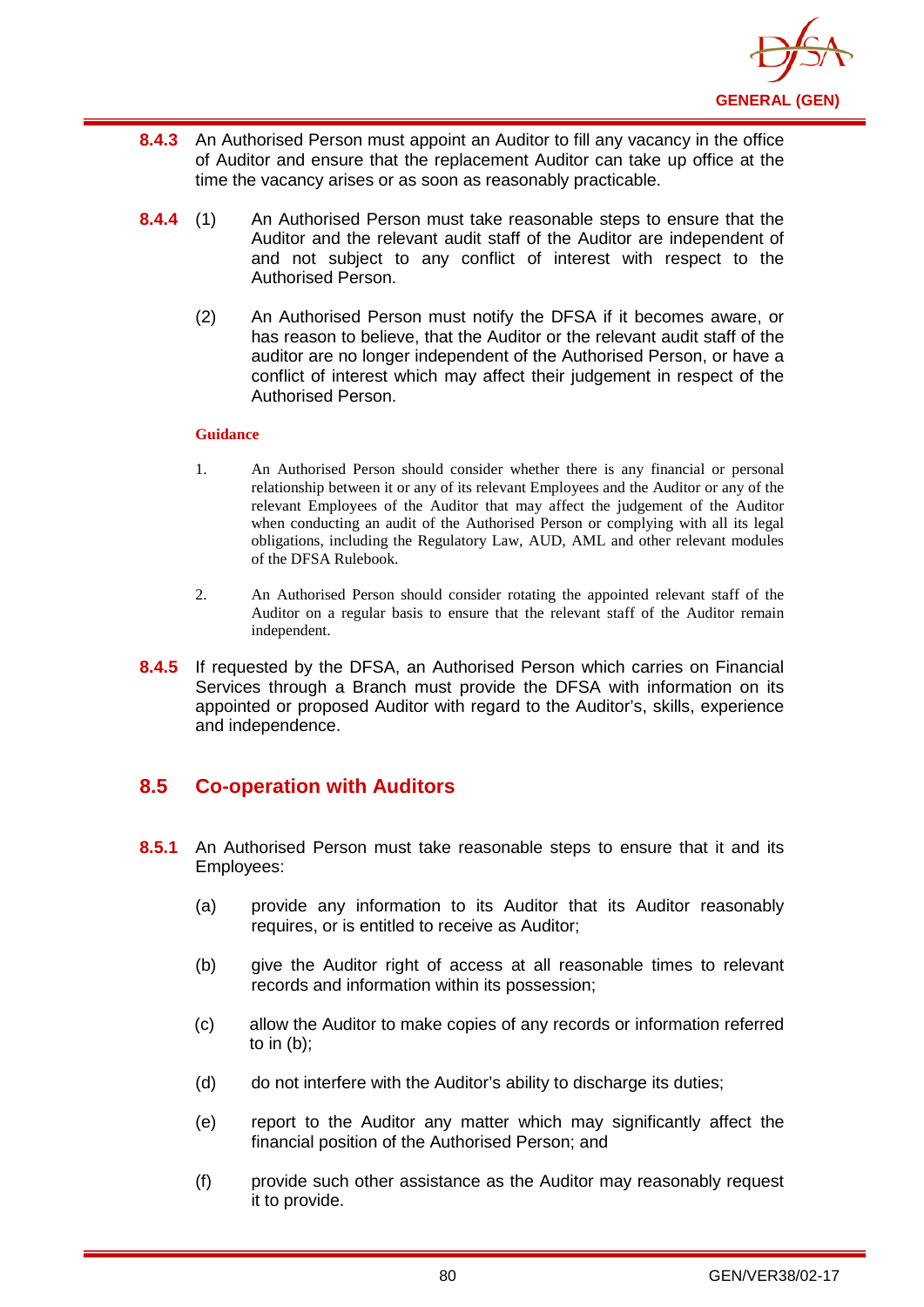

## **8.6 Audit reports**

- **8.6.1** An Authorised Person must, in writing, require its Auditor to:
	- (a) conduct an audit of and produce a Financial Statement Auditor's Report on the Authorised Person's financial statements in accordance with the International Standards on Auditing;
	- (b) produce a Regulatory Returns Auditor's Report in accordance with the Rules in AUD App1 as relevant;
	- (c) produce, if the Authorised Firm is permitted to control or hold Client Money, a Client Money Auditor's Report in accordance with the Rules in AUD App2;
	- (d) produce, if the Authorised Firm is permitted to control or hold Insurance Monies, an Insurance Monies Auditor's Report in accordance with the Rules in AUD App3; and
	- (e) produce, if the Authorised Firm is permitted to hold or control Client Investments or Provide Custody in or from the DIFC, a Safe Custody Auditor's Report in respect of such business as applicable, in accordance with the Rules in AUD App4.

#### **Guidance**

For the purposes of Rule 8.6.1(a) the financial statements of an Authorised Person which is a Branch may be the financial statements prepared for the Authorised Person's head office.

- **8.6.2** An Authorised Person must submit any reports produced by its Auditor that are required by this chapter to the DFSA within four months of the Authorised Person's financial year end.
- **8.6.3** (1) An Authorised Person must, subject to (2), upon request by any Person, provide a copy of its most recent audited financial statements, together with the Financial Statement Auditor's Report to the Person. If the copy is made available in printed form, the Authorised Person may make a charge to cover reasonable costs incurred in providing the copy.
	- (2) The requirement in (1) does not apply to an Authorised Firm which:
		- (a) is in Category 3B, Category 3C or Category 4; and
		- (b) does not hold or control Client Assets or Insurance Monies.

#### **Guidance**

An Authorised Person should be aware that there may be other legislation applicable to it that may require the Authorised Person to provide access to all or part of its financial statements.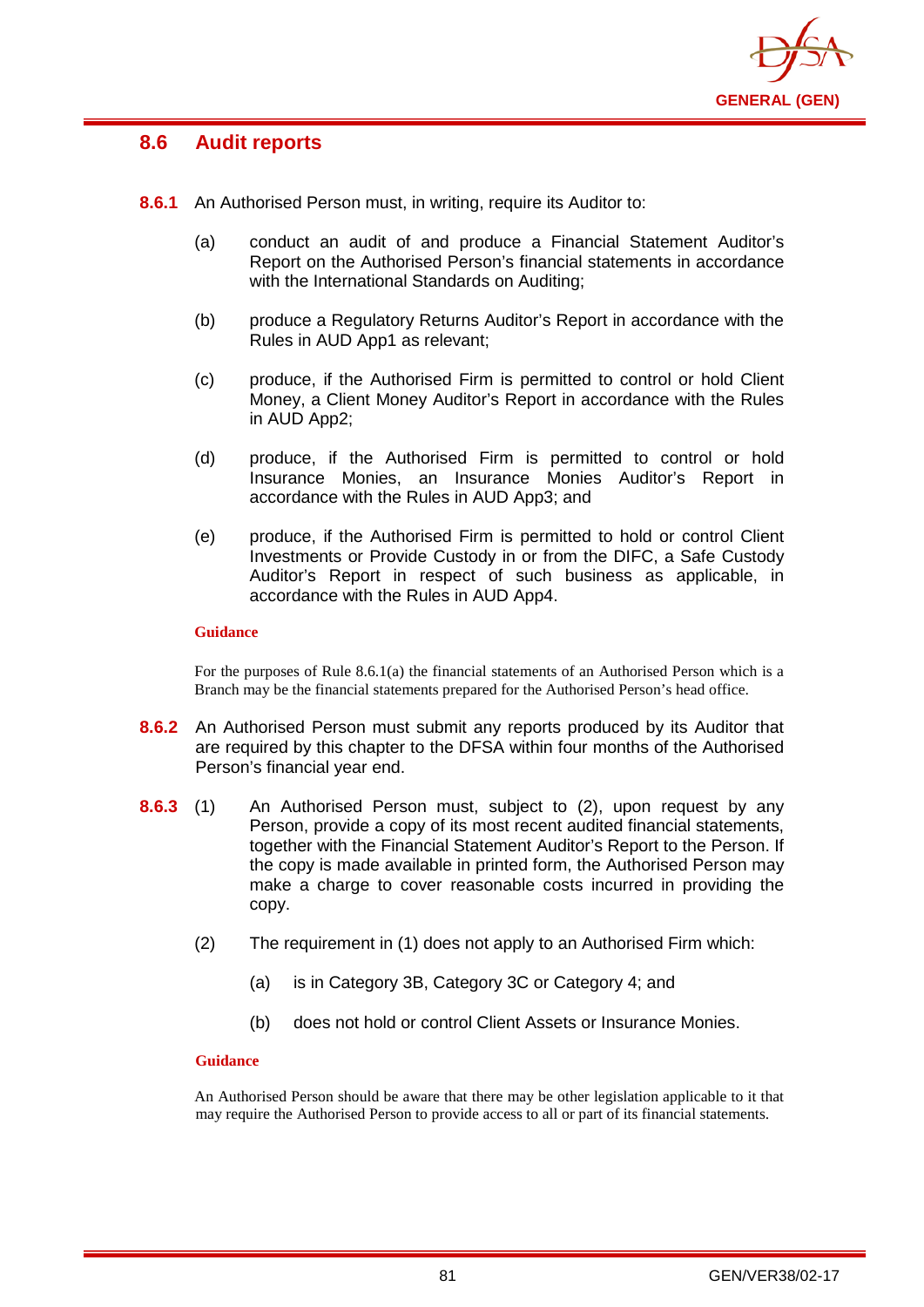

# **9 COMPLAINTS HANDLING AND DISPUTE RESOLUTION**

## **9.1 Application**

- **9.1.1** This chapter applies to every Authorised Firm, other than a Representative Office and a Credit Rating Agency, carrying on a Financial Service in or from the DIFC as follows:
	- (a) Section 9.2 applies to an Authorised Firm carrying on a Financial Service with or for a Retail Client; and
	- (b) Section 9.3 applies to an Authorised Firm carrying on a Financial Service with or for a Professional Client.

# **9.2 Complaints handling procedures for Retail Clients**

## **Written Complaints handling procedures**

- **9.2.1** An Authorised Firm must have adequate policies and procedures in place for the investigation and resolution of Complaints made against it by Retail Clients, and the manner of redress (including compensation for acts or omissions of the Authorised Firm).
- **9.2.2** The policies and procedures for handling Complaints must be in writing and provide that Complaints are handled fairly, consistently and promptly.

#### **Guidance**

- 1. In establishing adequate Complaints handling policies and procedures, an Authorised Firm should have regard to:
	- a. the nature, scale and complexity of its business; and
	- b. its size and organisational structure.
- 2. In handling Complaints, an Authorised Firm should consider its obligations under the Data Protection Law 2007.
- 3. An Authorised Firm should consider its obligations under GEN Rule 5.3.19 and accompanying guidance.
- 4. The DFSA considers 60 days from the receipt of a Complaint to be an appropriate period in which an Authorised Firm should be able to resolve most Complaints.
- **9.2.3** On receipt of a Complaint, an Authorised Firm must:
	- (a) acknowledge the Complaint promptly in writing;
	- (b) provide the complainant with:
		- (i) the contact details of any individual responsible for handling the Complaint;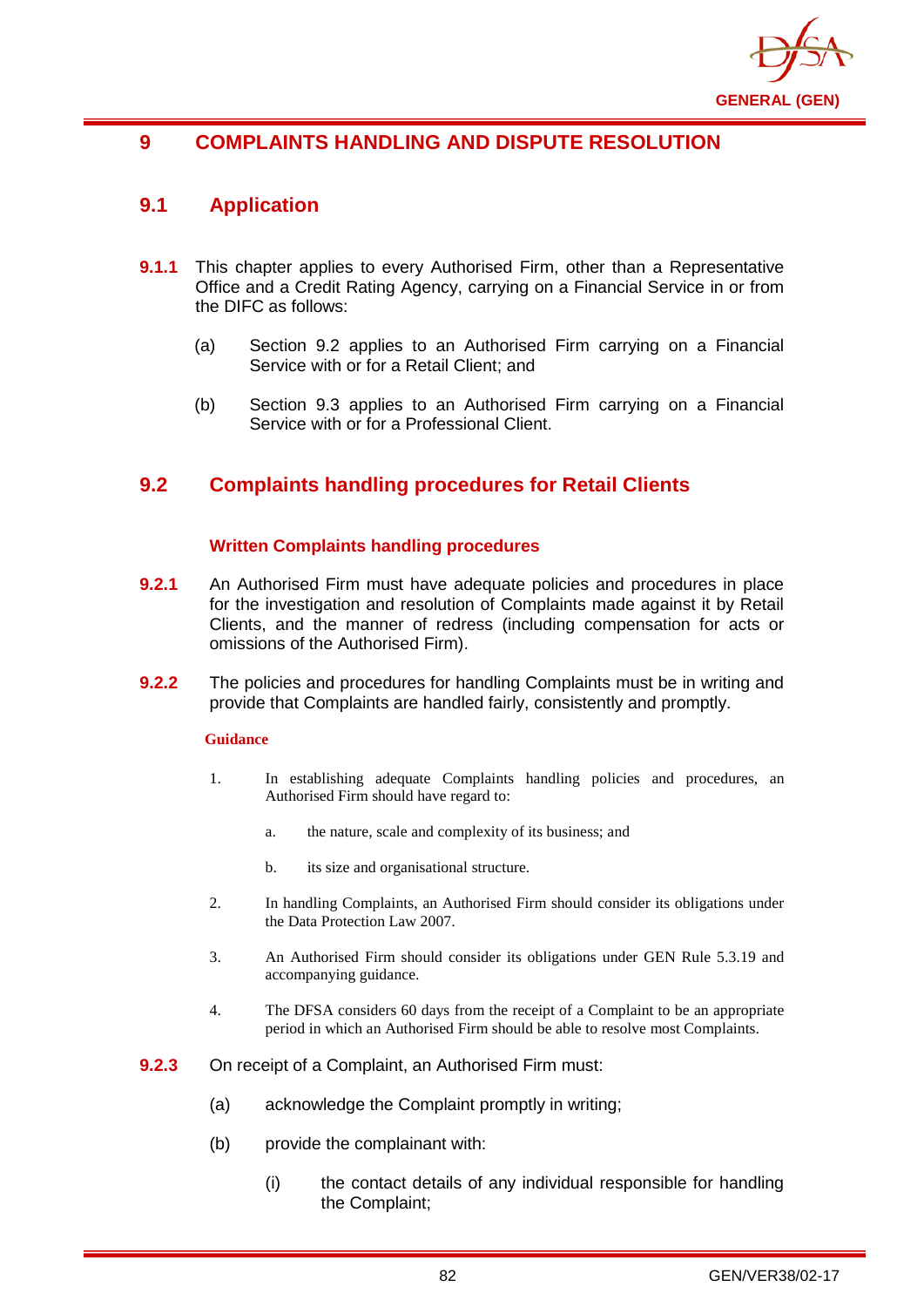

- (ii) key particulars of the Authorised Firm's Complaints handling procedures; and
- (iii) a statement that a copy of the procedures is available free of charge upon request in accordance with GEN Rule 9.2.11; and
- (c) consider the subject matter of the Complaint.
- **9.2.4** Where appropriate, an Authorised Firm must update the complainant on the progress of the handling of the Complaint.

- 1. The DFSA considers 7 days to be an adequate period in which an Authorised Firm should be able to acknowledge most Complaints.
- 2. The DFSA expects an update to be provided to the complainant in circumstances where the resolution of the Complaint is taking longer than 30 days.

### **Resolution of Complaints**

- **9.2.5** Upon conclusion of an investigation of a Complaint, an Authorised Firm must promptly:
	- (a) advise the complainant in writing of the resolution of the Complaint;
	- (b) provide the complainant with clear terms of redress, if applicable; and
	- (c) comply with the terms of redress if accepted by the complainant.
- **9.2.6** If the complainant is not satisfied with the terms of redress offered by the Authorised Firm, the Authorised Firm must inform the complainant of other avenues, if any, for resolution of the Complaint and provide him with the appropriate contact details upon request.

#### **Guidance**

Other avenues for resolution of a Complaint may include an external dispute resolution scheme, arbitration or the DIFC Court.

#### **Employees handling Complaints**

- **9.2.7** Where appropriate, taking into account the nature, scale and complexity of an Authorised Firm's business, an Authorised Firm must ensure that any individual handling the Complaint is not or was not involved in the conduct of the Financial Service about which the Complaint has been made, and is able to handle the Complaint in a fair and impartial manner.
- **9.2.8** An Authorised Firm must ensure that any individual responsible for handling the Complaint has sufficient authority to resolve the Complaint or has access to individuals with the necessary authority.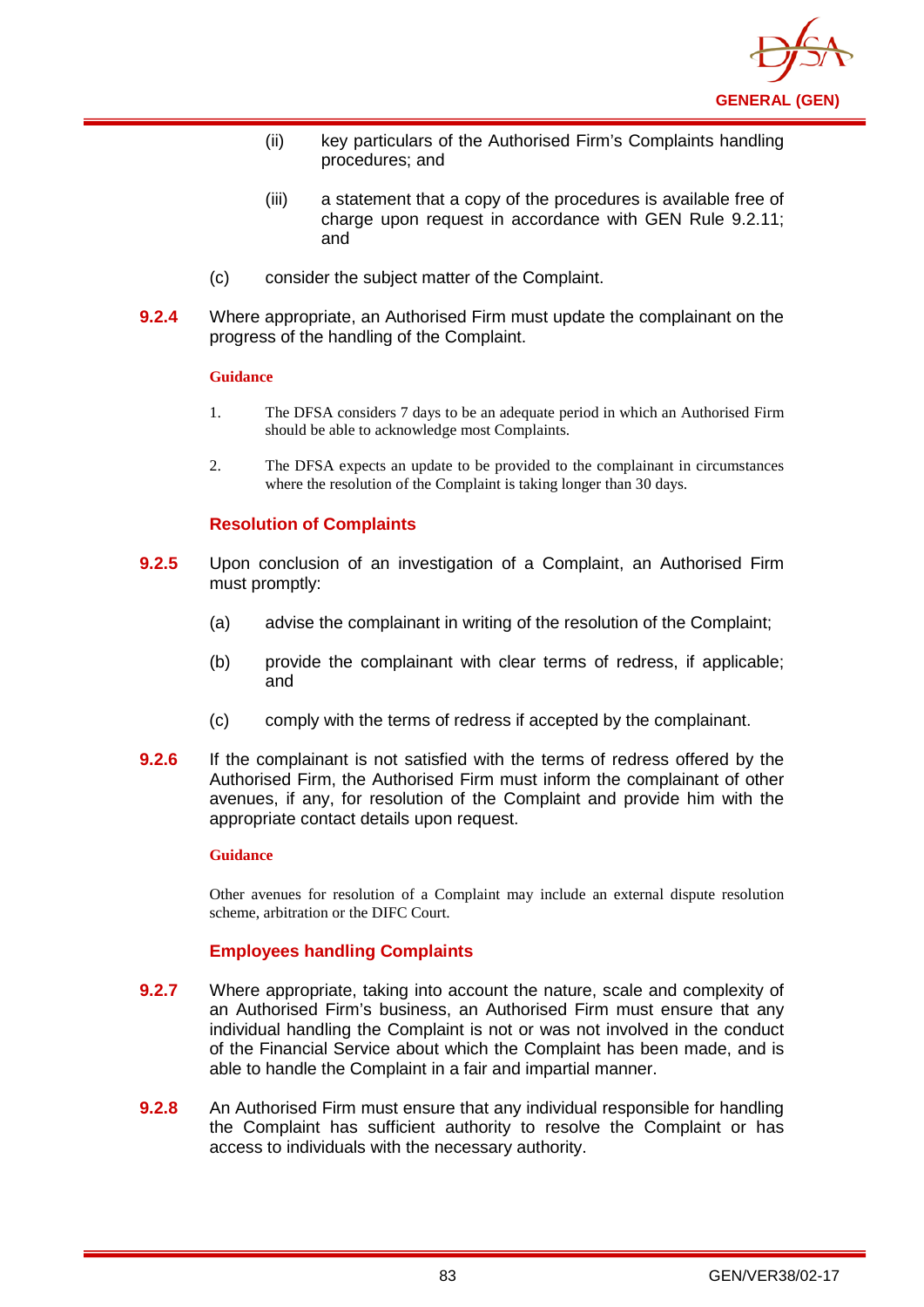

### **Complaints involving other Authorised Firms or Regulated Financial Institutions**

- **9.2.9** If an Authorised Firm considers that another Authorised Firm or a Regulated Financial Institution is entirely or partly responsible for the subject matter of a Complaint**,** it may refer the Complaint, or the relevant part of it, to the other Authorised Firm or Regulated Financial Institution in accordance with Rule 9.2.10.
- **9.2.10** To refer a Complaint, an Authorised Firm must:
	- (a) inform the complainant promptly and in writing that it would like to refer the Complaint, either entirely or in part, to another Authorised Firm or Regulated Financial Institution, and obtain the written consent of the complainant to do so;
	- (b) if the complainant consents to the referral of the Complaint, refer the Complaint to the other Authorised Firm or Regulated Financial Institution promptly and in writing;
	- (c) inform the complainant promptly and in writing that the Complaint has been referred and include adequate contact details of any individual at the other Authorised Firm or Regulated Financial Institution responsible for handling the Complaint; and
	- (d) continue to deal with any part of the Complaint not referred to the other Authorised Firm or Regulated Financial Institution, in accordance with this chapter.

#### **Guidance**

The referral of a Complaint may involve the transfer of Personal Data, as defined under the Data Protection Law 2007, DIFC Law No 1 of 2007. In this respect, an Authorised Firm should consider its obligations under the Data Protection Law 2007.

#### **Retail Client awareness**

**9.2.11** An Authorised Firm must ensure that a copy of its Complaints handling procedures is available free of charge to any Retail Client upon request.

## **Retention of records**

- **9.2.12** An Authorised Firm must maintain a record of all Complaints made against it for a minimum period of six years from the date of receipt of a Complaint.
- **9.2.13** This record must contain the name of the complainant, the substance of the Complaint, a record of the Authorised Firm's response, and any other relevant correspondence or records, and the action taken by the Authorised Firm to resolve each Complaint.

#### **Systems and controls**

**9.2.14** In accordance with GEN Rules 5.3.4 and 5.3.5, an Authorised Firm must put in place adequate systems and controls in order for it to identify and remedy any recurring or systemic problems identified from Complaints.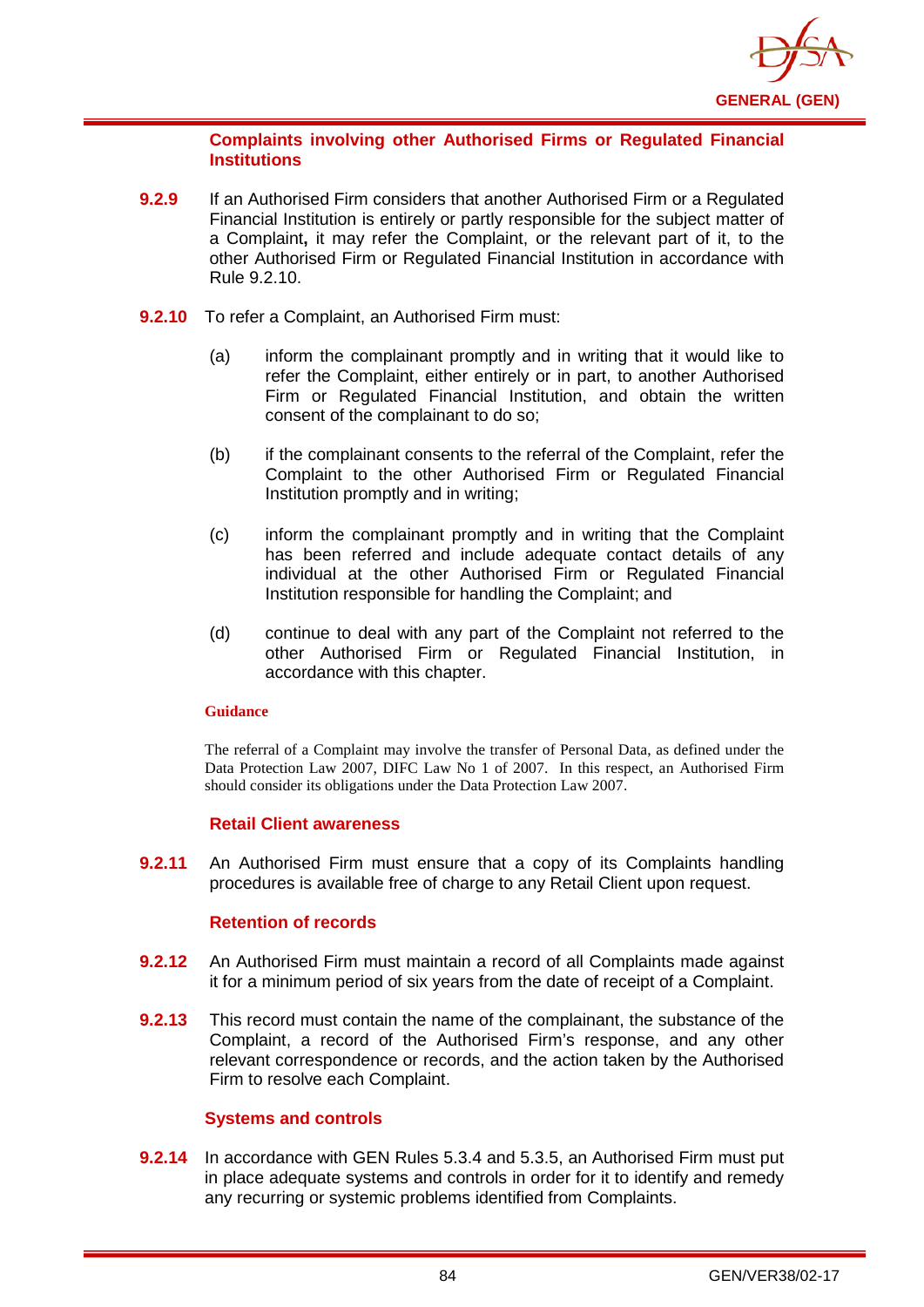

An Authorised Firm should consider whether it is required to notify the DFSA, pursuant to Rule 11.10.7, of any recurring or systemic problems identified from Complaints.

#### **Outsourcing**

#### **Guidance**

An Authorised Firm may outsource the administration of its Complaints handling procedures in accordance with GEN Rule 5.3.21.

## **9.3 Complaints recording procedures for Professional Clients**

- **9.3.1** An Authorised Firm must have adequate policies and procedures in place for the recording of Complaints made against it by Professional Clients.
- **9.3.2** An Authorised Firm must maintain a record of any Complaint made against it for a minimum period of six years from the date of receipt of the Complaint.

#### **Guidance**

Depending on the nature, scale and complexity of its business, it may be appropriate for an Authorised Firm to have in place a suitable Complaints handling procedure for Professional Clients in order to ensure that such Complaints are properly handled and remedial action is taken promptly. Such Complaints handling procedures would be expected to include provisions about the independence of staff investigating the Complaint and bringing the matter to the attention of senior management.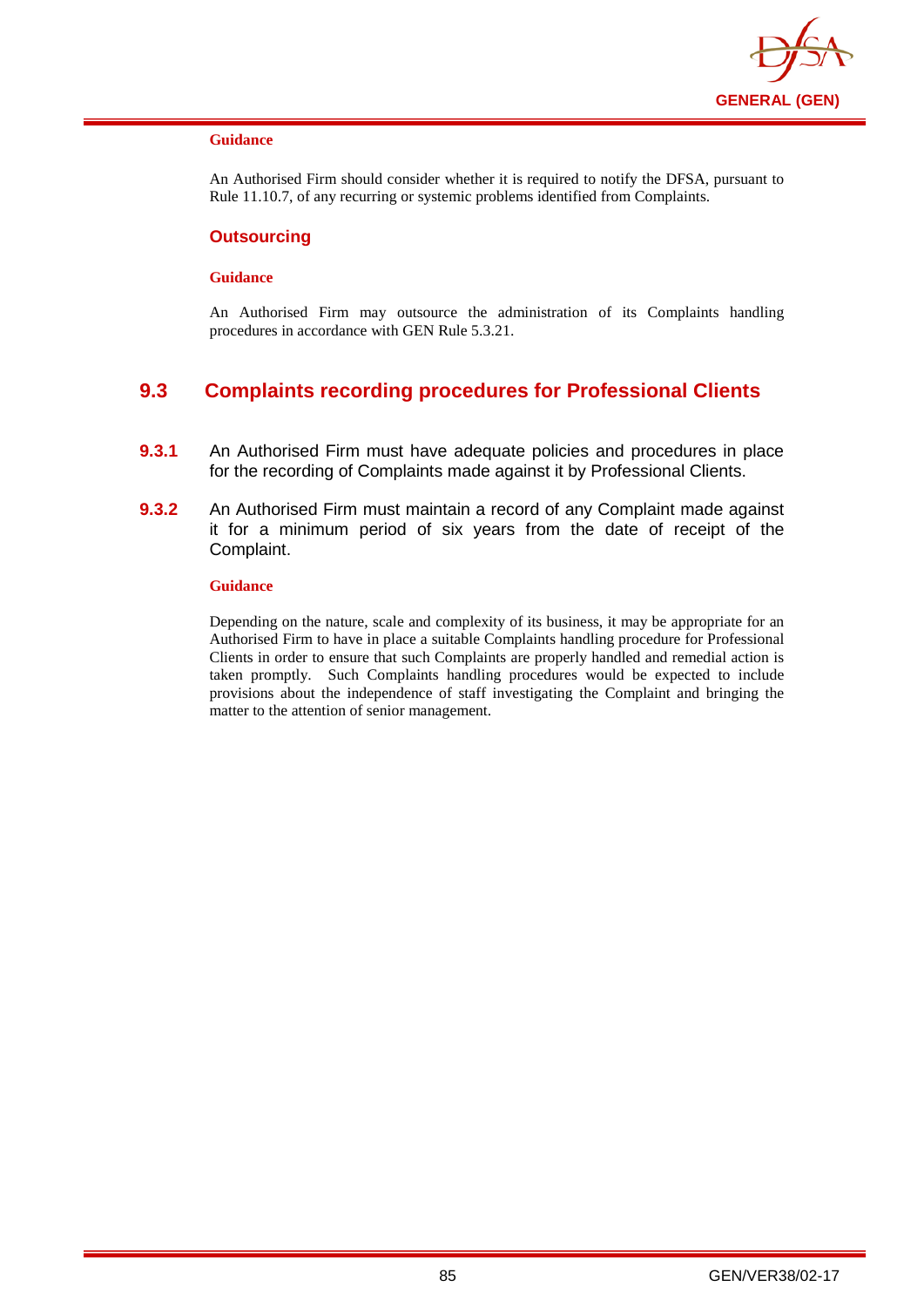

# **10 TRANSITIONAL RULES**

## **10.1 Endorsements to hold client assets and insurance monies**

### **Interpretation**

**10.1.1** In this section:

"commencement date" means the day on which Rule-Making Instrument No 166 of 2016 comes into force;

"endorsement" means an endorsement under:

- (a) Rule 2.2.10A permitting an Authorised Firm to hold or control Client Assets; or
- (b) Rule 2.2.10B permitting an Authorised Firm to hold Insurance Monies;

"transitional period" means the period starting on the commencement date and ending six months after that day.

### **Endorsement not required during transitional period**

**10.1.2** An Authorised Firm is not required to hold an endorsement before the end of the transitional period.

## **Grant of endorsement for Firms that already hold or control Client Assets**

- **10.1.3** (1) This Rule applies to an Authorised Firm that has, in the 12 months before the commencement date, submitted to the DFSA under Rule8.6.2:
	- (a) an Auditor's Report referred to in Rule 8.6.1(c) (a Client Money Auditor's Report); or
	- (b) an Auditor's Report referred to in Rule 8.6.1(e) (a Safe Custody Auditor's Report).
	- (2) An Authorised Firm to which this Rule applies may, within the transitional period, send a written notification to the DFSA confirming that it:
		- (a) wishes to obtain an endorsement to hold or control Client Assets;
		- (b) has submitted to the DFSA an Auditor's Report referred to in (1) in the 12 months before the commencement date; and
		- (c) has in place adequate systems and controls to meet the applicable requirements in COB sections 6.11 to 6.14.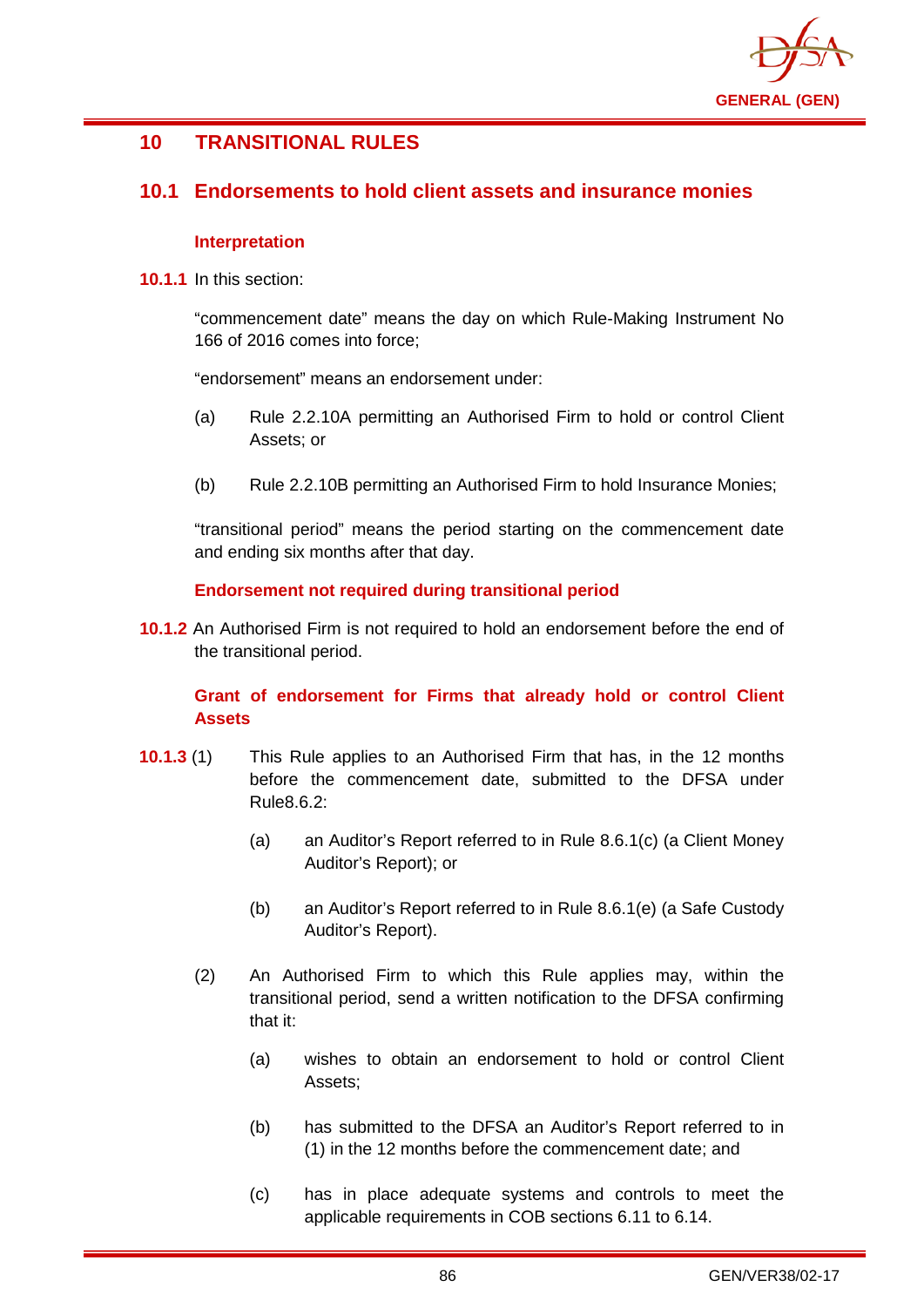

- (3) The DFSA may require the notification in (2) to be in such form and verified in such manner as it thinks fit.
- (4) If an Authorised Firm provides a duly completed notification to the DFSA in accordance with (2) and (3) within the transitional period:
	- (a) the DFSA must grant it an endorsement to hold or control Client Assets; and
	- (b) it is not required to apply for an endorsement under Rule 7.3.3 or pay the fee prescribed in FER 2.2.6 for such an application.

**Grant of endorsement for Firms that already hold Insurance Monies**

- **10.1.4** (1) This Rule applies to an Authorised Firm that has, in the 12 months before the commencement date, submitted to the DFSA under Rule 8.6.2 an Auditor's Report referred to in Rule 8.6.1(d) (an Insurance Monies Auditor's Report).
	- (2) An Authorised Firm to which this Rule applies may, within the transitional period, send a written notification to the DFSA confirming that it:
		- (a) wishes to obtain an endorsement to hold Insurance Monies;
		- (b) has submitted to the DFSA an Auditor's Report referred to in (1) in the 12 months before the commencement date; and
		- (c) has in place adequate systems and controls to meet the applicable requirements in COB section 7.12.
	- (3) The DFSA may require the notification in (2) to be in such form and verified in such manner as it thinks fit.
	- (4) If an Authorised Firm provides a duly completed notification to the DFSA in accordance with (2) and (3) within the transitional period:
		- (a) the DFSA must grant it an endorsement to hold Insurance Monies; and
		- (b) it is not required to apply for an endorsement under Rule 7.3.4 or pay the fee prescribed in FER 2.2.6 for such an application.

## **DFSA's powers not affected**

**10.1.5** The grant of an endorsement under this section is without prejudice to the DFSA's ability to impose conditions or restrictions on the endorsement when it is granted or after it has been granted, or to suspend or withdraw the endorsement after it has been granted.

# **10.2 Safe Custody Auditor's Report**

**Report not required for firms arranging custody**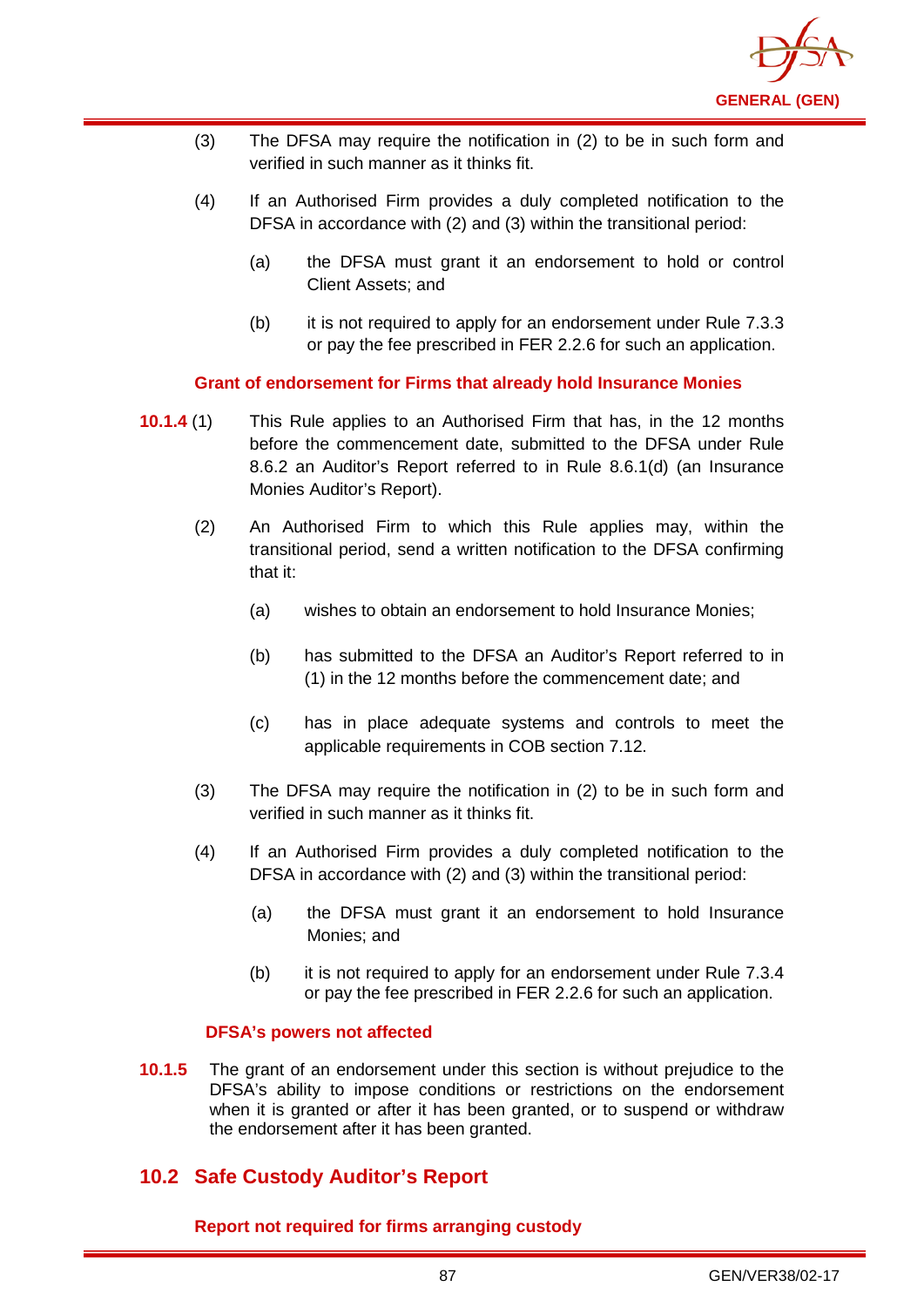

**10.2.1** An Authorised Firm which has an authorisation for Arranging Custody is not required, in relation to carrying on that Financial Service, to submit a Safe Custody Auditor's Report under Rule 8.6.1(e) in respect of its financial years ending in 2016 or 2017, or any part of those financial years.

# **10.3 Re-classification of certain Financial Services**

## **Interpretation**

**10.3.1** In this section:

"authorisation" means authorisation to carry on a Financial Service under a Licence;

"commencement date" means the day on which Rule-Making Instrument No 184 of 2016 comes into force; and

"re-classification" means the re-classification of a Financial Service under Rules 10.3.2 to 10.3.7.

## **Arranging Credit or Deals in Investments**

- **10.3.2** An Authorised Firm which, immediately before the commencement date, had an authorisation for 'Arranging Credit or Deals in Investments' in respect of both credit and Investments is, on the commencement date, taken to have the following authorisations:
	- (a) 'Arranging Credit and Advising on Credit' so far as that authorisation relates to Arranging Credit; and
	- (b) 'Arranging Deals in Investments', but only with respect to the Investments specified on its Licence immediately before the commencement date.
- **10.3.3** An Authorised Firm which, immediately before the commencement date, had an authorisation for 'Arranging Credit or Deals in Investments' only in respect of credit (and not Investments) is, on the commencement date, taken to have an authorisation for 'Arranging Credit and Advising on Credit' so far as that authorisation relates to Arranging Credit.
- **10.3.4** An Authorised Firm which, immediately before the commencement date, had an authorisation for 'Arranging Credit or Deals in Investments' in respect of Investments (and not credit), is, on the commencement date, taken to have an authorisation for 'Arranging Deals in Investments', but only with respect to the Investments specified on its Licence immediately before the commencement date.

## **Advising on Financial Products or Credit**

**10.3.5** An Authorised Firm which, immediately before the commencement date, had an authorisation for 'Advising on Financial Products or Credit' in respect of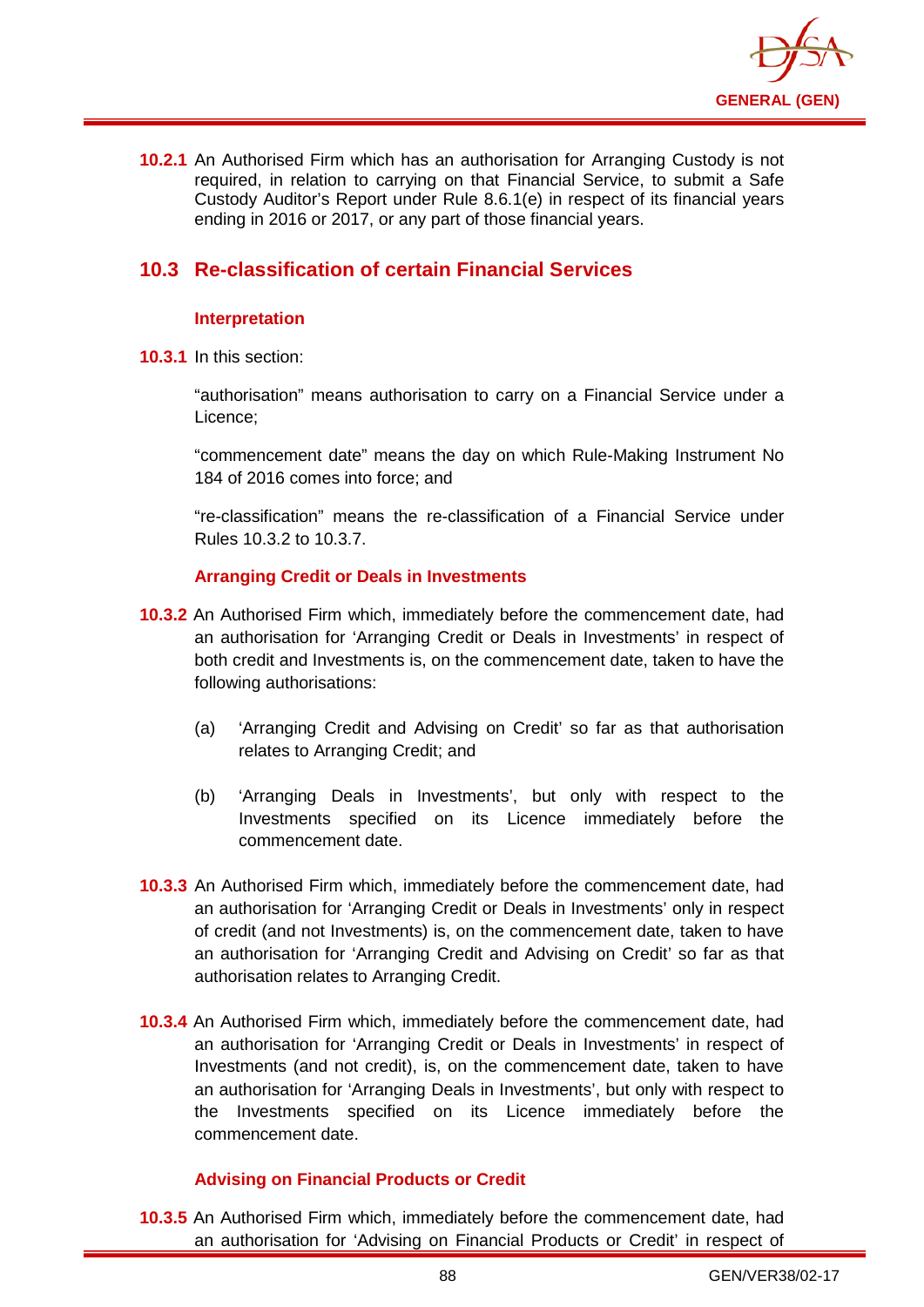

Financial Products and credit is, on the commencement date, taken to have the following authorisations:

- (a) 'Arranging Credit and Advising on Credit' so far as that authorisation relates to Advising on Credit; and
- (b) 'Advising on Financial Products', but only with respect to Financial Products specified on its Licence immediately before the commencement date.
- **10.3.6** An Authorised Firm which, immediately before the commencement date, had an authorisation for 'Advising on Financial Products or Credit' only in respect of credit (and not Financial Products) is, on the commencement date, taken to have an authorisation for 'Arranging Credit and Advising on Credit' so far as that authorisation relates to Advising on Credit.
- **10.3.7** An Authorised Firm which, immediately before the commencement date, had an authorisation for 'Advising on Financial Products or Credit' only in respect of Financial Products (and not credit) is, on the commencement date, taken to have an authorisation for 'Advising on Financial Products', but only with respect to the Financial Products specified on its Licence immediately before the commencement date.

## **Public Register to be updated**

**10.3.8** The DFSA will amend the Public Register as soon as practicable after the commencement date to reflect the re-classifications under this section.

## **Certain things not affected**

- **10.3.9** For the avoidance of doubt, re-classification under this section does not affect:
	- (a) any condition or restriction imposed on a Licence before the commencement date;
	- (b) the DFSA's ability to impose any condition or restriction on a Licence, or to withdraw or suspend an authorisation, after the commencement date;
	- (c) the classification of a Client, any Client Agreement entered into with a Client, or any procedure adopted or action taken by an Authorised Firm before the commencement date, in respect of a Financial Service provided to a Client; or
	- (d) any other right, remedy, privilege, obligation or liability arising in relation to the conduct of a Financial Service by an Authorised Firm before the commencement date.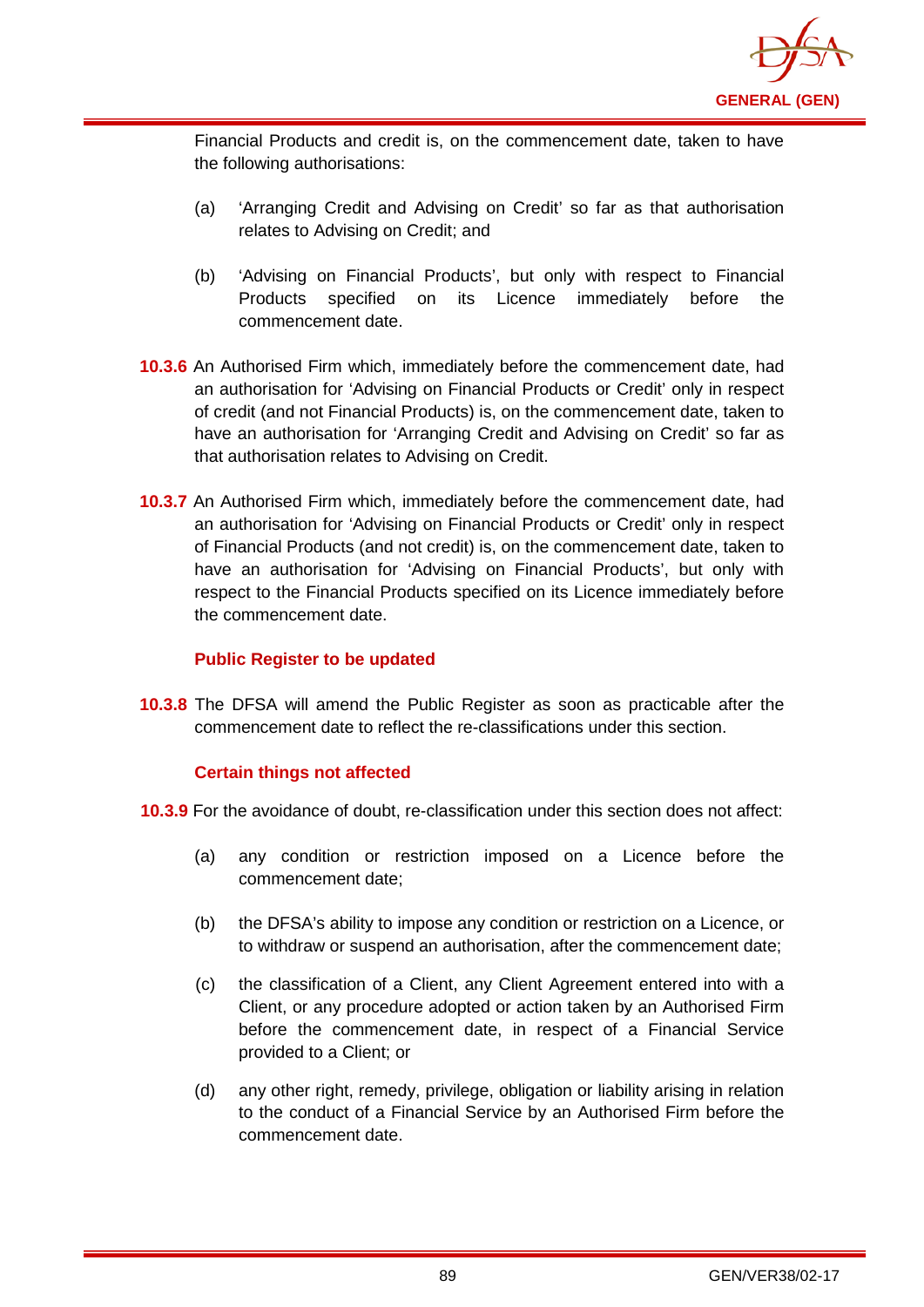

# **Disclosure not required for Long-Term Insurance**

**10.3.10** An Authorised Firm is not required to comply with COB Rule 6.15.1 (relating to disclosure of certain information) in respect of any advice on Long-Term Insurance it provided, or any Long-Term Insurance it arranged, before the commencement date.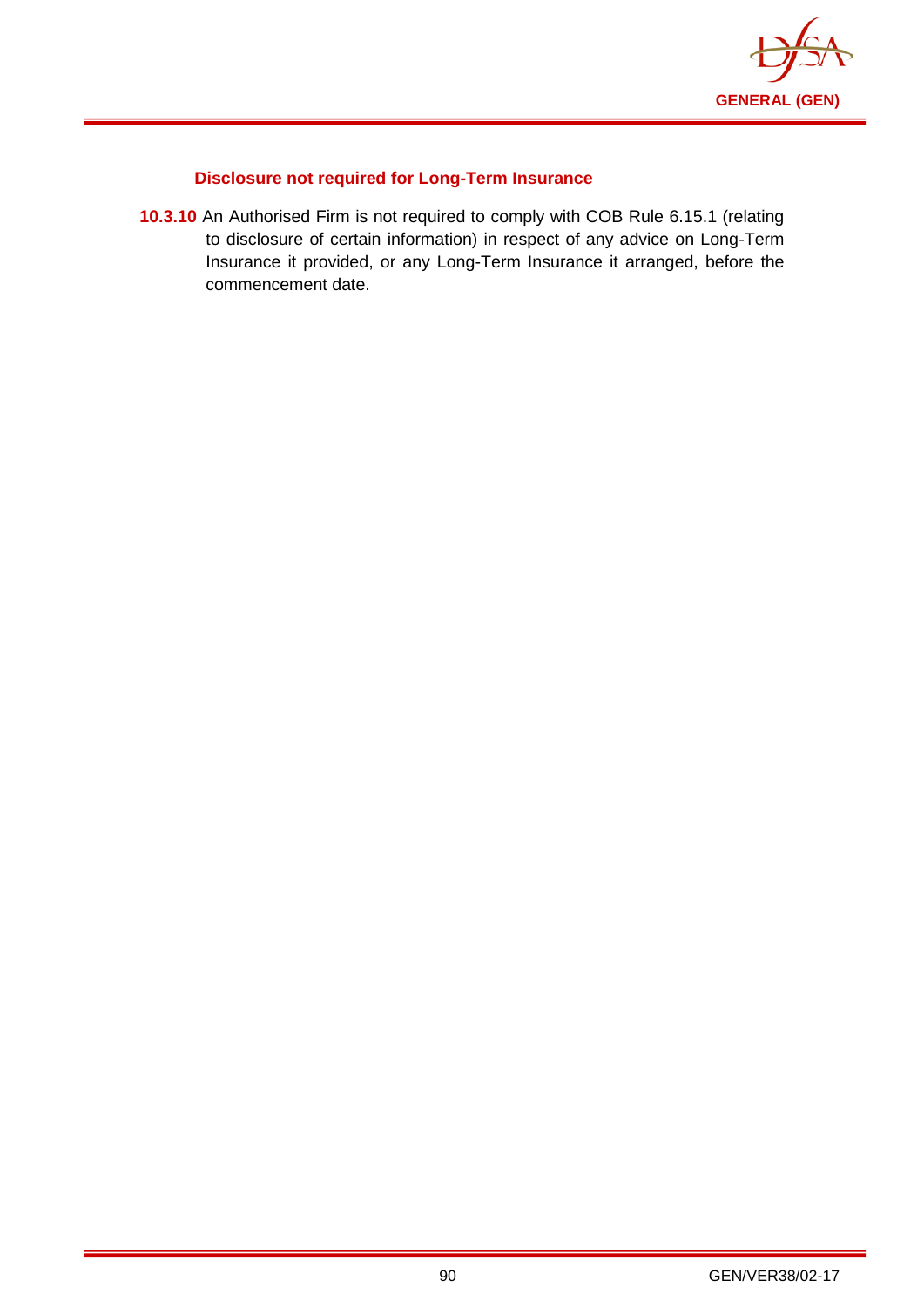

# **11 SUPERVISION**

## **Introduction**

#### **Guidance**

- 1. This chapter outlines DFSA's supervisory requirements for an Authorised Person.
- 2. This chapter should be read in conjunction with the RPP Sourcebook which sets out DFSA's general regulatory policy and processes.

# **11.1 Information gathering and DFSA access to information**

- **11.1.1** This section applies to an Authorised Person other than a Representative Office with respect to the carrying on of all of its activities.
- **11.1.2** An Authorised Person must where reasonable:
	- (a) give or procure the giving of specified information, documents, files, tapes, computer data or other material in the Authorised Person's possession or control to the DFSA;
	- (b) make its Employees readily available for meetings with the DFSA;
	- (c) give the DFSA access to any information, documents, records, files, tapes, computer data or systems, which are within the Authorised Person's possession or control and provide any facilities to the DFSA;
	- (d) permit the DFSA to copy documents or other material on the premises of the Authorised Person at the Authorised Person's expense;
	- (e) provide any copies as requested by the DFSA; and
	- (f) answer truthfully, fully and promptly, all questions which are put to it by the DFSA.
- **11.1.3** An Authorised Person must take reasonable steps to ensure that its Employees act in the manner set out in this chapter.
- **11.1.4** An Authorised Person must take reasonable steps to ascertain if there is any secrecy or data protection legislation that would restrict access by the Authorised Person or the DFSA to any data required to be recorded under the DFSA's Rules. Where such legislation exists, the Authorised Person must keep copies of relevant documents or material in a jurisdiction which does allow access in accordance with legislation applicable in the DIFC.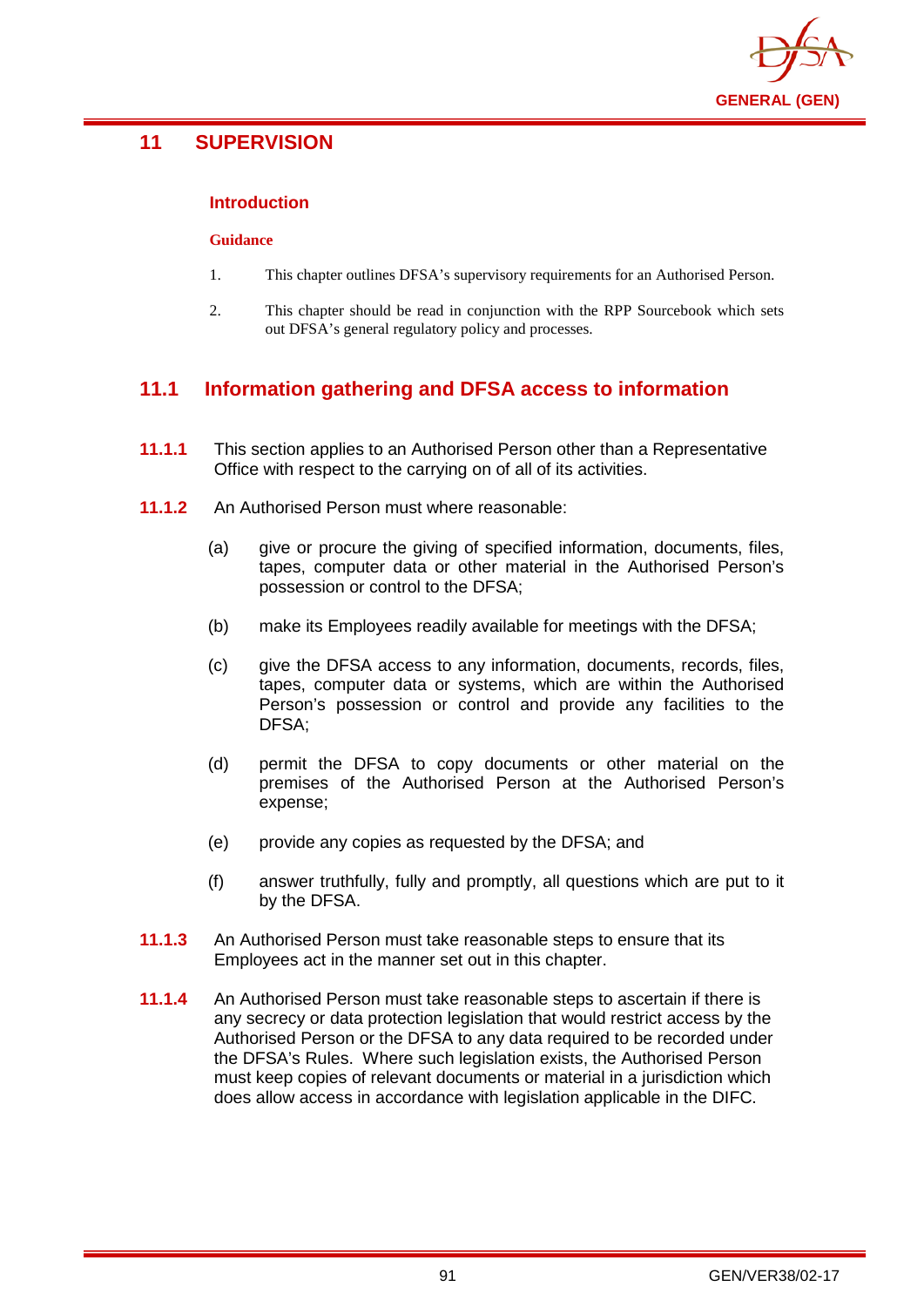

### **Lead regulation**

- **11.1.5** (1) If requested by the DFSA, an Authorised Person must provide the DFSA with information that the Authorised Person or its auditor has provided to a Financial Services Regulator.
	- (2) If requested by the DFSA, an Authorised Person must take reasonable steps to provide the DFSA with information that other members of the Authorised Person's Group have provided to a Financial Services Regulator.

## **11.2 Waivers**

- **11.2.1** This section applies to every Authorised Person.
- **11.2.2** Throughout the Rulebook reference to the written notice under Article 25 will be referred to as a 'waiver'.
- **11.2.3** If an Authorised Person wishes to apply for a waiver, it must apply in writing to the DFSA using the appropriate form in AFN.

#### **Guidance**

Waiver application forms are contained in AFN and the RPP Sourcebook sets out the DFSA's approach to considering a waiver.

- **11.2.4** The application must contain:
	- (a) the name and Licence number of the Authorised Person;
	- (b) the Rule to which the application relates;
	- (c) a clear explanation of the waiver that is being applied for and the reason why the Authorised Person is requesting the waiver;
	- (d) details of any other requirements; for example, if there is a specific period for which the waiver is required;
	- (e) the reason, if any, why the waiver should not be published or why it should be published without disclosing the identity of the Authorised Person; and
	- (f) all relevant facts to support the application.
- **11.2.5** An Authorised Person must immediately notify the DFSA if it becomes aware of any material change in circumstances which may affect the application for a waiver.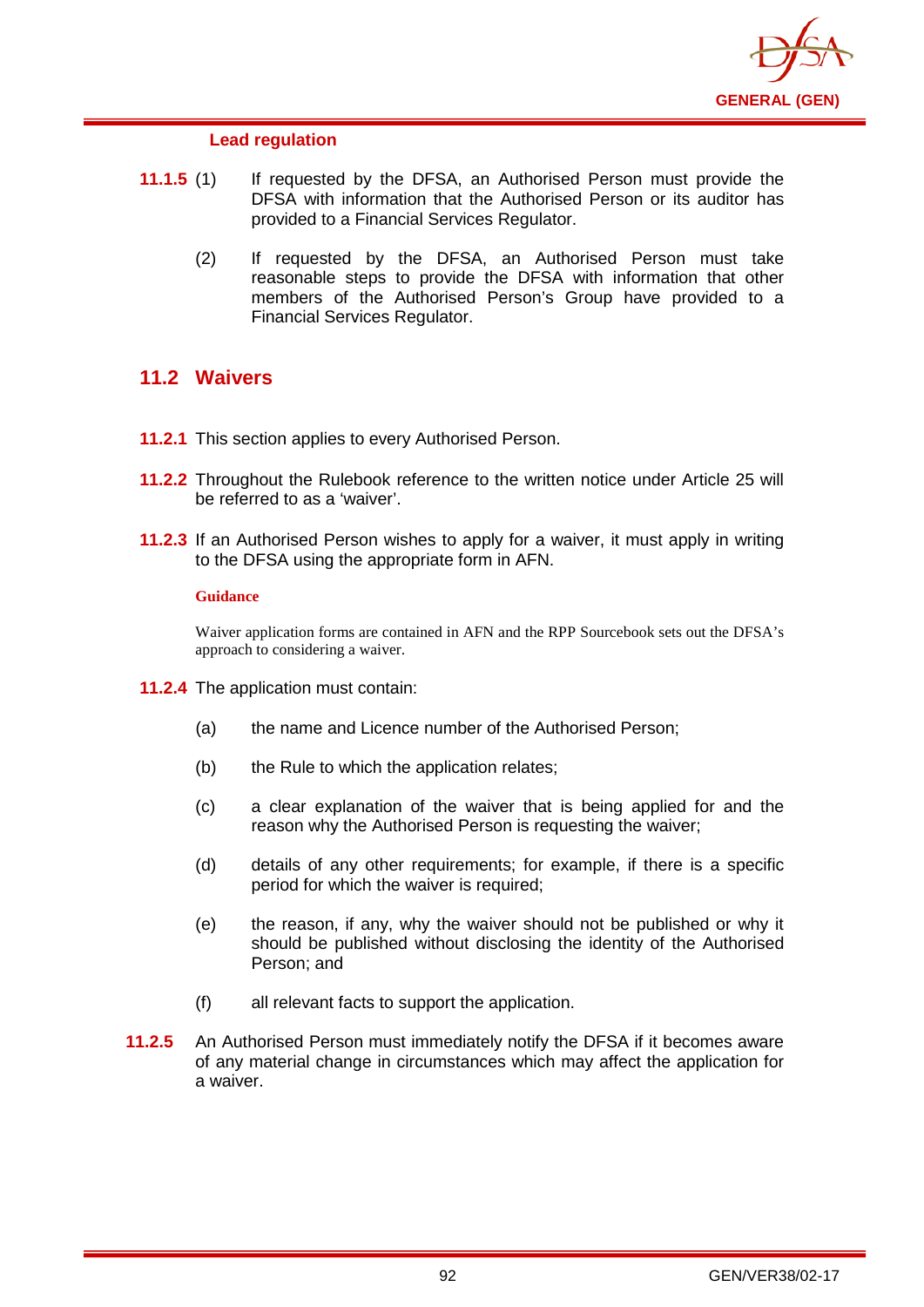

### **Continuing relevance of waivers**

**11.2.6** An Authorised Person must immediately notify the DFSA if it becomes aware of any material change in circumstances which could affect the continuing relevance of a waiver.

## **11.3 Application to change the scope of a Licence**

- **11.3.1** This section applies to an Authorised Firm applying to change the scope of its Licence or, where a condition or restriction has previously been imposed, to have the condition or restriction varied or withdrawn.
- **11.3.2** The provisions relating to permitted legal forms, fitness and propriety, adequate resources, compliance arrangements, enquiries and the provision of additional information set out in section 7.2 also apply to an Authorised Firm making an application under this chapter, and are to be construed accordingly.
- **11.3.3** An Authorised Firm applying to change the scope of its Licence, or to have a condition or restriction varied or withdrawn, must provide the DFSA, with written details of the proposed changes.

## **11.4 Withdrawal of a Licence at an Authorised Firm's request**

- **11.4.1** An Authorised Firm other than a Representative Office seeking to have its Licence withdrawn must submit a request in writing stating:
	- (a) the reasons for the request;
	- (b) that it has ceased or will cease to carry on Financial Services in or from the DIFC;
	- (c) the date on which it ceased or will cease to carry on Financial Services in or from the DIFC;
	- (d) that it has discharged, or will discharge, all obligations owed to its customers in respect of whom the Authorised Firm has carried on, or will cease to carry on, Financial Services in or from the DIFC; and
	- (e) if it is providing Trust Services, that it has made appropriate arrangements for the transfer of business to a new Trust Service Provider and the appointment, where necessary, of new trustees.

#### **Guidance**

When considering a withdrawal of a Licence, the DFSA takes into account a number of matters including those outlined in the RPP Sourcebook.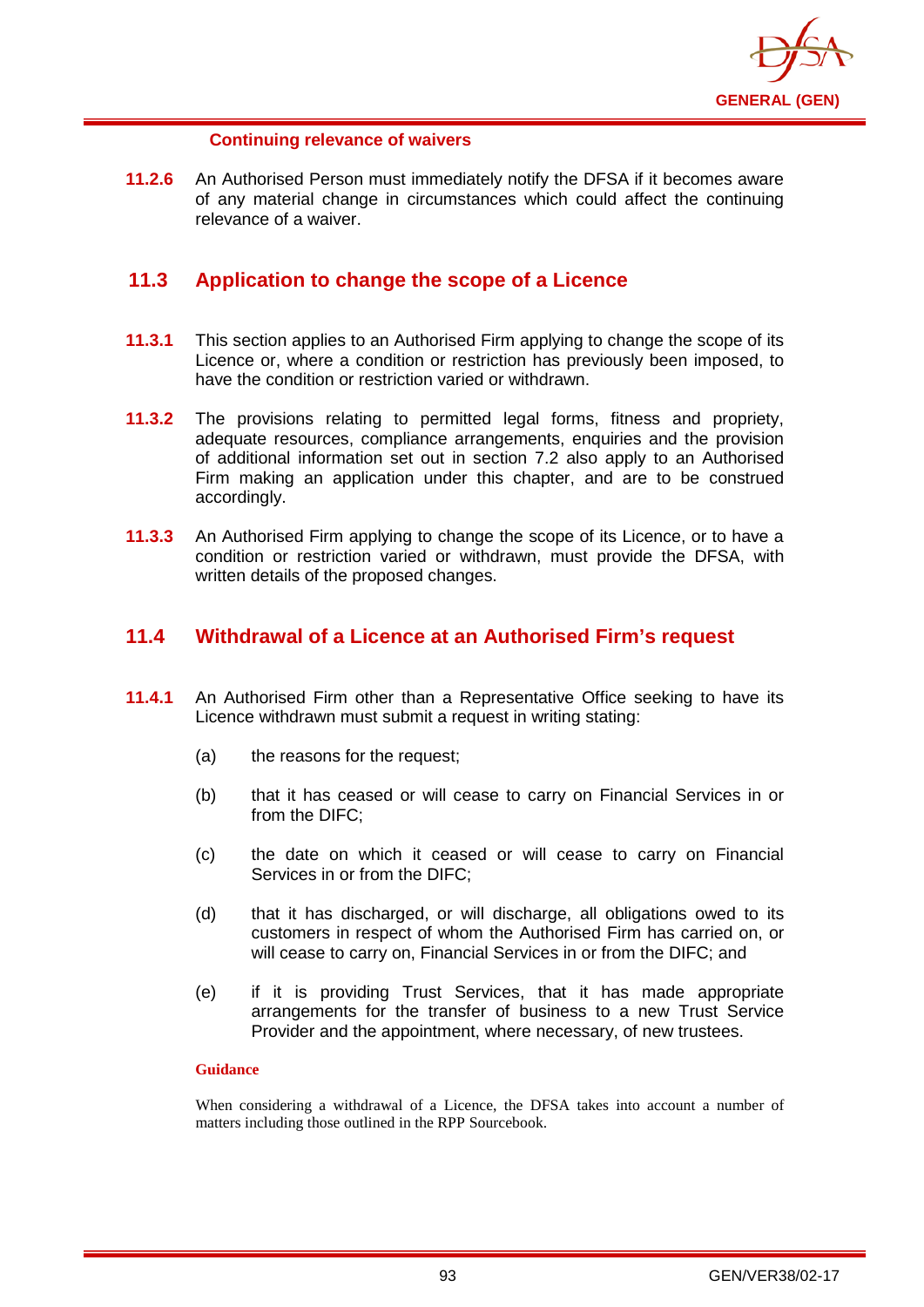

# **11.5 Changes to an authorised individual status**

#### **Guidance**

This section addresses applications or requests regarding Authorised Individuals with respect to Article 53(3), 56(3), 58(2) and 58(3).

- **11.5.1** An application to extend the scope of an Authorised Individual status to other Licensed Functions may be made by the Authorised Individual and Authorised Firm by the completion and submission of the appropriate form in AFN.
- **11.5.2** An Authorised Firm or Authorised Individual requesting:
	- (a) the imposition, variation or withdrawal of a condition or restriction;
	- (b) withdrawal of Authorised Individual status; or
	- (c) withdrawal of authorisation in relation to one or more Licensed Functions;

must, subject to Rule 11.5.3, for (a) submit such request in writing to the DFSA, and for (b) and (c) submit a request by completing the appropriate form in AFN.

**11.5.3** A request for the variation or withdrawal of a condition or restriction may only be made after the expiry of any period within which a reference to the FMT relating to the relevant condition or restriction may commence under Article 29.

#### **Guidance**

In considering the suitability of such an application or request the DFSA may take into account any matter referred to in RPP with respect to fitness and propriety for Authorised Individuals.

## **11.6 Temporary cover**

- **11.6.1** (1) An Authorised Firm may, subject to (2), appoint an individual, who is not an Authorised Individual, to carry out the functions of an Authorised Individual where the following conditions are met:
	- (a) the absence of the Authorised Individual is temporary or reasonably unforeseen;
	- (b) the functions are carried out for 12 weeks maximum in any consecutive 12 months; and
	- (c) the Authorised Firm has assessed that the individual has the relevant skills and experience to carry out these functions.
	- (2) An Authorised Firm may not appoint under (1) an individual to carry out the Licensed Functions of a Licensed Director or Licensed Partner.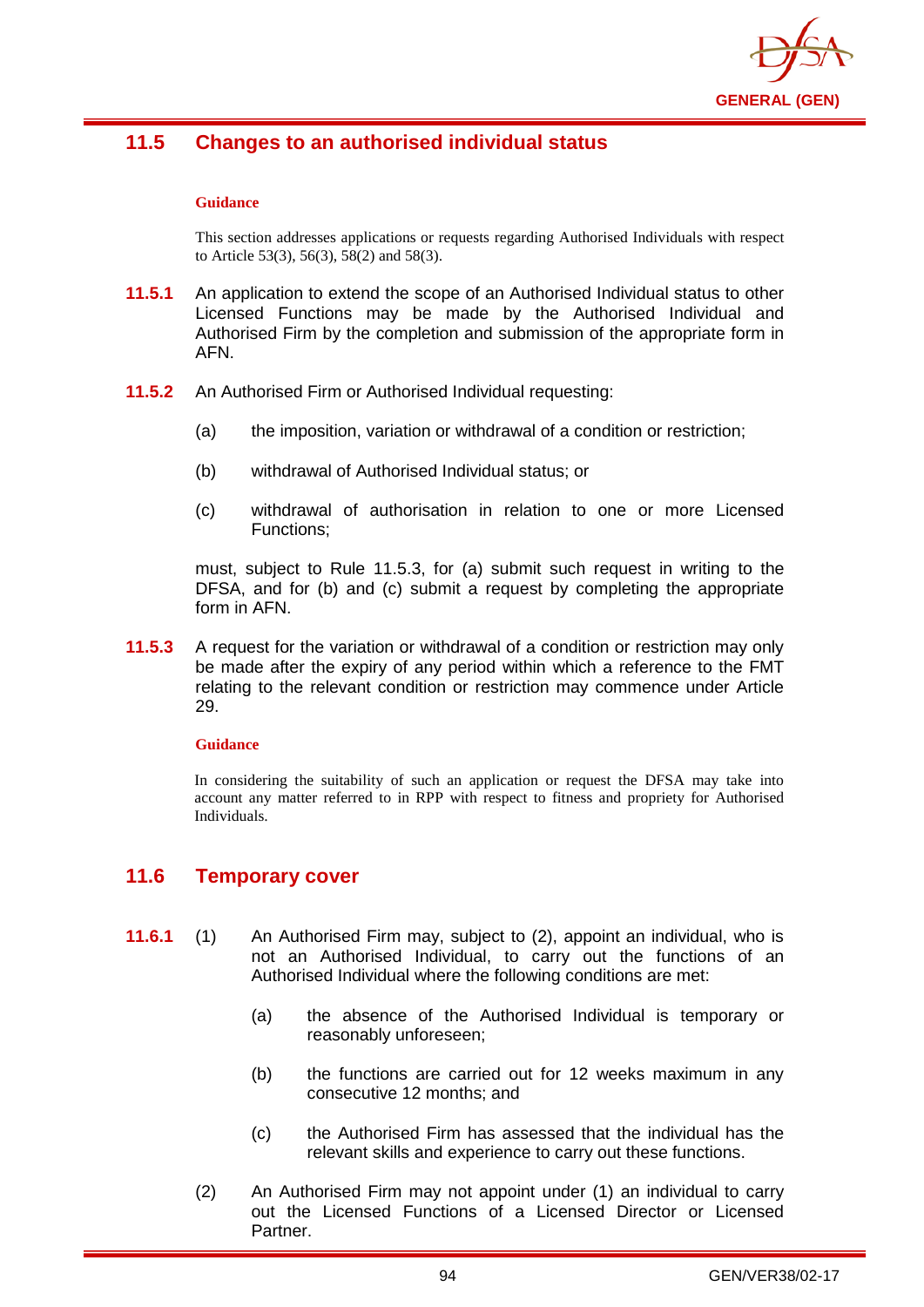

- (3) The Authorised Firm must take reasonable steps to ensure that the individual complies with all the Rules applicable to Authorised Individuals.
- (4) Where an individual is appointed under this Rule, the Authorised Firm must notify the DFSA in writing of the name and contact details of the individual appointed.
- **11.6.2** Where an individual is appointed under this section, the DFSA may exercise any powers it would otherwise be entitled to exercise as if the individual held Authorised Individual status.

# **11.7 Dismissal or resignation of an Authorised Individual**

- **11.7.1** An Authorised Firm must request the withdrawal of an Authorised Individual status within seven days of the Authorised Individual ceasing to be employed by the Authorised Firm to perform a Licensed Function.
- **11.7.2** In requesting the withdrawal of an Authorised Individual status, the Authorised Firm must submit the appropriate form in AFN, including details of any circumstances where the Authorised Firm may consider that the individual is no longer fit and proper.
- **11.7.3** If an Authorised Individual is dismissed or requested to resign, a statement of the reason, or reasons, for the dismissal or resignation must be given to the DFSA by the Authorised Firm.
- **11.7.4** If the Authorised Individual was acting as a trustee, the Trust Service Provider must confirm to the DFSA in writing that a new trustee has been appointed in place of the trustee in question.

# **11.8 Changes relating to control**

- **11.8.1** (1) This section applies, subject to (2) and (3), to:
	- (a) an Authorised Firm; or
	- (b) a Person who is, or is proposing to become, a Controller specified in Rule 11.8.3.
	- (2) This chapter does not apply to a Representative Office or a Person who is a Controller of such a firm.
	- (3) A Credit Rating Agency must comply with the requirements in this section as if it were a non-DIFC established company.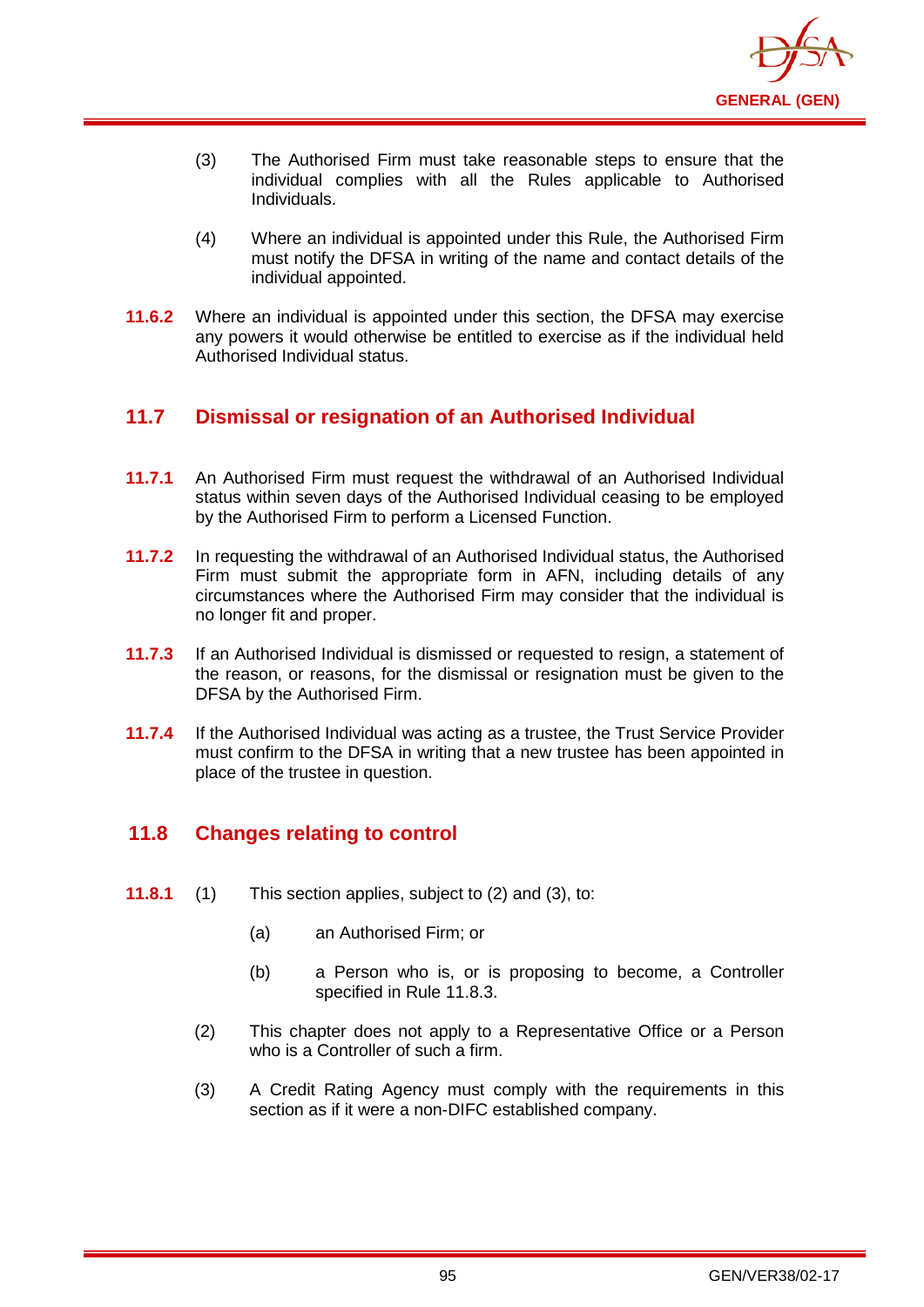

The requirements in respect of notification of changes relating to control of Branches (i.e. Non-DIFC established companies) are set out in Rule 11.8.10. Although some Credit Rating Agencies may be companies established in the DIFC, such companies will only be subject to the notification requirements relating to their Controllers. Accordingly, regardless of whether a Credit Rating Agency is a company established in the DIFC or a Branch operation, it is subject to the notification requirements only and not to the requirement for prior approval by the DFSA of changes relating to its Controllers.

#### **Definition of a Controller**

- **11.8.2** (1) A Controller is a Person who, either alone or with any Associate:
	- (a) holds 10% or more of the shares in either the Authorised Firm or a Holding Company of that firm;
	- (b) is entitled to exercise, or controls the exercise of, 10% or more of the voting rights in either the Authorised Firm or a Holding Company of that firm; or
	- (c) is able to exercise significant influence over the management of the Authorised Firm as a result of holding shares or being able to exercise voting rights in the Authorised Firm or a Holding Company of that firm or having a current exercisable right to acquire such shares or voting rights.
	- (2) A reference in this chapter to the term:
		- (a) "share" means:
			- (i) in the case of an Authorised Firm, or a Holding Company of an Authorised Firm, which has a share capital, its allotted shares;
			- (ii) in the case of an Authorised Firm, or a Holding Company of an Authorised Firm, with capital but no share capital, rights to a share in its capital; and
			- (iii) in the case of an Authorised Firm, or a Holding Company of an Authorised Firm, without capital, any interest conferring a right to share in its profits or losses or any obligation to contribute to a share of its debt or expenses in the event of its winding up; and
		- (b) "a holding" means, in respect of a Person, shares, voting rights or a right to acquire shares or voting rights in an Authorised Firm or a Holding Company of that firm held by that Person either alone or with any Associate.

#### **Guidance**

1. For the purposes of these Rules, the relevant definition of a Holding Company is found in the DIFC Companies Law. That definition describes when one body corporate is considered to be a holding company or a subsidiary of another body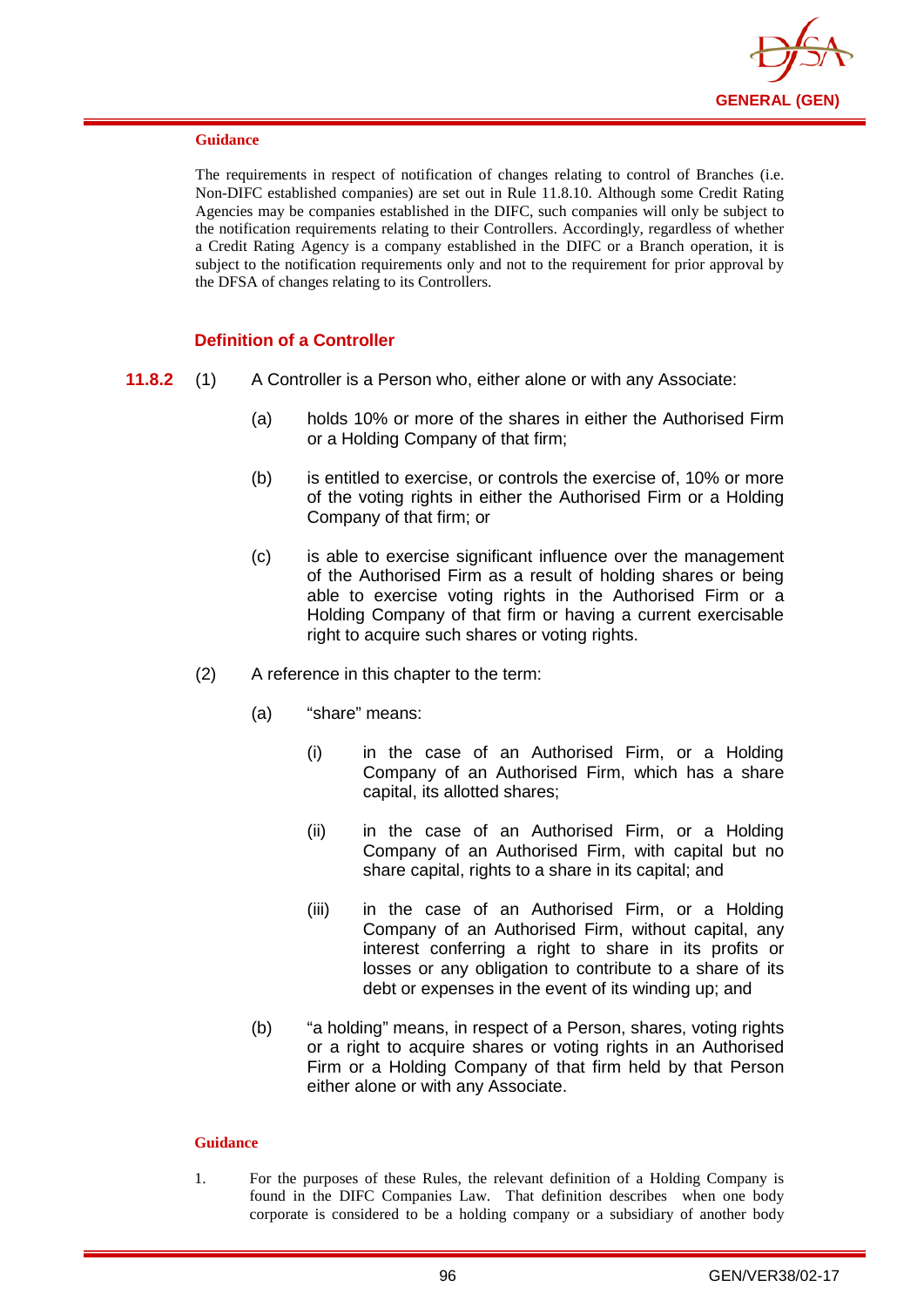

corporate and extends that concept to the ultimate holding company of the body corporate.

2. Pursuant to Rule 11.8.2(1)(c), a Person becomes a Controller if that Person can exert significant management influence over an Authorised Firm. The ability to exert significant management influence can arise even where a Person, alone or with his Associates, controls less than 10% of the shares or voting rights of the Authorised Firm or a Holding Company of that firm. Similarly, a Person may be able to exert significant management influence where such Person does not hold shares or voting rights but has current exercisable rights to acquire shares or voting rights, such as under Options.

### **Disregarded holdings**

- **11.8.3** For the purposes of determining whether a Person is a Controller, any shares, voting rights or rights to acquire shares or voting rights that a Person holds, either alone or with any Associate, in an Authorised Firm or a Holding Company of that firm are disregarded if:
	- (a) they are shares held for the sole purpose of clearing and settling within a short settlement cycle;
	- (b) they are shares held in a custodial or nominee capacity and the voting rights attached to the shares are exercised only in accordance with written instructions given to that Person by another Person; or
	- (c) the Person is an Authorised Firm or a Regulated Financial Institution and it:
		- (i) acquires the shares as a result of an underwriting of a share issue or a placement of shares on a firm commitment basis;
		- (ii) does not exercise the voting rights attaching to the shares or otherwise intervene in the management of the issuer; and
		- (iii) retains the shares for a period less than one year.

#### **Requirement for prior approval of Controllers of Domestic Firms**

- **11.8.4** (1) In the case of an Authorised Firm which is a Domestic Firm, a Person must not:
	- (a) become a Controller; or
	- (b) increase the level of control which that Person has in the firm beyond a threshold specified in (2),

unless that Person has obtained the prior written approval of the DFSA to do so.

- $(2)$  For the purposes of  $(1)(b)$ , the thresholds at which the prior written approval of the DFSA is required are when the relevant holding is increased:
	- (a) from below 30% to 30% or more; or
	- (b) from below 50% to 50% or more.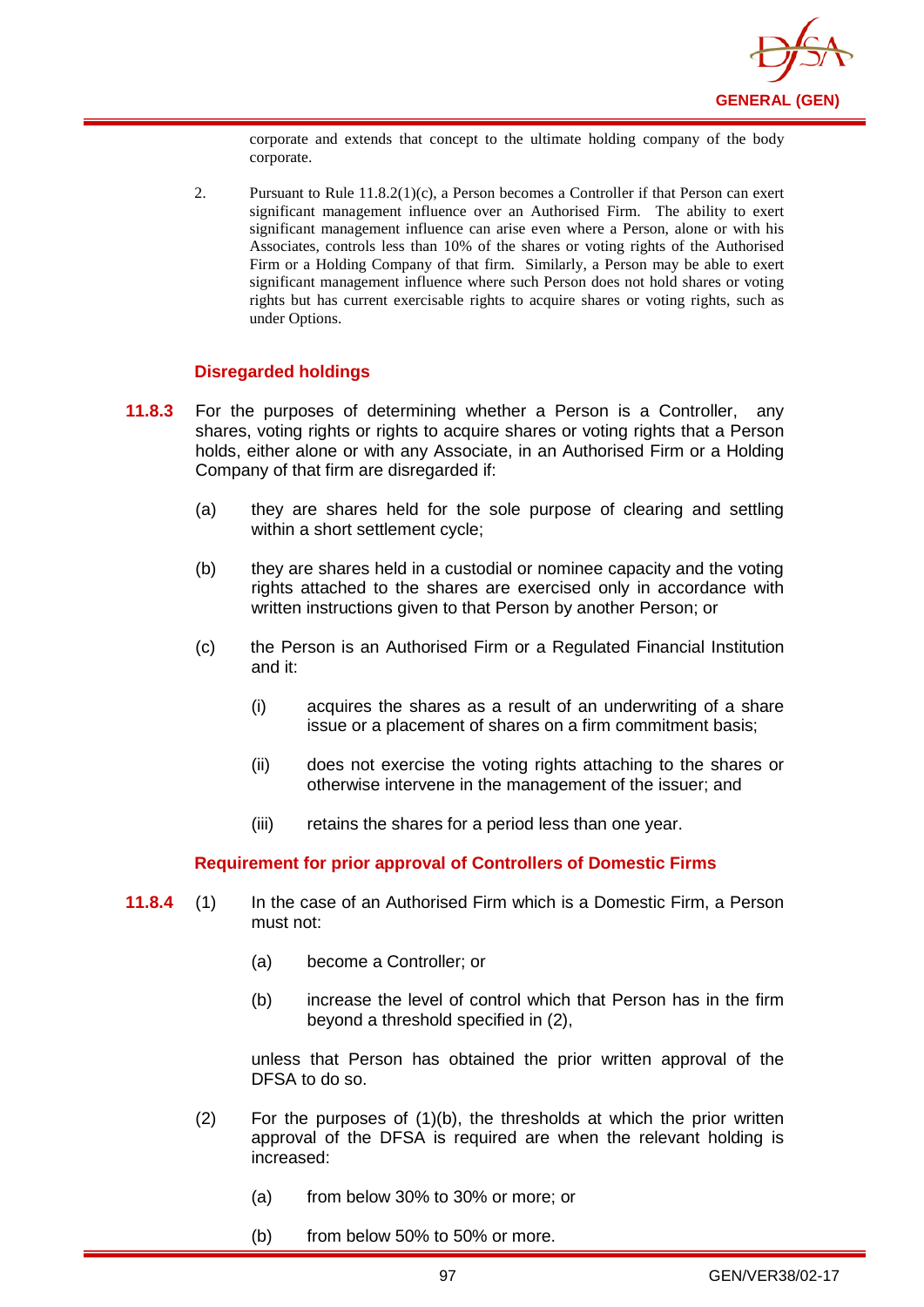

See Rules 11.8.2 and 11.8.3 for the circumstances in which a Person becomes a Controller of an Authorised Person.

#### **Approval process**

- **11.8.5** (1) A Person who is required to obtain the prior written approval of the DFSA pursuant to Rule 11.8.4(1) must make an application to the DFSA using the appropriate form in AFN.
	- (2) Where the DFSA receives an application under (1), it may:
		- (a) approve the proposed acquisition or increase in the level of control;
		- (b) approve the proposed acquisition or increase in the level of control subject to such conditions as it considers appropriate; or
		- (c) object to the proposed acquisition or increase in the level of control.

#### **Guidance**

- 1. A Person intending to acquire or increase control in an Authorised Firm should submit an application for approval in the appropriate form in AFN sufficiently in advance of the proposed acquisition to be able to obtain the DFSA approval in time for the proposed acquisition. Sections 3-2-34 – 3-2-37 of the RPP Sourcebook set out the matters which the DFSA will take into consideration when exercising its powers under Rule 11.8.5 to approve, object to or impose conditions of approval relating to a proposed Controller or a proposed increase in the level of control of an existing Controller.
- 2. The DFSA will exercise its powers relating to Controllers in a manner proportionate to the nature, scale and complexity of an Authorised Firm's business, and the impact a proposed change in control would have on that firm and its Clients. For example, the DFSA would generally be less likely to impose conditions requiring a proposed acquirer of control of an Authorised Firm whose financial failure would have a limited systemic impact or impact on its Clients to provide prudential support to the firm by contributing more capital. Most advisory and arranging firms will fall into this class.
- **11.8.6** (1) Where the DFSA proposes to approve a proposed acquisition or an increase in the level of control in an Authorised Firm pursuant to Rule 11.8.5(2)(a), it must:
	- (a) do so as soon as practicable and in any event within 90 days of the receipt of a duly completed application, unless a different period is considered appropriate by the DFSA and notified to the applicant in writing; and
	- (b) issue to the applicant, and where appropriate to the Authorised Firm, an approval notice as soon as practicable after making that decision.
	- (2) An approval, including a conditional approval granted by the DFSA pursuant to Rule 11.8.5(2)(a) or (b), is valid for a period of one year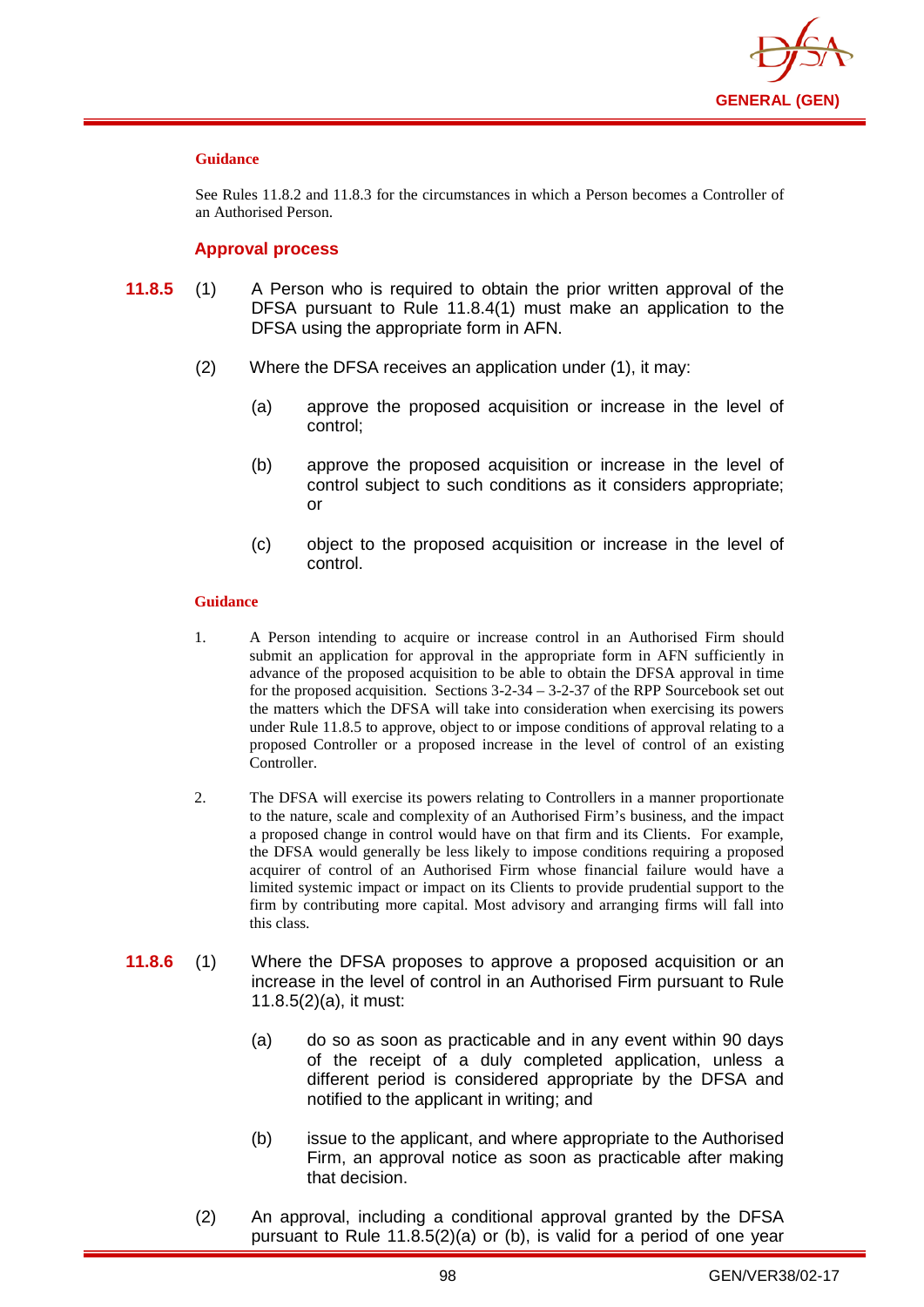

from the date of the approval, unless an extension is granted by the DFSA in writing.

#### **Guidance**

- 1. If the application for approval lodged with the DFSA does not contain all the required information, then the 90 day period runs from the date on which all the relevant information has been provided to the DFSA.
- 2. If a Person who has obtained the prior DFSA approval for an acquisition or an increase in the control of an Authorised Firm is unable to effect the acquisition before the end of the period referred to in Rule 11.8.6(2), it will need to obtain fresh approval from the DFSA.

### **Objection or conditional approval process**

- **11.8.7** (1) Where the DFSA proposes to exercise its objection or conditional approval power pursuant to Rule 11.8.5(2)(b) or (c) in respect of a proposed acquisition of, or an increase in the level of control in, an Authorised Firm, it must, as soon as practicable and in any event within 90 days of the receipt of the duly completed application form, provide to the applicant:
	- (a) a written notice stating:
		- (i) the DFSA's reasons for objecting to that Person as a Controller or to the Person's proposed increase in control; and
		- (ii) any proposed conditions subject to which that Person may be approved by the DFSA; and
	- (b) an opportunity to make representations within 14 days of the receipt of such notice or such other longer period as agreed to by the DFSA.
	- (2) The DFSA must, as soon as practicable after receiving representations or, if no representations are received, after the expiry of the period for making representations referred to in (1)(b), issue a final notice stating that:
		- (a) the proposed objections and any conditions are withdrawn and the Person is an approved Controller;
		- (b) the Person is approved as a Controller subject to conditions specified in the notice; or
		- (c) the Person is not approved and therefore is an unacceptable Controller with respect to that Person becoming a Controller of, or increasing the level of control in, the Authorised Firm.
	- (3) If the DFSA decides to exercise its power under this Rule not to approve a Person as a Controller or to impose conditions on an approval, the Person may refer the matter to the FMT for review.
- **11.8.8** (1) A Person who has been approved by the DFSA as a Controller of an Authorised Firm subject to any conditions must comply with the relevant conditions of approval.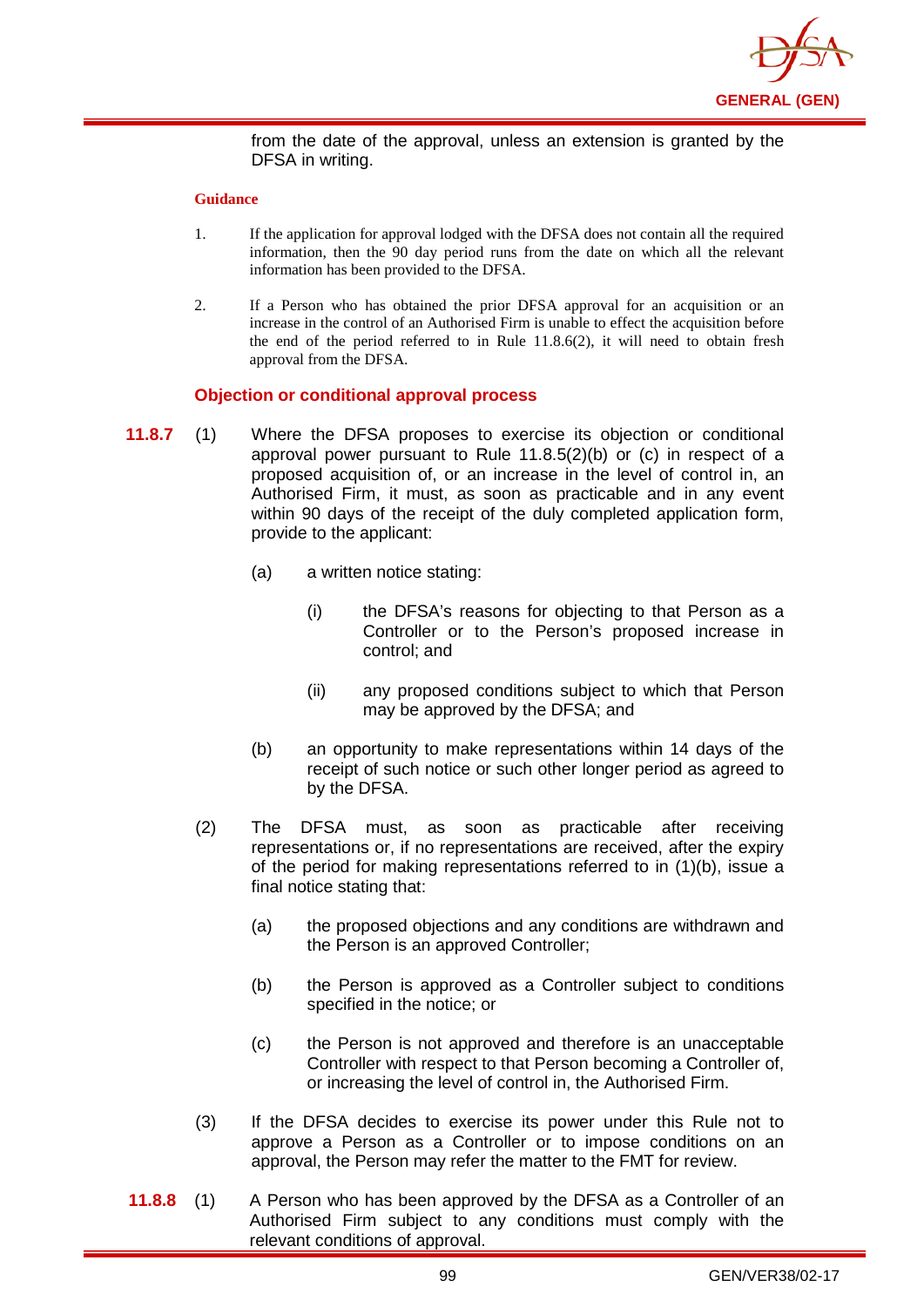

(2) A Person who has been notified by the DFSA pursuant to Rule 11.8.7(2)(c) as an unacceptable Controller must not proceed with the proposed acquisition of control of the Authorised Firm.

#### **Guidance**

A Person who acquires control of or increases the level of control in an Authorised Firm without the prior DFSA approval or breaches a condition of approval is in breach of the Rules. See Rule 11.8.13 for the actions that the DFSA may take in such circumstances.

### **Notification for decrease in the level of control of Domestic Firms**

- **11.8.9** A Controller of an Authorised Firm which is a Domestic Firm must submit, using the appropriate form in AFN, a written notification to the DFSA where that Person:
	- (a) proposes to cease being a Controller; or
	- (b) proposes to decrease that Person's holding from more than 50% to 50% or less.

### **Requirement for notification of changes relating to control of Branches**

- **11.8.10** (1) In the case of an Authorised Firm which is a Branch, a written notification to the DFSA must be submitted by a Controller or a Person proposing to become a Controller of that Authorised Firm in accordance with (3) in respect of any one of the events specified in (2).
	- (2) For the purposes of (1), a notification to the DFSA is required when:
		- (a) a Person becomes a Controller;
		- (b) an existing Controller proposes to cease being a Controller; or
		- (c) an existing Controller's holding is:
			- (i) increased from below 30% to 30% or more;
			- (ii) increased from below 50% to 50% or more; or
			- (iii) decreased from more than 50% to 50% or less.
	- (3) The notification required under (1) must be made by a Controller or Person proposing to become a Controller of a Branch using the appropriate form in AFN as soon as possible, and in any event, before making the relevant acquisition or disposal.

#### **Obligations of Authorised Firms relating to its Controllers**

- **11.8.11** (1) An Authorised Firm must have adequate systems and controls to monitor:
	- (a) any change or proposed change of its Controllers; and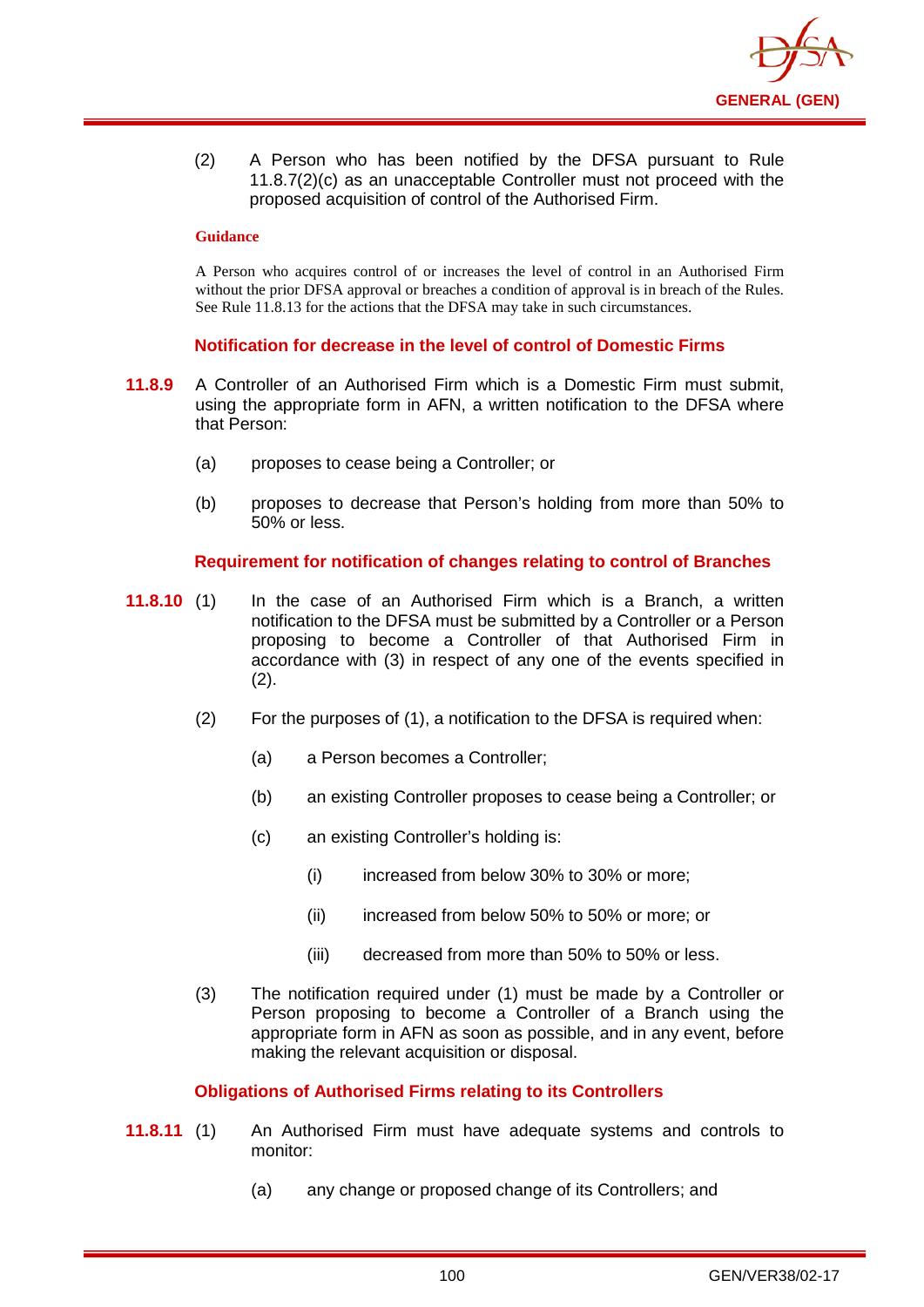

- (b) any significant changes in the conduct or circumstances of existing Controllers which might reasonably be considered to impact on the fitness and propriety of the Authorised Firm or its ability to conduct business soundly and prudently.
- (2) An Authorised Firm must, subject to (3), notify the DFSA in writing of any event specified in (1) as soon as possible after becoming aware of that event.
- (3) An Authorised Firm need not comply with the requirement in (2) if it is satisfied on reasonable grounds that a proposed or existing Controller has either already obtained the prior approval of the DFSA or notified the event to the DFSA as applicable.

Steps which an Authorised Firm may take in order to monitor changes relating to Controllers include the monitoring of any relevant regulatory disclosures, press reports, public announcements, share registers and entitlements to vote, or the control of voting rights, at general meetings.

- **11.8.12** (1) An Authorised Firm must submit to the DFSA an annual report on its Controllers within four months of its financial year end.
	- (2) The Authorised Firm's annual report on its Controllers must include:
		- (a) the name of each Controller; and
		- (b) the current holding of each Controller, expressed as a percentage.

#### **Guidance**

- 1. An Authorised Firm may satisfy the requirements of Rule 11.8.12 by submitting a corporate structure diagram containing the relevant information.
- 2. An Authorised Firm must take account of the holdings which the Controller, either alone or with any Associate, has in the Authorised Firm or any Holding Company of the firm (see the definition of a Controller in Rule 11.8.2).

## **Other Powers relating to Controllers**

- **11.8.13** (1) Without limiting the generality of its other powers, the DFSA may, subject only to (2), object to a Person as a Controller of an Authorised Firm where such a Person:
	- (a) has acquired or increased the level of control that Person has in an Authorised Firm without the prior written approval of the DFSA as required under Rule 11.8.4;
	- (b) has breached the requirement in Rule 11.8.8 to comply with the conditions of approval applicable to that Person; or
	- (c) is no longer acceptable to the DFSA as a Controller.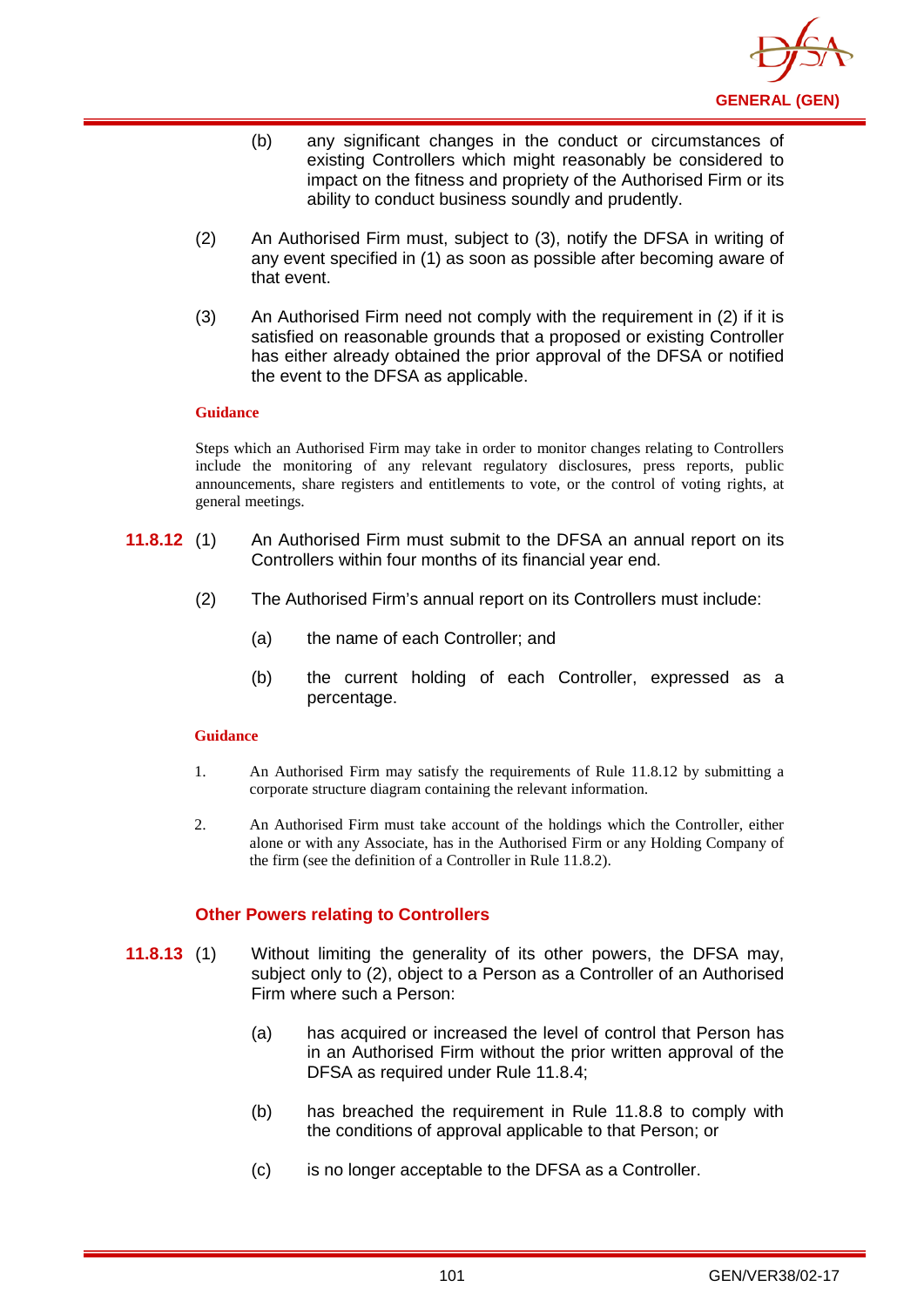

- (2) Where the DFSA proposes to object to a Person as a Controller of an Authorised Firm under (1), the DFSA must provide such a Person with:
	- (a) a written notice stating:
		- (i) the DFSA's reasons for objecting to that Person as a Controller; and
		- (ii) any proposed conditions subject to which that Person may be approved by the DFSA; and
	- (b) an opportunity to make representations within 14 days of the receipt of such objections notice or such other longer period as agreed to by the DFSA.
- (3) The DFSA must, as soon as practicable after receiving representations, or if no representations are made, after the expiry of the period for making representations referred to in (2)(b), issue a final notice stating that:
	- (a) the proposed objections and any conditions are withdrawn and the Person is an approved Controller;
	- (b) the Person is approved as a Controller subject to conditions specified in the notice; or
	- (c) the Person is an unacceptable Controller and accordingly, must dispose of that Person's holdings.
- (4) Where the DFSA has issued a final notice imposing any conditions subject to which a Person is approved as a Controller, that Person must comply with those conditions.
- (5) Where the DFSA has issued a final notice declaring a Person to be an unacceptable Controller, that Person must dispose of the relevant holdings within such period as specified in the final notice.
- (6) The DFSA must also notify the Authorised Firm of any decision it has made pursuant to (3).
- (7) If the DFSA decides to exercise its power under this Rule to object to a Person as a Controller, to impose conditions on an approval or to require a Person to dispose of their holdings, the Person may refer the matter to the FMT for review.

Sections 3.2.34 and 3.2.37 of the RPP Sourcebook set out the matters which the DFSA takes into consideration when exercising its powers under Rule 11.8.13.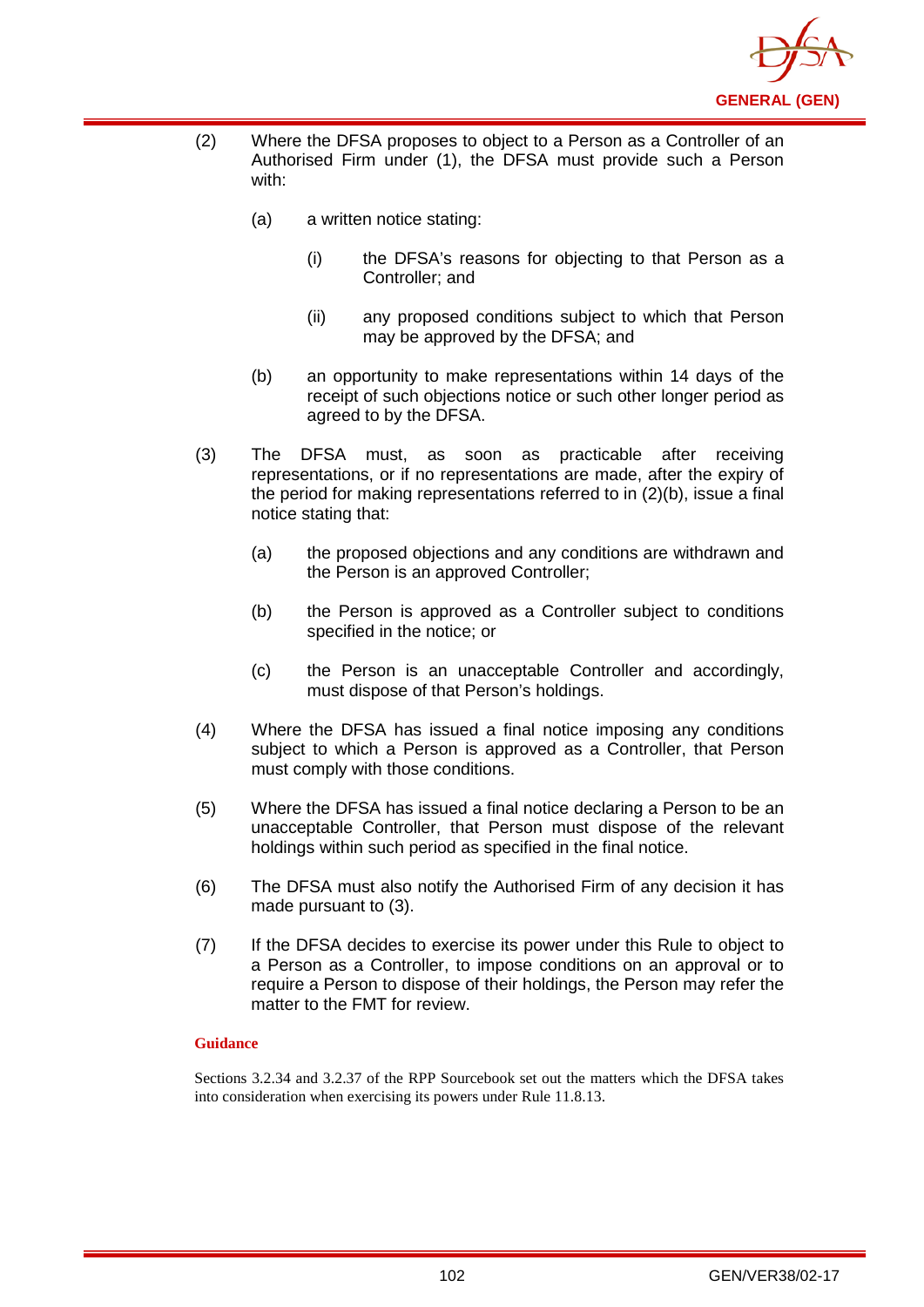

# **11.9 Creation of additional cells of a protected cell company for an Insurer**

**11.9.1** This section applies to Insurers that are Protected Cell Companies.

#### **Guidance**

- 1. An Insurer that is a Protected Cell Company is a company incorporated as, or converted into, a Protected Cell Company in accordance with the provisions of the DIFC Company Regulations.
- 2. Under the provisions of the DIFC Company Regulations dealings or transactions between Cells in relation to an Insurer may take place only with the approval of the Court.
- 3. An Authorised Firm which intends to apply to the Court for approval under the provisions is invited to consult with the DFSA before making the necessary application to the Court.
- **11.9.2** An Insurer that is a Protected Cell Company may not create a new Cell unless approval has been granted by the DFSA.
- **11.9.3** An application to the DFSA for the approval for the creation of a new Cell must be made on the appropriate form in AFN, and shall be accompanied by such documents and information and verified in such manner, as the DFSA may require.
- **11.9.4** (1) The DFSA may:
	- (a) grant approval;
	- (b) grant approval with conditions or restrictions; or
	- (c) refuse approval;

for the creation of a new Cell.

- (2) The procedures in Schedule 3 to the Regulatory Law apply to a decision of the DFSA under (1)(b) and (c).
- $(3)$  If the DFSA decides to exercise its power under  $(1)(b)$  and  $(c)$ , the Insurer may refer the matter to the FMT for review.

## **11.10 Notifications**

- **11.10.1** (1) This section applies to every Authorised Person, unless otherwise provided, with respect to the carrying on of Financial Services and any other activities whether or not financial.
	- (2) This section does not apply to a Representative Office.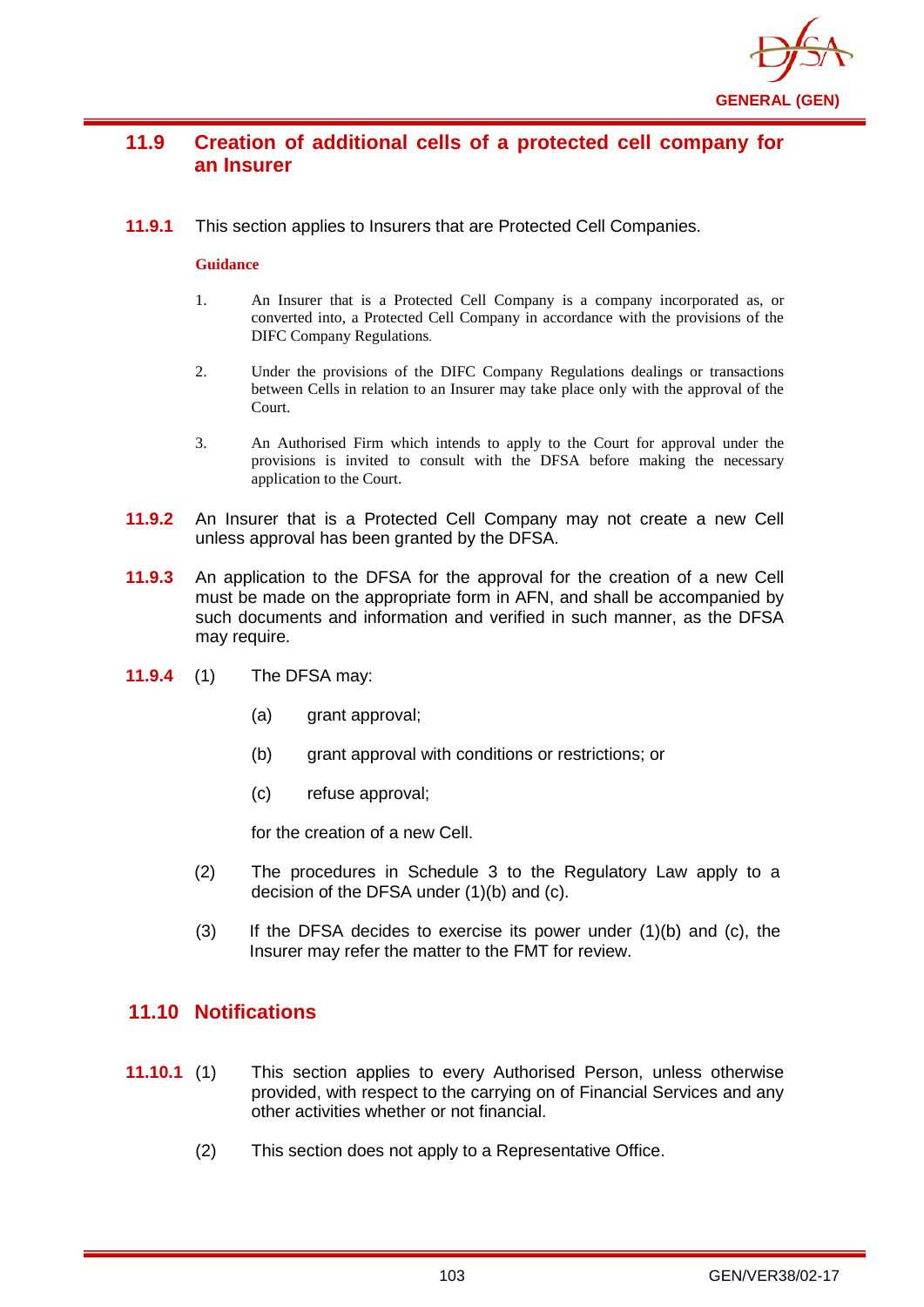

- 1. This chapter sets out Rules on specific events, changes or circumstances that require notification to the DFSA and outlines the process and requirements for notifications.
- 2. The list of notifications outlined in this chapter is not exhaustive. Other areas of the Rulebook may also detail additional notification requirements.
- 3. An Authorised Person and its auditor are also required under Article 67 to disclose to the DFSA any matter which may indicate a breach or likely breach of, or a failure or likely failure to comply with, laws or Rules. An Authorised Person is also required to establish and implement systems and procedures to enable its compliance and compliance by its auditor with notification requirements.

#### **Core information**

- **11.10.2** An Authorised Person must provide the DFSA with reasonable advance notice of a change in:
	- (a) the Authorised Person's name;
	- (b) any business or trading name under which the Authorised Person carries on a Financial Service in or from the DIFC;
	- (c) the address of the Authorised Person's principal place of business in the DIFC;
	- (d) in the case of a Branch, its registered office or head office address;
	- (e) its legal structure; or
	- (f) an Authorised Individual's name or any material matters relating to his fitness and propriety.
- **11.10.3** A Domestic Firm must provide the DFSA with reasonable advance notice of the establishment or closure of a branch office anywhere in the world from which it carries on financial services.
- **11.10.4** When giving notice under Rule 11.10.3 in relation to the establishment of a branch, a Domestic Firm must at the same time submit to the DFSA a detailed business plan in relation to the activities of the proposed branch.
- **11.10.5** (1) The DFSA may object to the establishment by a Domestic Firm of a branch office elsewhere in the world.
	- (2) If the DFSA objects to the firm establishing a branch anywhere in the world the firm may not proceed with establishment of such a branch.
	- (3) The procedures in Schedule 3 to the Regulatory Law apply to a decision of the DFSA under (1).
	- (4) If the DFSA decides to exercise its power under (1), the Domestic Firm may refer the matter to the FMT for review.

**11.10.6** Deleted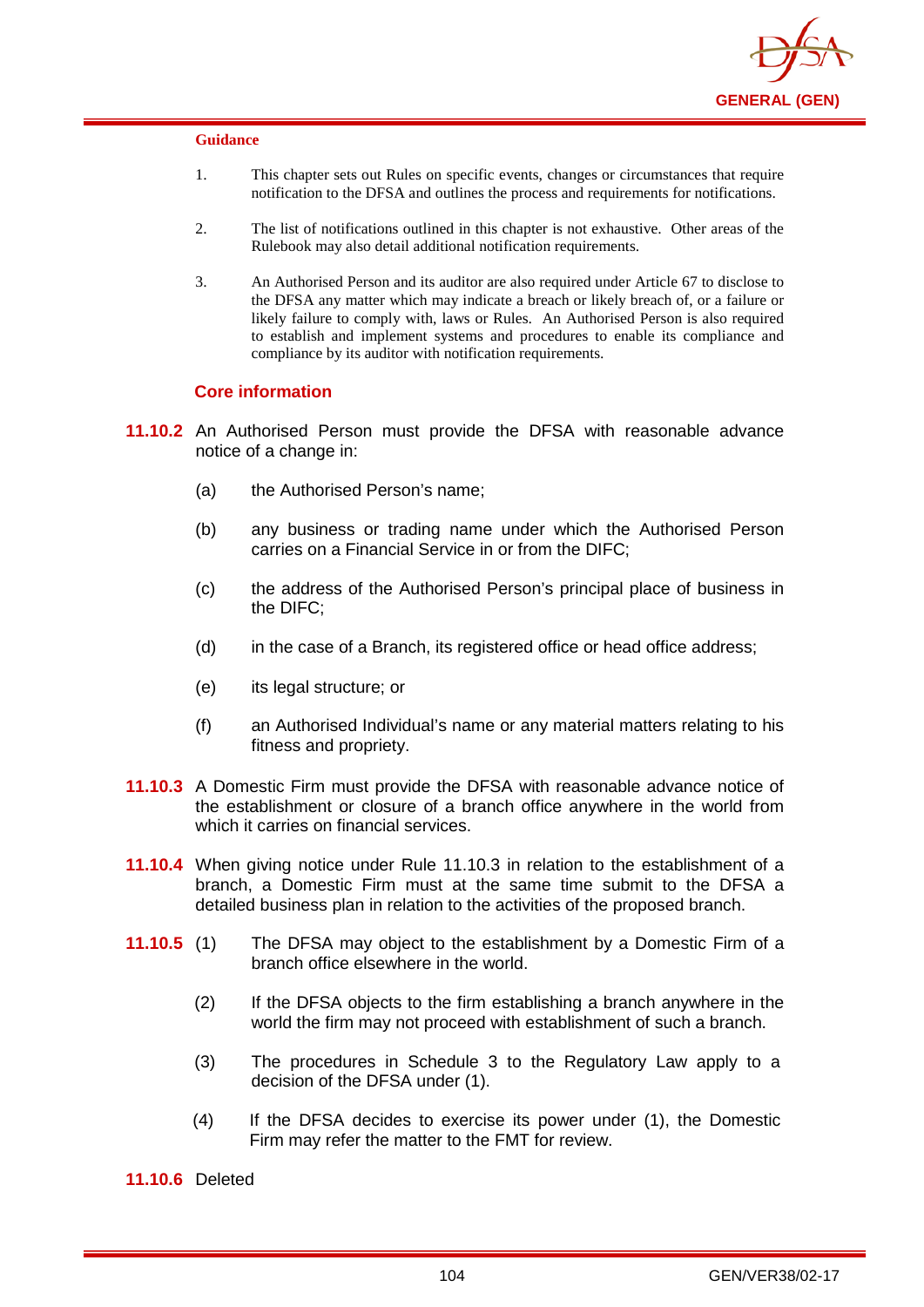

## **Regulatory impact**

- **11.10.7** An Authorised Person must advise the DFSA immediately if it becomes aware, or has reasonable grounds to believe, that any of the following matters may have occurred or may be about to occur:
	- (a) the Authorised Person's failure to satisfy the fit and proper requirements;
	- (b) any matter which could have a significant adverse effect on the Authorised Person's reputation;
	- (c) any matter in relation to the Authorised Person which could result in serious adverse financial consequences to the financial system or to other firms;
	- (d) a significant breach of a Rule by the Authorised Person or any of its Employees;
	- (e) a breach by the Authorised Person or any of its Employees of any requirement imposed by any applicable law by the Authorised Person or any of its Employees;
	- (f) subject to Rule 11.10.8, any proposed restructuring, merger, acquisition, reorganisation or business expansion which could have a significant impact on the Authorised Person's risk profile or resources;
	- (g) any significant failure in the Authorised Person's systems or controls, including a failure reported to the Authorised Person by the firm's auditor;
	- (h) any action that would result in a material change in the capital adequacy or solvency of the Authorised Firm; or
	- (i) non-compliance with Rules due to an emergency outside the Authorised Person's control and the steps being taken by the Authorised Person.

## **Major acquisitions**

- **11.10.8** (1) Subject to (2), an Authorised Firm which makes or proposes to make a Major Acquisition as defined in (3) must:
	- (a) if it is a Domestic Firm, comply with the requirements in Rule 11.10.9; and
	- (b) if it is not a Domestic Firm, comply with the requirements in Rule 11.10.10.
	- (2) The requirement in (1) does not apply to an Authorised Firm which is a Credit Rating Agency or a firm in Category 3 (as defined in PIB Rules 1.3.3 to 1.3.5) or Category 4 (as defined in PIB Rule 1.3.6).
	- (3) Subject to (4), an Authorised Firm makes a Major Acquisition if it makes or proposes to directly or indirectly acquire a shareholding in a Body Corporate where that acquisition: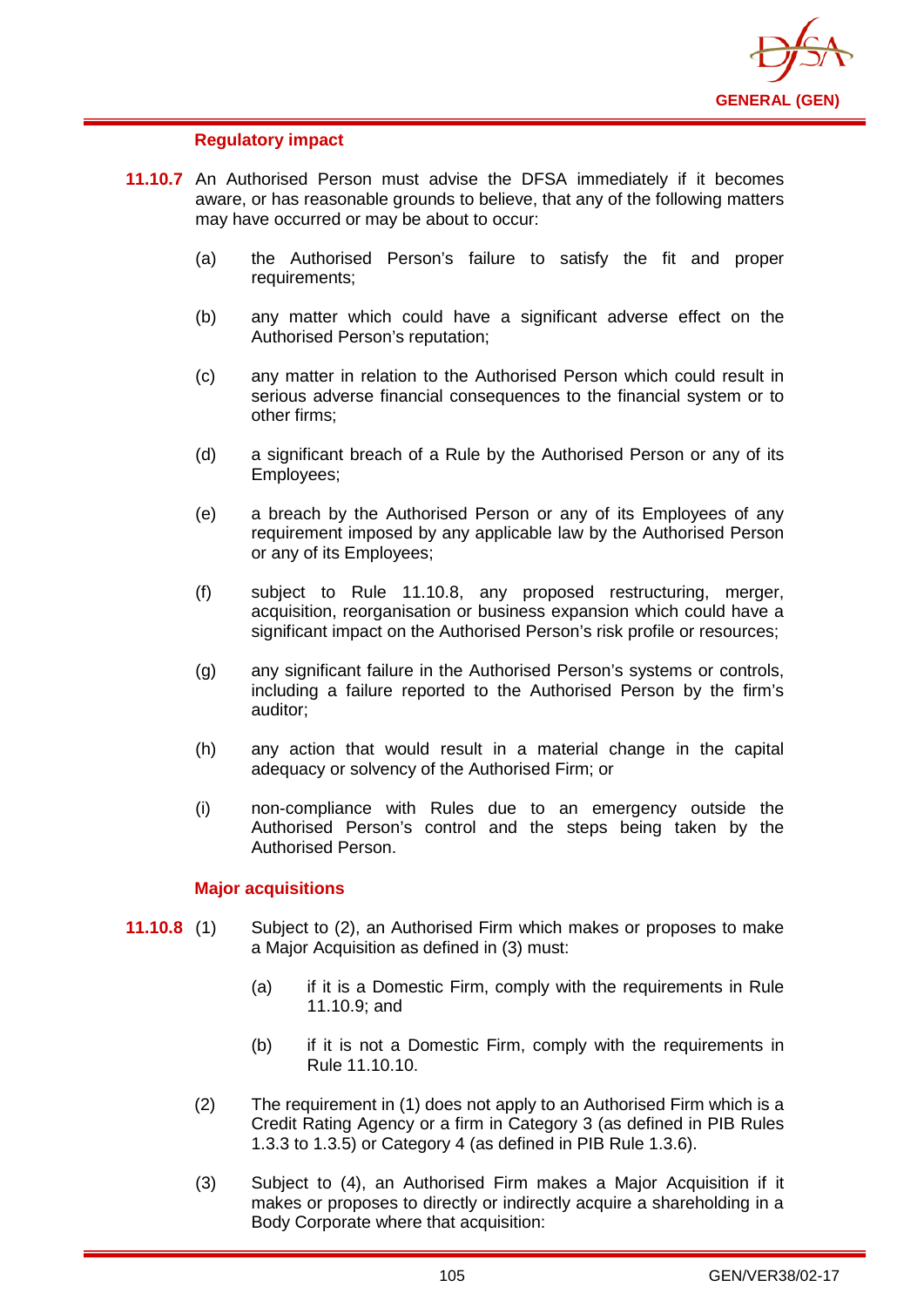

- (a) is of a value (whether by one acquisition or a series of acquisitions) of 10% or more of:
	- (i) the Authorised Firm's Capital Resources, if it is a Domestic Firm which is a Category 1 Authorised Firm (as defined in PIB Rule 1.3.1), Category 2 Authorised Firm (as defined in PIB Rule 1.3.2) or Category 5 Authorised Firm (as defined in PIB Rule 1.3.7); or
	- (ii) the Authorised Firm's Adjusted Capital Resources, if it is a Domestic Firm conducting Insurance Business; or
	- (iii) the capital resources of the Authorised Firm calculated in accordance with the requirements of the Financial Services Regulator in its home jurisdiction, if it is not a Domestic Firm; or
- (b) even if it does not exceed the 10% threshold referred to in (a), it is reasonably likely to have a significant regulatory impact on the Authorised Firm's activities.
- (4) An acquisition is not a Major Acquisition for the purposes of (3) if it is an investment made by an Authorised Firm:
	- (a) in accordance with the terms of a contract entered into by the Authorised Firm as an incidental part of its ordinary business; or
	- (b) as a routine transaction for managing the Authorised Firm's own investment portfolio and therefore can reasonably be regarded as made for a purpose other than acquiring management or control of a Body Corporate either directly or indirectly.

- 1. Examples of the kind of investments referred to in Rule 11.10.8(3)(b) include an acquisition of a stake in a small specialised trading firm that engages in high risk trades or other activities that could pose a reputational risk to the Authorised Firm.
- 2. The onus is on an Authorised Firm proposing to make an acquisition to consider whether it qualifies as a Major Acquisition under Rule 11.10.8(3)(b). Generally, in the case of an Authorised Firm that is not a Domestic Firm (i.e. a Branch operation in the DIFC), the significant regulatory impact referred to in Rule 11.10.8 (3)(b) should be prudential risk to the Authorised Firm as a whole. If an Authorised Firm is uncertain about whether or not a proposed acquisition qualifies as a Major Acquisition under Rule 11.10.8 (3)(b), the Authorised Firm may seek guidance from the DFSA.
- 3. Examples of contractual arrangements of the kind referred to in Rule 11.10.8 (4)(a) include enforcement of a security interest in the securities of the investee Body Corporate or a loan workout pursuant to a loan agreement entered into between a bank and its client.
- 4. Examples of the kind of investments referred to in Rule 11.10.8(4)(b) include temporary investments, such as investments included in the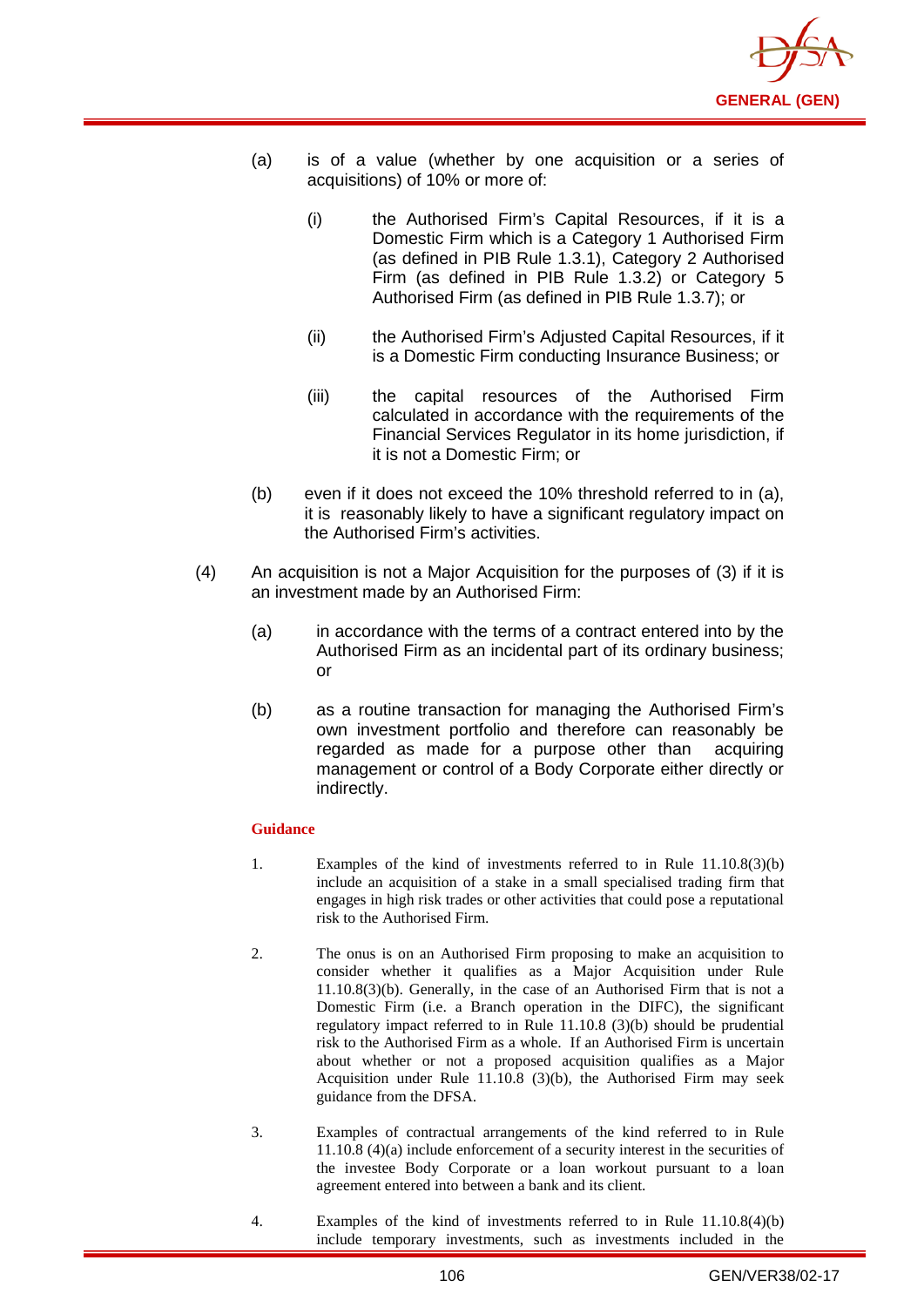

Authorised Firm's trading book or which are intended to be disposed of within a short term (e.g. within 12 months).

- **11.10.9** (1) An Authorised Firm which is a Domestic Firm must:
	- (a) before making a Major Acquisition:
		- (i) notify the DFSA in writing of the proposed Major Acquisition at least 45 days prior to the proposed date for effecting the Major Acquisition; and
		- (ii) give to the DFSA all the relevant information relating to that Major Acquisition to enable the DFSA to assess the impact of the proposed Major Acquisition on the Authorised Firm; and
	- (b) not effect the proposed Major Acquisition unless:
		- (i) the Authorised Firm has either received written advice from the DFSA that it has no objection to that Major Acquisition or has not received any written objection or request for additional information from the DFSA within 45 days after the date of the notification; and
		- (ii) if the DFSA has imposed any conditions relating to the proposed Major Acquisition, it has complied with, and has the on-going ability to comply with, the relevant conditions.
	- (2) The DFSA may only object to a proposed Major Acquisition if it is of the view that the proposed Major Acquisition is reasonably likely to have a material adverse impact on the Authorised Firm's ability to comply with its applicable regulatory requirements or on the financial services industry in the DIFC as a whole. The DFSA may also impose any conditions it considers appropriate to address any concerns it may have in relation to the proposed Major Acquisition.
	- (3) Without limiting the generality of its powers, the factors that the DFSA may take into account for the purposes of (2) include:
		- (a) the financial and other resources available to the Authorised Firm to carry out the proposed Major Acquisition;
		- (b) the possible impact of the proposed Major Acquisition upon the Authorised Firm's resources, including its capital, both at the time of the acquisition and on an on-going basis;
		- (c) the managerial capacity of the Authorised Firm to ensure that the activities of the investee Body Corporate are conducted in a prudent and reputable manner;
		- (d) the place of incorporation or domicile of the investee Body Corporate and whether or not the laws applicable to that entity are consistent with the laws applicable to the Authorised Firm. In particular, whether there are any secrecy constraints that are likely to create difficulties in relation to the DFSA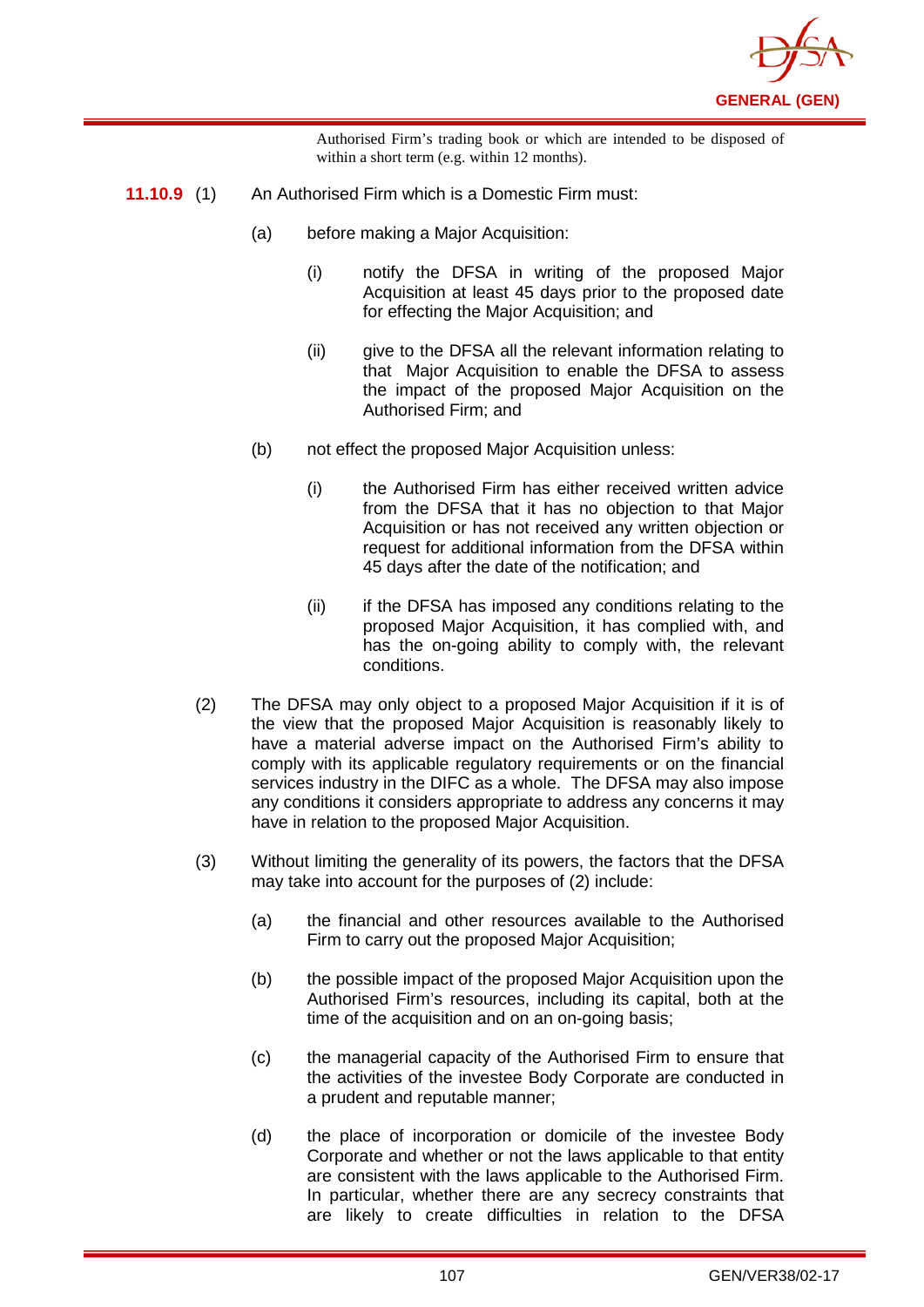

requirements including those relating to consolidated supervision by the DFSA where applicable; and

(e) any other undue risks to the Authorised Firm or the financial services industry in the DIFC as a whole arising from the proposed Major Acquisition.

### **Guidance**

Factors which the DFSA may take into account in assessing whether there are any undue risks arising from the proposed Major Acquisition include the size and nature of the business of the investee Body Corporate, its reputation and standing, its present and proposed management structure and the quality of management, the reporting lines and other monitoring and control mechanisms available to the Authorised Firm and the past records of the Authorised Firm relating to acquisitions of a similar nature.

- **11.10.10** (1) An Authorised Firm which is not a Domestic Firm must:
	- (a) notify the DFSA in writing of any Major Acquisition in accordance with the notification requirement applying to the Authorised Firm under the requirements of the Financial Services Regulator in its home jurisdiction (the home regulator); and
	- (b) if there is no notification requirement applying to the Authorised Firm under (a), comply with the requirements in Rule 11.10.9 as if it were a Domestic Firm. The DFSA must follow the same procedures, and shall have the same powers, as set out in Rule 11.10.9 in relation to such a notification.
	- (2) An Authorised Firm which gives to the DFSA a notification under  $(1)(a)$ must:
		- (a) notify the DFSA of the Major Acquisition at the same time as it notifies the home regulator;
		- (b) provide to the DFSA the same information as it is required to provide to the home regulator; and
		- (c) provide to the DFSA copies of any communications it receives from the home regulator relating to the notification it has provided to the home regulator as soon as practicable upon receipt.
- **11.10.11** (1) The DFSA may, for the purposes of the requirements in this section, require from an Authorised Firm any additional information relating to the Major Acquisition as it may consider appropriate. An Authorised Firm must provide any such additional information to the DFSA promptly.
	- (2) The DFSA may, where it considers appropriate, withdraw its no objection position or modify or vary any condition it has imposed or any remedial action it has required under the Rules in this section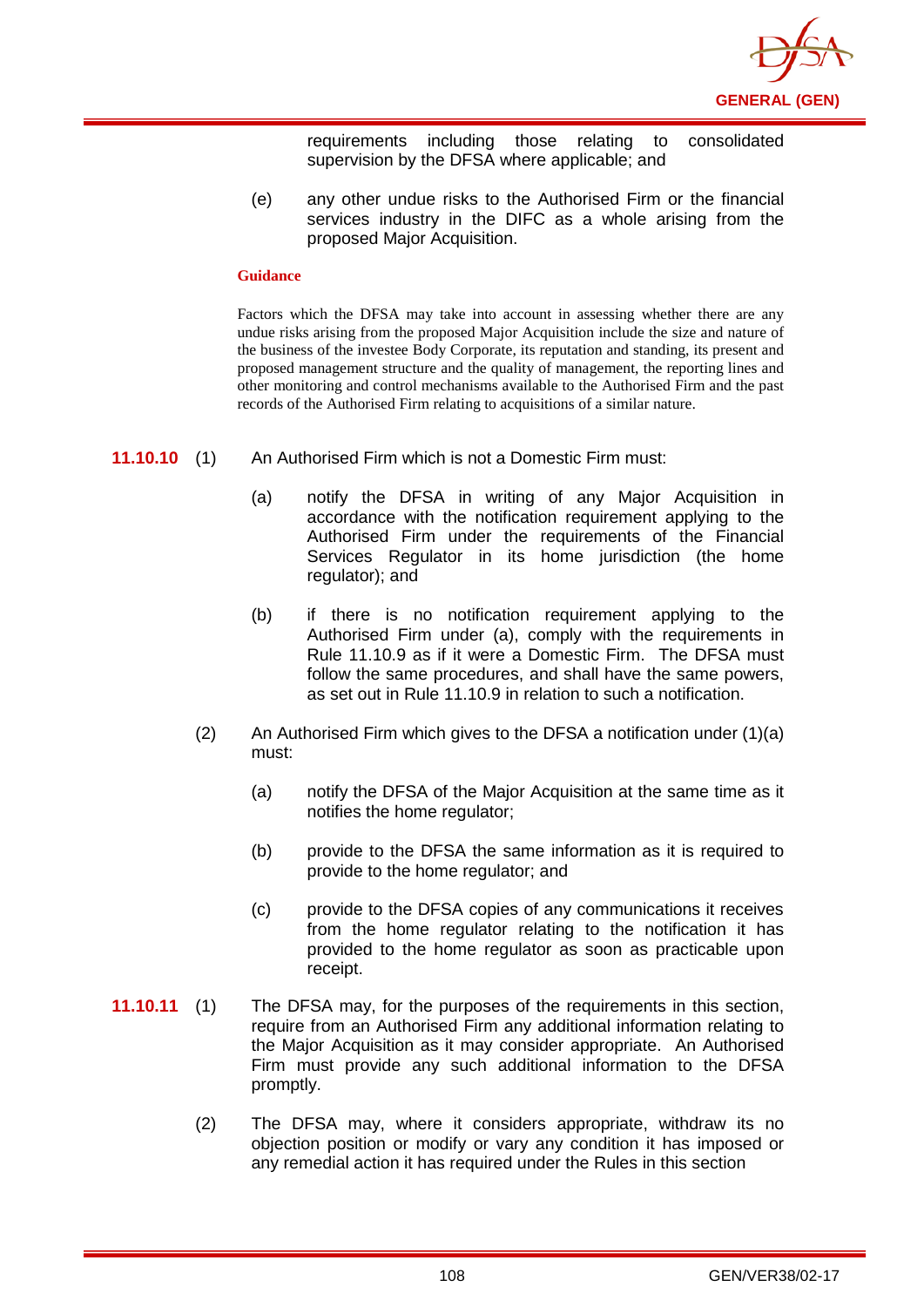

### **Guidance**

The DFSA will generally not withdraw a no objection position it has conveyed to an Authorised Firm, except in very limited circumstances. An example of such a situation is where the Authorised Firm is found to have provided to the DFSA inaccurate or incomplete information and that commission or omission has a material impact on the DFSA's no objection decision.

- **11.10.12** (1) The procedures in Schedule 3 to the Regulatory Law apply to a decision of the DFSA under Rules 11.10.9, 11.10.10 and 11.10.11 to object to an acquisition or to impose or vary conditions.
	- (2) If the DFSA decides to exercise its power under Rule 11.10.9, 11.10.10 or 11.10.11 to object to an acquisition or to impose or vary conditions, the Authorised Firm may refer the matter to the FMT for review.

## **Suspected Market Abuse**

- **11.10.12A** (1) An Authorised Firm must notify the DFSA immediately if it:
	- (a) receives an order from a Client, or arranges or executes a transaction with or for a Client; and
	- (b) has reasonable grounds to suspect that the order or transaction may constitute Market Abuse.
	- (2) The notification under (1) must specify:
		- (a) sufficient details of the order or transaction; and
		- (b) the reasons for the Authorised Firm suspecting that the order or transaction may constitute Market Abuse.
	- (3) An Authorised Firm must not inform the Client, or any other Person involved in the order or transaction, of a notification under this Rule.

- 1. Under Rule 5.3.20, an Authorised Firm must establish and maintain systems and controls that ensure that it and its employees do not engage in market abuse or facilitate others to engage in market abuse, whether in the DIFC or elsewhere. Rule 11.10.12A requires the firm to notify the DFSA if it reasonably suspects that a client's order or transaction may constitute Market Abuse under Part 6 of the Markets Law.
- 2. In some cases, a suspicion of Market Abuse may arise when an order is received. In other cases, it may not be apparent until a transaction is executed or when viewed in the context of later information, behaviour or transactions. When a firm submits a notification, it should be able to explain to the DFSA its reasons for suspecting that the order or transaction may constitute Market Abuse.
- 3. The details of the order or transaction provided with the notification should include the date and time of the order or transaction, the relevant Investment, the client and other parties involved, the nature of the order (e.g. limit order or market order), the nature of the transaction (e.g. on-exchange or OTC) and if the client was acting on its own account or for a third party.
- 4. If a firm reasonably suspects that a client's order or transaction may constitute market abuse under the laws in another jurisdiction, it will also need to consider if it needs to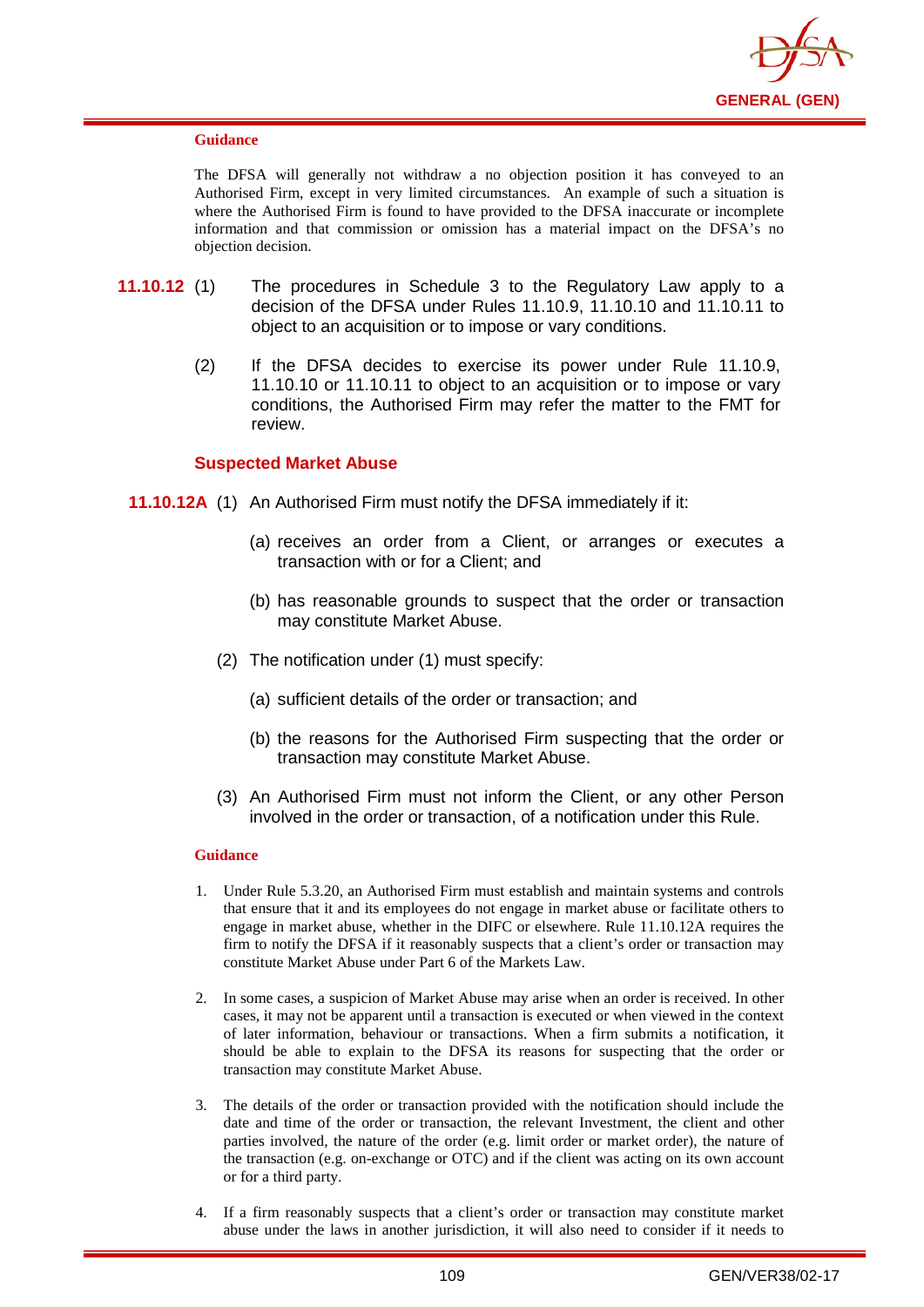

notify the regulator in that other jurisdiction (under any corresponding obligation to notify).

5. If an Authorised Firm becomes aware that the firm itself, or an employee of the firm, (rather than a client) has engaged in conduct that may constitute market abuse in the DIFC or elsewhere, it has a separate obligation to notify the DFSA under Article 67 of the Regulatory Law and Rule 11.10.7.

## **Fraud and errors**

- **11.10.13** An Authorised Person must notify the DFSA immediately if one of the following events arises in relation to its activities in or from the DIFC:
	- (a) it becomes aware that an Employee may have committed a fraud against one of its customers;
	- (b) a serious fraud has been committed against it;
	- (c) it has reason to believe that a Person is acting with intent to commit a serious fraud against it;
	- (d) it identifies significant irregularities in its accounting or other records, whether or not there is evidence of fraud; or
	- (e) it suspects that one of its Employees who is connected with the Authorised Person's Financial Services may be guilty of serious misconduct concerning his honesty or integrity.

## **Other regulators**

- **11.10.14** An Authorised Person must advise the DFSA immediately of:
	- (a) the granting or refusal of any application for or revocation of authorisation to carry on financial services in any jurisdiction outside the DIFC;
	- (b) the granting, withdrawal or refusal of an application for, or revocation of, membership of the Authorised Person of any regulated exchange or clearing house;
	- (c) the Authorised Person becoming aware that a Financial Services Regulator has started an investigation into the affairs of the Authorised Person;
	- (d) the appointment of inspectors, howsoever named, by a Financial Services Regulator to investigate the affairs of the Authorised Person; or
	- (e) the imposition of disciplinary measures or disciplinary sanctions on the Authorised Person in relation to its financial services by any Financial Services Regulator or any regulated exchange or clearing house.

### **Guidance**

The notification requirement in Rule  $11.10.14(c)$  extends to investigations relating to any employee or agent of an Authorised Person or a member of its Group, provided the conduct investigated relates to or impacts on the affairs of the Authorised Person.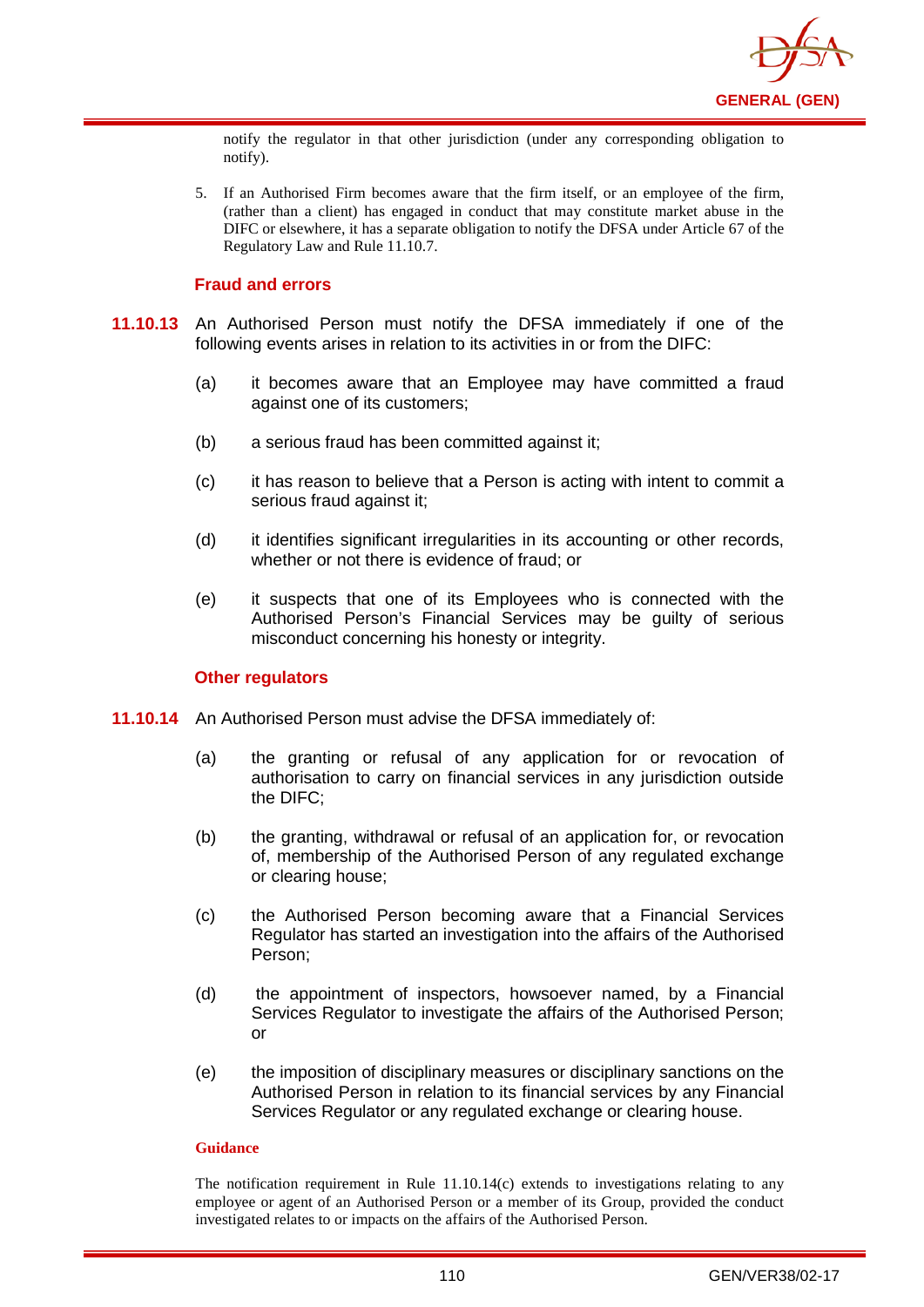

## **Action against an Authorised Person**

- **11.10.15** An Authorised Person must notify the DFSA immediately if:
	- (a) civil proceedings are brought against the Authorised Person and the amount of the claim is significant in relation to the Authorised Person's financial resources or its reputation; or
	- (b) the Authorised Person is prosecuted for, or convicted of, any offence involving fraud or dishonesty, or any penalties are imposed on it for tax evasion.

## **Winding up, bankruptcy and insolvency**

- **11.10.16** An Authorised Person must notify the DFSA immediately on:
	- (a) the calling of a meeting to consider a resolution for winding up the Authorised Person;
	- (b) an application to dissolve the Authorised Person or to strike it from the register maintained by the DIFC Registrar of Companies, or a comparable register in another jurisdiction;
	- (c) the presentation of a petition for the winding up of the Authorised Person;
	- (d) the making of, or any proposals for the making of, a composition or arrangement with creditors of the Authorised Person; or
	- (e) the application of any person against the Authorised Person for the commencement of any insolvency proceedings, appointment of any receiver, administrator or provisional liquidator under the law of any country.

## **Accuracy of information**

- **11.10.17** An Authorised Person must take reasonable steps to ensure that all information that it provides to the DFSA in accordance with any legislation applicable in the DIFC is:
	- (a) factually accurate or, in the case of estimates and judgements, fairly and properly based; and
	- (b) complete, in that it should include anything of which the DFSA would reasonably expect to be notified.
- **11.10.18** (1) An Authorised Person must notify the DFSA immediately it becomes aware, or has information that reasonably suggests, that it:
	- (a) has or may have provided the DFSA with information which was or may have been false, misleading, incomplete or inaccurate; or
	- (b) has or may have changed in a material particular.
	- (2) Subject to (3), the notification in (1) must include details of the information which is or may be false or misleading, incomplete or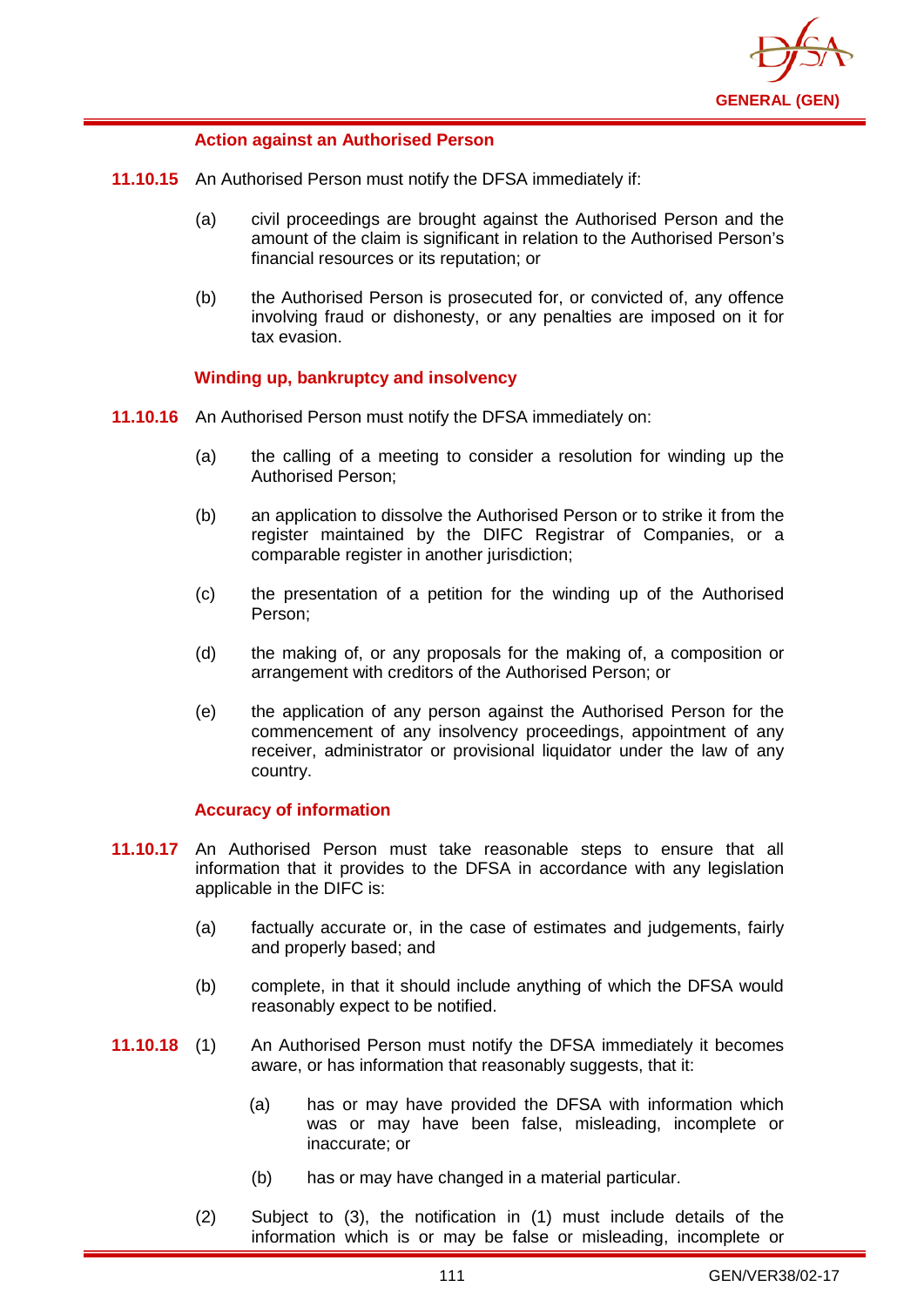

inaccurate, or has or may have changed and an explanation why such information was or may have been provided and the correct information.

- (3) If the correct information in (2) cannot be submitted with the notification it must be submitted as soon as reasonably possible.
- **11.10.19** In the case of an Insurer which is a Protected Cell Company, an Insurer must advise the DFSA immediately it becomes aware of any actual or prospective significant change in the type or scale of the business conducted through a Cell, or the ownership of the Cell shares.

### **Information relating to corporate governance and remuneration**

- **11.10.20** (1) Subject to (2), an Authorised Firm must provide to the DFSA notice of any significant changes to its corporate governance framework or the remuneration structure or strategy as soon as practicable.
	- (2) An Authorised Firm which is a Branch must provide notice of any significant changes to its corporate governance framework or the remuneration structure or strategy only if the changes are relevant to the activities and operations of the Branch.

- 1. The purpose of these notifications is to ensure that the DFSA is informed of any significant changes to the Authorised Firm's corporate governance framework and remuneration structure and strategies.
- 2. Significant changes that the DFSA expects Authorised Firms to notify the DFSA pursuant to Rule 11.10.20 generally include:
	- a. any major changes to the composition of the Governing Body;
	- b. any changes relating to Persons Undertaking Key Control Functions, such as their removal or new appointments or changes in their reporting lines; and
	- c. significant changes to the remuneration structure that apply to the members of the Governing Body, senior management, Persons Undertaking Key Control Functions and major risk taking Employees.
- 3. The DFSA expects Branches to provide to the DFSA notification of significant changes that are relevant to the Branch operations.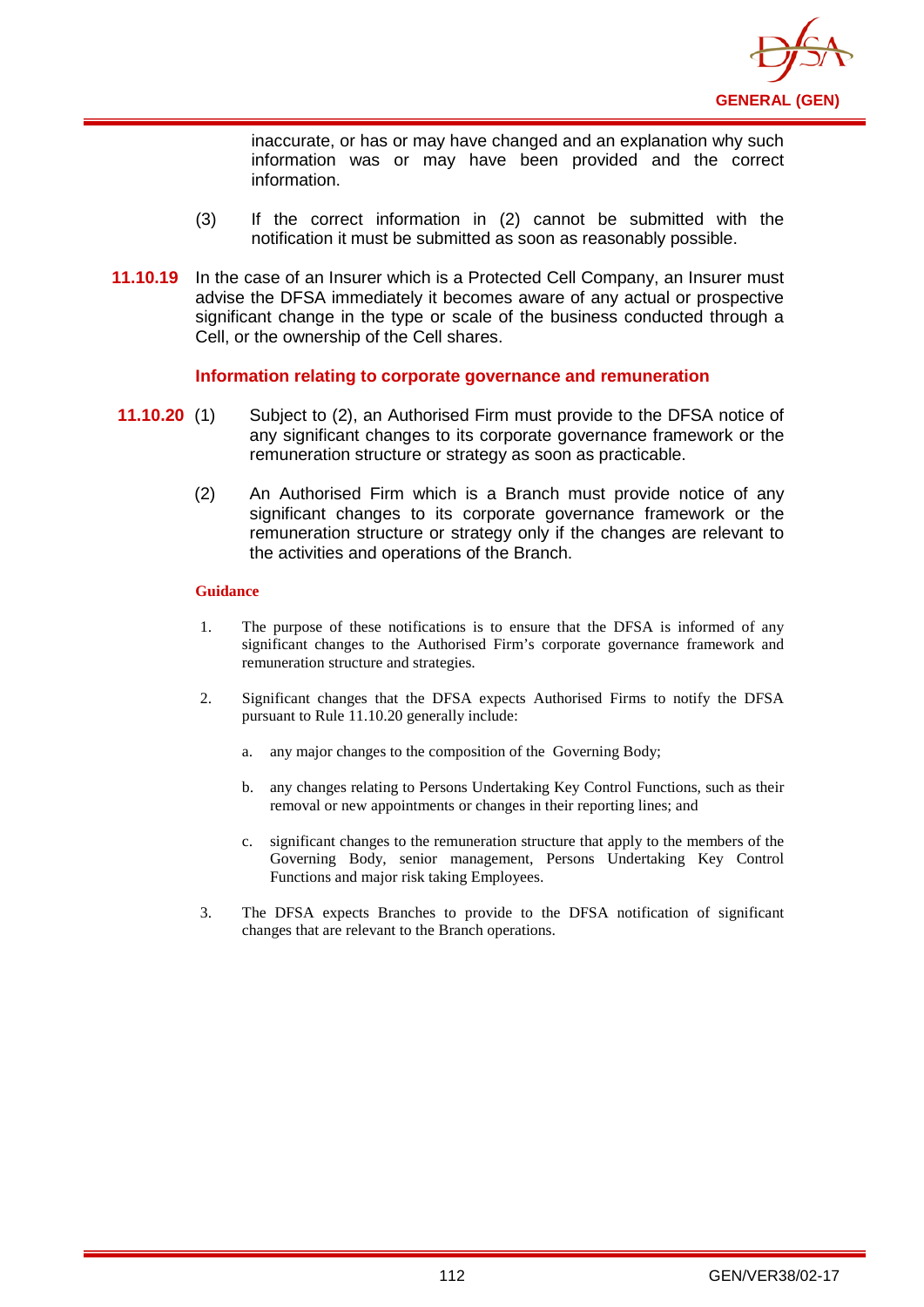

# **11.12 Requirement to provide a report**

**11.12.1** This section applies to every Authorised Person.

### **Guidance**

- 1. Under Article 74, the DFSA may require an Authorised Person to provide it with a report on any matter. The Person appointed to make a report must be a Person nominated or approved by the DFSA. This Person will be referred to throughout the Rulebook as an independent expert.
- 2. When requesting a report under Article 74, the DFSA may take into consideration the matters set out in the RPP Sourcebook.

### **Independent Expert**

- **11.12.2** (1) The DFSA may, by sending a notice in writing, require an Authorised Person to provide a report by an independent expert. The DFSA may require the report to be in whatever form it specifies in the notice.
	- (2) The DFSA will give written notification to the Authorised Person of the purpose of its report, its scope, the timetable for completion and any other relevant matters.
	- (3) The independent expert must be appointed by the Authorised Person and be nominated or approved by the DFSA.
	- (4) The Authorised Person must pay for the services of the independent expert.

- 1. If the DFSA decides to nominate the independent expert, it will notify the Authorised Person accordingly. Alternatively, if the DFSA is content to approve the independent expert selected by the Authorised Person it will notify it of that fact.
- 2. The DFSA will only approve an independent expert that in the DFSA's opinion has the necessary skills to make a report on the matter concerned.
- **11.12.3** When an Authorised Person appoints an independent expert, the Authorised Person must ensure that:
	- (a) the independent expert co-operates with the DFSA; and
	- (b) the Authorised Person provides all assistance that the independent expert may reasonably require.
- **11.12.4** When an Authorised Person appoints an independent expert, the Authorised Person must, in the contract with the independent expert:
	- (a) require and permit the independent expert to co-operate with the DFSA in relation to the Authorised Person and to communicate to the DFSA information on, or his opinion on, matters of which he has, or had, become aware in his capacity as an independent expert reporting on the Authorised Person in the following circumstances: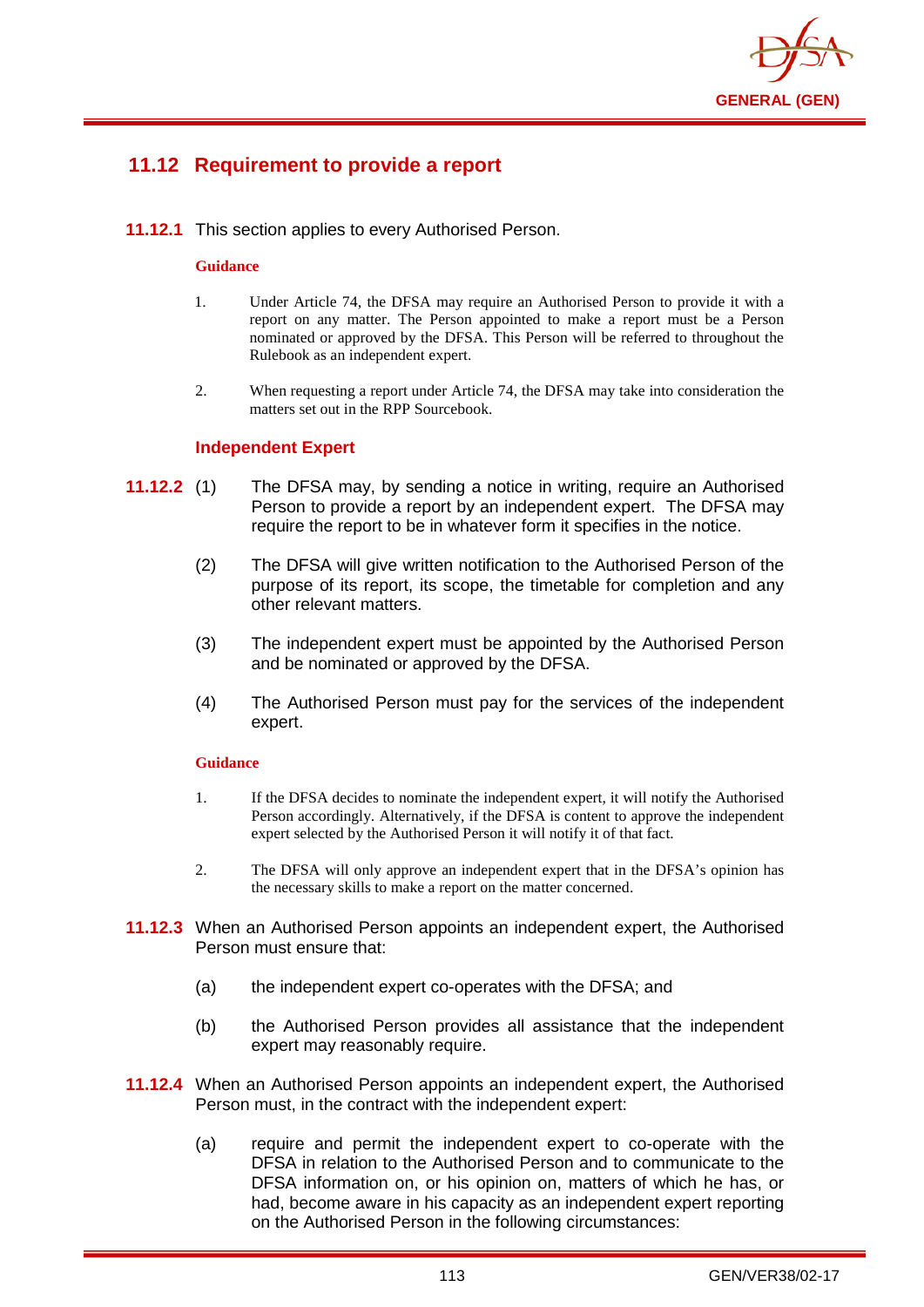

- (i) the independent expert reasonably believes that, as regards the Authorised Person concerned:
	- (A) there is or has been, or may be or may have been, a contravention of any relevant requirement that applies to the Authorised Person concerned; and
	- (B) that the contravention may be of material significance to the DFSA in determining whether to exercise, in relation to the Authorised Person concerned, any powers conferred on the DFSA under any provision of the Regulatory Law 2004;
- (ii) the independent expert reasonably believes that the information on, or his opinion on, those matters may be of material significance to the DFSA in determining whether the Authorised Person concerned satisfies and will continue to satisfy the fit and proper requirements; or
- (iii) the independent expert reasonably believes that the Authorised Firm is not, may not be, or may cease to be, a going concern;
- (b) require the independent expert to prepare a report within the time specified by the DFSA; and
- (c) waive any duty of confidentiality owed by the independent expert to the Authorised Person which might limit the provision of information or opinion by that independent expert to the DFSA in accordance with (a) or (b).
- **11.12.5** An Authorised Person must ensure that the contract required under Rule 11.12.4:
	- (a) is governed by the laws of the DIFC;
	- (b) expressly provides that the DFSA has a right to enforce the provisions included in the contract under Rule 11.12.4;
	- (c) expressly provides that, in proceedings brought by the DFSA for the enforcement of those provisions, the independent expert is not to have available by way of defence, set-off or counter claim any matter that is not relevant to those provisions;
	- (d) if the contract includes an arbitration agreement, expressly provides that the DFSA is not, in exercising the right in (b) to be treated as a party to, or bound by, the arbitration agreement; and
	- (e) provides that the provisions included in the contract under Rule 11.12.4 are irrevocable and may not be varied or rescinded without the DFSA's consent.

# **11.13 Imposing Restrictions on an Authorised Person's business or on an Authorised Person dealing with property**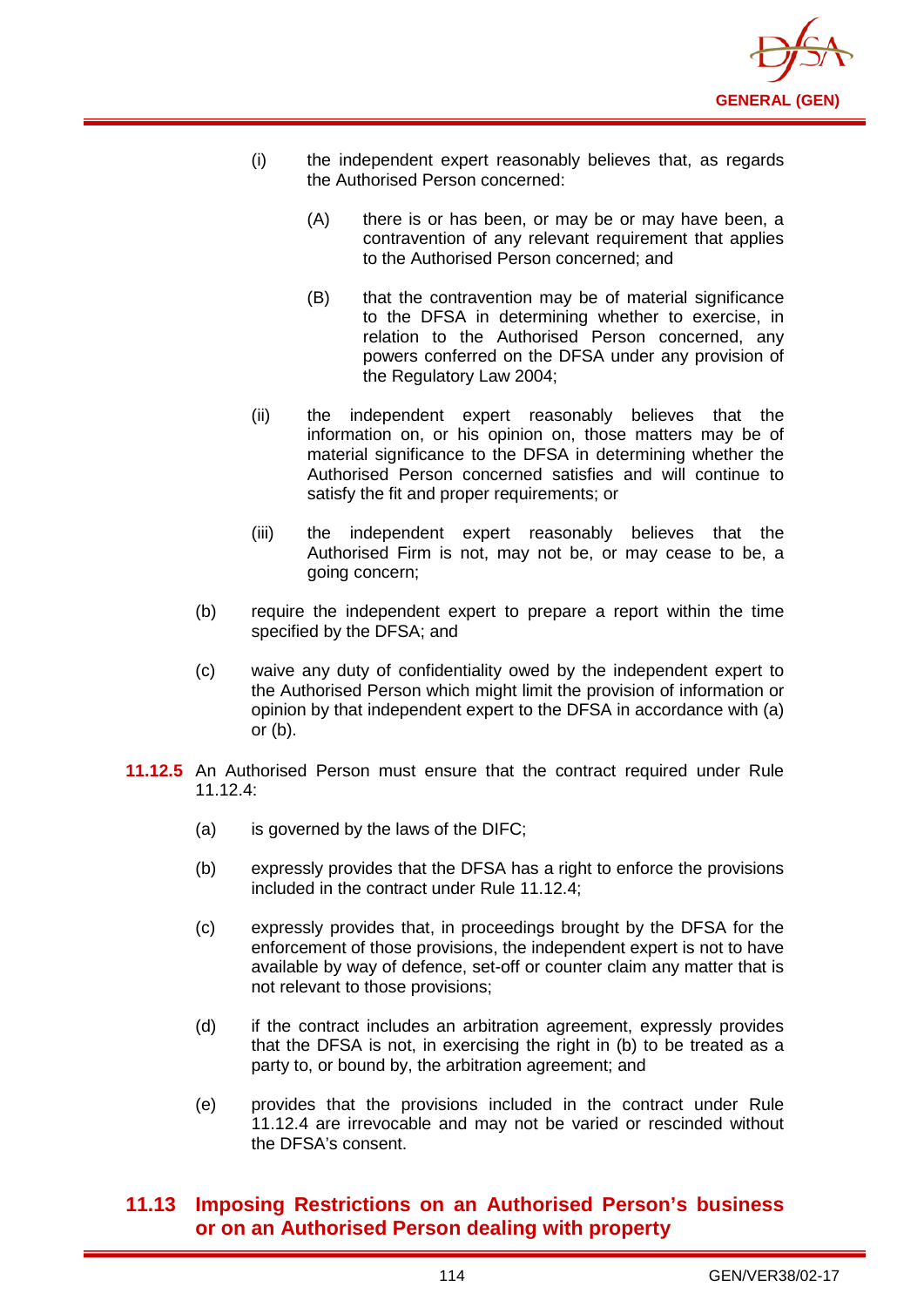

- **11.13.1** The DFSA has the power to impose a prohibition or requirement on an Authorised Person in relation to the Authorised Person's business or in relation to the Authorised Person's dealing with property under Article 75 or Article 76 in circumstances where:
	- (a) there is a reasonable likelihood that the Authorised Person will contravene a requirement of any legislation applicable in the DIFC;
	- (b) the Authorised Person has contravened a relevant requirement and there is a reasonable likelihood that the contravention will continue or be repeated;
	- (c) there is loss, risk of loss, or other adverse effect on the Authorised Person's customers;
	- (d) an investigation is being carried out in relation to an act or omission by the Authorised Person that constitutes or may constitute a contravention of any applicable law or Rule;
	- (e) an enforcement action has commenced against the Authorised Person for a contravention of any applicable law or Rule;
	- (f) civil proceedings have commenced against the Authorised Person;
	- (g) the Authorised Person or any Employee of the Authorised Person may be or has been engaged in market abuse;
	- (h) the Authorised Person is subject to a merger;
	- (i) a meeting has been called to consider a resolution for the winding up of the Authorised Person;
	- (j) an application has been made for the commencement of any insolvency proceedings or the appointment of any receiver, administrator or provisional liquidator under the law of any country for the Authorised Person;
	- (k) there is a notification to dissolve the Authorised Person or strike it from the DIFC register of Companies or the comparable register in another jurisdiction:
	- (l) there is information to suggest that the Authorised Person is involved in financial crime; or
	- (m) the DFSA considers that this prohibition or requirement is necessary to ensure customers, Authorised Persons or the financial system are not adversely affected.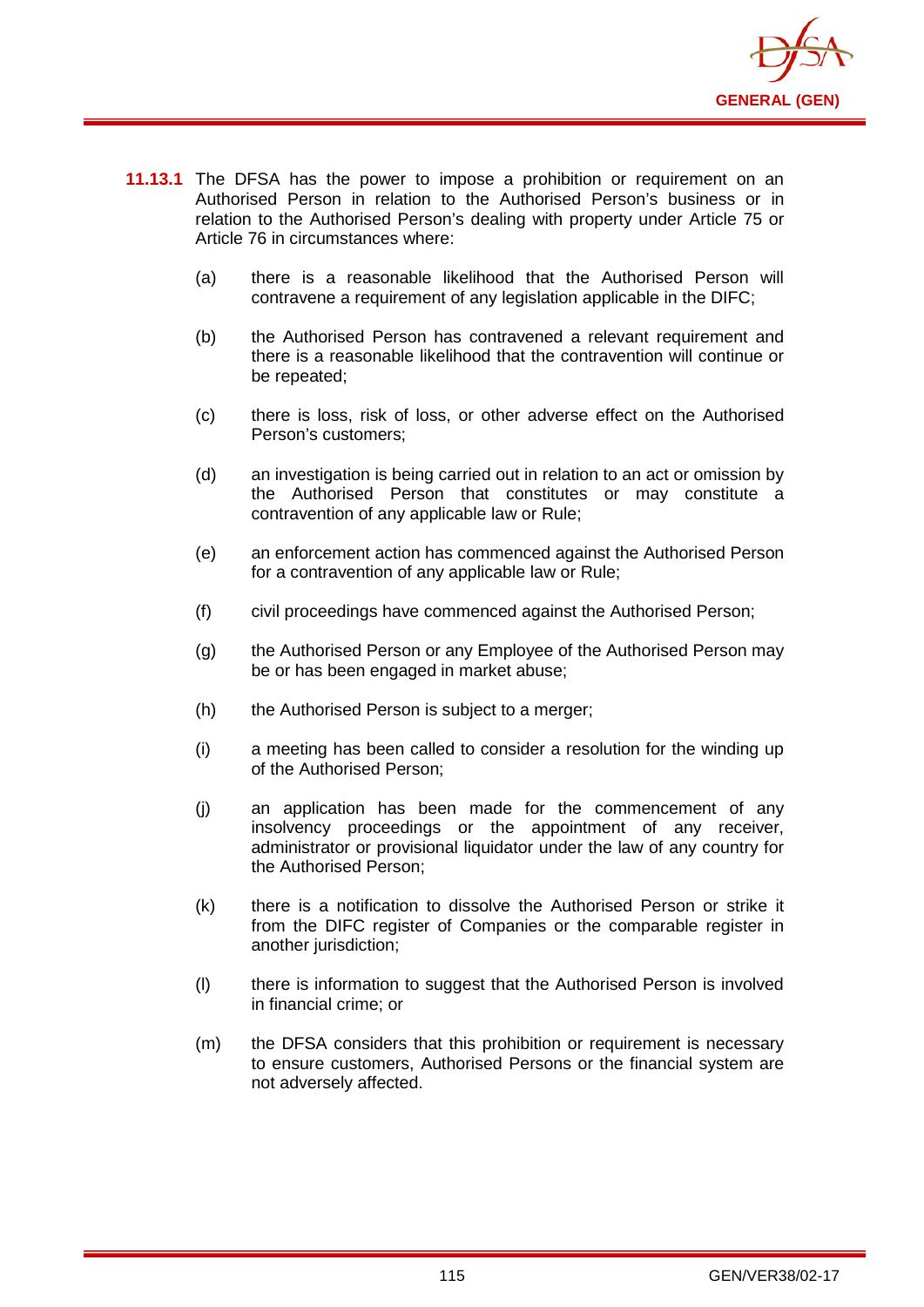

# **12 BUSINESS TRANSFER SCHEMES**

### **Guidance**

- 1. Part 9 of the Regulatory Law ("Part 9") sets out provisions relating to financial services business transfer schemes ("transfer schemes"). Article 106 provides that no transfer scheme is to have effect unless a Court order has been made in relation to the scheme. Article 108 provides that the Court may make an order sanctioning a transfer scheme.
- 2. The DFSA may under Article 113 of the Regulatory Law make Rules providing for provisions of Part 9 to have effect in specified cases with modifications. This chapter sets out such Rules.
- 3. The intended effect of the Rules in this chapter when read with Part 9 is that:
	- (a) a Banking transfer scheme and an Insurance transfer scheme (as defined in this chapter) must continue to comply with all relevant requirements in Part 9 and such a scheme does not take effect unless a Court order has been made in relation to it under Article 108; and
	- (b) a transfer scheme, other than a scheme referred to in (a) or a scheme relating to a Domestic Fund, is not required to be sanctioned by a Court order under Article 108 if certain conditions set out in Rule 12.1.4 are met.
- 4. The Rules in this chapter do not prevent an Authorised Firm or transferee applying for a Court order sanctioning a transfer scheme under Part 9 if they consider it appropriate to do so, for example, if the scheme is complex, is likely to be contentious or if additional legal certainty is sought.

# **12.1 Modifications applying to transfer schemes**

- **12.1.1** The Rules in this chapter are prescribed under Article 113 of the Regulatory Law and Part 9 of that Law is to be read as if it was modified, in relation to the cases set out in Rule 12.1.4, as specified in this chapter.
- **12.1.2** In this chapter:
	- (a) "Banking transfer scheme" means a transfer scheme where the whole or part of the business to be transferred relates to the Authorised Firm's business of Accepting Deposits;
	- (b) "Court order" means a Court order under Article 108 of the Law;
	- (c) "Fund transfer scheme" means a transfer scheme relating to the Fund Property of a Domestic Fund or of a sub-fund of an Umbrella Fund that is a Domestic Fund;
	- (d) "Insurance transfer scheme" means a transfer scheme where the whole or part of the business to be transferred relates to the Authorised Firm's Insurance Business;
	- (e) "the Law" means the Regulatory Law; and
	- (f) "transfer scheme" has the meaning given in Article 106 of the Law.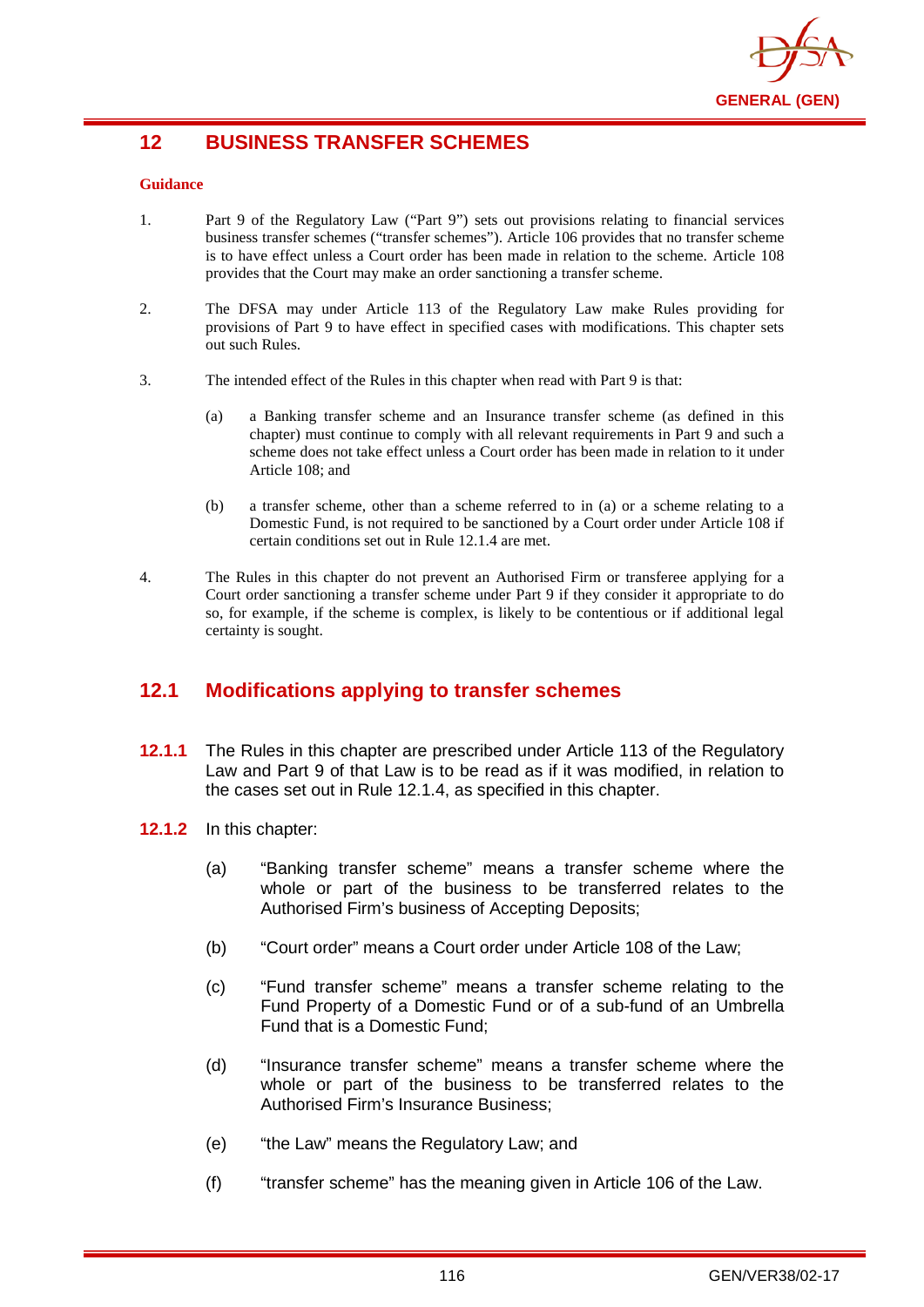

- **12.1.3** The Rules in this chapter do not modify the provisions of Part 9 of the Law so far as they apply to any of the following:
	- (a) a Banking transfer scheme;
	- (b) an Insurance transfer scheme; or
	- (c) a Fund transfer scheme.
- **12.1.4** A transfer scheme, other than a scheme referred to in Rule 12.1.3, is not required to be sanctioned by a Court order to be effective if:
	- (a) all of the Clients of the Authorised Firm who will be affected by the transfer scheme have consented to it;
	- (b) the transfer scheme is expressly permitted under agreements between the Authorised Firm or transferee and the Clients of the Authorised Firm who will be affected by the scheme and any procedures in the agreements for giving effect to the scheme have been complied with; or
	- (c) the DFSA has consented in writing to the transfer scheme under Rule 12.1.5.
- **12.1.5** (1) An Authorised Firm or transferee may apply in writing to the DFSA seeking its consent to a transfer scheme.
	- (2) The DFSA may consent in writing to the transfer scheme if it is reasonably satisfied that:
		- (a) the scheme is not a transfer scheme referred to in Rule 12.1.3;
		- (b) it is more appropriate and proportionate, and in the overall interests of Clients affected by the scheme, for the Authorised Firm or transferee to seek the DFSA's consent rather than applying to the Court for an order sanctioning the scheme;
		- (c) the Authorised Firm or transferee has taken all reasonable steps to pursue other options for giving effect to the scheme;
		- (d) the scheme is not likely to result in any material prejudice to the interests of Clients of the Authorised Firm; and
		- (e) implementation of the scheme will not result in the Authorised Firm or transferee contravening any applicable law or Rule.
	- (3) The procedures in Schedule 3 to the Law apply to a decision of the DFSA under (2) to refuse to give its consent to a transfer scheme.
	- (4) If the DFSA decides to refuse to give its consent under this Rule, the Authorised Firm may refer the matter to the FMT for review.

### **Guidance**

1. The DFSA expects to receive applications seeking its consent to a transfer scheme only in limited circumstances, and if the scheme is not complex or contentious. If a scheme is likely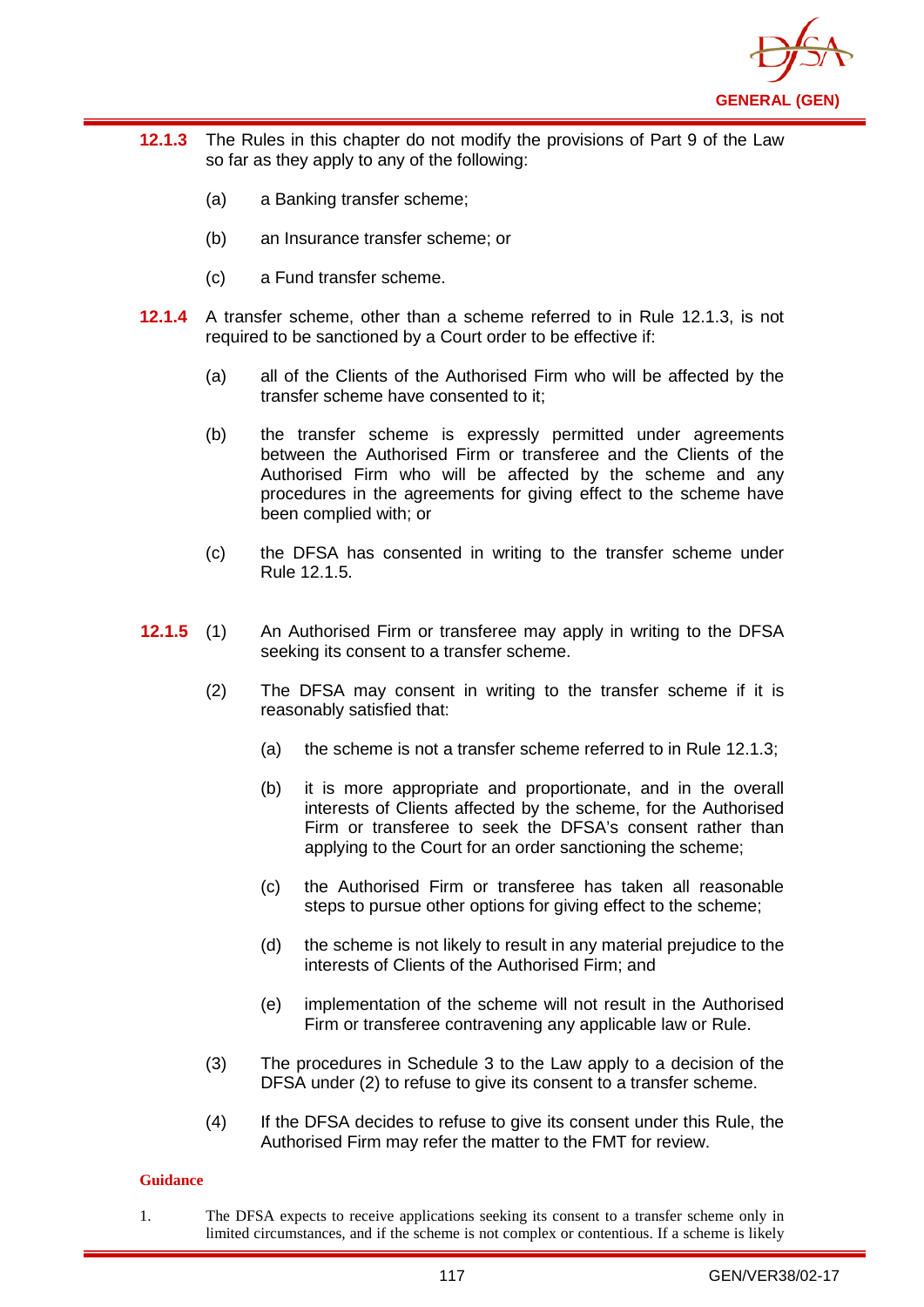

to be contentious or complex, then it is more appropriate for an application to be made to the Court.

- 2. The DFSA will not give its consent unless the applicant can demonstrate that it has taken all reasonable steps to pursue other options for implementing the scheme, such as seeking the consent of affected Clients or using existing agreements with Clients.
- 3. The DFSA also will not give its consent in cases such as where:
	- (a) the transfer scheme is likely to materially prejudice the interests of Clients;
	- (b) due to the complexity of the transfer scheme it is unclear what the precise impact of the scheme will be on Clients or whether it will be legally effective; or
	- (c) implementation of the transfer scheme will result in the Authorised Firm or transferee breaching a requirement in a law or Rule, for example, if the transferee does not have the necessary authorisation to conduct that business or if the transfer will result in the Authorised Firm or transferee breaching a prudential requirement.
- 4. The type of case where the DFSA anticipates giving its consent to a transfer scheme is where the scheme is relatively simple and the applicant has taken all reasonable steps to pursue other options but has been unable to complete the necessary processes because, for example, a small number of Clients do not respond.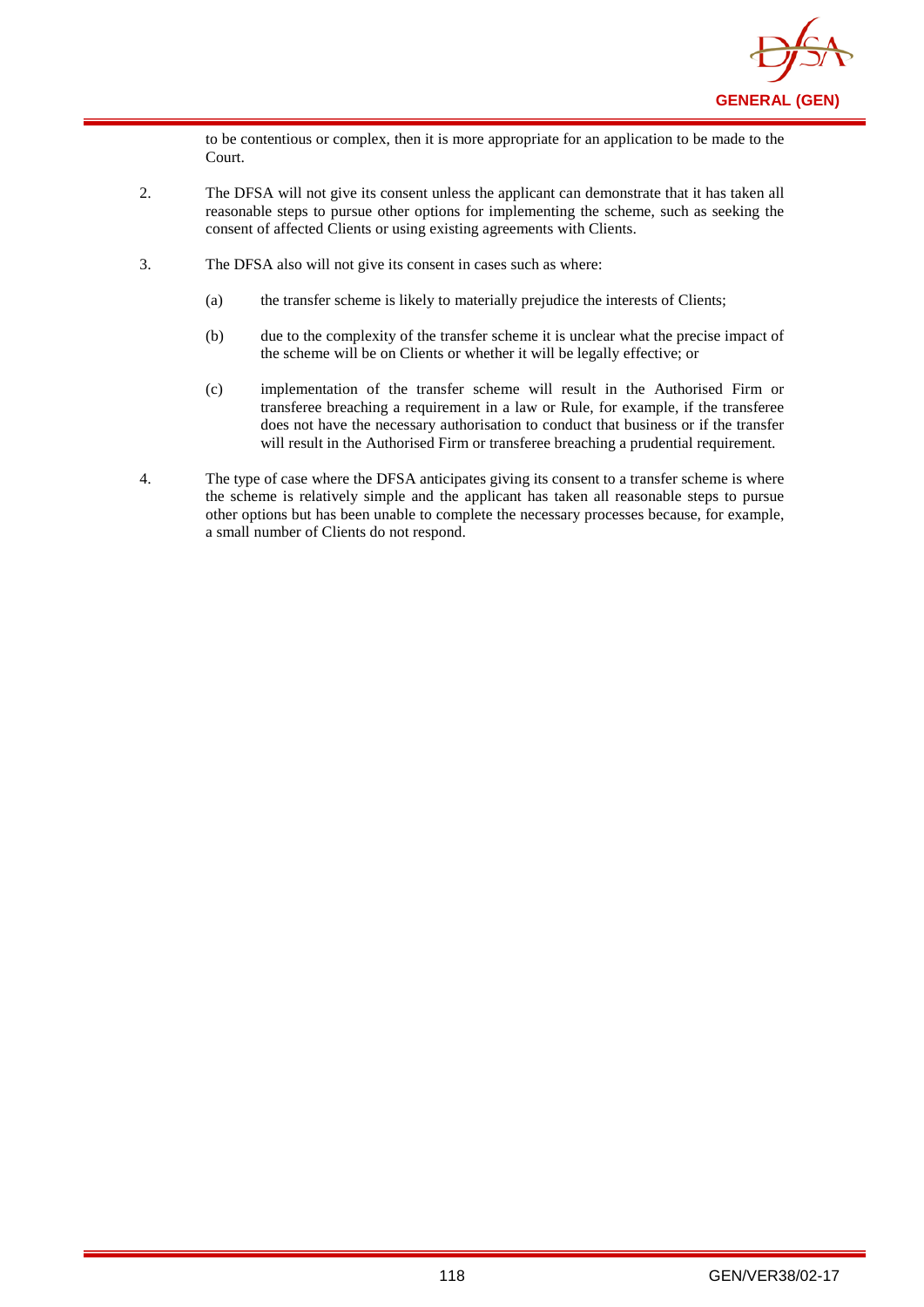

# **APP1 DEPOSITS**

# **A1.1 Definition of a deposit**

- **A1.1.1** (1) A Deposit means a sum of money paid on terms:
	- (a) under which it will be repaid, with or without interest or a premium, and either on demand or at a time or in circumstances agreed by or on behalf of the Person making the payment and the Person receiving it; and
	- (b) which is not referable to the provision of property (other than currency) or services or the giving of security.
	- (2) In (1) money is paid on terms which are referable to the provision of property or services or the giving of security if:
		- (a) it is paid by way of advance or part payment under a contract for the sale, hire or other provision of property or services, and is repayable only in the event that the property or services are not in fact sold, hired or otherwise provided;
		- (b) it is paid by way of security for the performance of a contract or by way of security in respect of loss which may result from the non-performance of a contract; or
		- (c) without prejudice to (b), it is paid by way of security for the delivery up of property, whether in a particular state of repair or otherwise.

## **Exclusions**

- **A1.1.2** A sum is not a Deposit if it is paid:
	- (a) by a Person in the course of carrying on a business consisting wholly or to a significant extent of lending money;
	- (b) by one company to another at a time when both are members of the same Group;
	- (c) by an Authorised Firm authorised under its Licence to carry on the following Financial Services:
		- (i) Accepting Deposits;
		- (ii) Effecting Contracts of Insurance; or
		- (iii) Carrying Out Contracts of Insurance; or
	- (d) by a Person who is a close relative of the Person receiving it or who is a director, manager or Controller of that Person.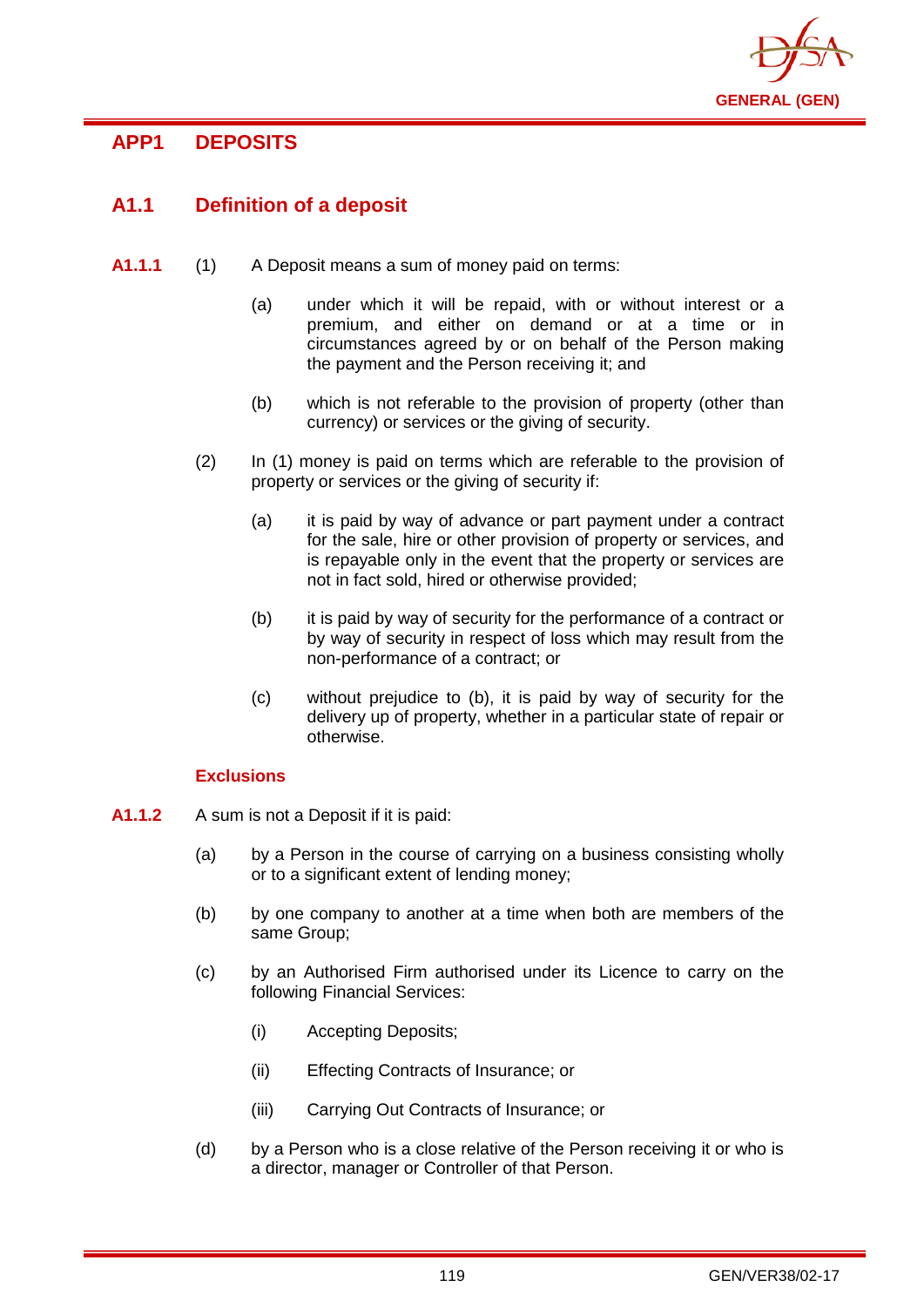

| A1.1.3 | A sum is not a Deposit if it is received: |
|--------|-------------------------------------------|
|--------|-------------------------------------------|

- (a) by a lawyer acting in his professional capacity;
- (b) by an accountant acting in his professional capacity;
- (c) by an Authorised Firm or an Authorised Market Institution authorised under its Licence to carry on any one or more of the following Financial Services:
	- (i) Dealing in Investments as Principal;
	- (ii) Dealing in Investments as Agent;
	- (iii) Arranging Deals in Investments;
	- (iv) Managing Assets;
	- (v) Operating a Collective Investment Fund;
	- (vi) Effecting Contracts of Insurance;
	- (vii) Carrying Out Contracts of Insurance;
	- (viii) Operating an Exchange;
	- (ix) Operating a Clearing House;
	- (x) Insurance Intermediation;
	- (xi) Insurance Management;
	- (xii) Managing a Profit Sharing Investment Account;
	- (xiii) Providing Trust Services; or
	- (xiv) Arranging Credit and Advising on Credit.

in the course of or for the purpose of any such Financial Service disregarding any applicable exclusions in chapter 2; or

(d) by a Person as consideration for the issue by him of a Debenture.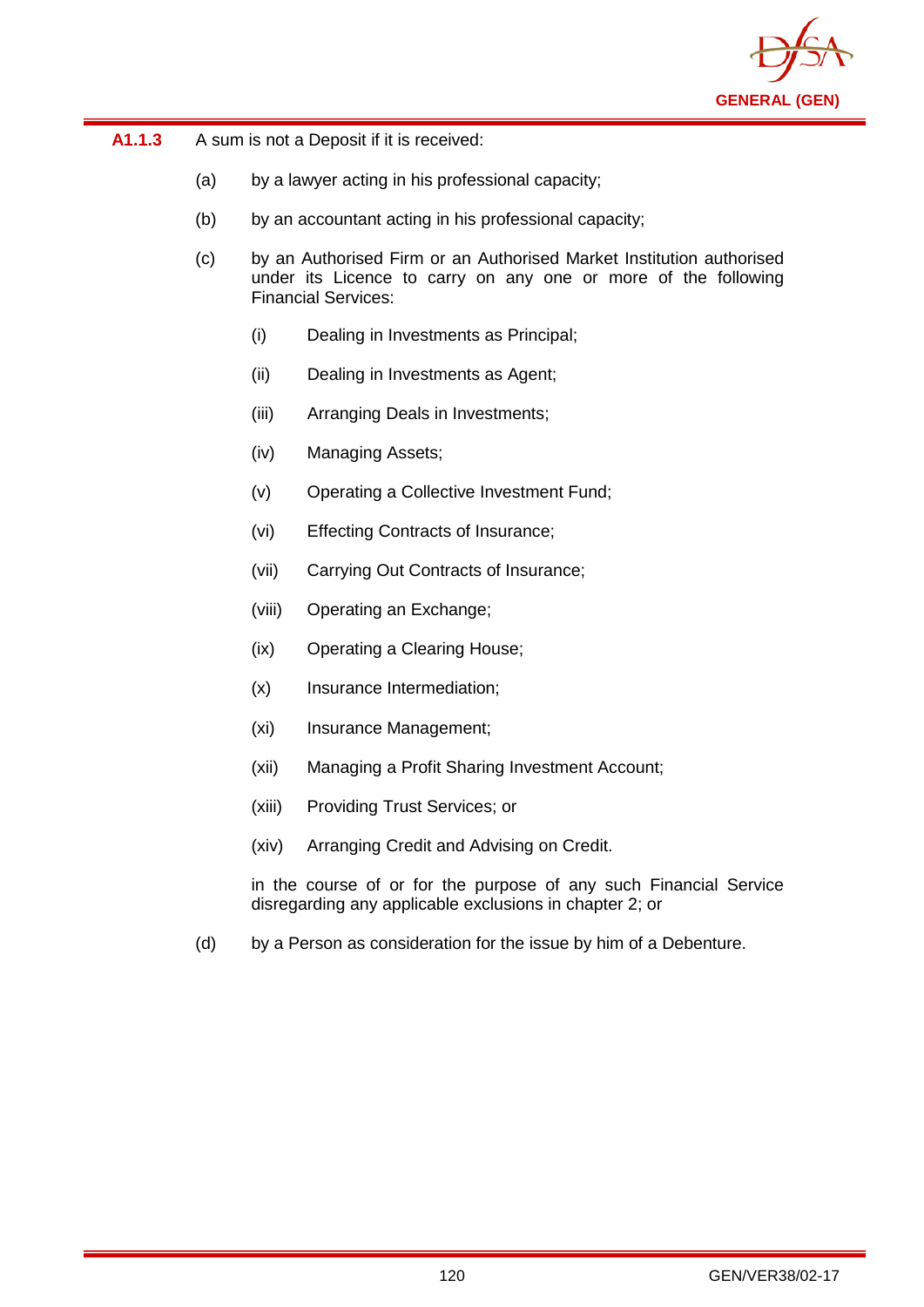

# **APP2 INVESTMENTS**

# **A2.1 General definition of investments**

## **Investments**

- **A2.1.1** (1) An Investment is, subject to (3), either:
	- (a) a Security; or
	- (b) a Derivative,

as defined in Rule A2.1.2 or Rule A2.1.3.

- (2) Such a Security or Derivative includes:
	- (a) a right or interest in the relevant Security or Derivative; and
	- (b) any instrument declared as a Security or Derivative pursuant to Rule A2.4.1(1).
- (3) Where a Rule provides that a Security or Derivative has a different classification for a specified purpose, it shall have that effect for that specified purpose and no other purpose.

## **Guidance**

An example of the application of Rule  $A2.1.1$  (3) is Rule  $A2.1.2(2)$ , where a Derivative is treated as a Security for the purposes of the requirements in PIB.

## **Security**

- **A2.1.2** (1) For the purposes of Rule A2.1.1(1)(a), a Security is:
	- (a) a Share;
	- (b) a Debenture;
	- (c) a Warrant;
	- (d) a Certificate;
	- (e) a Unit; or
	- (f) a Structured Product.
	- (2) For the purposes of the requirements in PIB, each Derivative specified in Rule A2.1.3 is to be treated as a Security.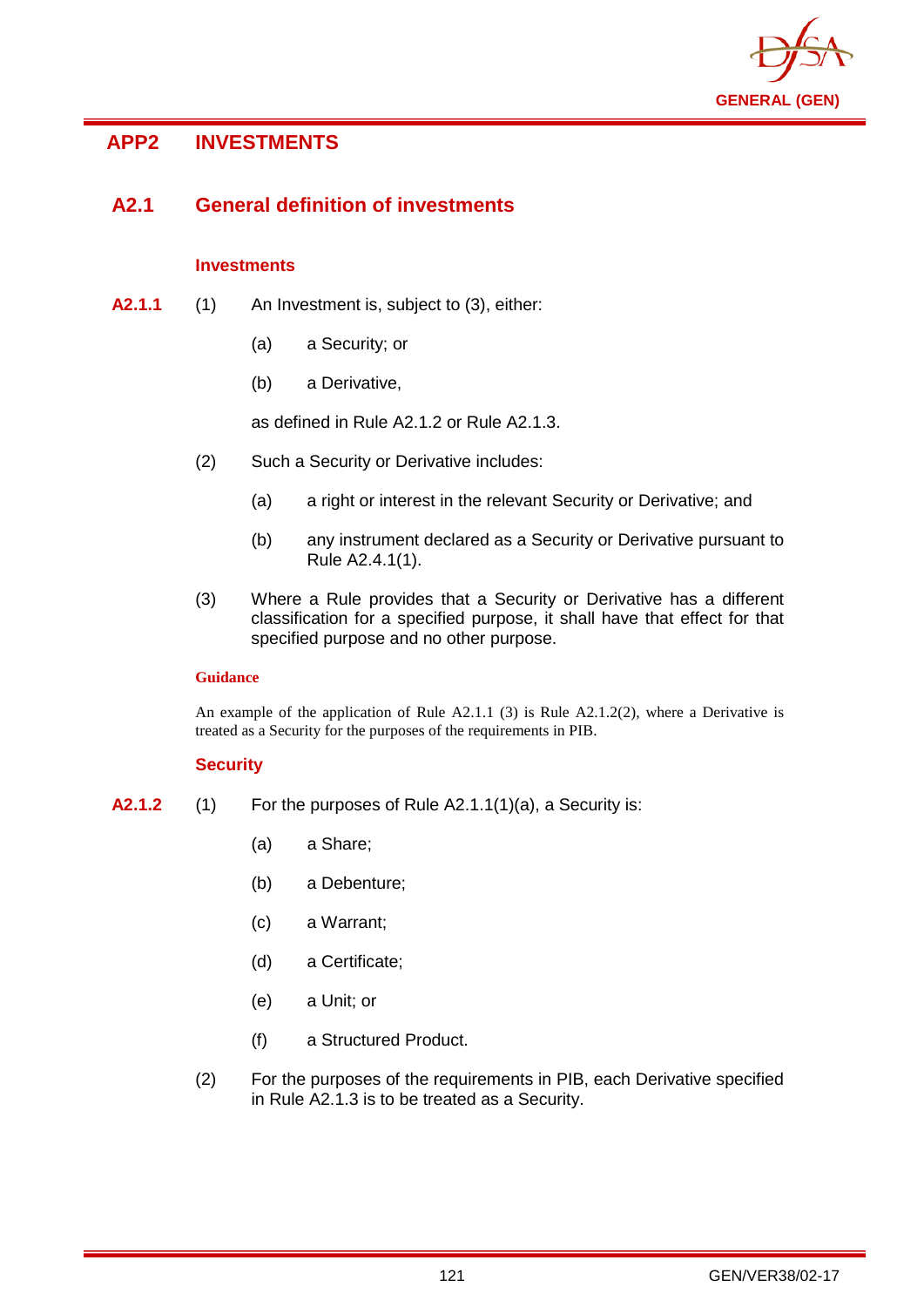

## **Derivative**

- **A2.1.3** For the purposes of Rule A2.1.1(1)(b), a Derivative is:
	- (a) an Option; or
	- (b) a Future.

## **A2.2 Definitions of specific securities**

**A2.2.1** For the purposes of Rule A2.1.2:

## **Shares**

(a) a Share is a share or stock in the share capital of any Body Corporate or any unincorporated body but excluding a Unit;

## **Debentures**

- (b) a Debenture is an instrument creating or acknowledging indebtedness, whether secured or not, but excludes:
	- (i) an instrument creating or acknowledging indebtedness for, or for money borrowed to defray, the consideration payable under a contract for the supply of goods or services;
	- (ii) a cheque or other bill of exchange, a banker's draft or a letter of credit (but not a bill of exchange accepted by a banker);
	- (iii) a banknote, a statement showing a balance on a bank account, or a lease or other disposition of property; and
	- (iv) a Contract of Insurance;

## **Guidance**

- 1. A Debenture may include a bond, debenture stock, loan stock or note. Certain Islamic products ("Sukuk") structured as a debt instrument can also fall within this definition.
- 2. If the interest or financial return component on a debt instrument is to be calculated by reference to fluctuations of an external factor such as an index, exchange rate or interest rate, that does not prevent such an instrument being characterised as a Debenture.

## **Warrants**

(c) a Warrant is an instrument that confers on the holder a right entitling the holder to acquire an unissued Share, Debenture or Unit;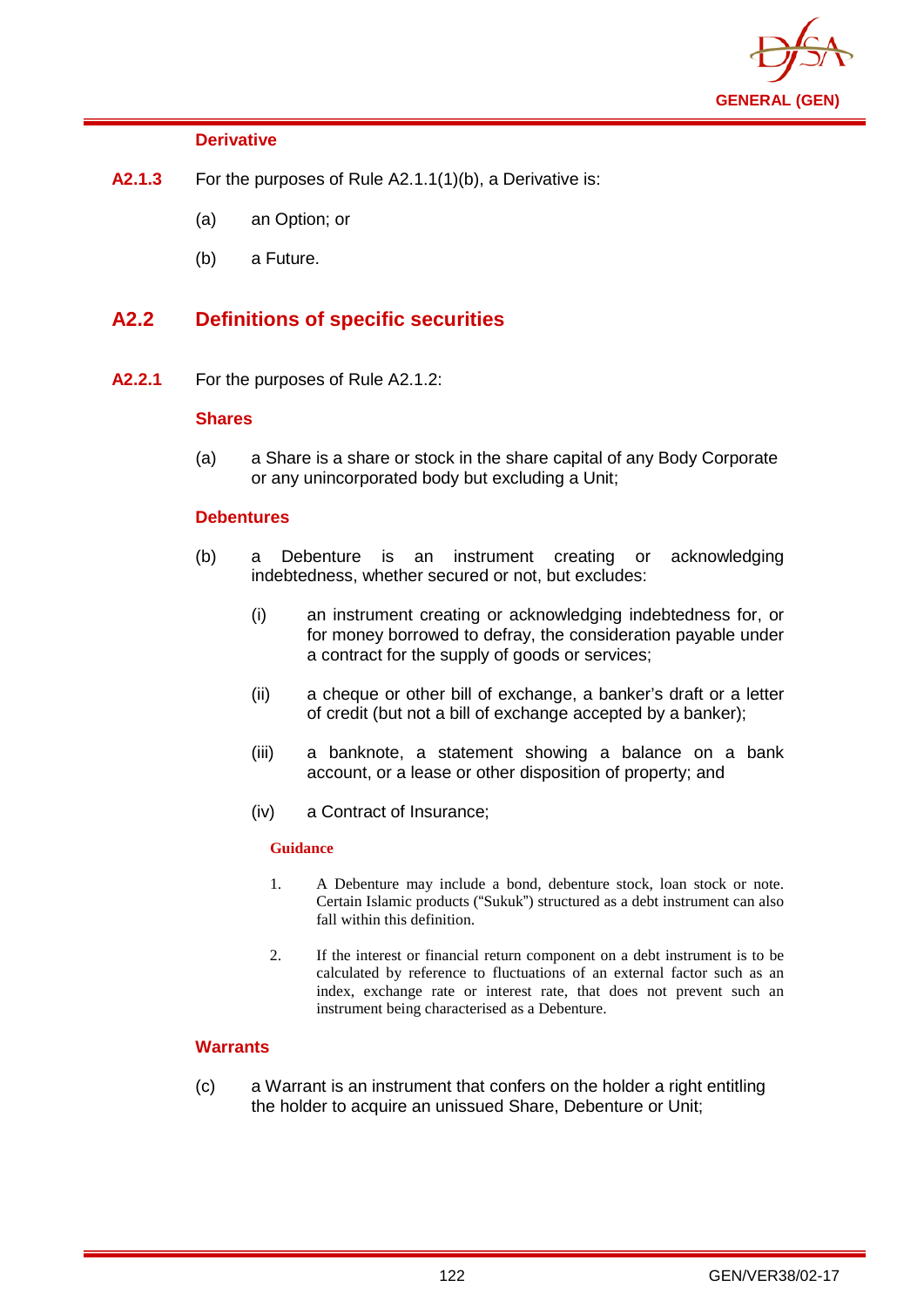

### **Guidance**

A Warrant confers on the holder an entitlement (but not an obligation) to acquire an unissued Share, Debenture or Unit, thereby distinguishing it from a call Option which entitles the holder, upon exercise, to acquire an already issued (i.e. existing) Security.

## **Certificates**

- (d) a Certificate is an instrument:
	- (i) which confers on the holder contractual or property rights to or in respect of a Share, Debenture, Unit or Warrant held by a Person; and
	- (ii) the transfer of which may be effected by the holder without the consent of that other Person;

but excludes rights under an Option;

### **Guidance**

Certificates confer rights over existing Shares, Debentures, Units or Warrants held by a Person and include receipts, such as Global Depository Receipts (i.e. GDRs).

### **Units**

(e) a Unit is a unit in or a share representing the rights or interests of a Unitholder in a Fund; and

## **Structured Products**

- (f) a Structured Product is an instrument comprising rights under a contract where:
	- (i) the gain or loss of each party to the contract is ultimately determined by reference to the fluctuations in the value or price of property of any description, an index, interest rate, exchange rate or a combination of any of these as specified for that purpose in the contract ("the underlying factor") and is not leveraged upon such fluctuations;
	- (ii) the gain or loss of each party is wholly settled by cash or setoff between the parties;
	- (iii) each party is not exposed to any contingent liabilities to any other counterparty; and
	- (iv) there is readily available public information in relation to the underlying factor;

but excludes any rights under an instrument:

- (v) where one or more of the parties takes delivery of any property to which the contract relates;
- (vi) which is a Debenture; or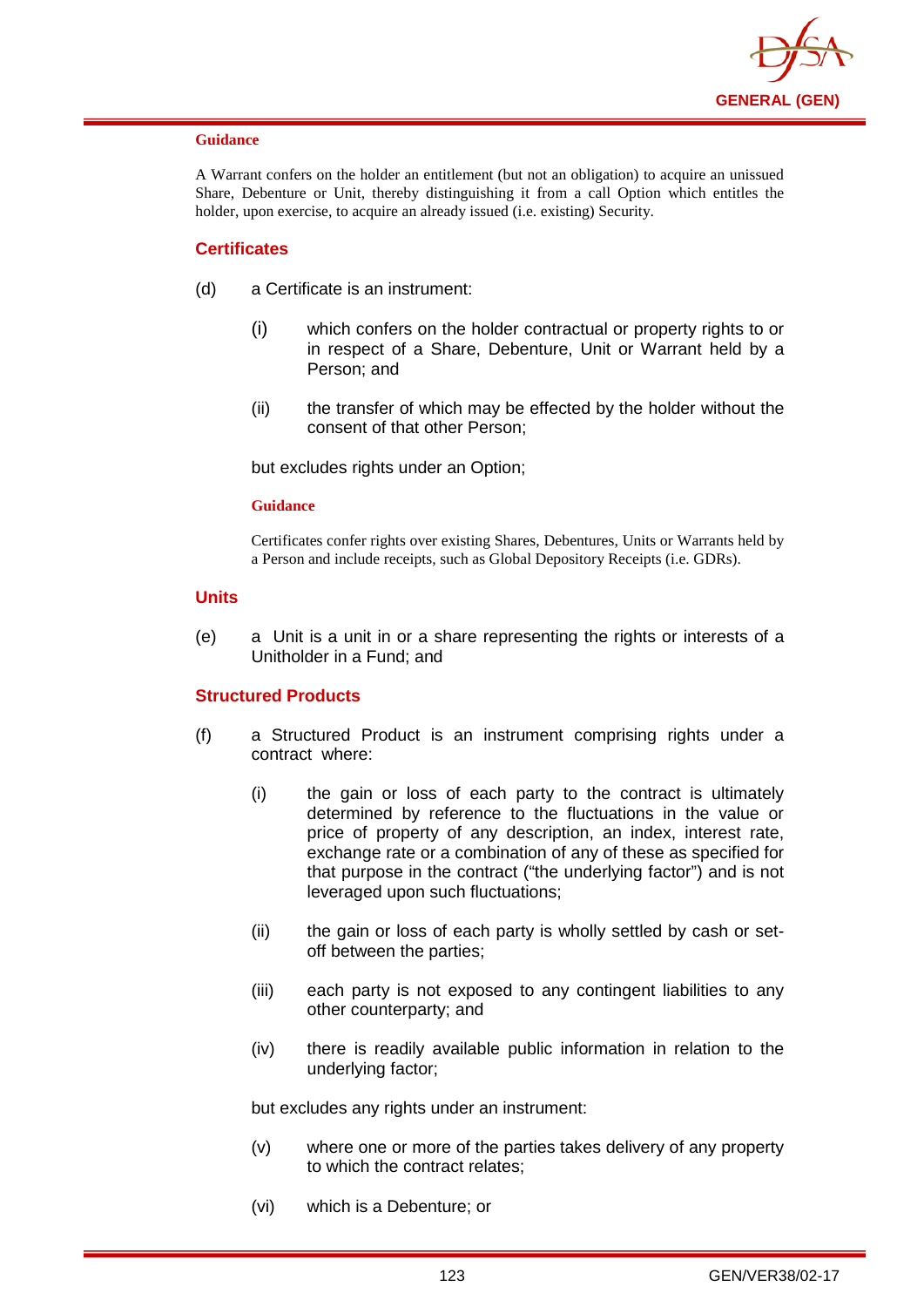

(vii) which is a Contract of Insurance.

### **Guidance**

- 1. Instruments previously known as Designated Investments are now included within the definition of Structured Products.
- 2. The reference in Rule  $A2.2.1(f)(i)$  to "property of any description" covers tangible or intangible property, including Securities.

# **A2.3 Definitions of specific derivatives**

**A2.3.1** For the purposes of Rule A2.1.3:

## **Options**

- (a) An Option is an instrument that confers on the holder, upon exercise, rights of the kind referred to in any of the following:
	- (i) a right to acquire or dispose of:
		- (A) a Security (other than a Warrant) or contractually based investment;
		- (B) currency of any country or territory;
		- (C) a commodity of any kind;
	- (ii) a right to receive a cash settlement, the value of which is determined by reference to:
		- (A) the value or price of an index, interest rate or exchange rate; or
		- (B) any other rate or variable; or
	- (iii) a right to acquire or dispose of another Option under (i) or (ii).

- 1. For example, a call Option confers on the holder, upon exercise, a right but not an obligation to acquire an issued (i.e. existing) Security, thereby distinguishing it from a Warrant which entitles the holder, upon exercise, to acquire an unissued Share, Debenture or Unit.
- 2. Options over a 'contractually based investment' referred to in Rule  $A2.3.1(a)(i)(A)$ covers Options over Futures.
- 3. Cash settled Options such as Index Options are covered under Rule A2.3.1(a)(ii). Other cash settled Options that are covered under this Rule include instruments which confer rights determined by reference to climatic variables, inflation or other official economic statistics, freight rates or emission allowances.
- 4. Options over Options are covered under A2.3.1(a)(iii).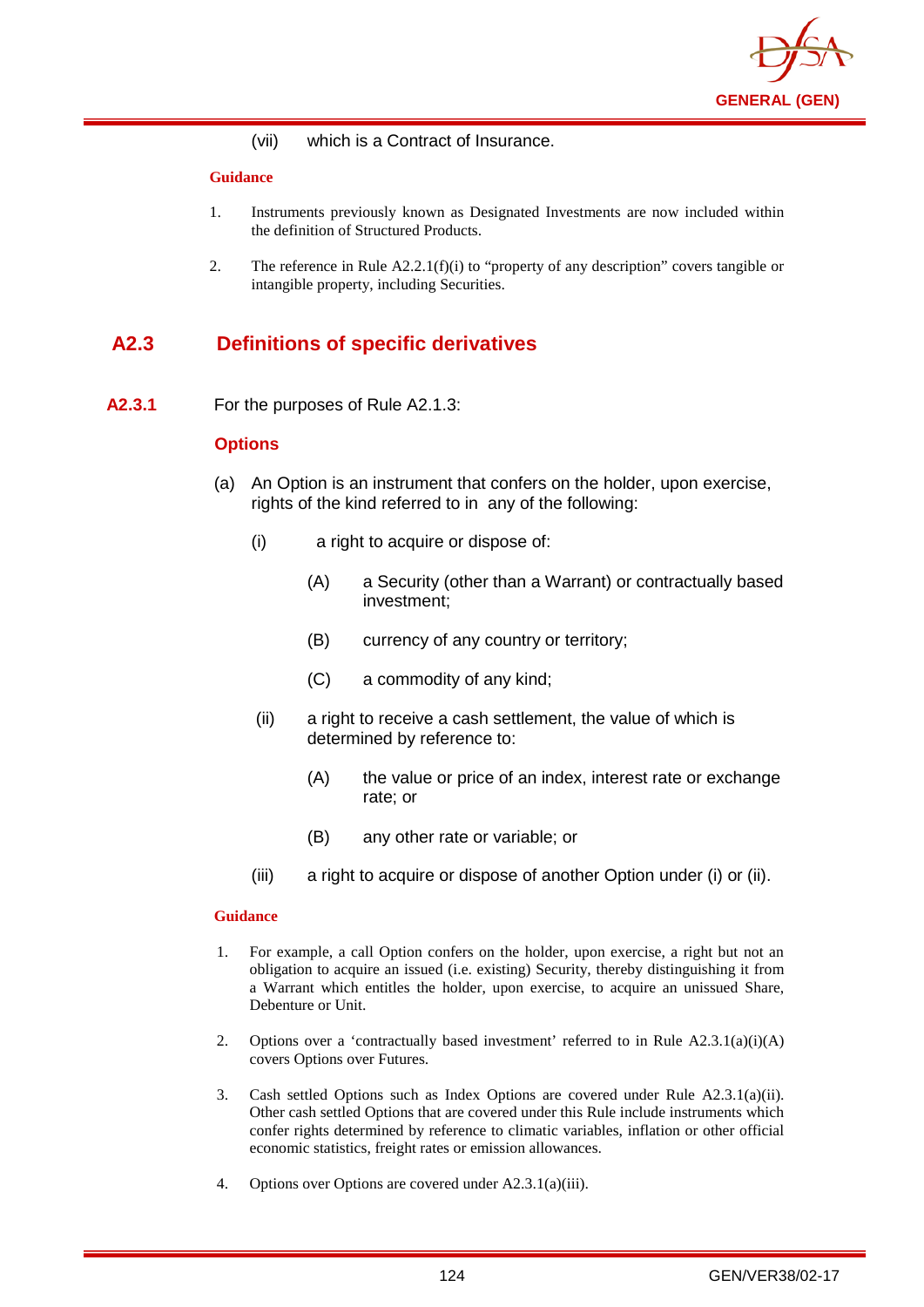

## **Futures**

- (b) a Future is an instrument comprising rights under a contract:
	- (i) for the sale of a commodity or property of any other description under which delivery is to be made at a future date and at a price agreed on when the contract is made, and that contract:
		- (A) is made or traded on a regulated exchange:
		- (B) is made or traded on terms that are similar to those made or traded on a regulated exchange; or
		- (C) would, on reasonable grounds, be regarded as made for investment and not for commercial purposes; or
	- (ii) where the value of the contract is ultimately determined by reference, wholly or in part, to fluctuations in:
		- (A) the value or price of property of any description; or
		- (B) an index, interest rate, any combination of these, exchange rate or other factor designated for that purpose in the contract; and

which is wholly settled by cash or set-off between the parties but excludes:

- (C) rights under a contract where one or more of the parties takes delivery of any property to which the contract relates;
- (D) a contract under which money is received by way of deposit or an acknowledgement of a debt on terms that any return to be paid on the sum deposited or received will be calculated by reference to an index, interest rate, exchange rate or any combination of these or other factors; or
- (E) a Contract of Insurance.

- 1. An over the counter (OTC) contract may qualify as a Future under Rule  $A2.3.1(b)(i)(C)$  if it can reasonably be regarded as being made for investment and not for commercial purposes. Some of the indicative factors that such a contract is reasonably likely to be made for commercial rather than investment purposes include the following:
	- a. a party to the contract is the producer or a user of the underlying commodity;
	- b. the delivery of the underlying commodity is intended to take place within 7 days of the date of the contract;
	- c. there is no provision made in the contract for margin arrangements; and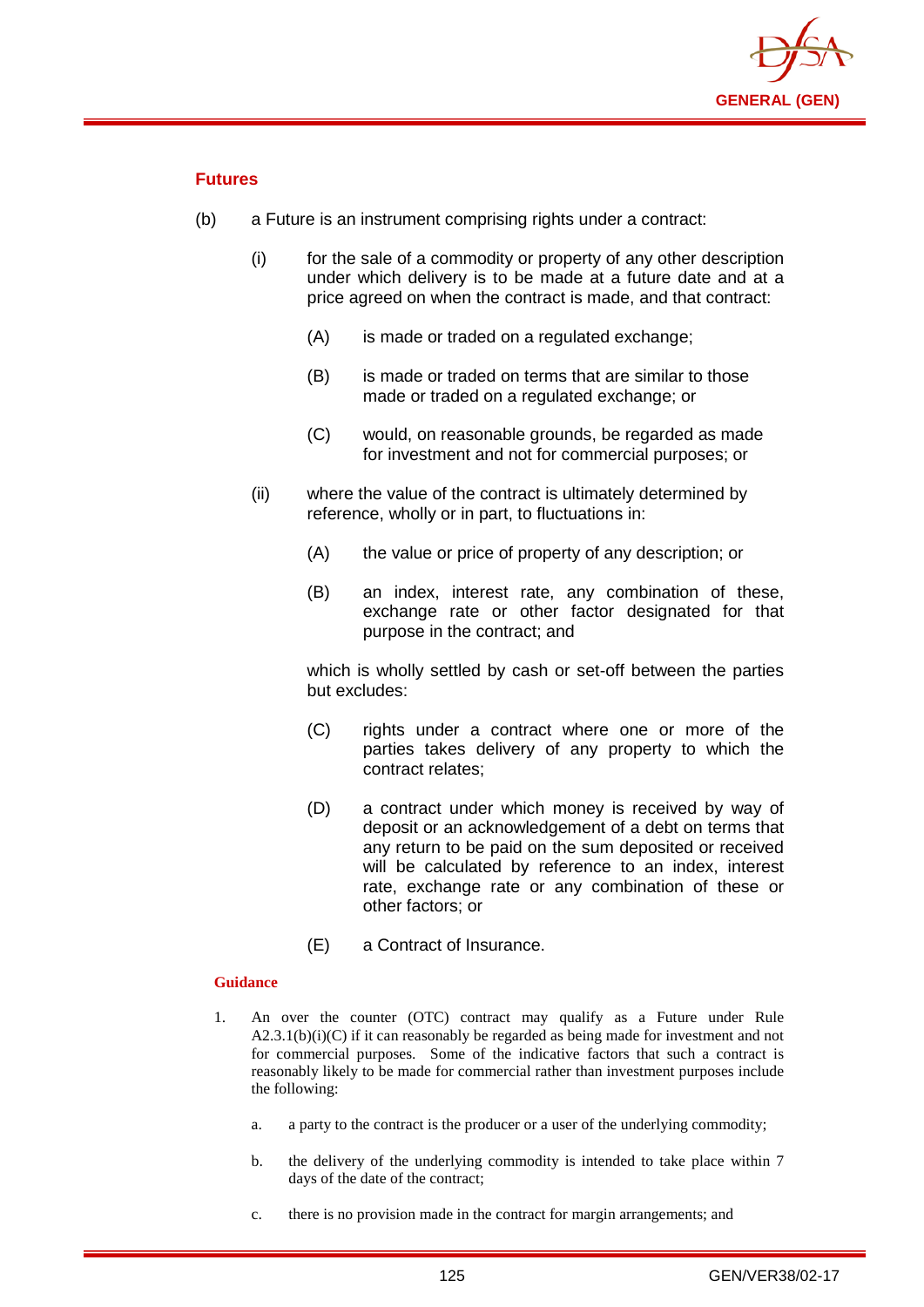

- d. the terms of the contract are not standardised terms.
- 2. A contract under Rule A2.3.1(b)(i) can provide for the physical delivery of the underlying commodity or property. Further, the price agreed under such a contract can be by reference to an underlying factor, such as by reference to an index or a spot price on a given date.
- 3. Contracts for differences (CFDs) fall under the definition in A2.3.1(b)(ii) and may include credit default swaps (CDSs) and forward rate agreements (FRAs). More exotic types of Derivative contracts may also fall within the definition in A2.3.1(b)(ii). These can include weather or electricity derivatives where the underlying factor by reference to which the parties' entitlements are calculated can be the number of days in a period in which the temperature would reach below or above a specified level.

## **A2.4 Financial instrument declared as an investment**

- **A2.4.1** (1) The DFSA may, subject to (5), declare by written notice any financial instrument or class of financial instruments to be a particular type of an existing Security or Derivative as defined in these Rules or a new type of a Security or Derivative. It may do so on such terms and conditions as it considers appropriate.
	- (2) The DFSA may exercise the power under (1) either upon written application made by a Person or on its own initiative.
	- (3) Without limiting the generality of the matters that the DFSA may consider when exercising its power under (1), it must consider the following factors:
		- (a) the economic effect of the financial instrument or class of financial instruments;
		- (b) the class of potential investors to whom the financial instrument is intended to be marketed;
		- (c) the treatment of similar financial instruments for regulatory purposes in other jurisdictions; and
		- (d) the possible impact of such a declaration on any person issuing or marketing such a financial instrument.
	- (4) A Person who makes an application for a declaration under (1) must address, as far as practicable, the factors specified in (3).
	- (5) The DFSA must publish any proposed declaration under (1) for public consultation for at least 30 days from the date of publication, except where:
		- (a) it declares a financial instrument to be a particular type of an existing Security or Derivative;
		- (b) it determines that any delay likely to result from public consultation is prejudicial to the interests of the DIFC; or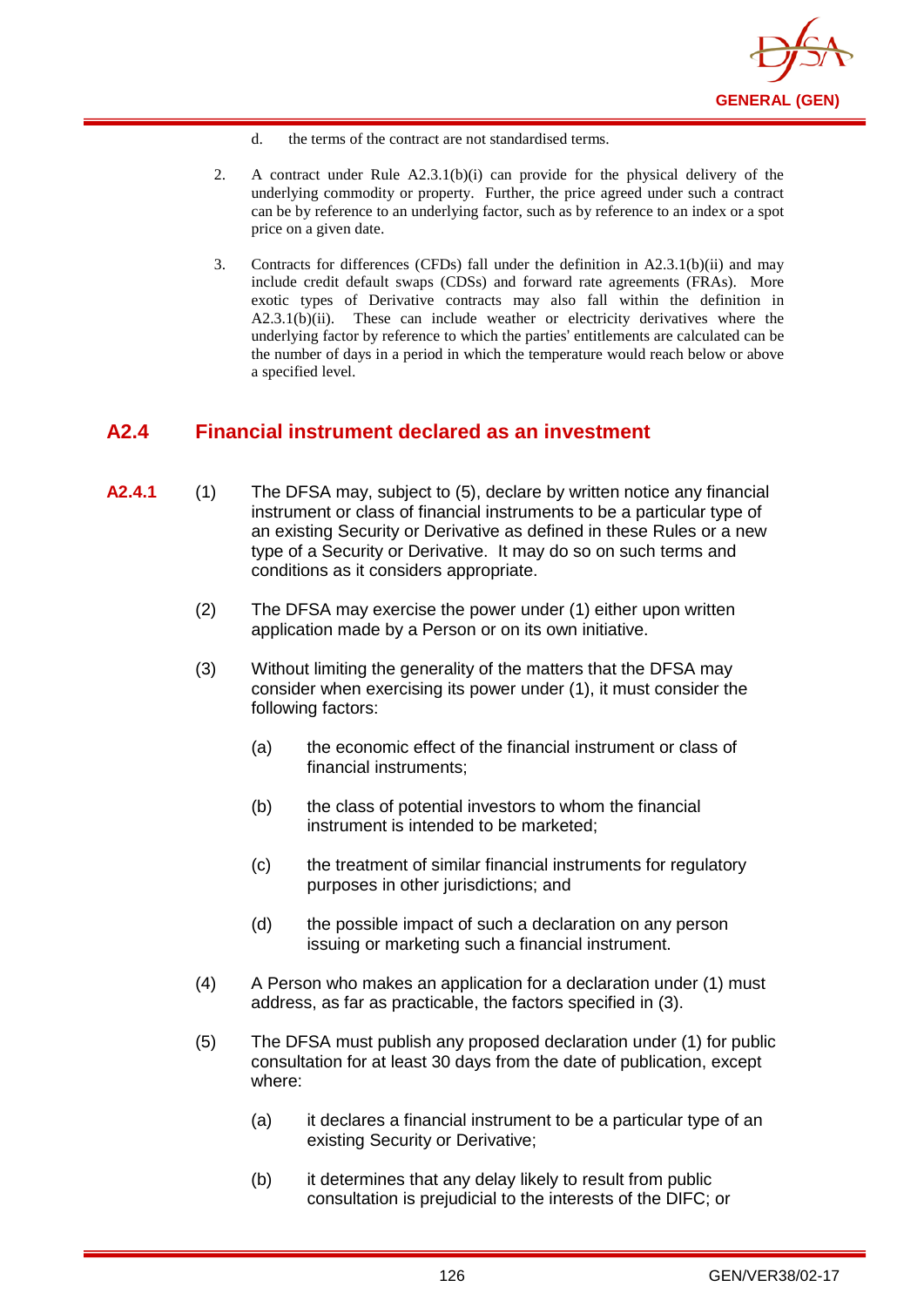

(c) it determines that there is a commercial exigency that warrants such a declaration being made without any, or shorter than 30 day, public consultation.

- 1. The terms and conditions that may be imposed on a declaration made by the DFSA under Rule A2.4.1(1) can include who should be the Reporting Entity and the type of disclosure requirements that should apply to that Reporting Entity.
- 2. If any issuer of a new financial instrument has any doubt as to whether that instrument can be included in an Official List of Securities as a particular type of a Security, that Person should first raise those issues with the relevant Authorised Market Institution before making an application to the DFSA for the exercise of the declaration power under this Rule. The DFSA has a discrete power to object to any proposed inclusion of a Security in an Official List of Securities of an Authorised Market Institution (see Article 34(1) of the Markets Law 2012).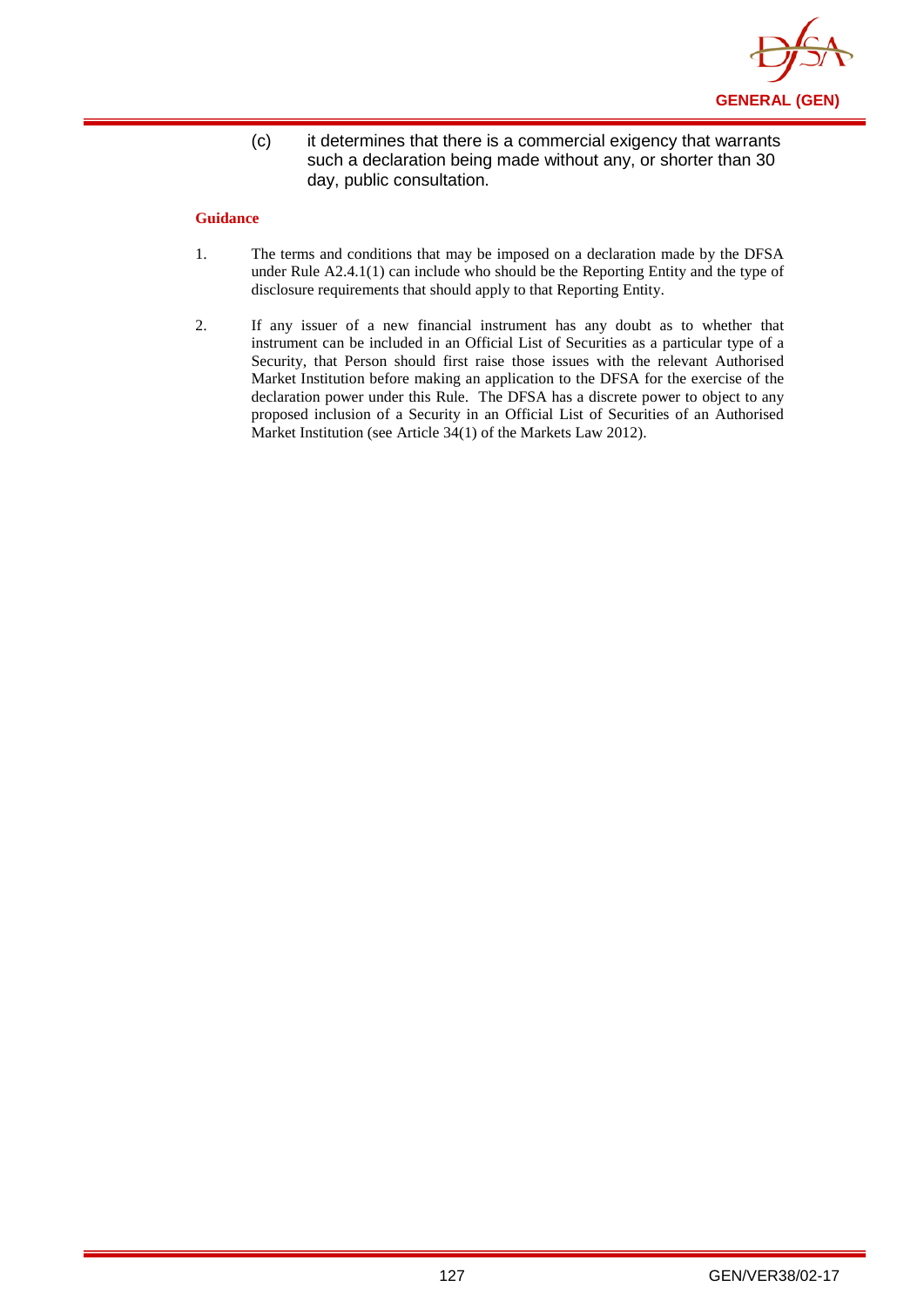

## **APP3 BEST PRACTICE RELATING TO CORPORATE GOVERNANCE AND REMUNERATION**

## **A3.1 Best practice relating to corporate governance**

#### **Guidance**

### **Roles of the Governing Body and the senior management**

- 1. The Governing Body should adopt a rigorous process for setting and approving and overseeing the implementation of, the Authorised Person's overall business objectives and risk strategies, taking into account the long term financial safety and soundness of the firm as a whole, and the protection of its customers and stakeholders. These objectives and strategies should be adequately documented and properly communicated to the firm's senior management, Persons Undertaking Key Control Functions (such as the heads of risk management and compliance) and all the other relevant Employees. Senior management should ensure the effective implementation of such strategies in carrying out the day-to-day management of the Authorised Person's business.
- 2. The Governing Body, with the support of the senior management, should take a lead in setting the "tone at the top", including by setting the fundamental corporate values that should be pursued by the Authorised Person. These should, to the extent possible, be supported by professional standards and codes of ethics that set out acceptable and unacceptable conduct. Such professional standards and codes of ethics should be clearly communicated to those individuals involved in the conduct of business of the firm.
- 3. The Governing Body should review the overall business objectives and strategies at appropriate intervals (at least annually) to ensure that they remain suitable in light of any changes in the internal or external business and operating conditions.
- 4. The Governing Body should also ensure that the senior management is effectively discharging the day-to-day management of the Authorised Person's business in accordance with the business objectives and strategies that have been set or approved by the Governing Body. For this purpose, the Governing Body should ensure that there are clear and objective performance goals and measures (and an objective assessment against such criteria at reasonable intervals), for the Authorised Person and the members of its Governing Body and the senior management to ascertain whether the firm's business objectives and risk strategies are implemented effectively and as intended.

### **Internal governance of the Governing Body**

- 5. The Governing Body should have appropriate practices and procedures for its own internal governance, and ensure that these are followed, and periodically reviewed to ensure their effectiveness and adequacy. These policies and procedures should cover a formal and transparent process for nomination, selection, and removal of the members of the Governing Body (see paragraph 2.2.14 of the RPP Sourcebook), and a specified term of office as appropriate to the roles and responsibilities of the member, particularly to ensure the objectivity of his decision making and judgement. Appropriate succession planning should also form part of the Governing Body's internal governance practices.
- 6. The Governing Body should meet sufficiently regularly to discharge its duties effectively. There should be a formal schedule of matters specifically reserved for its decision. The working procedures of the Governing Body should be well defined.
- 7. The Governing Body should also ensure that when assessing the performance of the members of the Governing Body and its senior managers and Persons Undertaking Key Control Functions, the independence and objectivity of that process is achieved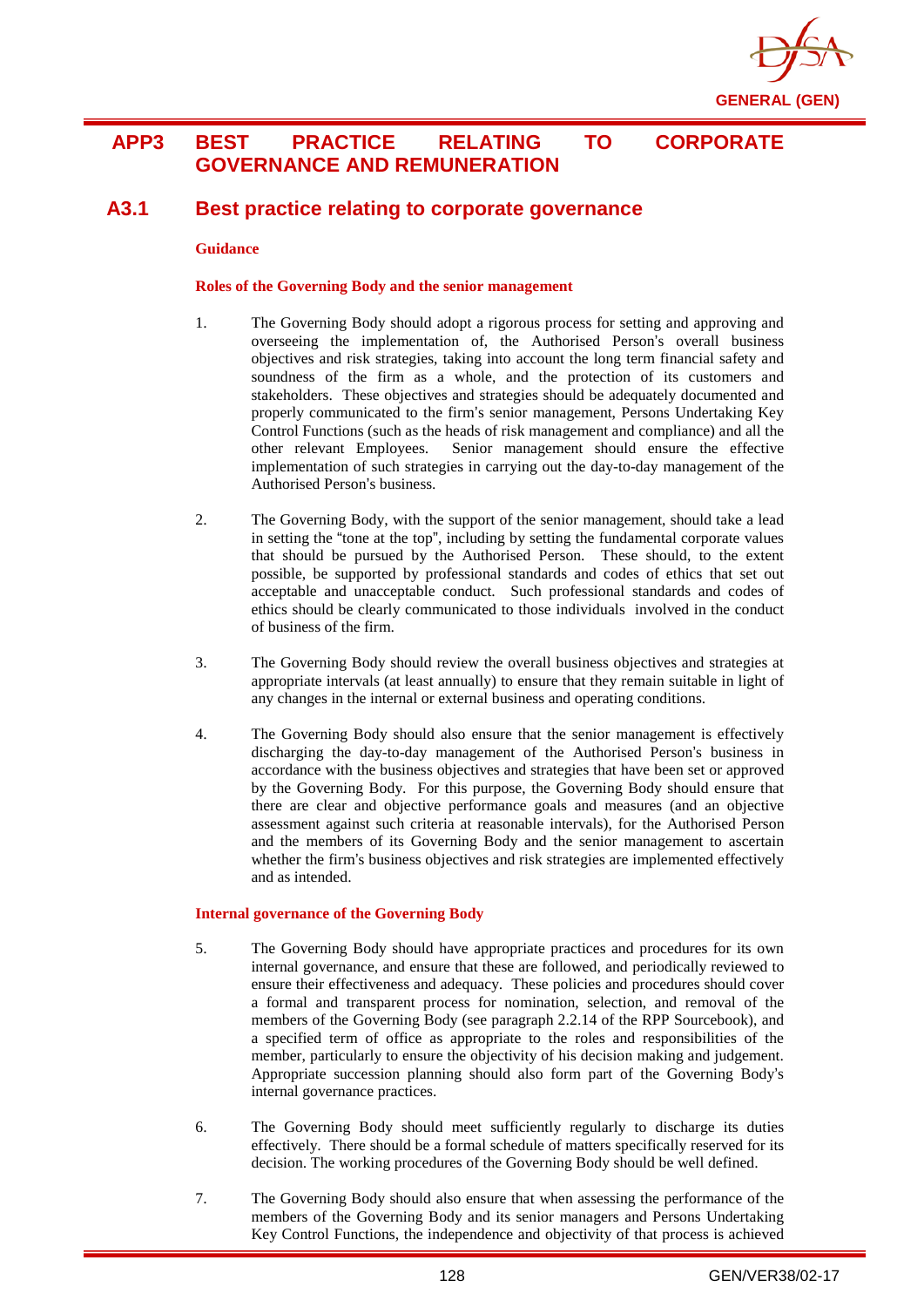

through appropriate mechanisms, such as the assignment of the performance assessment to an independent member of the Governing Body or a committee of the Governing Body comprising a majority of independent members. See paragraph 2.2.15(b)(iii) of the RPP Sourcebook for the independence criteria for Authorised Firms and paragraphs 2.2.16 and 2.2.18 of the RPP Sourcebook for the independence criteria for Authorised Market Institutions.

### **Committees of the Governing Body**

8. To support the effective discharge of its responsibilities, the Governing Body should establish its committees as appropriate. The committees that a Governing Body may commonly establish, depending on the nature, scale and complexity of its business and operations, include the audit, remuneration, ethics/compliance, nominations and risk management committees. Where committees are appointed, they should have clearly defined mandates, authority to carry out their respective functions, and the degree of independence and objectivity as appropriate to the role of the committee. If the functions of any committees are combined, the Governing Body should ensure such a combination does not compromise the integrity or effectiveness of the functions so combined. In all cases, the Governing Body remains ultimately responsible for the matters delegated to any such committees.

### **Independence and objectivity**

9. The Governing Body should establish clear and objective independence criteria which should be met by a sufficient number of members of the Governing Body to promote objectivity and independence in decision making by the Governing Body. See paragraph 2.2.15(b)(iii) of the RPP Sourcebook for independence criteria).

#### **Powers of the Governing Body**

10. To be able to discharge its role and responsibilities properly, the Governing Body should have adequate and well-defined powers, which are clearly set out either in the legislation or as part of the constituent documents of the Authorised Person (such as the constitution, articles of incorporation and organisational rules). These should, at a minimum, include the power to obtain timely and comprehensive information relating to the management of the firm, including direct access to relevant persons within the organisation for obtaining information such as its senior management and Persons Undertaking Key Control Functions (such as the head of compliance, risk management or internal audit).

#### **Role of user committees**

- 11. An Authorised Market Institution should consider all relevant stakeholders' interests, including those of its Members and other participants, and issuers, in making major decisions, such as those relating to its system's design, overall business strategy and rules and procedures. An Authorised Market Institution which has cross-border operations should ensure that full range of views across jurisdictions in which it operates is appropriately considered in its decision-making process.
- 12. In some instances, an Authorised Market Institution may be required under the applicable Rules to undertake public consultation in relation to certain matters, such as any proposed amendments to its Business Rules under AMI Rule 5.6.5.
- 13. Effective mechanisms for obtaining stakeholder input to the Authorised Market Institution's decision-making process, including where such input is mandatory, include the establishment of, and consultation with, user committees. As opinions among interested parties are likely to differ, an Authorised Market Institution should have clear processes for identifying and appropriately managing the diversity of stakeholder views and any conflicts of interest between stakeholders and the Authorised Market Institution.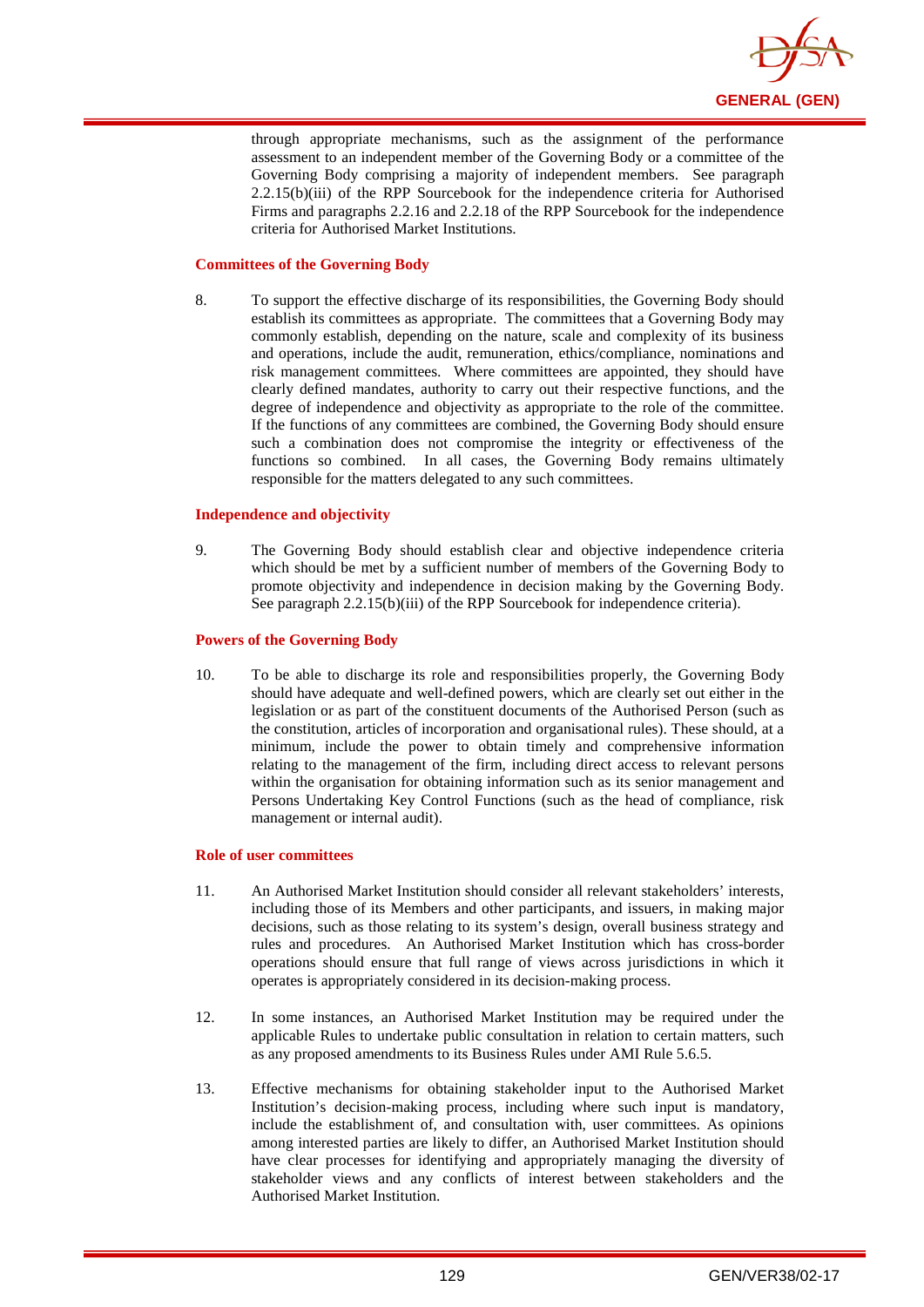

- 14. Where an Authorised Market Institution establishes user committees to obtain stakeholder input to its decision making, to enable such committees to be effective, an Authorised Market Institution should structure such committees to:
	- a. have adequate representation of the Authorised Market Institution's Members and other participants, and stakeholders including issuers. The other stakeholders of an Authorised Market Institution may include clients of its Members or participants, custodians and other service providers;
	- b. have direct access to the members of the Authorised Market Institution's Governing Body and members of the senior management as appropriate;
	- c. not be subject to any direct or indirect influence by the senior management of the Authorised Market Institution in carrying out their functions; and
	- d. have clear terms of reference (mandates) which include matters on which the advice of user committees will be sought. For example, the criteria for selecting Members, setting service levels and pricing structures and for assessing the impact on Members and other stakeholders of any proposed material changes to the Authorised Market Institution's existing arrangements (section 4.3 of AMI) and any amendments to its Business Rules (AMI Rule 5.6.4); and
	- e. have adequate internal governance arrangements (such as the regularity of committee meetings and the quorum and other operational procedures).

## **A3.2 Best practice relating to remuneration**

### **Guidance**

### **Development and monitoring of the remuneration structure**

- 1. To ensure that the remuneration structure and strategies of the Authorised Person are appropriate to the nature, scale and complexity of the Authorised Person's business, the Governing Body should take account of the risks to which the firm could be exposed as a result of the conduct or behaviour of its Employees. The Governing Body should play an active role in developing the remuneration strategy and policies of the Authorised Person. A remuneration committee of the Governing Body could play an important role in the development of the firm's remuneration structure and strategy.
- 2. For this purpose, particularly where remuneration structure and strategies contain performance based remuneration (see also Guidance no 7 and 8 below), consideration should be given to various elements of the remuneration structure such as:
	- a. the ratio and balance between the fixed and variable components of remuneration and any other benefits;
	- b. the nature of the duties and functions performed by the relevant Employees and their seniority within the firm;
	- c. the assessment criteria against which performance based components of remuneration are to be awarded; and
	- d. the integrity and objectivity of the process of performance assessment against the set criteria.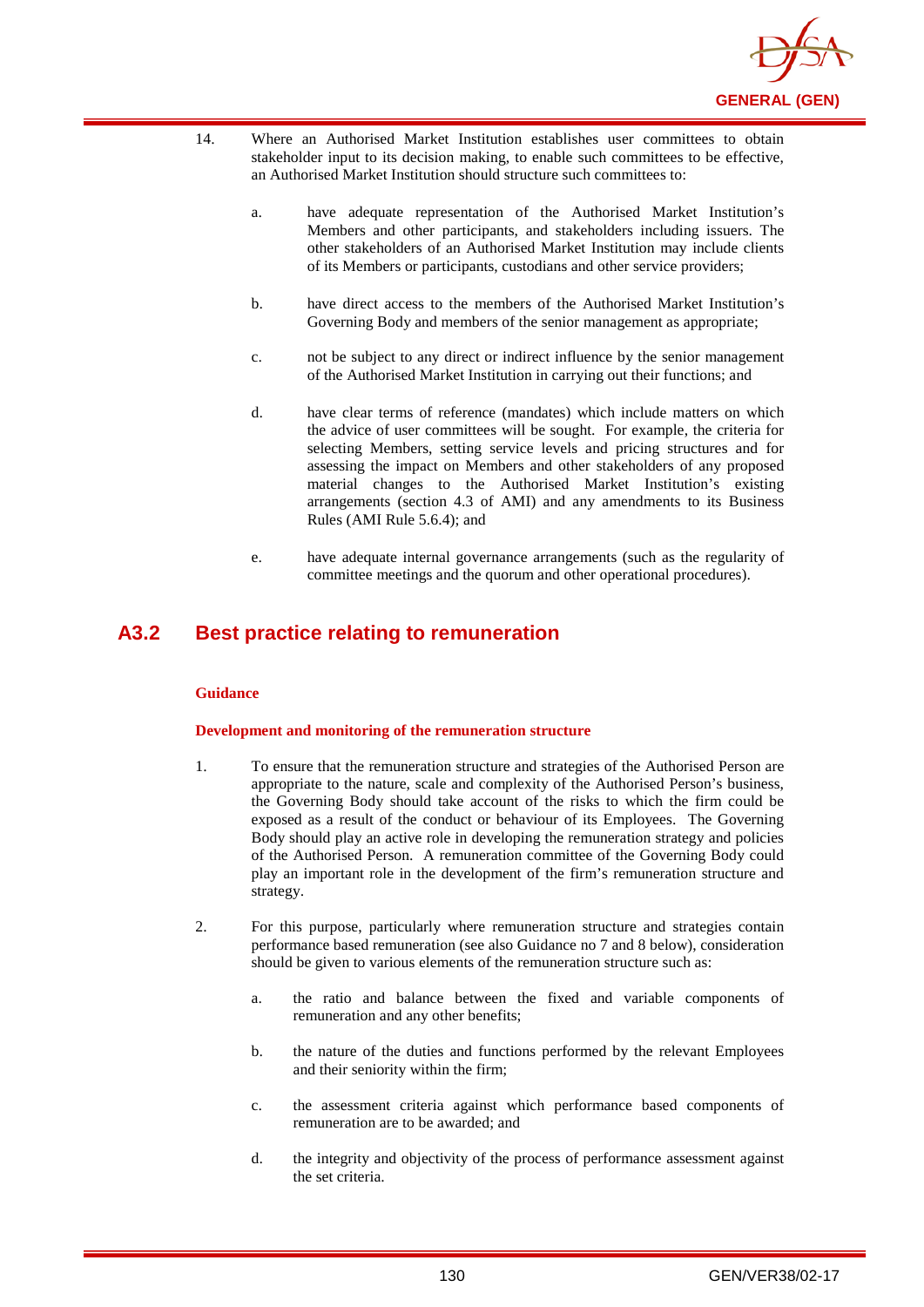

3. Generally, not only the senior management but also the Persons Undertaking Key Control Functions should be involved in the remuneration policy-setting and monitoring process to ensure the integrity and objectivity of the process.

### **Who should be covered by remuneration policy**

4. An Authorised Person's remuneration policy should, at a minimum, cover those specified in Rule 5.3.31(1)(c). Accordingly, the members of the Governing Body, the senior management, the Persons Undertaking Key Control Functions and any major risk taking Employees should be included in the firm's remuneration policy. With the exception of the 'senior management', all the other three categories attract their own definitions. Although the expression "senior management" carries its natural meaning, Rule 5.3.30(3) describes the senior management's role as the "dayto-day management of the firm's business…" Guidance No. 3 under Rule 5.3.3 gives further clarification as to who may perform senior management functions.

#### **Remuneration of Persons Undertaking Key Control Functions**

5. Any performance based component of remuneration of Persons Undertaking Key Control Functions as well as other Employees undertaking activities under the direction and supervision of those Persons should not be linked to the performance of any business units which are subject to their control or oversight. For example, where risk and compliance functions are embedded in a business unit, a clear distinction should be drawn between the remuneration structure applicable to those Persons Undertaking Key Control Functions and the Employees undertaking activities under their direction and supervision on the one hand and the other Employees in the business unit on the other hand This may be achieved by separating the pools from which remuneration is paid to the two groups of Employees, particularly where such remuneration comprises performance based variable remuneration.

#### **Use of variable remuneration**

- 6. Where an Authorised Person includes in its remuneration structure performance based variable components (such as bonuses, equity participation rights such as share based awards or other benefits), especially if they form a significant portion of the overall remuneration structure, or remuneration of any particular Employees or class of Employees, the Governing Body should ensure that there are appropriate checks and balances relating to their award. This is because, while such performance based remuneration is an effective tool in aligning the interests of the Employees with the interests of the firm, if used without necessary checks and balances, it could lead to inappropriate risk taking by Employees.
- 7. Therefore, the Governing Body should, when using any performance based variable component in the Authorised Person's remuneration structure, ensure that:
	- a. the overall remuneration structure contains an appropriate mix of fixed and variable components. For example, if the fixed component of remuneration of an Employee is very small relative to the variable (eg. bonus) component, it may become difficult for the firm to reduce or eliminate bonuses even in a poor performing financial year;
	- b. there are clear and objective criteria for allocating performance based remuneration (see below in Guidance note (7);
	- c. there are appropriate adjustments for the material 'current' and 'future' risks associated with the performance of the relevant Employee, as the time horizon in which risks could manifest themselves may vary. For example, where practicable, the measurement of performance should be set in a multiyear framework. If this is not practicable, there should be deferral of vesting of the benefits or retention or claw-back arrangements applicable to such components as appropriate;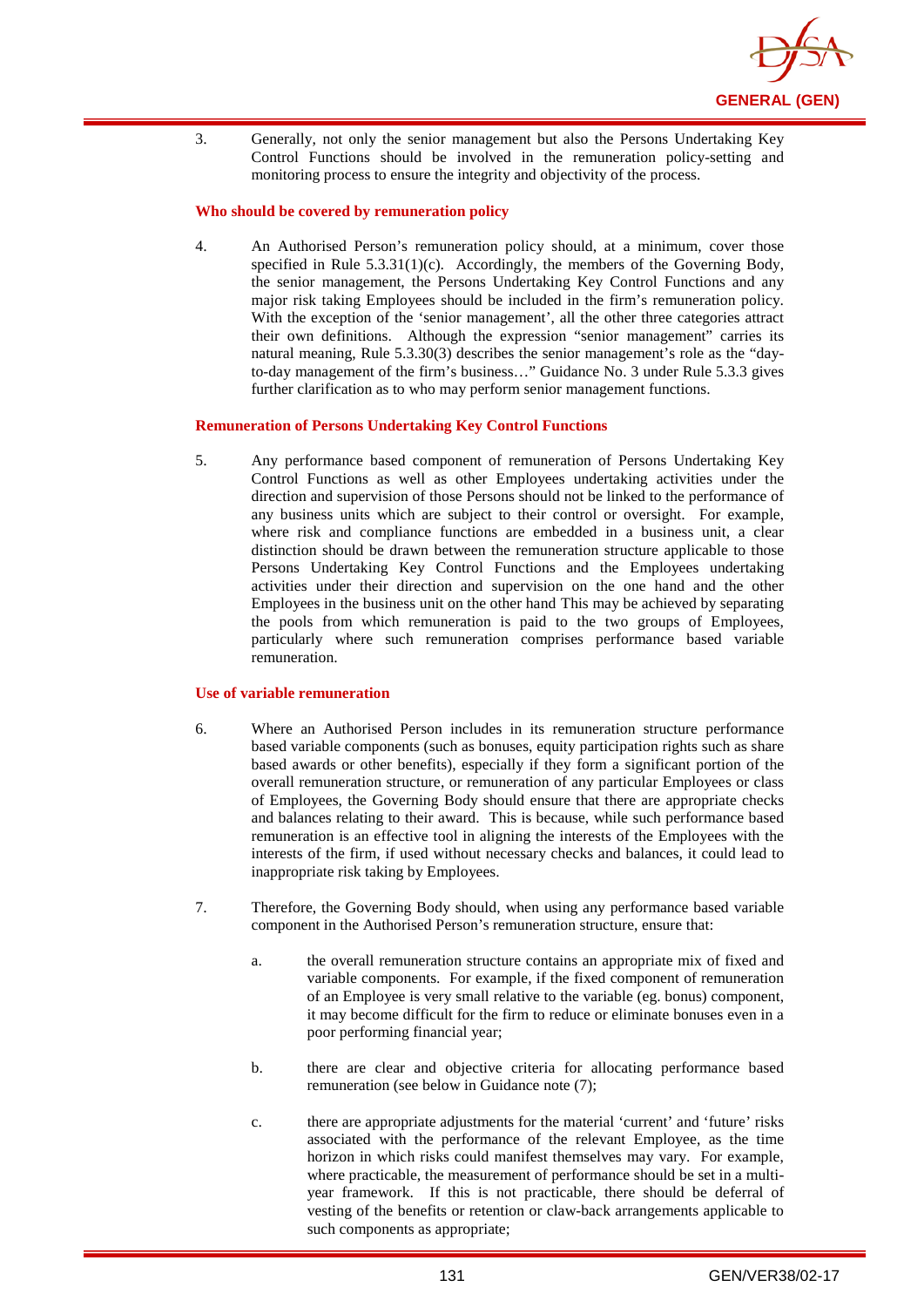

- d. there are appropriate prudential limits, consistent with the Authorised Person's capital management strategy and its ability to maintain a sound capital base taking account of the internal capital targets or regulatory capital requirements;
- e. in the case of Employees involved in the distribution of financial products whose remuneration is commission based, there are adequate controls and monitoring to mitigate marketing which is solely commission driven; and
- f. the use of guaranteed bonuses is generally avoided as such payments are not consistent with sound risk management and performance based rewards. However, there may be circumstances where such guaranteed bonuses may be paid to attract new Employees (for example to compensate bonuses forfeited from the previous employer).

### **Performance assessment**

- 8. The performance criteria applicable, particularly relating to the variable components of remuneration, as well as the performance assessment against such criteria, contribute to the effectiveness of the use of performance based remuneration. Therefore, the Governing Body should ensure that such criteria:
	- a. are clearly defined and objectively measurable;
	- b. include not only financial but also non-financial elements as appropriate (such as compliance with regulation and internal rules, achievement of risk management goals as well as compliance with market conduct standards and fair treatment of customers):
	- c. take account of not only the individual's performance, but also the performance of the business unit concerned and the overall results of the firm and if applicable the Group; and
	- d. do not treat growth or volume as an element in isolation from other performance measurements included in the criteria.

### **Severance payments**

9. Where an Authorised Person provides discretionary payouts on termination of employment ("severance payments", also called "golden parachutes"), such payment should generally be subject to appropriate limits or shareholder approval. In any case, such payouts should be aligned with the firm's overall financial condition and performance over an appropriate time horizon and should not be payable in the case of failure or threatened failure of the firm, particularly to an individual whose actions may have contributed to the failure or potential failure of the firm.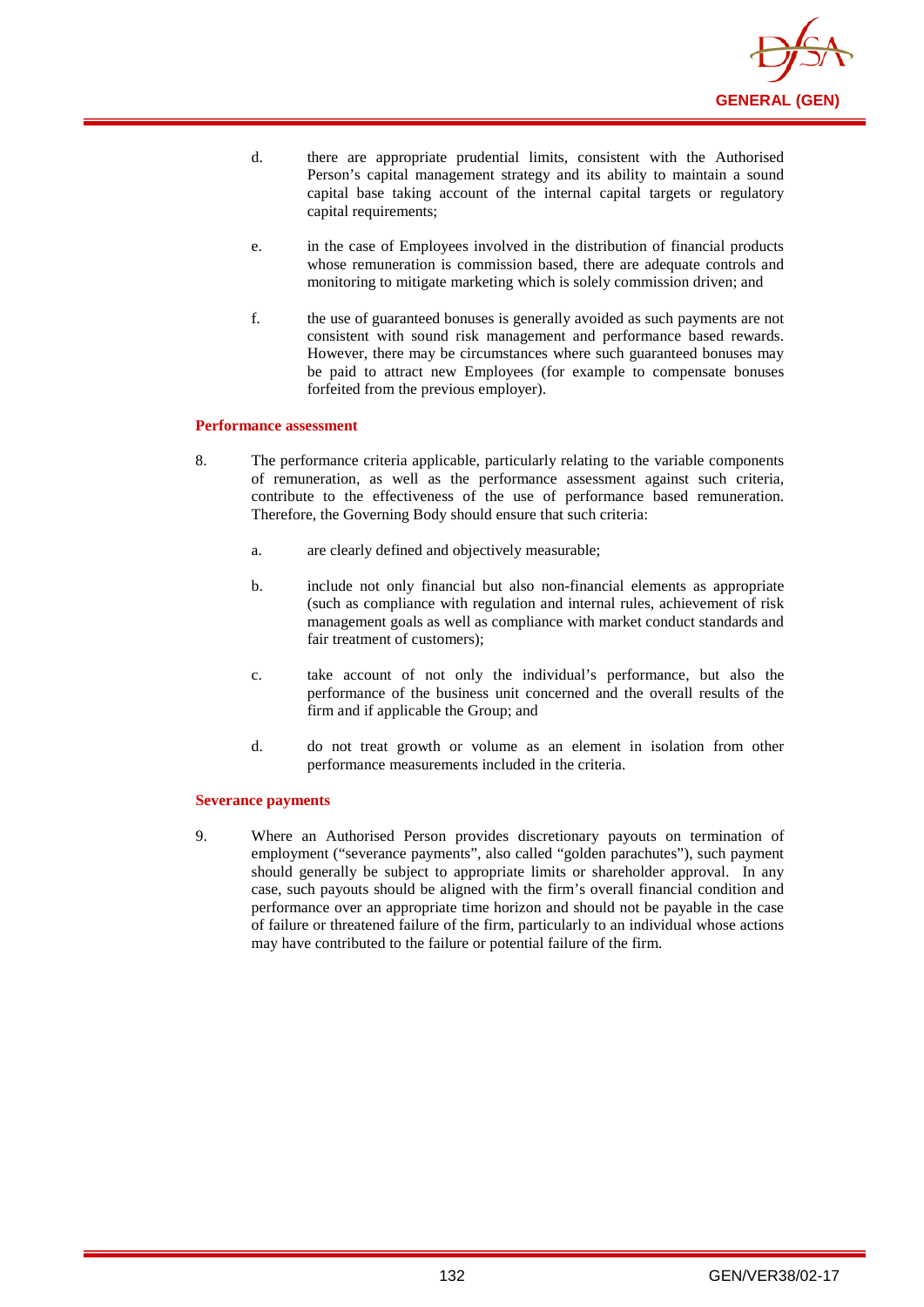

# **APP4 CONTRACTS OF INSURANCE**

# **A4.1 Definition of a contract of insurance**

- **A4.1.1** A Contract of Insurance means any contract of insurance or contract of reinsurance.
- **A4.1.2** The classes of life insurance are as follows:

## **Class I – Life and annuity**

(a) Contracts of insurance on human life or contracts to pay annuities on human life, but excluding, in each case, contracts within (c).

## **Class II – Marriage and birth**

(b) Contracts of insurance to provide a sum on marriage or on the birth of a child, being contracts expressed to be in effect for a period of more than one year.

## **Class III – Linked long term**

(c) Contracts of insurance on human life or contracts to pay annuities on human life where the benefits are wholly or partly to be determined by reference to the value of, or the income from, property of any description (whether or not specified in the contracts) or by reference to fluctuations in, or in an index of, the value of property of any description (whether or not so specified).

## **Class IV – Permanent health**

- (d) Contracts of insurance providing specified benefits against risks of individuals becoming incapacitated in consequence of sustaining injury as a result of an accident or of an accident of a specified class or of sickness or infirmity, being contracts that:
	- (i) are expressed to be in effect for a period of not less than five years, or until the normal retirement age for the individuals concerned, or without limit of time; and
	- (ii) either are not expressed to be terminable by the Insurer, or are expressed to be so terminable only in special circumstances mentioned in the contract.

## **Class V - Tontines**

(e) Tontines.

## **Class VI - Capital redemption**

(f) Contracts, other than contracts in (a) to provide a capital sum at the end of a term.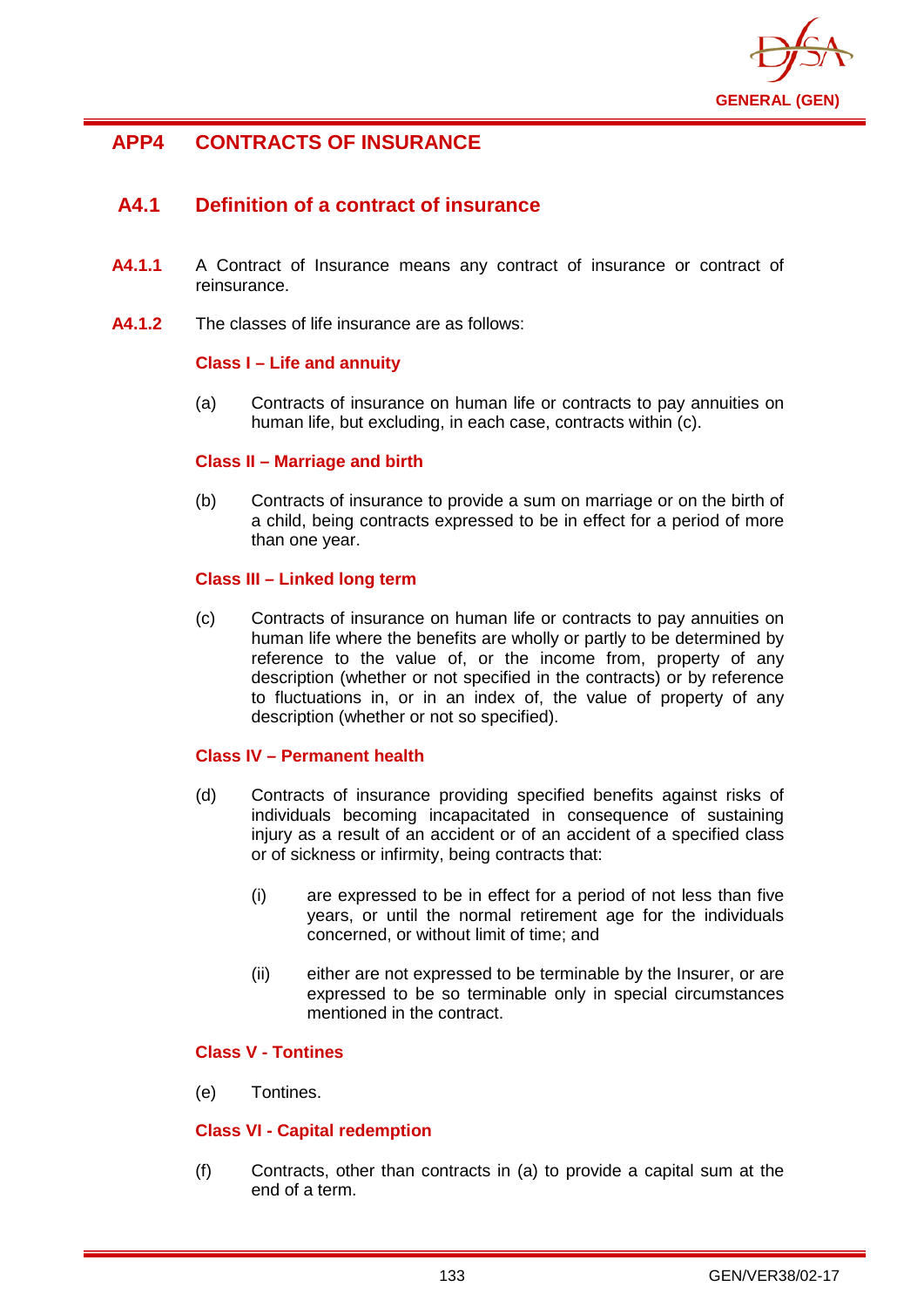

## **Class VII – Pension fund management**

- (g) (i) pension fund management contracts; or
	- (ii) contracts of the kind mentioned in (i) that are combined with contracts of insurance covering either conservation of capital or payment of a minimum interest.
- **A4.1.3** The classes of non-life insurance are as follows:

## **Class 1 – Accident**

- (a) Contracts of insurance providing fixed pecuniary benefits or benefits in the nature of indemnity, or a combination of both, against risks of the Person insured:
	- (i) sustaining injury as the result of an accident or of an accident of a specified class;
	- (ii) dying as the result of an accident or of an accident of a specified class; or
	- (iii) becoming incapacitated in consequence of disease or of disease of a specified class;

inclusive of contracts relating to industrial injury and occupational disease.

## **Class 2 – Sickness**

(b) Contracts of insurance providing fixed pecuniary benefits or benefits in the nature of indemnity, or a combination of the two, against risks of loss to the Persons insured attributable to sickness or infirmity.

## **Class 3 – Land vehicles**

(c) Contracts of insurance against loss of or damage to vehicles used on land, including motor vehicles but excluding railway rolling stock.

## **Class 4 – Marine, aviation and transport**

- (d) Contracts of insurance:
	- (i) against loss of or damage to railway rolling stock;
	- (ii) upon aircraft or upon the machinery, tackle, furniture or equipment of aircraft;
	- (iii) upon vessels used on the sea or on inland water, or upon the machinery, tackle, furniture or equipment of such vessels; or
	- (iv) against loss of or damage to merchandise, baggage and all other goods in transit, irrespective of the form of transport.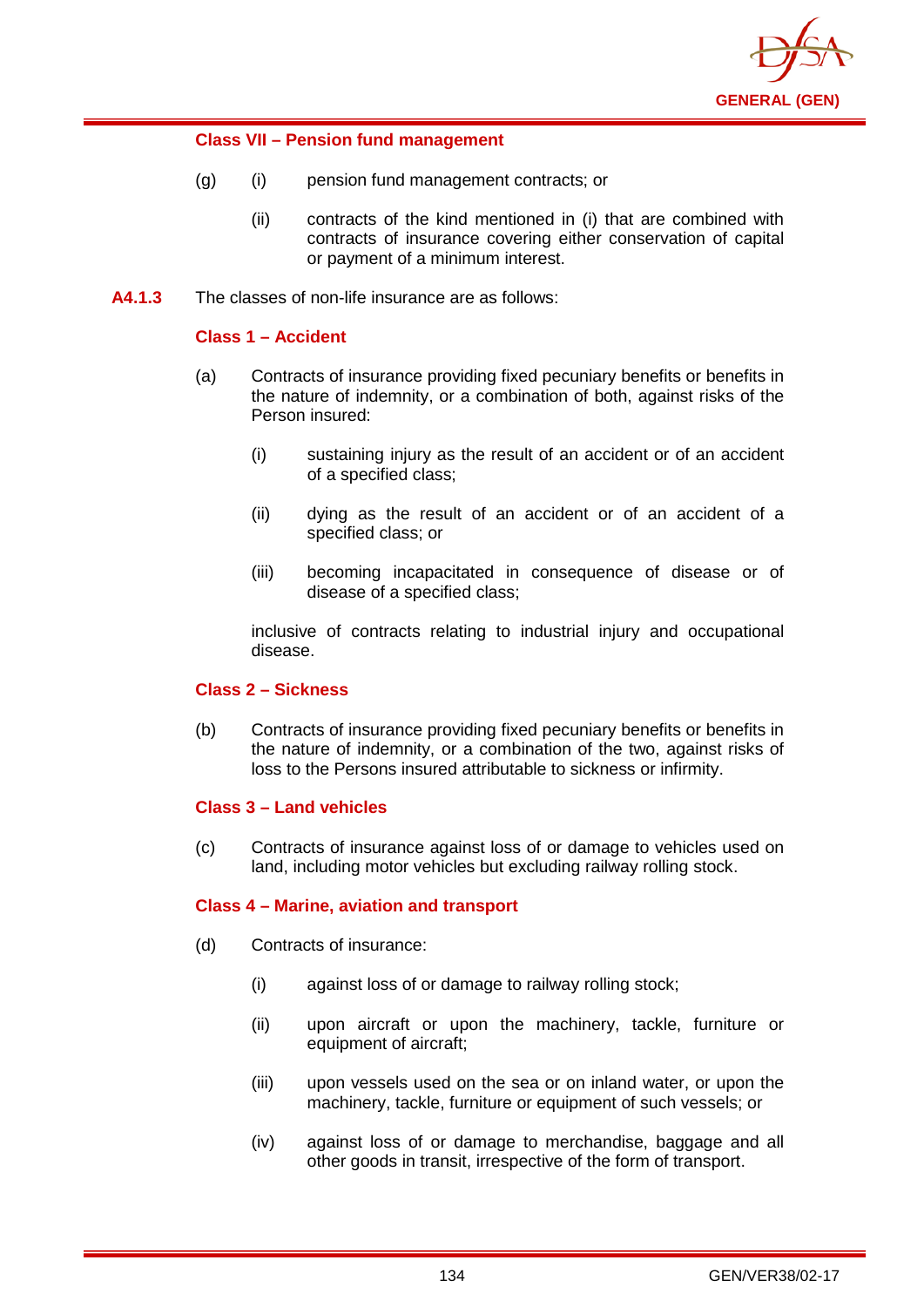

## **Class 5 – Fire and other property damage**

(e) Contracts of insurance against loss of or damage to property, other than property to which classes 3 and 4 relate, due to fire, explosion, storm, natural forces other than storm, nuclear energy, land subsidence, hail, frost or any event, such as theft.

## **Class 6 – Liability**

(f) Contracts of insurance against risks of the Persons insured incurring liabilities to third parties, including risks of damage arising out of or in connection with the use of motor vehicles on land, aircraft and vessels on the sea or on inland water, including third-party risks and carrier's liability.

## **Class 7a – Credit**

(g) contracts of insurance against risks of loss to the Persons insured arising from the insolvency of debtors of theirs or from the failure, otherwise than through insolvency, of debtors of theirs to pay their debts when due;

## **Class 7b – Suretyship**

- (h) (i) contracts of insurance against risks of loss to the Persons insured arising from their having to perform contracts of guarantee entered into by them; or
	- (ii) contracts for fidelity bonds, performance bonds, administration bonds, bail bonds or customs bonds or similar contracts of guarantee.

## **Class 8 – Other**

- (i) Contracts of Insurance:
	- (i) against risks of loss to the Persons insured attributable to interruptions of the carrying on of business carried on by them or to reduction of the scope of business so carried on;
	- (ii) against risks of loss to the Persons insured attributable to their incurring unforeseen expense;
	- (iii) against risks of loss to the Persons insured attributable to their incurring legal expenses, including costs of litigation; and
	- (iv) providing assistance, whether in cash or in kind, for Persons who get into difficulties, whether while travelling, while away from home, while away from their permanent residence, or otherwise.